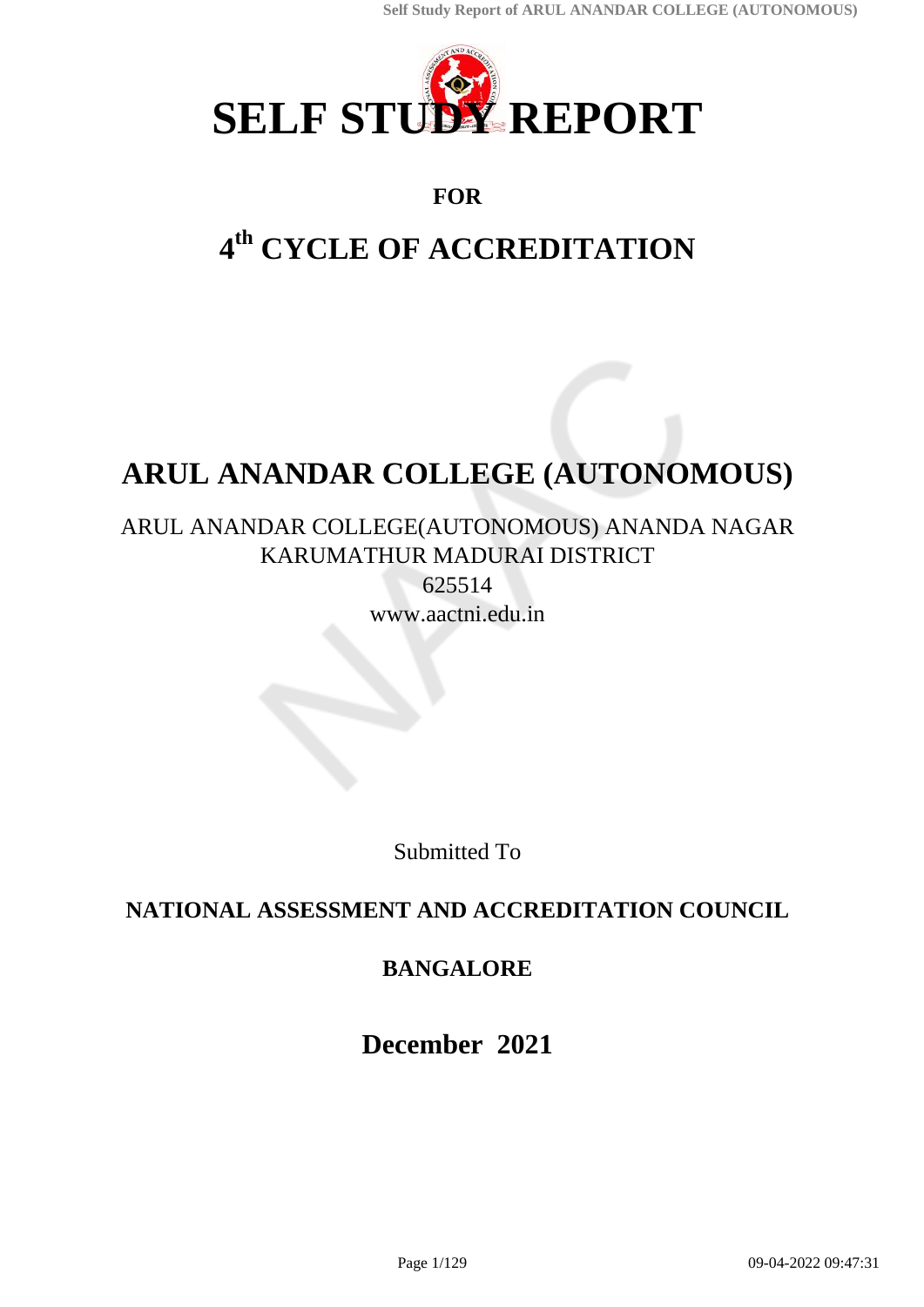# **1. EXECUTIVE SUMMARY**

# **1.1 INTRODUCTION**

Arul Anandar College (Autonomous), Karumathur, Madurai, affiliated to the Madurai Kamaraj University, was established in 1970 by the late Most Rev. Dr. Justin Diraviam, the Archbishop of Madurai Diocese, is run by the Jesuits of Madurai Province. The College is a Christian minority institution working with the mission of total transformation of the society through education of the marginalized sections of the society. The College is named after Arul Anandar (St. John De Britto), a Portuguese Jesuit Missionary and Martyr, who stood for the values of justice, love and service.

Arul Anandar College, is a co-educational institution, located at Karumathur, a backward village, in the Usilampatti Taluk of Madurai district, Tamil Nadu. The College, recognised as grant-in-aid institution, under 2(f) and 12 (B) sections, was the youngest college in Tamil Nadu to become autonomous in 1987. The College enjoys a pretty look with sufficient infrastructure, pleasant green cover with native trees and delightful shades, in about 44 acres of pristine landscape.

Although it was a men's college from the beginning, to bring about the gender equity and women empowerment in the region that was affected by female infanticide, the College opened its portal also to the girls in the year 2001 and that has evidenced the desired result in a short span of time.

In recognition of its need based and innovative academic programmes and community-centred extension programmes, the College was accredited with the most coveted Five Star Status by NAAC in 2001. The quality enhancement and sustenance strategies of the Institution were consistent which were continuously recognised in the following reaccreditations when the Institution was reaccredited at 'A' Grade with a CGPA of 3.52 in 2008 and at 'A' Grade with an upgraded CGPA of 3.66 in 2014. The College was awarded with DST-FIST grant in 2016.

#### **Vision**

# **VISION STATEMENT**

#### **Integrated Development of Rural Students and Empowering them for Social Transformation**

#### **VISION**

The people of the locale are characterised by distinct social and cultural characteristics. The majority of the people here belong to the Piramali Kallar Community which has been categorised as the De-notified or Most Backward Community by the Government. The Schedule Caste Community also forms a sizeable population in this region. Their main occupation is agriculture and finds their source of income as agriculture coolies.

Usilampatti Taluk is notified as a drought prone area by the Government of Tamilnadu and the vast stretch of semi-arid land is unsuitable for both inhabitation and agricultural activities. Poverty, unemployment, social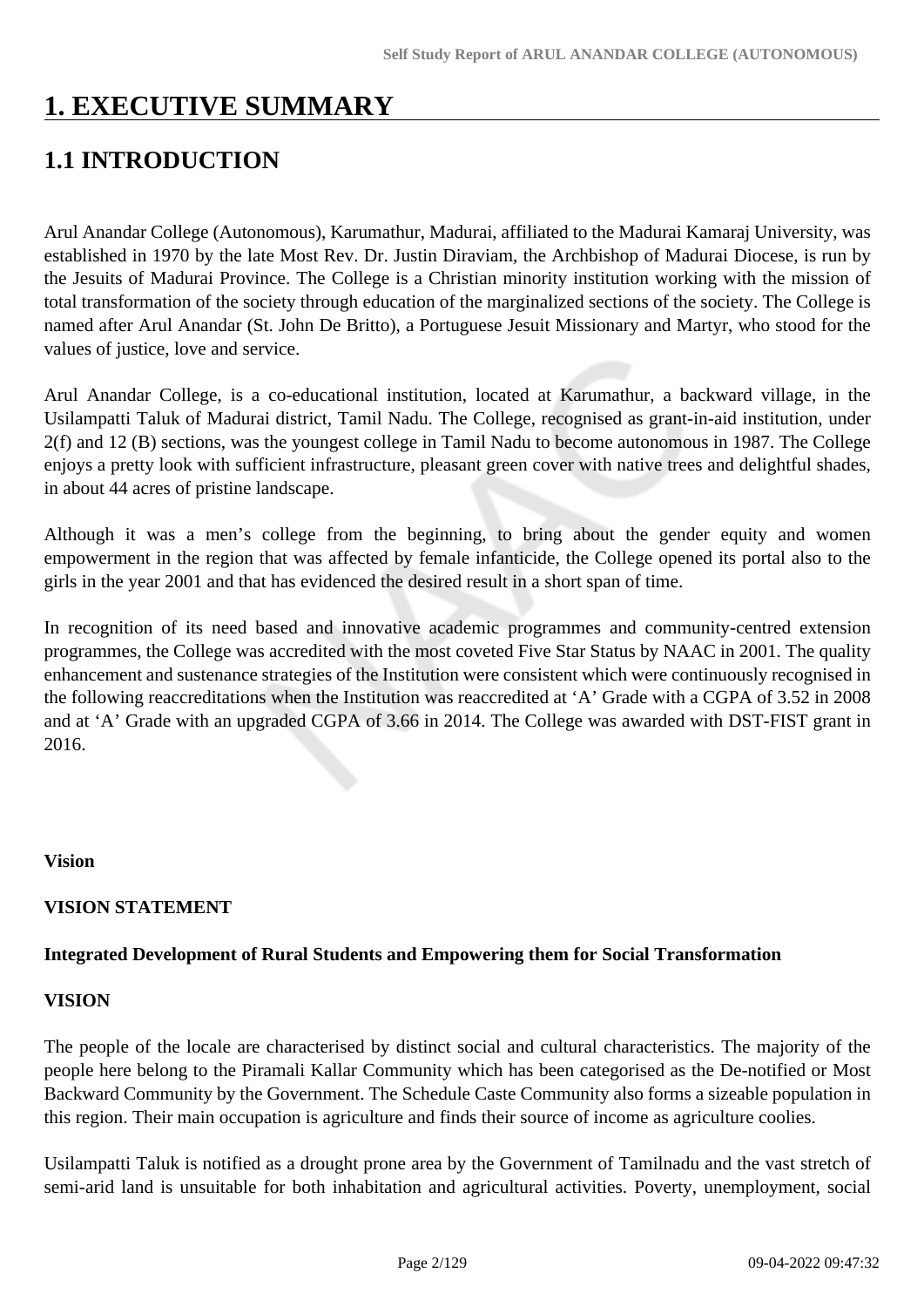conflicts, unequal status of women and early marriage are some of the important social problems that have to be addressed in a more systematic way in this region.

Arul Anandar College, therefore, has taken its sturdy roots of social transformation through higher education initiatives and social activities. The College, through academic excellence and social orientation, aims at the integral formation of students who would become agents of social transformation.

#### **Mission**

#### **MISSION**

• To provide facilities for academic excellence, training in soft and professional skills and job placement

• To enable students to become agents of social transformation by imparting skills in research and social analysis

• To build Arul Anandar College into a policy advocacy centre

#### **MISSION STRATEGIES**

- Empowering rural students through innovative and socially contextualized education
- Fostering a sense of human rights founded on dignity, equity and justice
- Initiating ICT integrated socially relevant research
- Promoting people-friendly policies and programmes through networking
- Establishing an organic link between lab and land
- Facilitating gender equity both on and off the campus
- Promoting stakeholder participation in academic and extension activities

The College Emblem symbolises the gist of vision and mission. Motto: *Work, Justice and Love* engraved at the bottom of the emblem professes a philosophy of hard work coupled with passion for justice and love, and presents the College to the neighbouring countryside as the light of the land, offering loving service for social transformation.

The vision, mission, strategies and policies of the institution are consistently synchronizing with international perceptions, national priorities, regional relevance and local significance. They remain as the ideals and guiding principles while planning the activities of the College.

The strategies followed in the College for rural transformation are multidimensional development covering academic, research, extension and livelihood generation programmes executed with the participation of students, staff and management and with the support of governmental and non-governmental organizations, alumni and philanthropists. The College acknowledges the role of alumni in the governance of local bodies and local leadership and their affinity to the alma mater.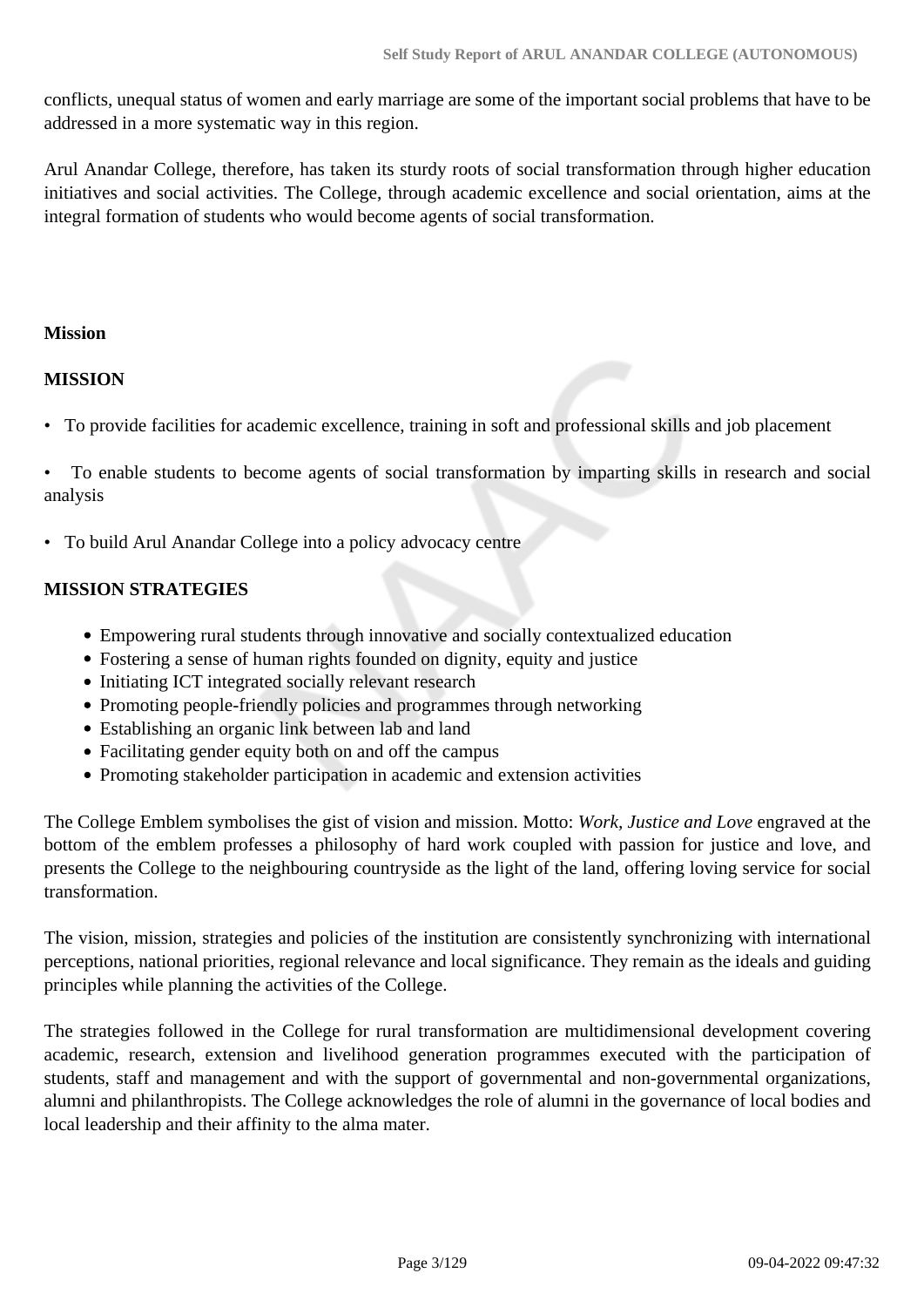# **1.2 Strength, Weakness, Opportunity and Challenges(SWOC)**

# **Institutional Strength**

### **Strength**

- Clear cut Policy and Guidelines based on Jesuit Higher Education Policies for effective administration formulated by the Jesuit higher Education Commission
- Complimentary and friendly relationship among the staff and supportive facilitation by the Management, thus creating an ambience of fraternity and Team Work
- Updated and need based Curriculum with the Choice Based Credit System and Outcome Based Syllabus
- Excellent infrastructure with disabled friendly structures and well-equipped laboratories
- Highly Competent and qualified Faculty with large number of Ph.Ds
- Presence of unique courses like Rural Development Science, Food Science and Technology and Physical Education, to suit the locale of the academe and its rural stakeholders
- <sup>o</sup> Institutional support to the deserving students and optimum deployment of Government Scholarships
- Pollution-free and verdant atmosphere
- Complementary support from the Department of Science and Technology under the scheme -Fund for Improvement of Science and Technology Infrastructure (FIST)
- Transparency in the Evaluation of answer scripts
- Computer Education to all students
- Bridge Course to the beginners in using English as a medium of learning in the College curriculum
- Streaming of the students of Part II English and facilitating their learning with different teaching pedagogies
- Exhaustive Outreach programmes through **AR**ulanandar **I**nitiatives for **S**ocial **E**ducation (ARISE), VETEX (Veterinary Extension), RADAR, ACPR and Arul Anandar Health Centre
- Counselling and mentoring offered individually
- The democratic election of Student Council members through e-voting
- Effective systems and procedures in financial management
- Add on and Value Addition Courses for Career Enhancement
- Memorandum of Understanding with leading Institutions and Companies
- Remarkable achievements by students -Guinness World Record and Training at NASA in USA
- Friendly neighbourhood villages and good rapport with local governments

# **Institutional Weakness**

#### **Weaknesses**

- Drop-out of students due to financial constraints and early marriage of girl students while pursuing education
- Water scarcity and unavailability of water resources to meet daily needs and Training needs at the Farm
- Lack of adequate bandwidth to provide better connectivity to the academic community
- Homogenous students profile and lack of student diversity
- Reluctance of the students to cross the comfort zone in terms of higher education and employment
- Inability of the students to attend additional courses beyond class hours due to the necessity of going for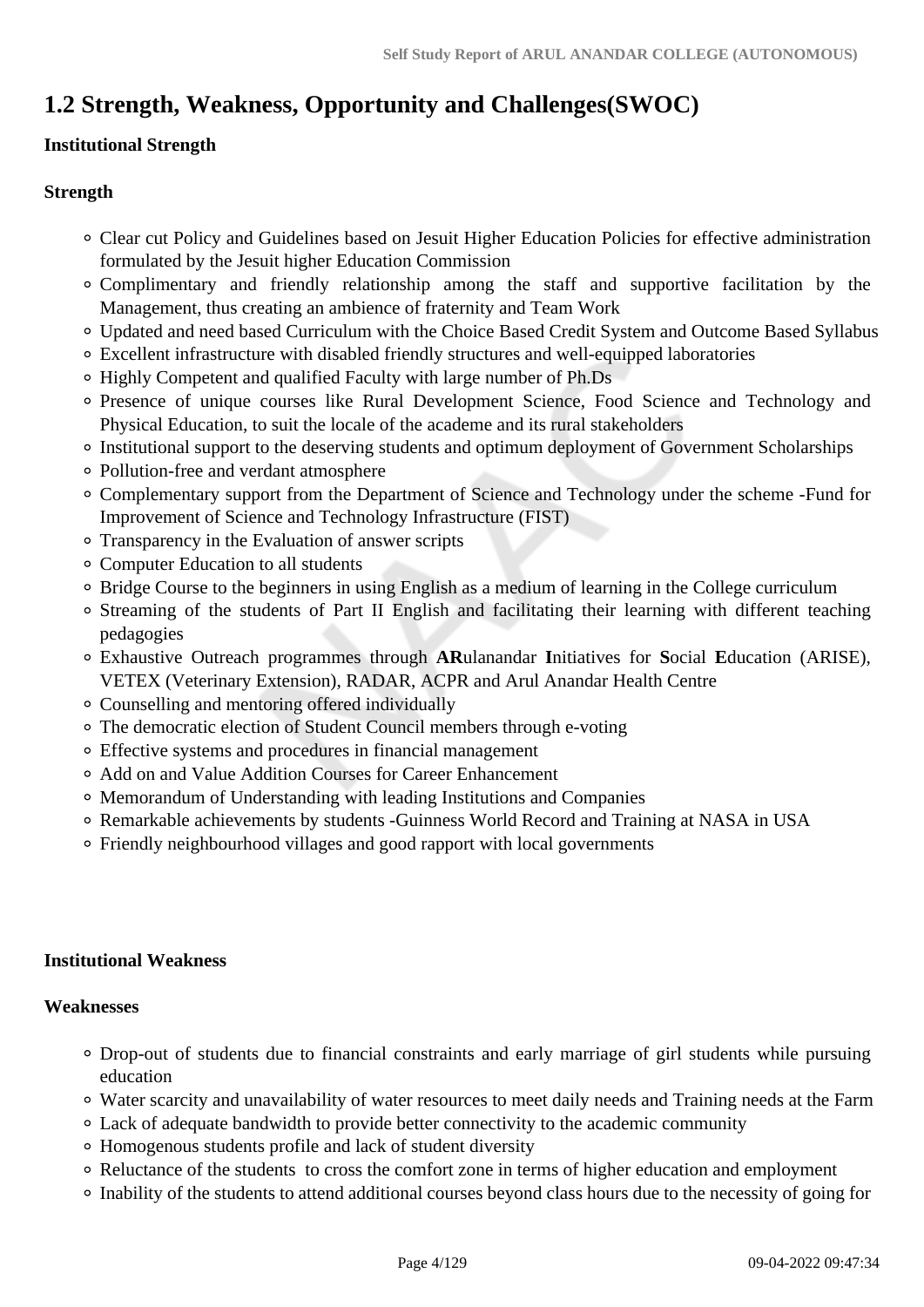a job after class hours

Fluctuating demand for PG Programmes

#### **Institutional Opportunity**

#### **Opportunities**

- Creating a research culture and fostering research activities among all the staff members thus creating an impetus to research
- Initiating Staff and Students Exchange Programmes at the Global, National and Regional Level
- Making students Job ready and inviting blue-chip companies for recruitment
- Taking research to a higher plane by encouraging Patenting and IPR activities
- Presence of Alumni as elected representatives in the local bodies of the neighbourhoods enabling Community Based Engagement
- Tapping and capitalizing on alumni resources for Human Resource Development and overall development of the institution
- Production and marketing of farm and bakery products at a higher level by the Department of RDS and **FST**

#### **Institutional Challenge**

#### **Challenges**

- Turning the Interest of students towards Value Addition Courses and Programmes outside the Degree domain
- Attracting students to aspire for higher level competitive examinations beyond the uniformed service
- Difficulty in cutting down on the drop -out rate
- Reluctance of parents to send the girl children to higher studies and outside their geographical boundaries
- Lack of enthusiasm among students to seek jobs beyond their comfort zone
- Decline in research grants from funding agencies in the recent years due to the pandemic
- Lack of parental care and guidance due to the absence of parents because of migration to other places for livelihood
- Priority to seek a job rather than going for Higher Education due to financial and family compulsions
- Improving the scope for Industry-Institution linkage

# **1.3 CRITERIA WISE SUMMARY**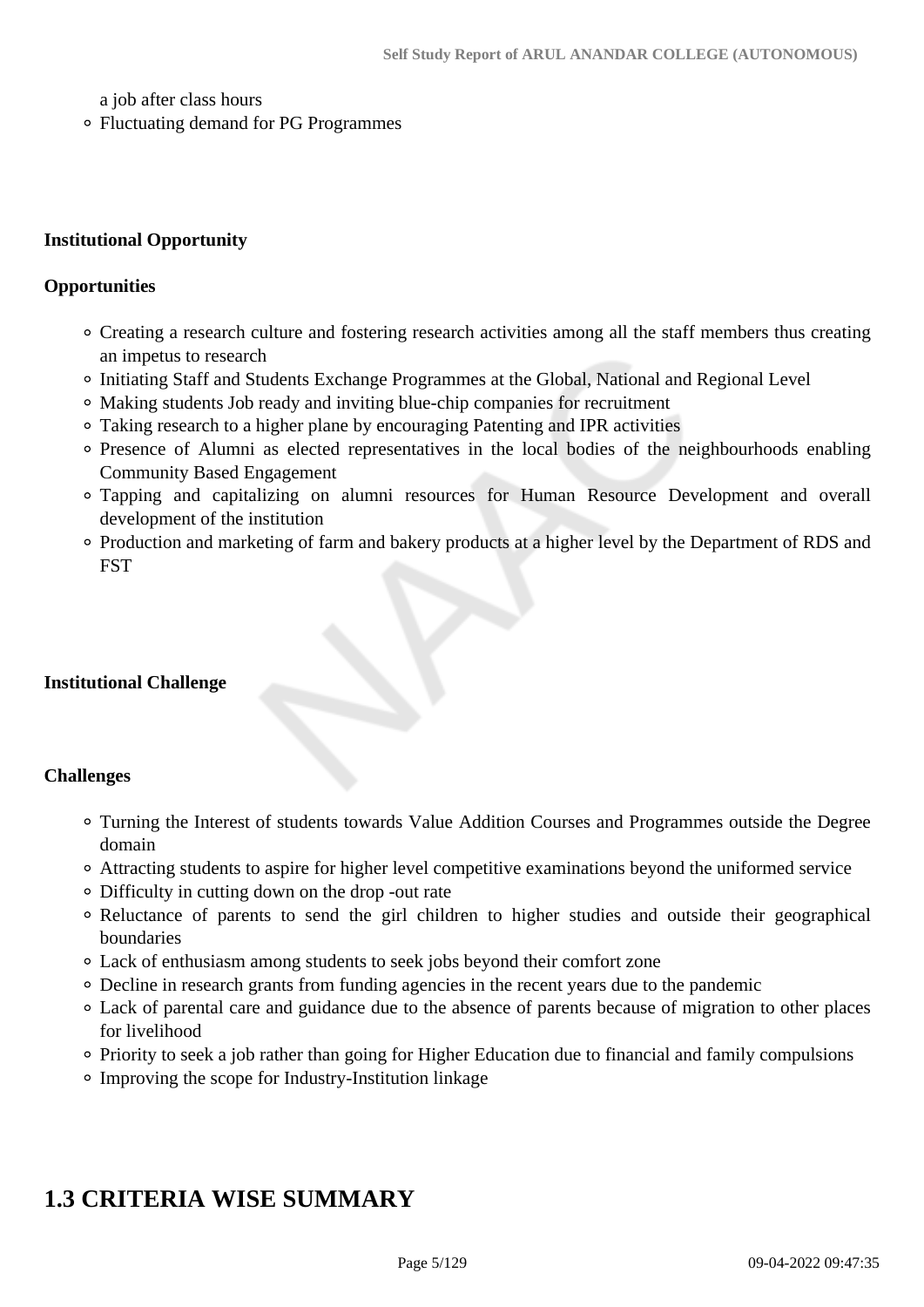#### **Curricular Aspects**

The autonomous status of the College since 1987 has a steady impetus over a student-centric curriculum reflecting the philosophy of pioneers and the consultation of renowned academicians and pedagogues. The College offers 29 programmes: 16 UG programmes, 8 PG programmes, 1 M.Phil. Programme, 3 Ph.D. programmes and 1 Post Graduate Diploma programme.

The College introduced **Choice Based Credit System** (CBCS) in 2003, revised it in 2008 and upgraded it with **Outcome Based Education** in 2019.

**P**rogramme **O**utcomes, **P**rogramme **S**pecific **O**utcomes and **C**ourse **O**utcomes are framed to attain academic excellence reflecting institutional vision, mission and strategies, echoing international humanitarian and environmental concerns, national developmental plans, regional aspirations and local needs, leading to **employability, entrepreneurship and skill development**.

The **five-part curriculum** of the UG Programmes with five unitized and time-framed teaching plan is comprehensive.

Part I: Languages- Tamil/ Hindi/ French

Part II: English

Part III: Core, Core Electives and Allied

Part IV: Non-Major Electives, Skill-Based Elective, Internship, and Bridge Course

Part V: Extension: NCC, NSS, YRC, ROTARACT, AICUF, NATURE CLUB

Internship is a mandatory component at the UG level. It facilitates interdisciplinary, skill-oriented and valuebased horizontal learning and integral training for the upbringing of balanced intellectuals with social commitment and responsible citizenship.

The **Department of Human Excellence** inculcates human values and equips students with **Soft and Life Skills**.

Extension programmes are incorporated into the curriculum. Second year UG students, department-wise adopt a village each under **ARulanandar Initiatives for Social Education** (ARISE), which is a one credit community based programme for a year.

**BSc Physical Education** attracts students aspiring to enter the uniform services.

**BSc Rural Development Science, BSc Food Science and Technology and the MSc Dairy Science and Rural Management** are unique, technology-based and skill-oriented programmes.

The PG curriculum is comprised of **Core, Core Electives, Non-Major Elective and Life skills**. Research methodology and Project works are integral to all PG programmes.

Feedback on curriculum development is taken from various stakeholders and the college revises the syllabus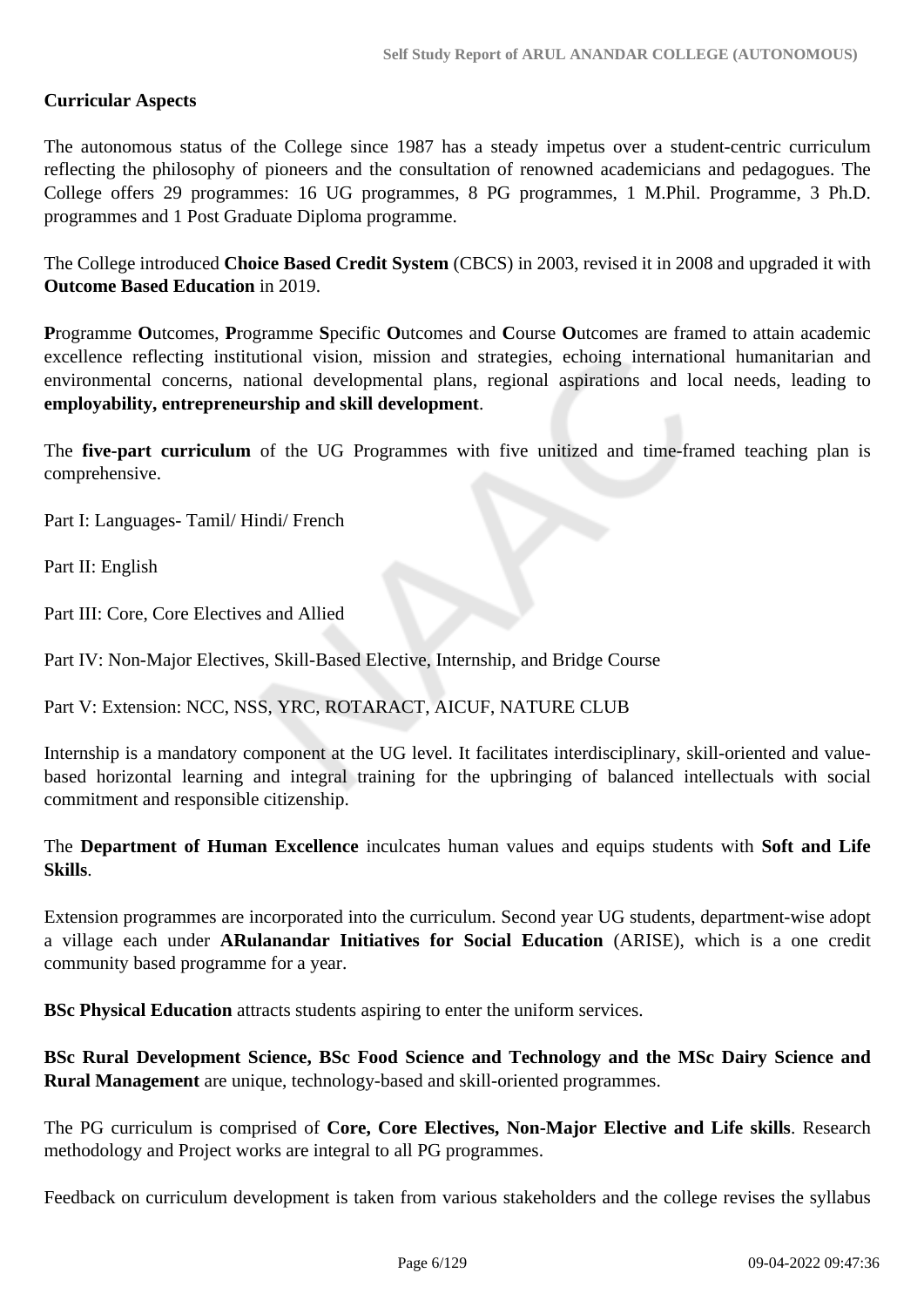according to the need of the students and current academic and job trends.

The Academic Audit facilitates the departments to plan quality initiatives.

#### **Teaching-learning and Evaluation**

The Institution admits students largely from the marginalized communities, mostly first-generation graduates from the neighbouring villages. The students are divided into two **streams**, based on an entry level test and an intensive **Bridge Course** for the UG entrants is conducted which ensures linking regional medium with English medium and school education with higher education.

There is also another differential streaming system in **Part II English**. It is one of the healthy practices to help both advanced learners and slow learners.

The departments identify advanced learners and slow learners based on their performances in the classrooms and examinations. Slow learners are assisted with remedial classes. Advanced learners are encouraged to earn extra credits, involve in peer teaching and participate in academic discourses.

Counselling Cell and Mentor Care Programme accompany the students in overcoming their learning difficulties and also caters to their emotional needs.

Experiential learning is promoted in labs, farms and bakery.

Different skills are acquired through field study, projects and internships.

Proficiency in coaching players and umpiring matches is developed by organising tournaments and rural school meet.

RDS students assist the members of Self Help Groups to solve their issues and work with farmers to repair their agricultural equipment. These are some of the problem solving methods.

Students of the IT and Computer Science develop problem solving applications to make student-centric activities of the College online.

Classrooms are enabled with Wi-Fi facilities and every department is provided with LCD projectors. All members of the faculty are competent to use ICT platforms like G Suite, and most of them are proficient in using Educational Apps.

The College appoints qualified and efficient staff as per the government norms and management policies. Out of 147 members of the faculty, 85 posses Ph.D degrees.

The performance of the Faculties are periodically evaluated by students, and junior staff are also evaluated by the peers.

The College employed online facilities for the conduct of classes and examinations during the pandemic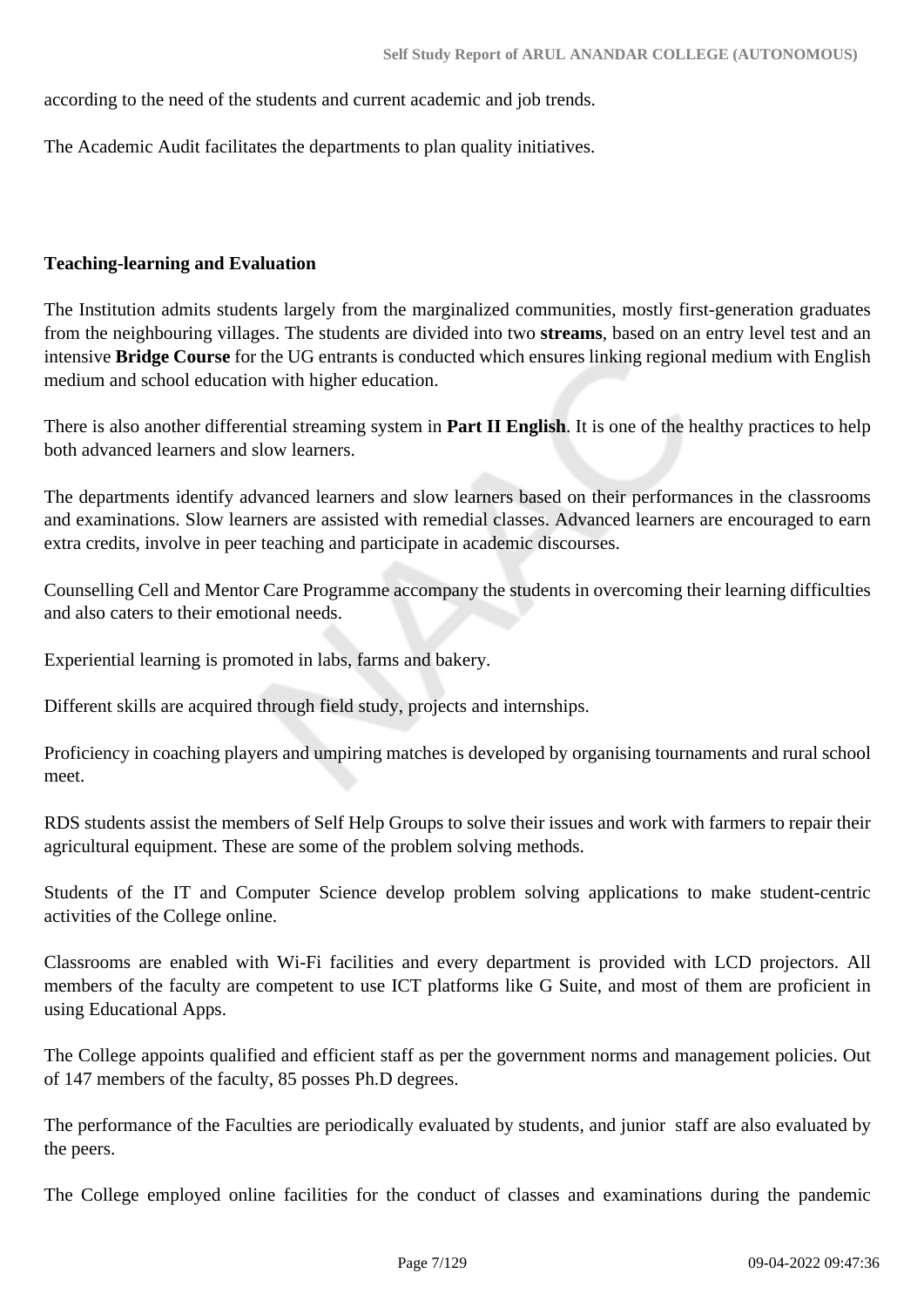lockdowns. The **Transparency** under evaluation system is a healthy practice. Attainment of course outcomes and programme outcomes are duly evaluated.

#### **Research, Innovations and Extension**

The Institution encourages the staff to apply for guideship and research projects, and has established an Office of Dean for Research to facilitate research activities. The College is a DST-FIST sponsored institution that provides a Science and Computer Network lab with important equipment like FTIR & UV Spectrometers etc., and Computer Software.

The involvement of the faculty in doing minor and major research projects funded by UGC, DST, DAE, ICSSR and TNSCST is instrumental in improving research facilities and quality publications. The College also has invested substantially for the improvement of labs.

The Departments of Economics, Physics and Rural Development Science are approved Research Centres. Two more departments have applied to the University to be recognised as research centres. There are now 21 recognized research guides and 61 research scholars. Forty scholars received their Ph.D. in the last five years. Eight projects were successfully completed and at present there are 2 ongoing projects.

The young researchers are encouraged with project grant from the annual interest accrued from the seed money of **Rs.10 lakhs**. Rupees 1.08 lakhs was disbursed to 12 faculty members during the last two years. The faculty are involved in active research and research publications are encouraged with **Best Researcher Award and Best Publication Award** during the Annual College Day**.** During the assessment period, the faculty published 228 research articles in approved journals and 138 articles in books and conference proceedings.

Extension programmes integrated with UG curriculum motivate students to participate in community awareness and service programmes. Voluntary service during natural calamities and blood donation by students are worth mentioning. Under the guidance of Red Ribbon Club, students donate around 70 units of blood every year. Rare blood groups are identified and donated on emergency. The selected NCC and NSS students participated in the Republic Day Parade at National and State level.

The inter-institutional linkage for collaborated projects and publications is encouraged. Seminars, workshops, training programmes and veterinary camps are organized with the support of external agencies and industries. Some of the programmes are made regular by signing MoUs.

#### **Infrastructure and Learning Resources**

The College allocates a major portion of its annual budget for infrastructural development and maintenance. To the existing adequate infrastructure and physical facilities for teaching-learning, 18 new classrooms, three seminar halls, three labs, one networking lab, Media Centre for developing E-contents, Communication and Skill Development Centre and Office rooms for Officials, Extension Centres and Part – V Extension Units have been added.

UGC sponsored hundred bedded sports hostel and a vast reading hall in the library are new additions. Animal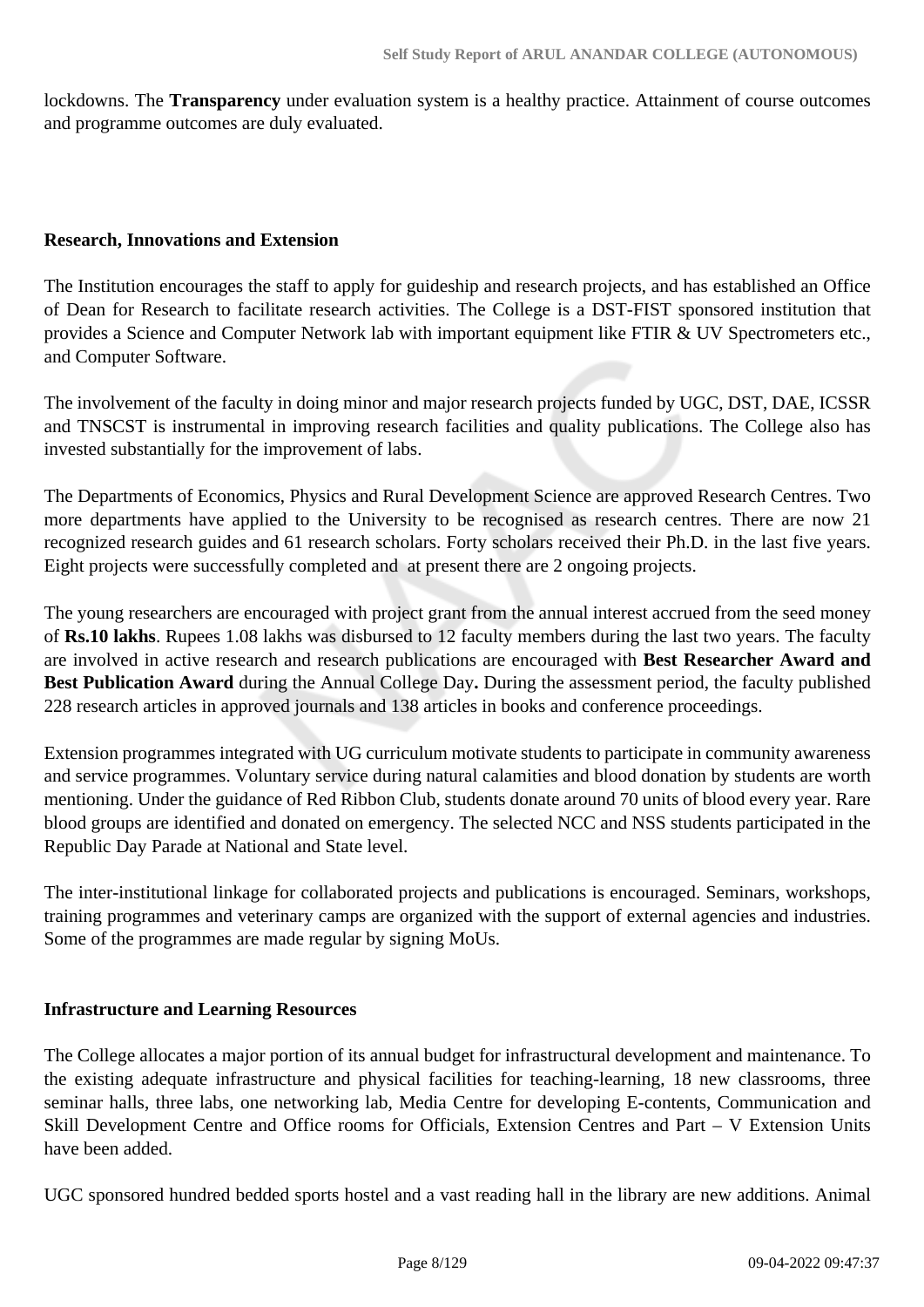husbandry and agricultural farms, confectionery and ice cream making units are some of the unique teachinglearning facilities. All extension units and centres are provided with office rooms.

Advanced research instruments, including SILAR Setup, Spray Pyrolysis Unit, UV Visible Spectrophotometer, Fourier Transform Infrared Spectrometer, Ultrasonic Probe Sonicator, Laser Lithography Optional Component, Lark Fermentor, Micro Kjeldahl Unit (funded by UGC & DST-FIST), are available.

 The library with 62,555 books and 117 journals and periodicals is fully automated and served with OPAC. Internet, copier, reading and reference provisions and special facilities for divyangjan are made available. Membership in N-LIST UGC Library network programme has augmented e-resources with minimum cost.

The College has a well-defined IT policy and periodically updates ICT facilities. Three hundred and fifty six Computers, LAN or Wi-Fi-linked internet services with 100 mbps, ERP facilities and Plagiarism software are available. Twenty six LCD projectors, one LED TV cum interactive display and one interactive board are available for the students and staff. One LED Digital Board is installed to display the events and academic activities of the College. The official website of the College provides complete information of the College.

The physical infrastructure and academic support facilities of the campus are periodically updated and maintained. There are service personnel on the campus and need-based and technically advanced additional services are hired. Regular engineering services of a contractor and team are made available to attend to the immediate needs of the maintenance and repairs of buildings and furniture.

#### **Student Support and Progression**

The College encourages the eligible students to avail themselves of government scholarships.

For the last five years on an average **Rs. 20 lakhs** was given towards JES (Jesuit Educational Support) Scholarship by the management every year. While distributing the scholarships, priority is given to orphans and semi-orphans, economically poor, destitute, Divyangjan, and HIV/AIDS infected/affected students, children of widows and Sri Lankan refugee students.

The College offers fifteen career-oriented courses which focuses on Skill Enhancement and Capacity Development such as Soft Skills, Communication Skills and Life Skills.

The Placement Cell provides Career Guidance and coaching for Competitive Examinations.

The Institution has appropriate forums at different levels for redressal of student grievances.

The advanced learners are counselled and encouraged to go for higher studies or better jobs. The slow learners are accompanied by mentors to gain confidence to succeed.

Students participate and win prizes in cultural, literary, sports and games competitions.

#### *Unique Achievements*

- United Nations Social Forum, Geneva, Address by Premalatha T. October 2019
- NASA Visiting Scholar Programme for Suresh Karuppiah September to November 2018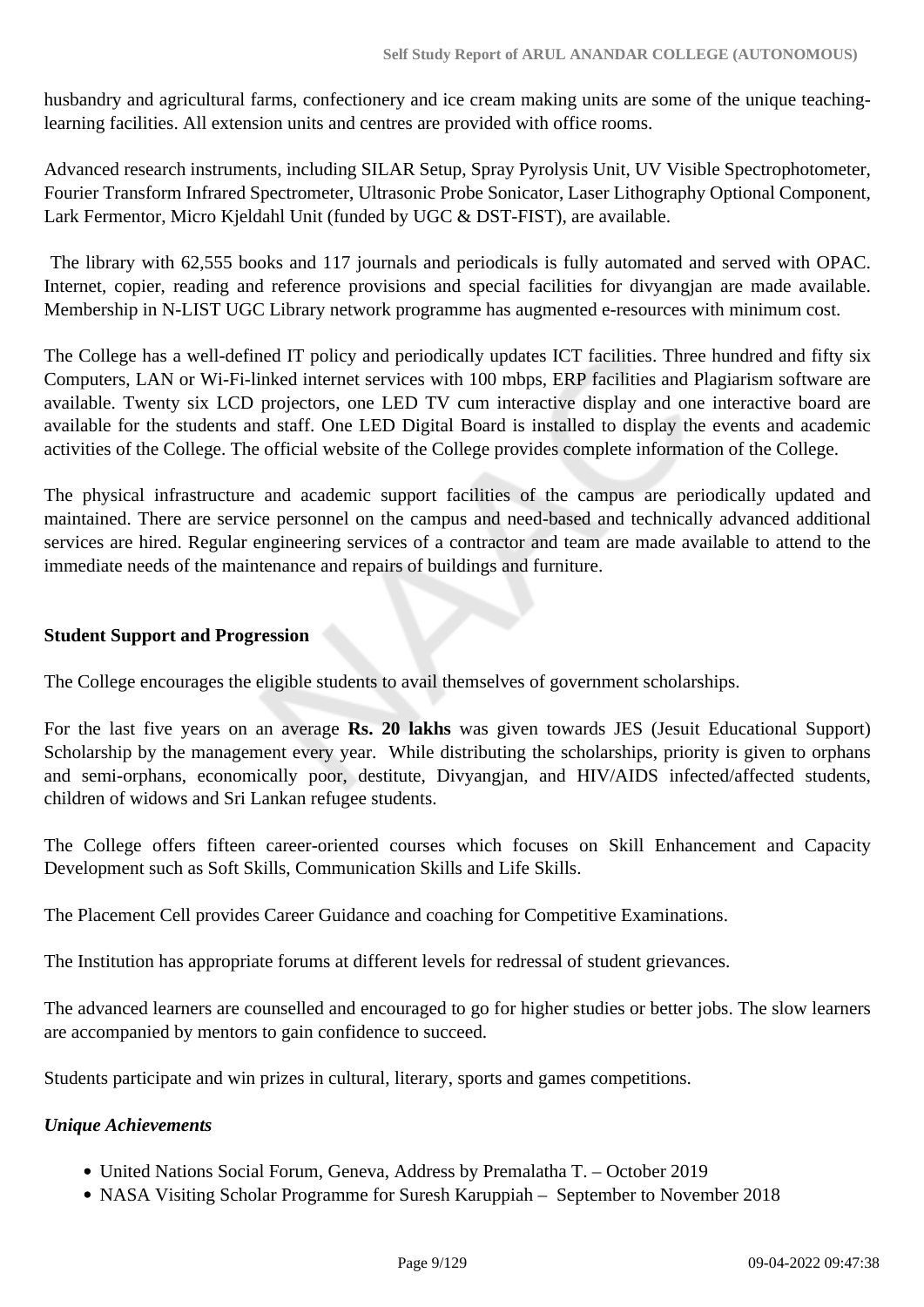- Guinness World Record in Free Hand Cycling by V. T. Vignesh Kumar 09.02.2017
- INDO-NEPAL Rural Games, Kabaddi, M. Raman represented the nation and won Gold Medal 2017-18
- INDO BHUTAN Rural Games, Kabaddi, A. Muthukumar represented the nation and won Gold Medal 2016-17
- TN, P & AN Annual NCC Republic Day Camp, New Delhi
- K. Syamikha Kani 2019-20
- Pandi Lakshmi S. 2018-19
- NSS Republic Day Parade Camp, New Delhi Commendable Participation
- $\circ$  K. Sintha 2020-21
- $\circ$  P. Sethu 2017-18

The Student Council is democratically elected through e-voting and leadership training is provided to the representatives. The elected members represent in various academic committees such as Planning and Evaluation, IQAC, Sport and Games, Research Council, College Magazine, Anti-Ragging Squad, Internal Compliance, etc.,

Alumni Association is active and participates in various activities of the College.

All Departments have Students Association and they conduct a wide range of inter and intra-departmental competitions and other academic activities like 'Saral', Theatre Fest, SPEAK PARK, 'PUTHAN VIRUNTHU', PHYSAAC, MATAAC, CEEAAC, etc.,

#### **Governance, Leadership and Management**

Arul Anandar College is regulated by the Jesuit Higher Education policies and is administered by the Administrative Committee of the College. The Institution, inspired by its vision of "Integrated Development of Rural Students and Society", charts out its perspective plan for five years and effectively implements it.

**Decentralization and participative management** of the College is evident in all its academic and administrative spheres. It emphasises on collaborative administration by incorporating all its stakeholders such as faculty, administrative staff, students, alumni, parents, industrialists, entrepreneurs and farmers. The Management provides opportunity for the faculty members to shoulder various responsibilities in administrative positions that include Deputy Principal, Vice Principals, Dean-Academic, Dean-Research, Dean-Students, Dean-Women students, IQAC Co-ordinator, Controller of Examinations, Chief Superintendent of Examinations, Heads of various Departments and coordinator of various cells. This hierarchical structure ensures the smooth functioning of the College through delegation of power and sharing of responsibilities.

There are nine efficient statutory bodies functioning effectively with the support of 36 vibrant non-statutory bodies.

E-governance is incorporated in the areas of administration, finance and accounts, student admission, student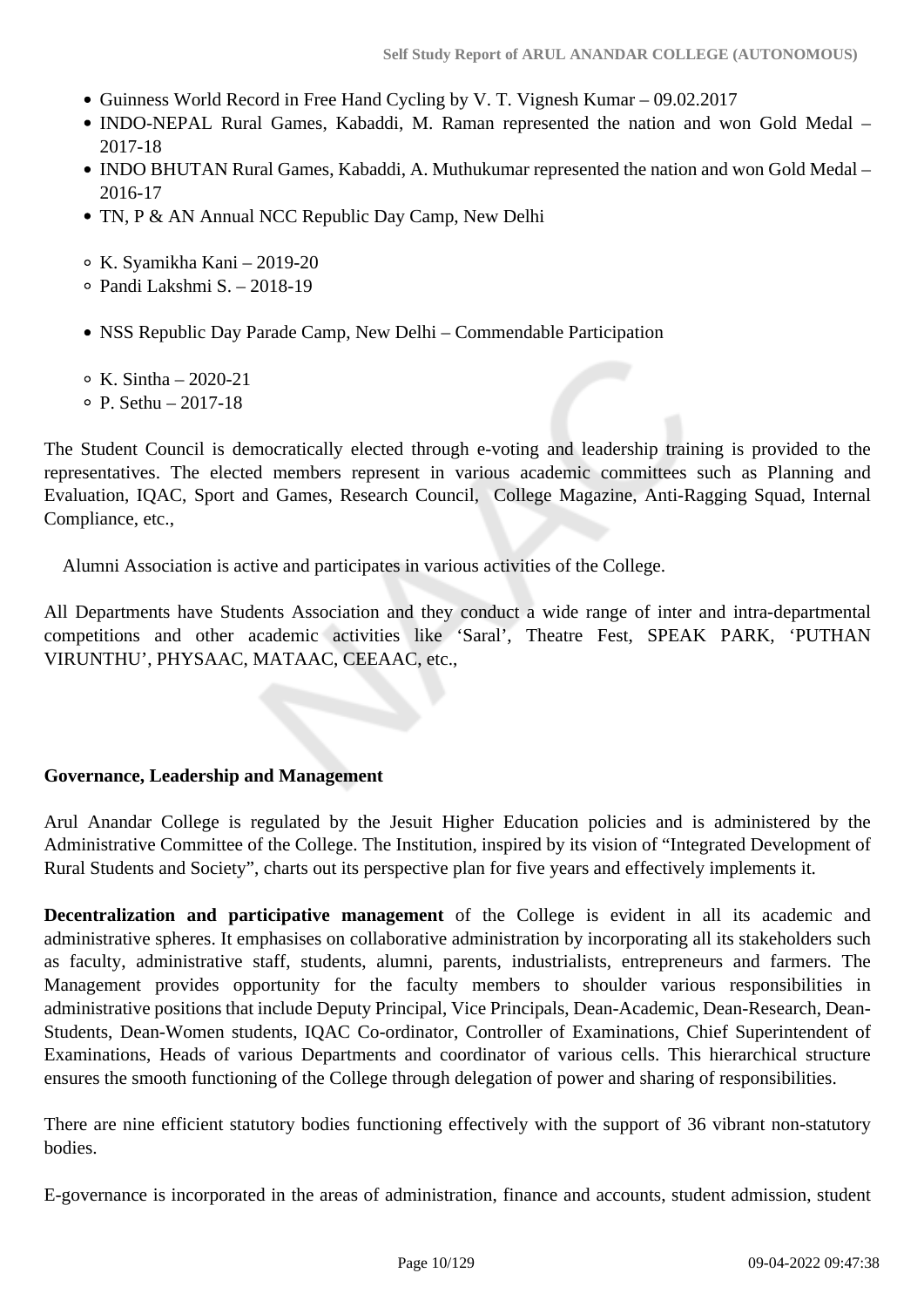support and examinations.

The College appoints highly qualified teaching faculty and competent administrative staff. It follows the service rules and regulations of the Government of Tamilnadu.

The College provides physical facilities and recreational opportunities and democratic space for the functioning of staff associations for the welfare of the staff. There is a Grievance Redressal Cell for the staff. Participation in the Career Development Programmes, Orientation and Refresher Programmes are encouraged and needbased workshops and training programmes are conducted.

There are standard policies and well-articulated procedures on financial management, purchase and infrastructure augmentation. The management systematically prepares Annual Budget and allocates funds accordingly. Income and expenditures are verified by internal accountants and audited by External and Departmental Auditors.

IQAC promotes quality standards and evolves excellent enhancement strategies. It periodically evaluates the faculty, the programmes and the activities through feedback system. Department-wise academic audit helps improvement. IQAC submits AQAR periodically, prepares the Annual Report and publishes IQAC Newsletter twice a year. The College submits reports to the AISHE and participates in the NIRF Ranking every year.

#### **Institutional Values and Best Practices**

Arul Anandar College prioritizes its institutional values and innovative practices.

Gender sensitization is an on-going orientation in all activities of the College. Arul Anandar College, initially a men's college, realised the importance of girls' education and opted to become **co-educational** in 2001. It appointed women staff, women counsellors, established women-friendly infrastructure facilities and organised programmes that promoted gender equity. An office of **Dean for Women Students** was established to specifically look after the needs of girl students. UGC supported **Women Studies Centre** educates and sensitises the institution on gender equity.

The Interstate Students Forum and International Students forum bring about multiculturalism and inclusiveness.

**Green Campus Initiatives** through Environmental Studies, Nature Club and **Arulanandar Initiative for Social Education (ARISE)** actively engage in the conservation of nature. The installation of solar panels, Biogas plants and use of LEDs, have helped the campus become eco-friendly.

The College maintains an inimitable waste disposal and recycling system. The decomposed waste, namely the compost, is used as organic manure for crops in the RDS farm and Kananur farm.

 Inclusive teachings of all religions and secular values are introduced to all students through Foundation Courses and they are reflected in different activities of the College. Zero tolerance against caste discrimination is maintained. Students are formed to be responsible citizens who strive for common good. Respecting human rights and adhering to professional ethics are of paramount importance.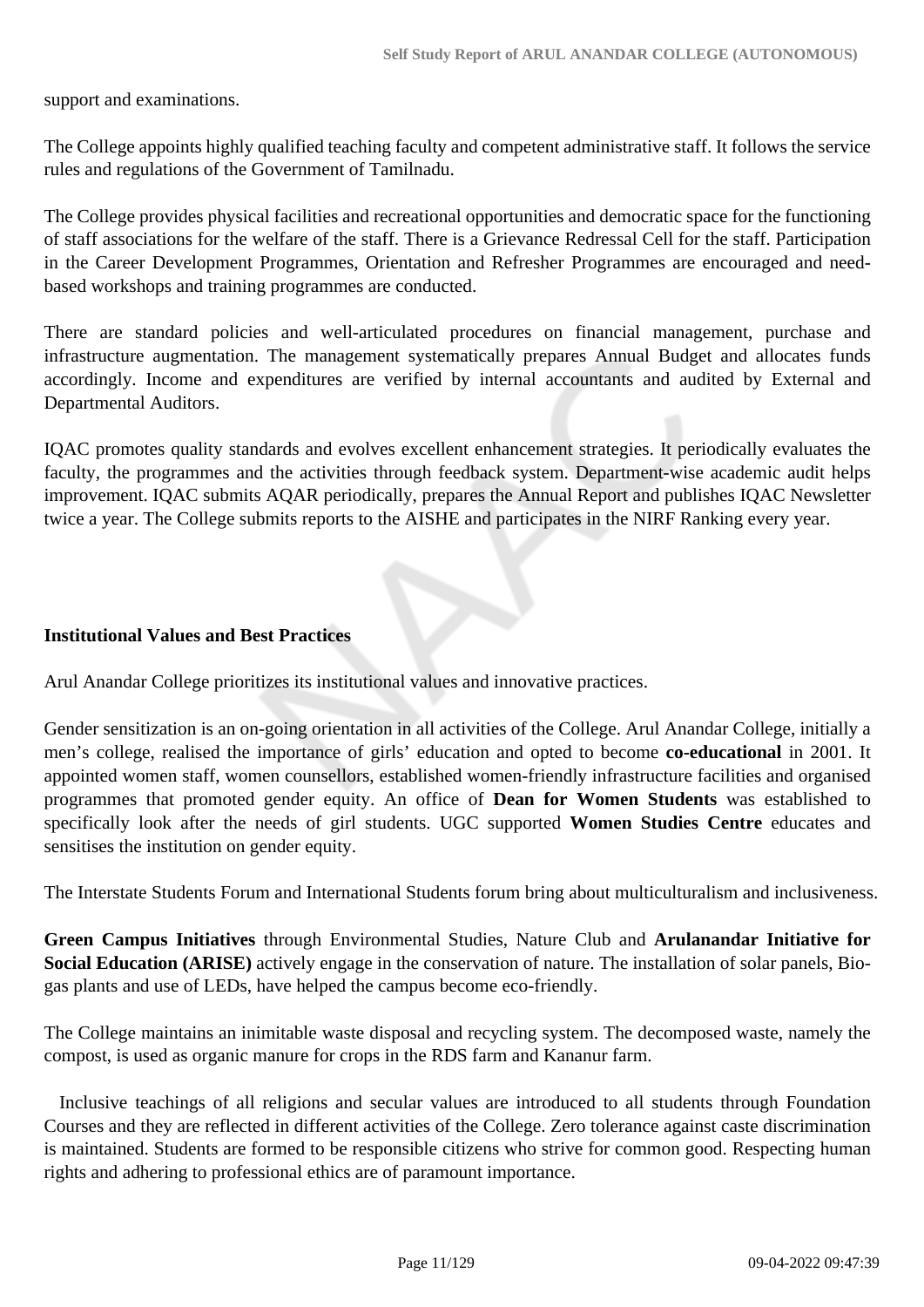National Days are commemorated with fervour and enthusiasm. International Yoga Day is celebrated to inculcate the spirit of oneness with self, world and nature.

The institution has many best practices of which two are highlighted below:

 **(1) Arulanandar Initiative for Social Education (ARISE)** is a one-credit extension programme of learning with social concern through fieldwork. Students submit group project on their village experience.

**(2) Counselling and Mentor Care** which is a joint programme involving the mentors from all the departments and professional counsellors for need-based help to the students for their holistic development.

The public image of the institutional distinctiveness is *A COLLEGE FOR THE RURAL POOR.* This has emerged from its goal of '*Empowering Rural Marginalized with Knowledge and Job Opportunities'*.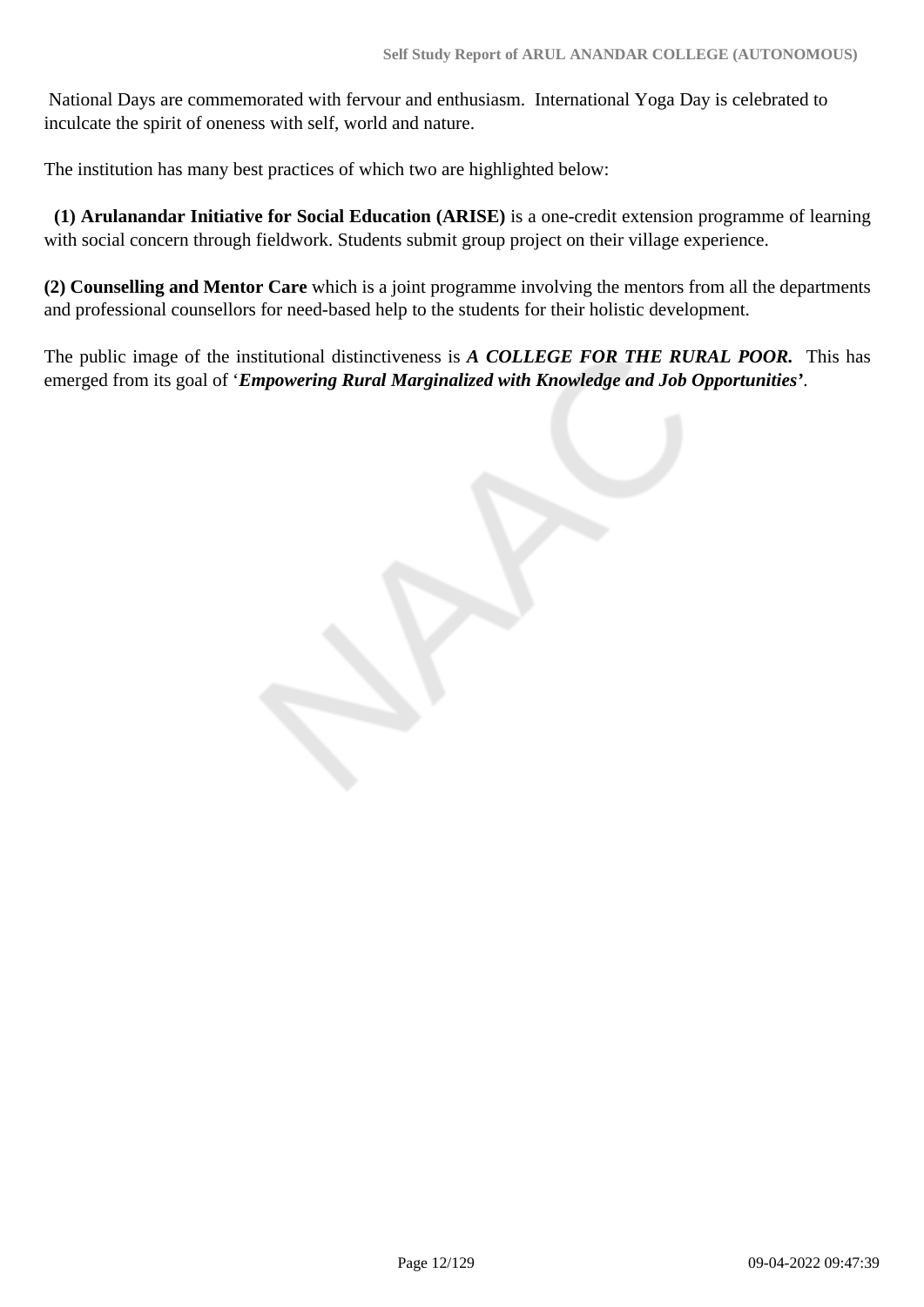# **2. PROFILE**

# **2.1 BASIC INFORMATION**

| Name and Address of the College |                                                                               |
|---------------------------------|-------------------------------------------------------------------------------|
| Name                            | ARUL ANANDAR COLLEGE (AUTONOMOUS)                                             |
| <b>Address</b>                  | Arul Anandar College (Autonomous) Ananda Nagar<br>Karumathur Madurai District |
| City                            | Karumathur                                                                    |
| <b>State</b>                    | Tamil Nadu                                                                    |
| Pin                             | 625514                                                                        |
| Website                         | www.aactni.edu.in                                                             |

| <b>Contacts for Communication</b> |                                    |                                          |               |                  |                             |
|-----------------------------------|------------------------------------|------------------------------------------|---------------|------------------|-----------------------------|
| <b>Designation</b>                | <b>Name</b>                        | <b>Telephone with</b><br><b>STD Code</b> | <b>Mobile</b> | Fax              | Email                       |
| Principal(in-<br>charge)          | Godwin<br><b>Rufus</b>             | 04549-287208                             | 9486379272    | 04549-28720<br>8 | principal@aactni.e<br>du.in |
| IQAC / CIQA<br>coordinator        | <b>Antony Singh</b><br><b>Dhas</b> | 04549-287221                             | 9442003808    | 04549-           | aaciqac@gmail.co<br>m       |

| <b>Status of the Institution</b> |              |
|----------------------------------|--------------|
| Institution Status               | Grant-in-aid |

| Type of Institution |                |  |
|---------------------|----------------|--|
| By Gender           | Co-education   |  |
| By Shift            | Day<br>Evening |  |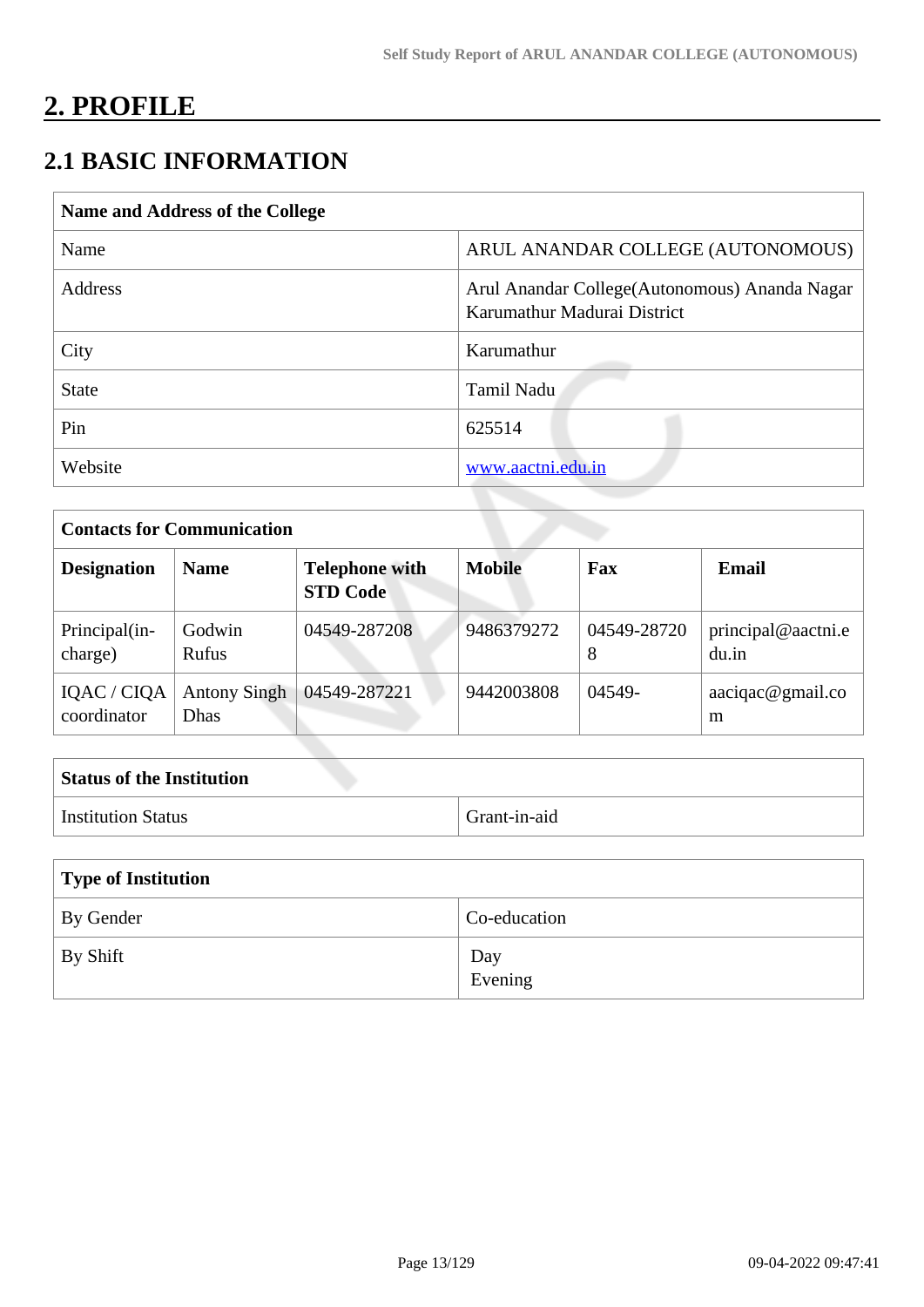| <b>Recognized Minority institution</b>     |                                                   |  |  |  |
|--------------------------------------------|---------------------------------------------------|--|--|--|
| If it is a recognized minroity institution | Yes<br>Minority.pdf                               |  |  |  |
| If Yes, Specify minority status            |                                                   |  |  |  |
| Religious                                  | <b>Christian Minority Educational Institution</b> |  |  |  |
| Linguistic                                 |                                                   |  |  |  |
| Any Other                                  |                                                   |  |  |  |

| <b>Establishment Details</b>                               |            |
|------------------------------------------------------------|------------|
| Date of Establishment, Prior to the Grant of<br>'Autonomy' | 25-06-1970 |
| Date of grant of 'Autonomy' to the College by UGC          | 18-06-1987 |

| University to which the college is affiliated             |                           |                      |  |
|-----------------------------------------------------------|---------------------------|----------------------|--|
| <b>University name</b><br><b>State</b><br><b>Document</b> |                           |                      |  |
| Tamil Nadu                                                | Madurai Kamraj University | <b>View Document</b> |  |

| <b>Details of UGC recognition</b> |              |                      |  |
|-----------------------------------|--------------|----------------------|--|
| <b>Under Section</b>              | Date         | <b>View Document</b> |  |
| 2f of UGC                         | $01-10-1972$ | <b>View Document</b> |  |
| 12B of UGC                        | 01-10-1972   | <b>View Document</b> |  |

| Details of recognition/approval by stationary/regulatory bodies like<br>AICTE, NCTE, MCI, DCI, PCI, RCI etc(other than UGC)                                                                                                               |                      |            |    |                          |  |
|-------------------------------------------------------------------------------------------------------------------------------------------------------------------------------------------------------------------------------------------|----------------------|------------|----|--------------------------|--|
| <b>Validity in</b><br><b>Recognition/App</b><br>Day, Month and<br><b>Remarks</b><br><b>Statutory</b><br>roval details Inst<br>year(dd-mm-<br><b>Regulatory</b><br>months<br><b>Authority</b><br>itution/Departme<br>yyyy)<br>nt programme |                      |            |    |                          |  |
| <b>AICTE</b>                                                                                                                                                                                                                              | <b>View Document</b> | 30-04-2020 | 12 | Extension of<br>Approval |  |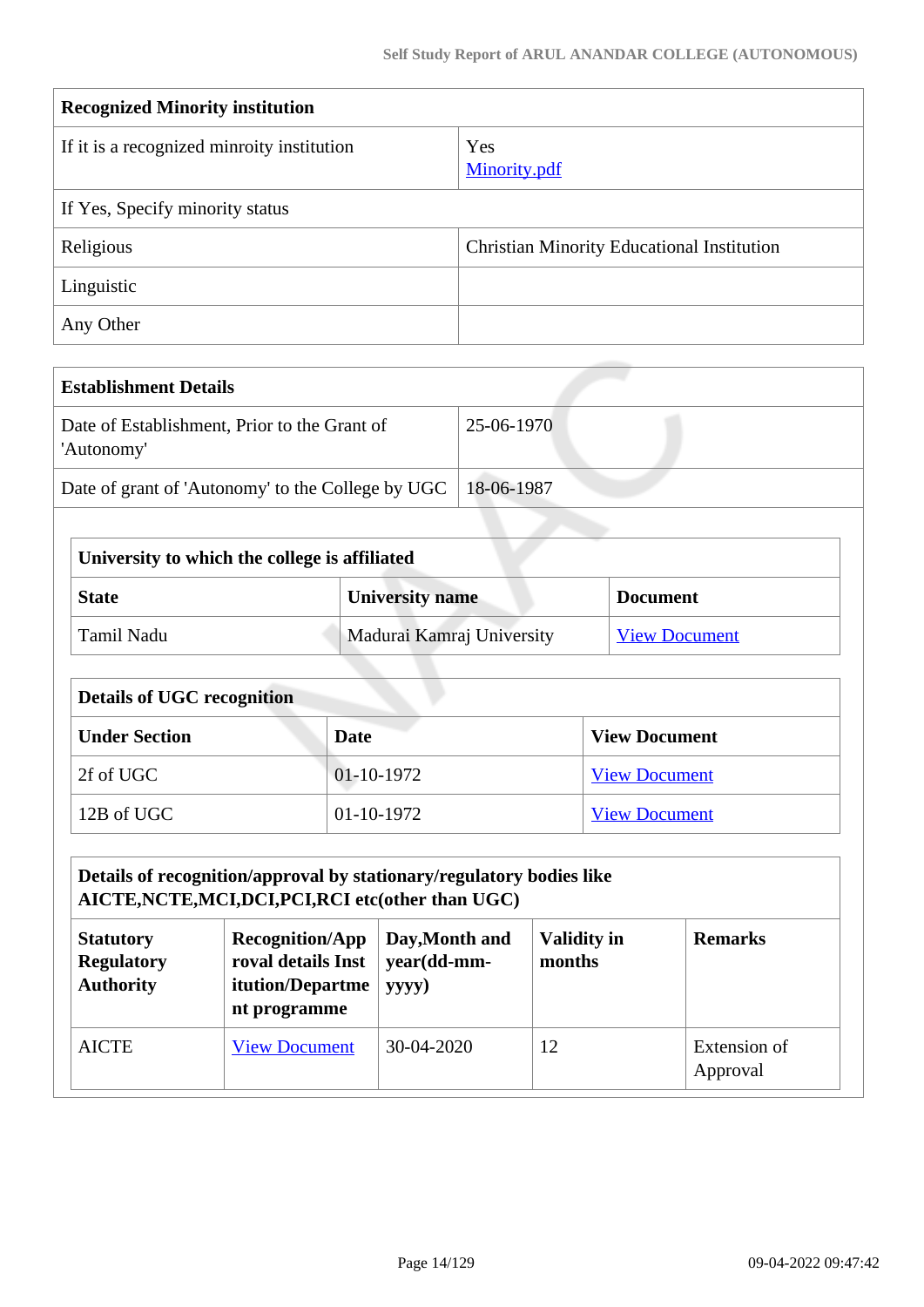| <b>Recognitions</b>                                                                  |                 |
|--------------------------------------------------------------------------------------|-----------------|
| Is the College recognized by UGC as a College<br>with Potential for Excellence(CPE)? | N <sub>0</sub>  |
| Is the College recognized for its performance by<br>any other governmental agency?   | Yes             |
| If yes, name of the agency                                                           | <b>DST FIST</b> |
| Date of recognition                                                                  | 18-11-2015      |

| <b>Location and Area of Campus</b> |                                                                                    |           |                                |                             |  |
|------------------------------------|------------------------------------------------------------------------------------|-----------|--------------------------------|-----------------------------|--|
| <b>Campus Type</b>                 | <b>Address</b>                                                                     | Location* | <b>Campus Area</b><br>in Acres | Built up Area in<br>sq.mts. |  |
| Main campus<br>area                | Arul Anandar<br>College(Autonomous)<br>Ananda Nagar Karumathur<br>Madurai District | Rural     | 44                             | 38770.67                    |  |

# **2.2 ACADEMIC INFORMATION**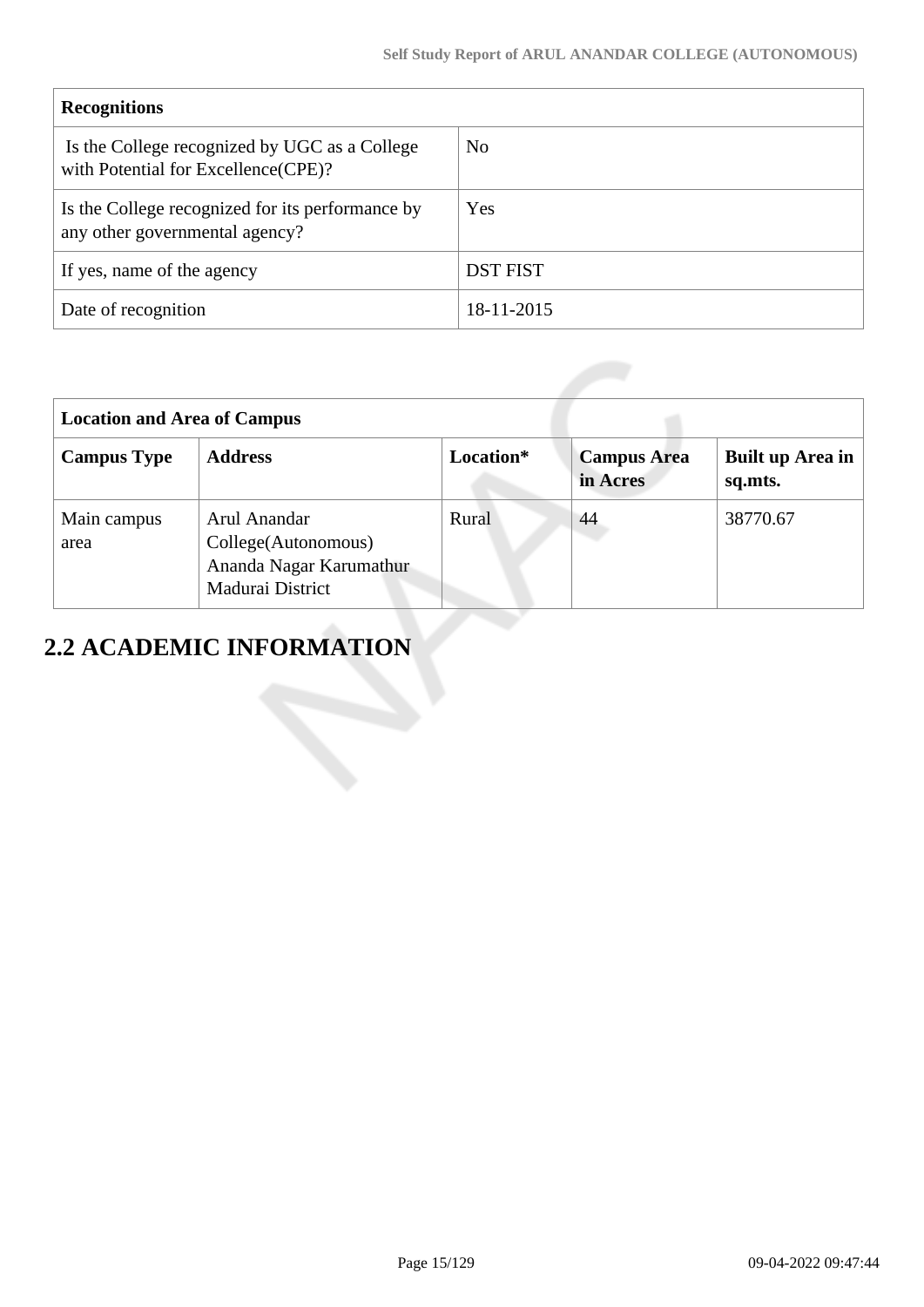| Details of Programmes Offered by the College (Give Data for Current Academic year) |                                                         |                                     |                                   |                                        |                                      |                                             |  |
|------------------------------------------------------------------------------------|---------------------------------------------------------|-------------------------------------|-----------------------------------|----------------------------------------|--------------------------------------|---------------------------------------------|--|
| Programme<br><b>Level</b>                                                          | <b>Name of Pr</b><br>ogramme/C<br>ourse                 | <b>Duration</b> in<br><b>Months</b> | <b>Entry</b><br>Qualificatio<br>n | <b>Medium of</b><br><b>Instruction</b> | <b>Sanctioned</b><br><b>Strength</b> | No.of<br><b>Students</b><br><b>Admitted</b> |  |
| <b>UG</b>                                                                          | <b>BA, History</b>                                      | 36                                  | <b>HSC</b>                        | English                                | 75                                   | 75                                          |  |
| <b>UG</b>                                                                          | BA, Economi<br>$\rm{c}\rm{s}$                           | 36                                  | <b>HSC</b>                        | English                                | 75                                   | 73                                          |  |
| <b>UG</b>                                                                          | BA, Philosop<br>hy                                      | 36                                  | <b>HSC</b>                        | English                                | 75                                   | 38                                          |  |
| <b>UG</b>                                                                          | BSc, Mathem<br>atics                                    | 36                                  | <b>HSC</b>                        | English                                | 75                                   | 13                                          |  |
| <b>UG</b>                                                                          | BSc, Mathem<br>atics                                    | 36                                  | <b>HSC</b>                        | English                                | 75                                   | 64                                          |  |
| <b>UG</b>                                                                          | <b>BSc, Physics</b>                                     | 36                                  | <b>HSC</b>                        | English                                | 48                                   | 46                                          |  |
| <b>UG</b>                                                                          | <b>BSc, Chemist</b><br>ry                               | 36                                  | <b>HSC</b>                        | English                                | 48                                   | 48                                          |  |
| <b>UG</b>                                                                          | BSc, Rural<br>Developmen<br>t Science                   | 36                                  | <b>HSC</b>                        | English                                | 75                                   | 74                                          |  |
| <b>UG</b>                                                                          | BA,Tamil                                                | 36                                  | <b>HSC</b>                        | Tamil                                  | 75                                   | 34                                          |  |
| <b>UG</b>                                                                          | BA, English                                             | 36                                  | <b>HSC</b>                        | English                                | 150                                  | 59                                          |  |
| UG                                                                                 | BCom,Com<br>merce                                       | 36                                  | <b>HSC</b>                        | English                                | 150                                  | 150                                         |  |
| <b>UG</b>                                                                          | <b>BBA, Busine</b><br>ss Administr<br>ation             | 36                                  | $_{\mathrm{HSC}}$                 | English                                | 75                                   | 71                                          |  |
| <b>UG</b>                                                                          | BSc, Informa<br>tion<br>Technology<br>And<br>Management | 36                                  | <b>HSC</b>                        | English                                | 48                                   | 43                                          |  |
| <b>UG</b>                                                                          | BSc, Physical<br>Education                              | 36                                  | <b>HSC</b>                        | English                                | 75                                   | 75                                          |  |
| $\mathbf{U}\mathbf{G}$                                                             | <b>BSc,Comput</b><br>er Science<br>And<br>Applications  | 36                                  | $_{\mathrm{HSC}}$                 | English                                | 48                                   | 48                                          |  |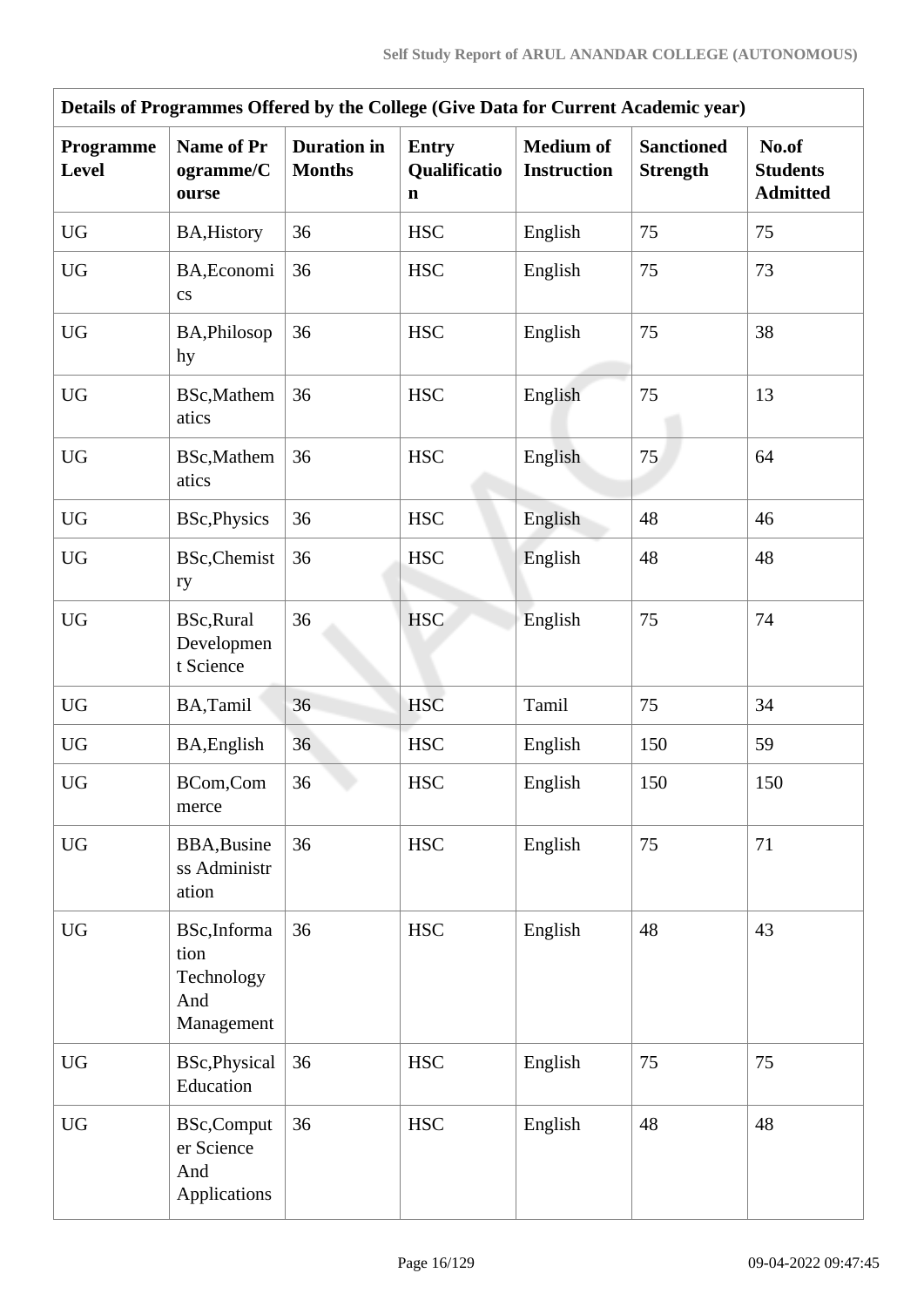| $\mathbf{U}\mathbf{G}$                                                           | BSc,Food<br>Science And<br>Technology             | 36 | $_{\mathrm{HSC}}$ | English | 40           | 28               |
|----------------------------------------------------------------------------------|---------------------------------------------------|----|-------------------|---------|--------------|------------------|
| PG                                                                               | MA, Econom<br>ics                                 | 24 | <b>UG</b>         | English | 45           | 6                |
| $\mathbf{P}\mathbf{G}$                                                           | MA, Philosop<br>hy                                | 24 | <b>UG</b>         | English | 45           | 9                |
| PG                                                                               | MSc, Mathe<br>matics                              | 24 | <b>UG</b>         | English | 45           | 21               |
| PG                                                                               | MSc, Physics                                      | 24 | <b>UG</b>         | English | 30           | 19               |
| $\mathbf{P}\mathbf{G}$                                                           | MSc, Chemis<br>try                                | 24 | <b>UG</b>         | English | 30           | 29               |
| $\mathbf{P}\mathbf{G}$                                                           | MSc, Rural<br>Developmen<br>t Science             | 24 | <b>UG</b>         | English | 45           | $\overline{4}$   |
| PG                                                                               | MA, English                                       | 24 | <b>UG</b>         | English | 45           | 19               |
| PG                                                                               | MCA,Comp<br>uter Science<br>And<br>Applications   | 24 | <b>UG</b>         | English | 30           | $\overline{7}$   |
| PG Diploma<br>recognised<br>by statutory<br>authority<br>including<br>university | PGDCA,Co<br>mputer<br>Science And<br>Applications | 12 | <b>UG</b>         | English | 40           | $\boldsymbol{0}$ |
| Doctoral<br>(Ph.D)                                                               | PhD or DPhi<br>1, Economics                       | 36 | PG                | English | $\mathbf{1}$ | $\overline{0}$   |
| Doctoral<br>(Ph.D)                                                               | PhD or<br>DPhil, Physic<br>${\bf S}$              | 36 | PG                | English | 3            | $\overline{2}$   |
| Doctoral<br>(Ph.D)                                                               | PhD or<br>DPhil, Rural<br>Developmen<br>t Science | 36 | PG                | English | 20           | $\overline{2}$   |
| Pre Doctoral<br>(M.Phil)                                                         | MPhil, Econo<br>mics                              | 12 | PG                | English | 27           | $\boldsymbol{0}$ |

**Position Details of Faculty & Staff in the College**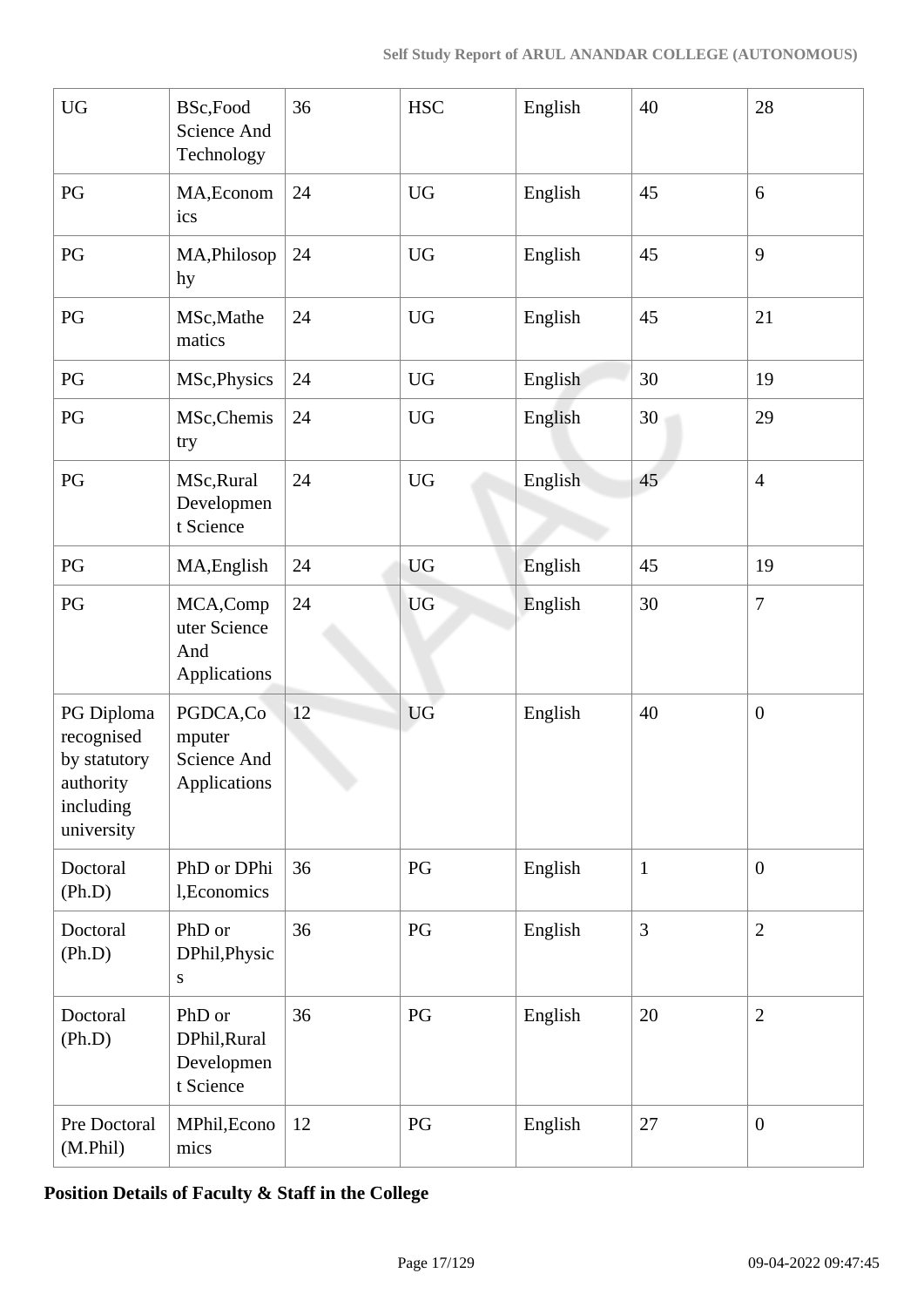|                                                                                     | <b>Teaching Faculty</b> |                |                  |                |                            |                |                |                            |      |        |                |       |
|-------------------------------------------------------------------------------------|-------------------------|----------------|------------------|----------------|----------------------------|----------------|----------------|----------------------------|------|--------|----------------|-------|
|                                                                                     | <b>Professor</b>        |                |                  |                | <b>Associate Professor</b> |                |                | <b>Assistant Professor</b> |      |        |                |       |
|                                                                                     | Male                    | Female         | Others           | Total          | Male                       | Female         | Others         | Total                      | Male | Female | Others         | Total |
| Sanctioned by the<br>UGC /University<br><b>State</b><br>Government                  |                         |                |                  | $\overline{0}$ |                            |                |                | 9                          |      |        |                | 55    |
| Recruited                                                                           | $\overline{0}$          | $\overline{0}$ | $\boldsymbol{0}$ | $\overline{0}$ | 9                          | $\overline{0}$ | $\overline{0}$ | 9                          | 37   | 15     | $\overline{0}$ | 52    |
| Yet to Recruit                                                                      |                         |                |                  | $\overline{0}$ |                            |                |                | $\boldsymbol{0}$           |      |        |                | 3     |
| Sanctioned by the<br>Management/Soci<br>ety or Other<br>Authorized<br><b>Bodies</b> |                         |                |                  | $\theta$       |                            |                |                | $\overline{0}$             |      |        |                | 91    |
| Recruited                                                                           | $\overline{0}$          | $\overline{0}$ | $\overline{0}$   | $\mathbf{0}$   | $\overline{0}$             | $\overline{0}$ | $\overline{0}$ | $\theta$                   | 51   | 35     | $\mathbf{0}$   | 86    |
| Yet to Recruit                                                                      |                         |                |                  | $\mathbf{0}$   |                            |                |                | $\boldsymbol{0}$           |      |        |                | 5     |

| <b>Non-Teaching Staff</b>                                                       |             |               |                  |                |  |  |  |
|---------------------------------------------------------------------------------|-------------|---------------|------------------|----------------|--|--|--|
|                                                                                 | <b>Male</b> | <b>Female</b> | <b>Others</b>    | <b>Total</b>   |  |  |  |
| Sanctioned by the<br><b>UGC</b> / University State<br>Government                |             |               |                  | 29             |  |  |  |
| Recruited                                                                       | 24          | 5             | $\boldsymbol{0}$ | 29             |  |  |  |
| <b>Yet to Recruit</b>                                                           |             |               |                  | $\overline{0}$ |  |  |  |
| Sanctioned by the<br>Management/Society<br>or Other Authorized<br><b>Bodies</b> |             |               |                  | 26             |  |  |  |
| Recruited                                                                       | 16          | 10            | $\boldsymbol{0}$ | 26             |  |  |  |
| Yet to Recruit                                                                  |             |               |                  | $\overline{0}$ |  |  |  |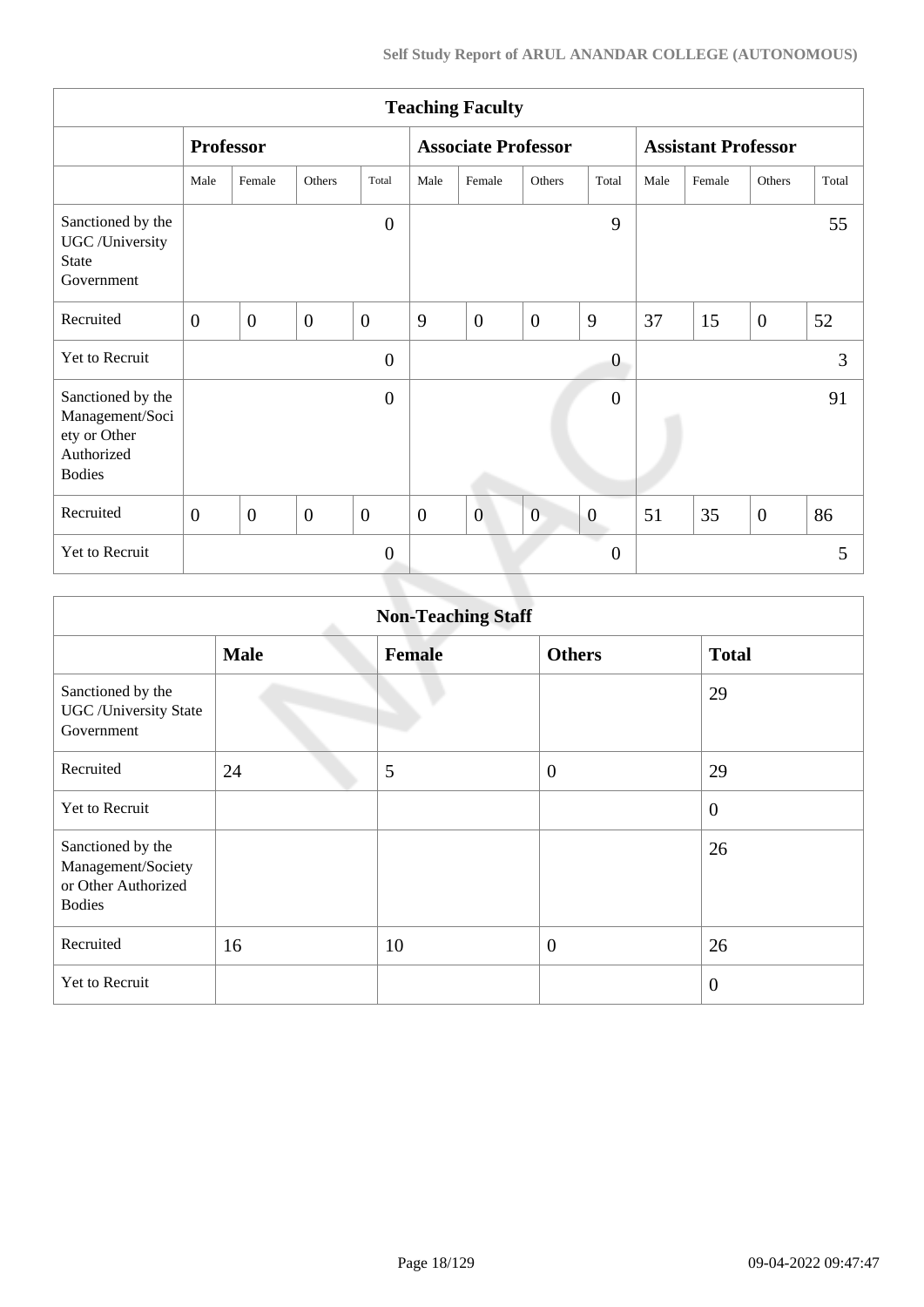| <b>Technical Staff</b>                                                          |                |              |                |                |  |  |  |
|---------------------------------------------------------------------------------|----------------|--------------|----------------|----------------|--|--|--|
|                                                                                 | <b>Male</b>    | Female       | <b>Others</b>  | <b>Total</b>   |  |  |  |
| Sanctioned by the<br><b>UGC</b> / University State<br>Government                |                |              |                | $\overline{4}$ |  |  |  |
| Recruited                                                                       | 3              | $\mathbf{1}$ | $\overline{0}$ | $\overline{4}$ |  |  |  |
| Yet to Recruit                                                                  |                |              |                | $\overline{0}$ |  |  |  |
| Sanctioned by the<br>Management/Society<br>or Other Authorized<br><b>Bodies</b> |                |              |                | 5              |  |  |  |
| Recruited                                                                       | $\overline{4}$ | $\mathbf{1}$ | $\overline{0}$ | 5              |  |  |  |
| Yet to Recruit                                                                  |                |              |                | $\overline{0}$ |  |  |  |

# **Qualification Details of the Teaching Staff**

|                                     | <b>Permanent Teachers</b> |                |                            |                  |                  |                            |                |                |                  |              |
|-------------------------------------|---------------------------|----------------|----------------------------|------------------|------------------|----------------------------|----------------|----------------|------------------|--------------|
| <b>Highest</b><br>Qualificatio<br>n | <b>Professor</b>          |                | <b>Associate Professor</b> |                  |                  | <b>Assistant Professor</b> |                |                |                  |              |
|                                     | Male                      | Female         | <b>Others</b>              | Male             | Female           | Others                     | Male           | Female         | Others           | Total        |
| D.sc/D.Litt/<br><b>LLD</b>          | $\overline{0}$            | $\overline{0}$ | $\overline{0}$             | $\boldsymbol{0}$ | $\boldsymbol{0}$ | $\theta$                   | $\overline{0}$ | $\overline{0}$ | $\overline{0}$   | $\mathbf{0}$ |
| Ph.D.                               | $\theta$                  | $\mathbf{0}$   | $\boldsymbol{0}$           | 9                | $\overline{0}$   | $\overline{0}$             | 51             | 24             | $\overline{0}$   | 84           |
| M.Phil.                             | $\mathbf{0}$              | $\overline{0}$ | $\overline{0}$             | $\overline{0}$   | $\overline{0}$   | $\overline{0}$             | 19             | 18             | $\boldsymbol{0}$ | 37           |
| PG                                  | $\overline{0}$            | $\overline{0}$ | $\overline{0}$             | $\overline{0}$   | $\overline{0}$   | $\boldsymbol{0}$           | 13             | $\mathbf{1}$   | $\overline{0}$   | 14           |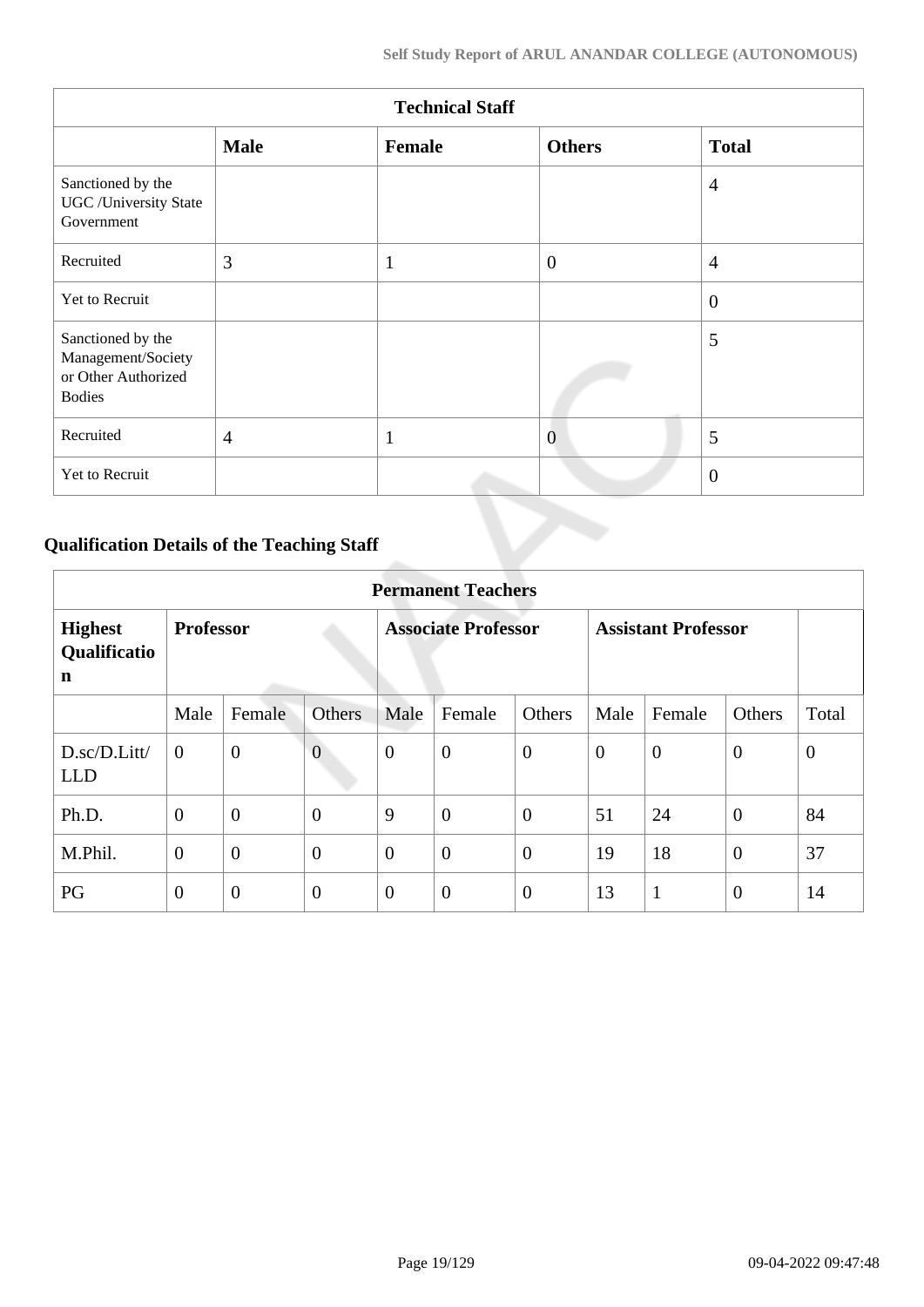| <b>Temporary Teachers</b>                     |                  |                  |                            |                  |                  |                            |                |                |                |              |
|-----------------------------------------------|------------------|------------------|----------------------------|------------------|------------------|----------------------------|----------------|----------------|----------------|--------------|
| <b>Highest</b><br>Qualificatio<br>$\mathbf n$ | <b>Professor</b> |                  | <b>Associate Professor</b> |                  |                  | <b>Assistant Professor</b> |                |                |                |              |
|                                               | Male             | Female           | Others                     | Male             | Female           | Others                     | Male           | Female         | Others         | Total        |
| D.sc/D.Litt/<br><b>LLD</b>                    | $\theta$         | $\overline{0}$   | $\overline{0}$             | $\overline{0}$   | $\overline{0}$   | $\overline{0}$             | $\theta$       | $\theta$       | $\mathbf{0}$   | $\mathbf{0}$ |
| Ph.D.                                         | $\overline{0}$   | $\overline{0}$   | $\overline{0}$             | $\boldsymbol{0}$ | $\overline{0}$   | $\overline{0}$             | $\overline{0}$ | $\mathbf{1}$   | $\overline{0}$ | $\mathbf{1}$ |
| M.Phil.                                       | $\overline{0}$   | $\overline{0}$   | $\overline{0}$             | $\overline{0}$   | $\overline{0}$   | $\overline{0}$             | 3              | 3              | $\overline{0}$ | 6            |
| PG                                            | $\overline{0}$   | $\boldsymbol{0}$ | $\theta$                   | $\boldsymbol{0}$ | $\boldsymbol{0}$ | $\boldsymbol{0}$           | $\mathbf{1}$   | $\overline{4}$ | $\overline{0}$ | 5            |
|                                               |                  |                  |                            |                  |                  |                            |                |                |                |              |

|                                     | <b>Part Time Teachers</b> |                |                            |                |                            |                |                |                  |                  |                |
|-------------------------------------|---------------------------|----------------|----------------------------|----------------|----------------------------|----------------|----------------|------------------|------------------|----------------|
| <b>Highest</b><br>Qualificatio<br>n | <b>Professor</b>          |                | <b>Associate Professor</b> |                | <b>Assistant Professor</b> |                |                |                  |                  |                |
|                                     | Male                      | Female         | Others                     | Male           | Female                     | <b>Others</b>  | Male           | Female           | Others           | Total          |
| D.sc/D.Litt/<br><b>LLD</b>          | $\overline{0}$            | $\overline{0}$ | $\boldsymbol{0}$           | $\overline{0}$ | $\overline{0}$             | $\overline{0}$ | $\overline{0}$ | $\overline{0}$   | $\overline{0}$   | $\mathbf{0}$   |
| Ph.D.                               | $\mathbf{0}$              | $\overline{0}$ | $\overline{0}$             | $\overline{0}$ | $\boldsymbol{0}$           | $\overline{0}$ | $\theta$       | $\boldsymbol{0}$ | $\overline{0}$   | $\overline{0}$ |
| M.Phil.                             | $\mathbf{0}$              | $\overline{0}$ | $\overline{0}$             | $\overline{0}$ | $\overline{0}$             | $\overline{0}$ | $\overline{0}$ | $\overline{0}$   | $\overline{0}$   | $\theta$       |
| PG                                  | $\mathbf{0}$              | $\mathbf{0}$   | $\boldsymbol{0}$           | $\overline{0}$ | $\boldsymbol{0}$           | $\theta$       | $\theta$       | $\overline{0}$   | $\boldsymbol{0}$ | $\theta$       |

| <b>Details of Visting/Guest Faculties</b> |             |               |               |              |  |  |
|-------------------------------------------|-------------|---------------|---------------|--------------|--|--|
| <b>Number of Visiting/Guest Faculty</b>   | <b>Male</b> | <b>Female</b> | <b>Others</b> | <b>Total</b> |  |  |
| engaged with the college?                 |             |               |               |              |  |  |

**Provide the Following Details of Students Enrolled in the College During the Current Academic Year**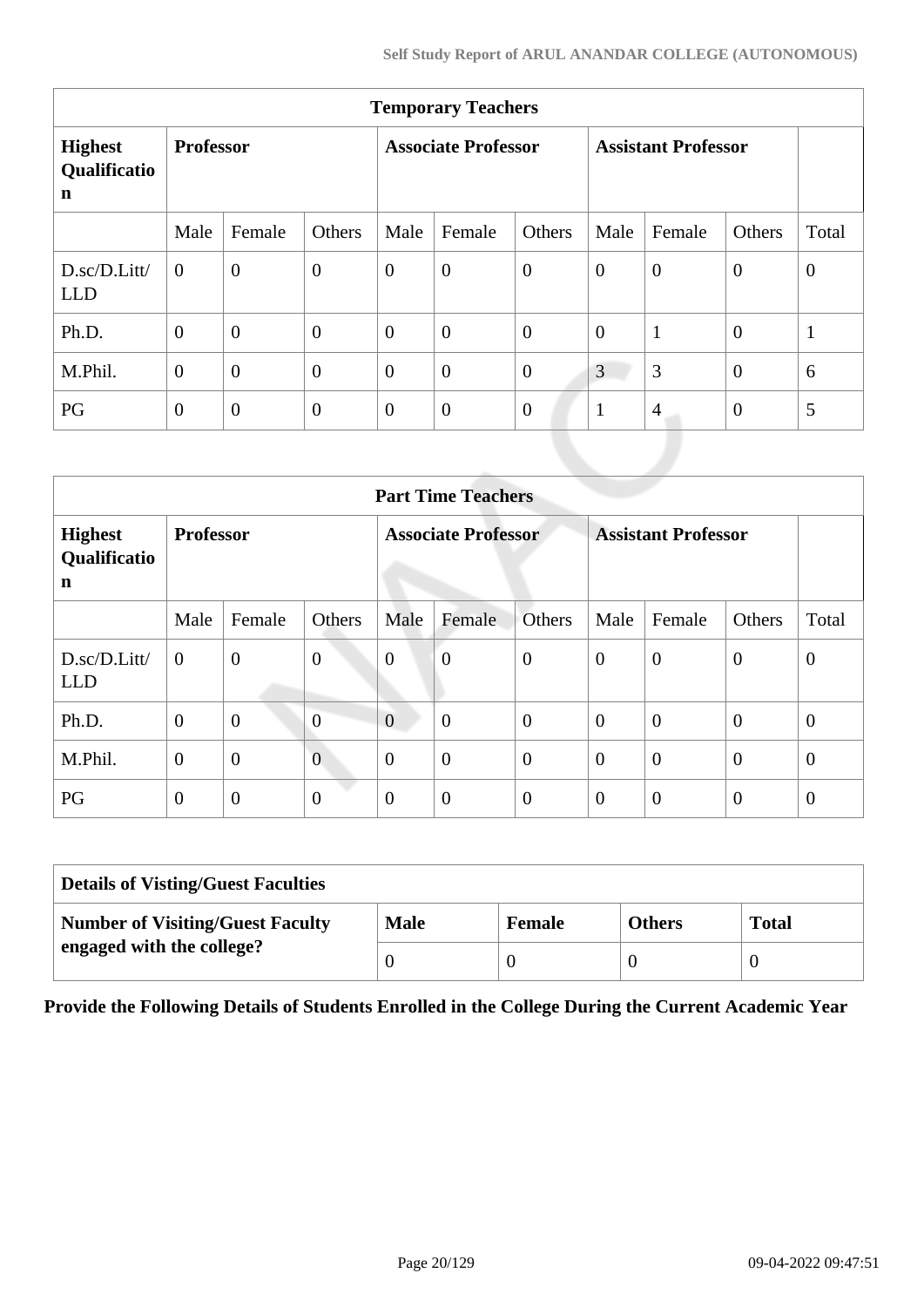| Programme                            |        | <b>From the State</b><br><b>Where College</b><br>is Located | <b>From Other</b><br><b>States of India</b> | <b>NRI Students</b> | Foreign<br><b>Students</b> | <b>Total</b>     |
|--------------------------------------|--------|-------------------------------------------------------------|---------------------------------------------|---------------------|----------------------------|------------------|
| <b>UG</b>                            | Male   | 2132                                                        | 75                                          | $\boldsymbol{0}$    | 19                         | 2226             |
|                                      | Female | 722                                                         | $\mathbf{1}$                                | $\boldsymbol{0}$    | 5                          | 728              |
|                                      | Others | $\boldsymbol{0}$                                            | $\boldsymbol{0}$                            | $\boldsymbol{0}$    | $\boldsymbol{0}$           | $\overline{0}$   |
| PG                                   | Male   | 120                                                         | $\boldsymbol{0}$                            | $\boldsymbol{0}$    | $\boldsymbol{0}$           | 120              |
|                                      | Female | 91                                                          | $\boldsymbol{0}$                            | $\boldsymbol{0}$    | $\boldsymbol{0}$           | 91               |
|                                      | Others | $\overline{0}$                                              | $\boldsymbol{0}$                            | $\boldsymbol{0}$    | $\boldsymbol{0}$           | $\boldsymbol{0}$ |
| PG Diploma                           | Male   | $\boldsymbol{0}$                                            | $\boldsymbol{0}$                            | $\boldsymbol{0}$    | $\boldsymbol{0}$           | $\boldsymbol{0}$ |
| recognised by<br>statutory           | Female | $\mathbf{0}$                                                | $\boldsymbol{0}$                            | $\overline{0}$      | $\boldsymbol{0}$           | $\boldsymbol{0}$ |
| authority<br>including<br>university | Others | $\mathbf{0}$                                                | $\boldsymbol{0}$                            | $\overline{0}$      | $\boldsymbol{0}$           | $\boldsymbol{0}$ |
| Doctoral (Ph.D)                      | Male   | 17                                                          | $\overline{0}$                              | $\boldsymbol{0}$    | $\overline{0}$             | 17               |
|                                      | Female | 19                                                          | $\boldsymbol{0}$                            | $\boldsymbol{0}$    | $\boldsymbol{0}$           | 19               |
|                                      | Others | $\boldsymbol{0}$                                            | $\overline{0}$                              | $\boldsymbol{0}$    | $\boldsymbol{0}$           | $\boldsymbol{0}$ |
| Certificate /                        | Male   | $\overline{0}$                                              | $\boldsymbol{0}$                            | $\boldsymbol{0}$    | $\boldsymbol{0}$           | $\boldsymbol{0}$ |
| Awareness                            | Female | $\boldsymbol{0}$                                            | $\boldsymbol{0}$                            | $\boldsymbol{0}$    | $\boldsymbol{0}$           | $\boldsymbol{0}$ |
|                                      | Others | $\boldsymbol{0}$                                            | $\boldsymbol{0}$                            | $\boldsymbol{0}$    | $\boldsymbol{0}$           | $\boldsymbol{0}$ |
| Pre Doctoral                         | Male   | $\mathbf{0}$                                                | $\boldsymbol{0}$                            | $\boldsymbol{0}$    | $\boldsymbol{0}$           | $\mathbf{0}$     |
| (M.Phil)                             | Female | $\overline{0}$                                              | $\boldsymbol{0}$                            | $\boldsymbol{0}$    | $\boldsymbol{0}$           | $\overline{0}$   |
|                                      | Others | $\overline{0}$                                              | $\boldsymbol{0}$                            | $\boldsymbol{0}$    | $\boldsymbol{0}$           | $\boldsymbol{0}$ |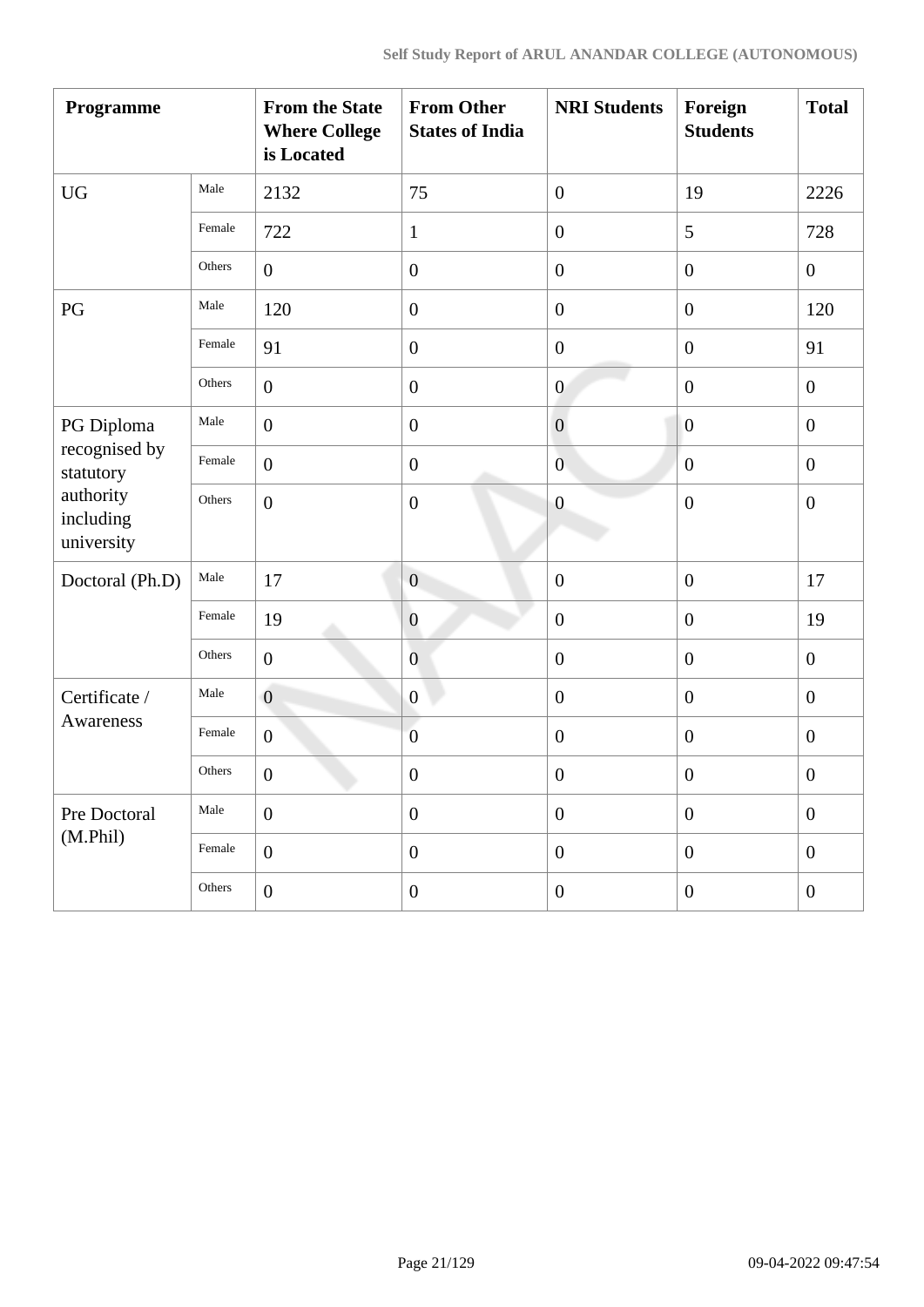| Programme          |        | Year 1           | Year 2           | Year 3           | Year 4         |
|--------------------|--------|------------------|------------------|------------------|----------------|
|                    |        |                  |                  |                  |                |
| SC                 | Male   | 123              | 165              | 169              | 148            |
|                    | Female | 51               | 53               | 52               | 57             |
|                    | Others | $\boldsymbol{0}$ | $\boldsymbol{0}$ | $\boldsymbol{0}$ | $\overline{0}$ |
| ${\cal S}{\cal T}$ | Male   | $\overline{3}$   | 15               | 12               | 20             |
|                    | Female | $\overline{0}$   | $\overline{4}$   | $\overline{0}$   | $\overline{0}$ |
|                    | Others | $\overline{0}$   | $\boldsymbol{0}$ | $\overline{0}$   | $\overline{0}$ |
| OBC                | Male   | 692              | 779              | 794              | 685            |
|                    | Female | 235              | 257              | 293              | 312            |
|                    | Others | $\overline{0}$   | $\mathbf{0}$     | $\boldsymbol{0}$ | $\overline{0}$ |
| General            | Male   | 10               | 12               | 16               | 14             |
|                    | Female | $\overline{2}$   | $\overline{2}$   | 5                | $\overline{4}$ |
|                    | Others | $\overline{0}$   | $\overline{0}$   | $\overline{0}$   | $\overline{0}$ |
| Others             | Male   | $\boldsymbol{0}$ | $\overline{0}$   | $\overline{0}$   | $\overline{0}$ |
|                    | Female | $\overline{0}$   | $\boldsymbol{0}$ | $\overline{0}$   | $\overline{0}$ |
|                    | Others | $\boldsymbol{0}$ | $\boldsymbol{0}$ | $\overline{0}$   | $\overline{0}$ |
| Total              |        | 1116             | 1287             | 1341             | 1240           |

**Provide the Following Details of Students admitted to the College During the last four Academic Years**

# **2.3 EVALUATIVE REPORT OF THE DEPARTMENTS**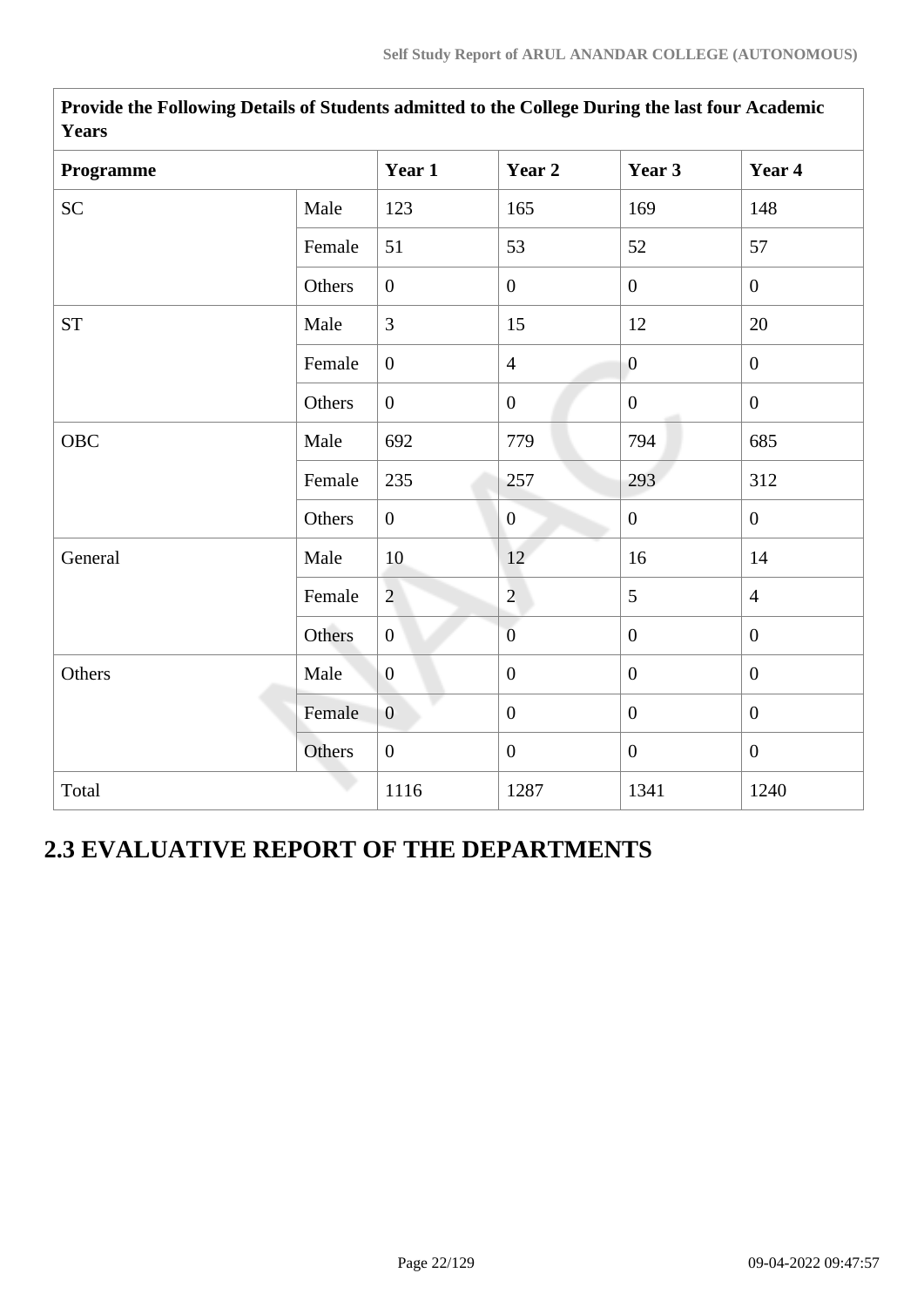| <b>Department Name</b>                       | <b>Upload Report</b> |
|----------------------------------------------|----------------------|
| <b>Business Administration</b>               | <b>View Document</b> |
| Chemistry                                    | <b>View Document</b> |
| Commerce                                     | <b>View Document</b> |
| <b>Computer Science And Applications</b>     | <b>View Document</b> |
| Economics                                    | <b>View Document</b> |
| English                                      | <b>View Document</b> |
| Food Science And Technology                  | <b>View Document</b> |
| History                                      | <b>View Document</b> |
| <b>Information Technology And Management</b> | <b>View Document</b> |
| <b>Mathematics</b>                           | <b>View Document</b> |
| Philosophy                                   | <b>View Document</b> |
| <b>Physical Education</b>                    | <b>View Document</b> |
| Physics                                      | <b>View Document</b> |
| <b>Rural Development Science</b>             | <b>View Document</b> |
| Tamil                                        | <b>View Document</b> |

# **Institutional preparedness for NEP**

| 1. Multidisciplinary/interdisciplinary: | Department of Rural Development Science is<br>offering multidisciplinary and livelihood generating<br>programmes integrating Animal Husbandry and<br>Agriculture with Social Sciences. Non-major<br>Electives are offered to all programmes for<br>interdisciplinary knowledge transmission. Computer<br>Applications along with Commerce and Management<br>courses with Information Technology are provided<br>for multidisciplinary and skill acquiring programmes. |
|-----------------------------------------|-----------------------------------------------------------------------------------------------------------------------------------------------------------------------------------------------------------------------------------------------------------------------------------------------------------------------------------------------------------------------------------------------------------------------------------------------------------------------|
| 2. Academic bank of credits (ABC):      | Planning is in progress and will soon be implemented<br>as per the guidelines.                                                                                                                                                                                                                                                                                                                                                                                        |
| 3. Skill development:                   | The institution introduced computer courses to all<br>UG programmes as part of Skill Based Electives. It<br>incorporated Soft Skills and Communication Skills<br>for all UG programmes and Life Skills for all PG<br>programmes. Internship for UG and field work and<br>project work for PG are mandatory.                                                                                                                                                           |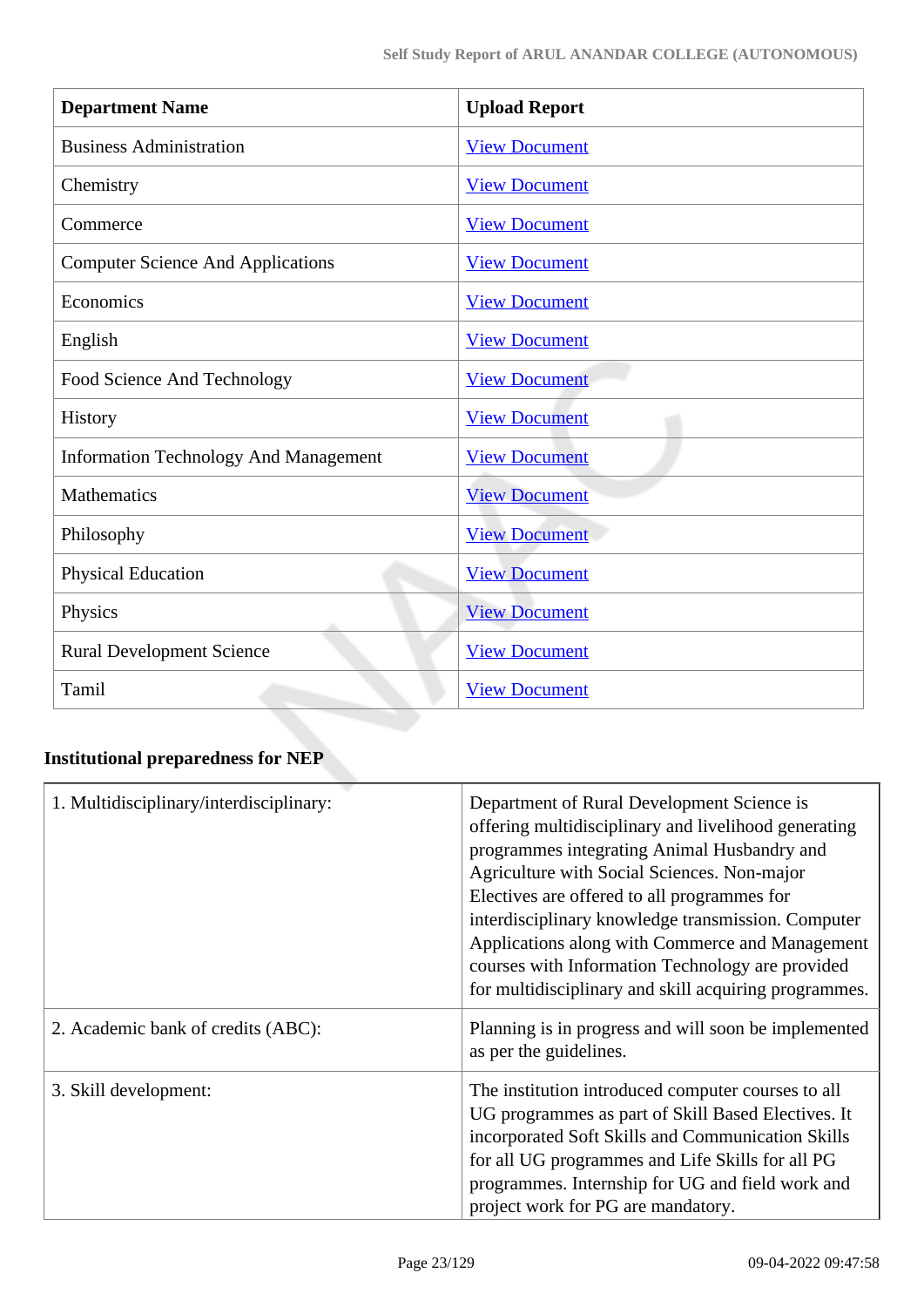| 4. Appropriate integration of Indian Knowledge<br>system (teaching in Indian Language, culture, using<br>online course): | In Part I Tamil, the nuances of Thamizhu language<br>and culture are taught. Department of History revised<br>its curriculum to strengthen Tamil culture and Indian<br>History. Department of Food Science and<br>Technology introduced the nutrient value of regional<br>grains and pulses through the establishment of nutria<br>corner. Academic Audit proposed the Food Science<br>and Technology to introduce indigenous food system<br>and the department is in the process of introduction. |
|--------------------------------------------------------------------------------------------------------------------------|----------------------------------------------------------------------------------------------------------------------------------------------------------------------------------------------------------------------------------------------------------------------------------------------------------------------------------------------------------------------------------------------------------------------------------------------------------------------------------------------------|
| 5. Focus on Outcome based education (OBE):                                                                               | Outcome Based Education (OBE) was introduced in<br>2019 and every syllabus was re-oriented to project<br>Outcome of learning. Examination system was<br>reviewed and modified to measure the outcome<br>learned by students.                                                                                                                                                                                                                                                                       |
| 6. Distance education/online education:                                                                                  | The college is recognized as SWAYAM Centre.<br>Students are encouraged to opt courses from<br>SWAYAM and MOOC portals. Students can earn<br>additional credits through the successful completion<br>of the courses.                                                                                                                                                                                                                                                                                |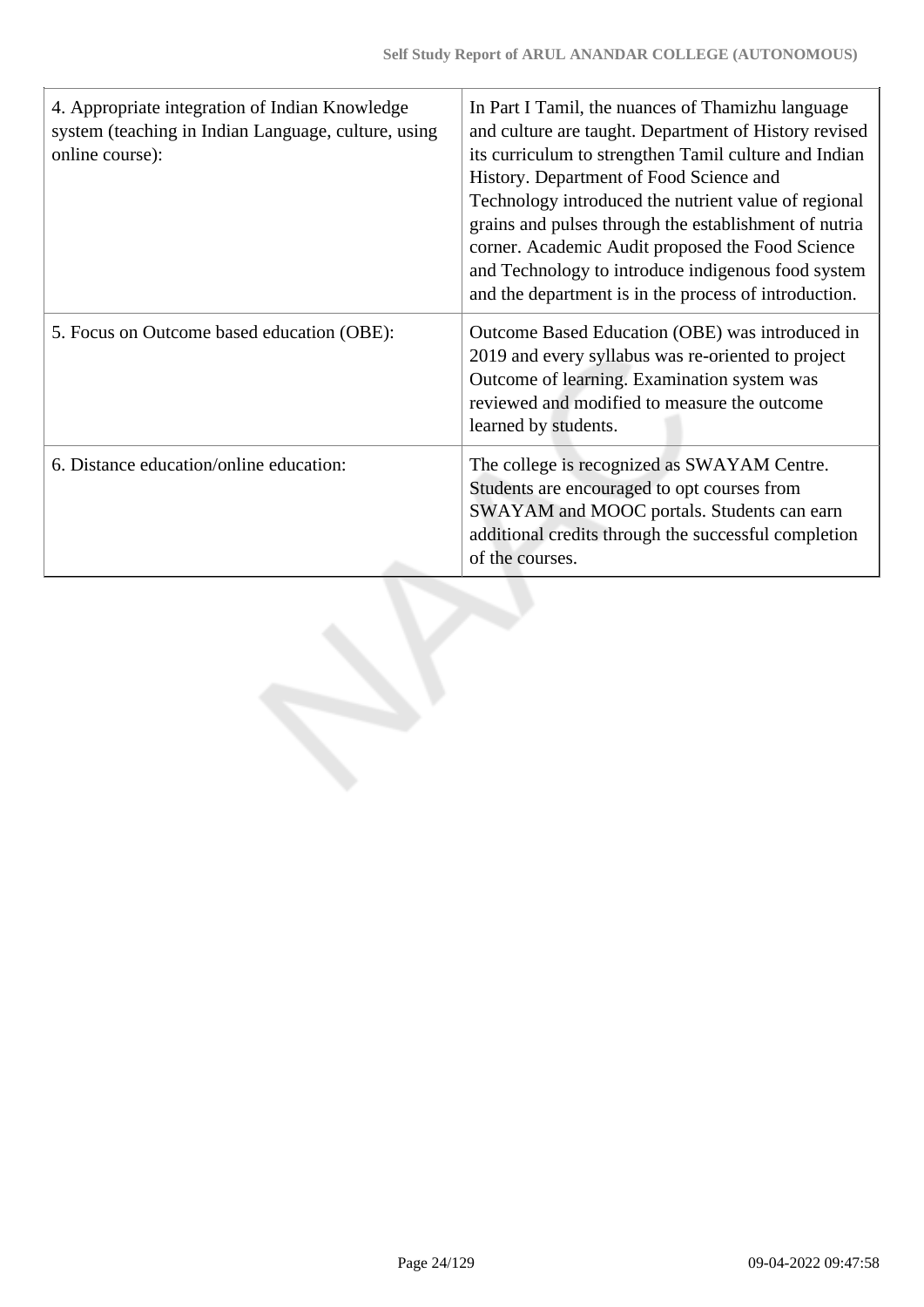# **Extended Profile**

# **1 Program**

# **1.1**

# **Number of programs offered year-wise for last five years**

| 2020-21                                 | 2019-20 | 2018-19 |          | 2017-18              | 2016-17 |  |
|-----------------------------------------|---------|---------|----------|----------------------|---------|--|
| 27                                      | 27      | 26      |          | 26                   | 24      |  |
| <b>File Description</b>                 |         |         | Document |                      |         |  |
| Institutional data in prescribed format |         |         |          | <b>View Document</b> |         |  |

# **1.2**

# **Number of departments offering academic programmes**

# **Response: 15**

# **2 Students**

#### **2.1**

# **Number of students year-wise during last five years**

| 2020-21                                 | 2019-20 | 2018-19 |          | 2017-18              | 2016-17 |  |
|-----------------------------------------|---------|---------|----------|----------------------|---------|--|
| 3201                                    | 3361    | 3330    |          | 3136                 | 3184    |  |
| File Description                        |         |         | Document |                      |         |  |
| Institutional data in prescribed format |         |         |          | <b>View Document</b> |         |  |

## **2.2**

### **Number of outgoing / final year students year-wise during last five years**

| 2020-21                                 | 2019-20 | 2018-19 |          | 2017-18              | 2016-17 |  |
|-----------------------------------------|---------|---------|----------|----------------------|---------|--|
| 1031                                    | 1013    | 1096    |          | 926                  | 1002    |  |
| <b>File Description</b>                 |         |         | Document |                      |         |  |
| Institutional data in prescribed format |         |         |          | <b>View Document</b> |         |  |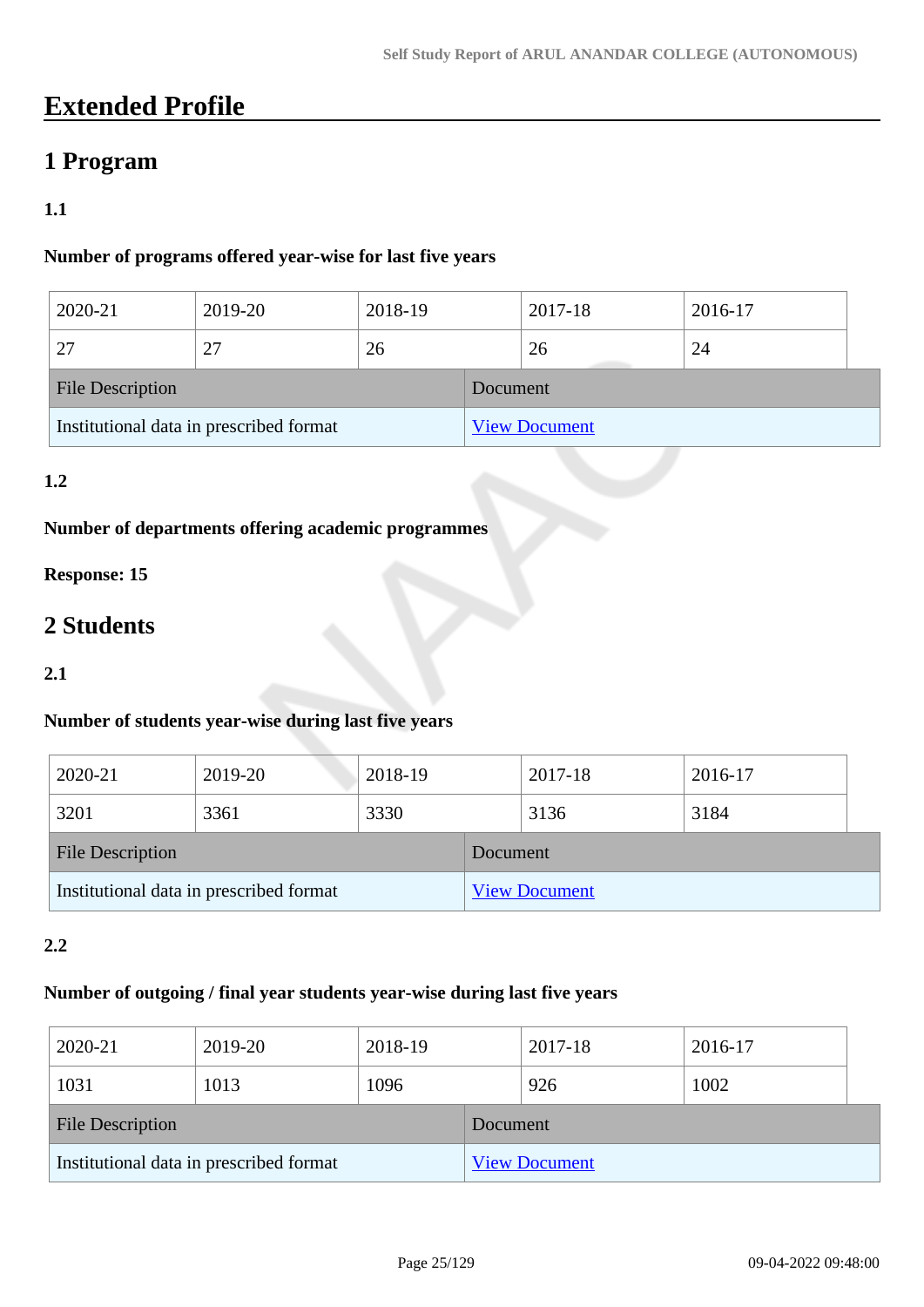# **2.3**

**Number of students appeared in the examination conducted by the Institution, year-wise during the last five years**

| 2020-21                                 | 2019-20 | 2018-19 |          | 2017-18              | 2016-17 |
|-----------------------------------------|---------|---------|----------|----------------------|---------|
| 3015                                    | 3062    | 3010    |          | 2890                 | 2622    |
| <b>File Description</b>                 |         |         | Document |                      |         |
| Institutional data in prescribed format |         |         |          | <b>View Document</b> |         |

# **2.4**

# **Number of revaluation applications year-wise during last five years**

| 2020-21 | 2019-20 | 2018-19 | 2017-18         | 2016-17 |
|---------|---------|---------|-----------------|---------|
|         | 286     | 332     | 42 <sup>7</sup> | 614     |

# **3 Teachers**

**3.1**

# **Number of courses in all programs year-wise during last five years**

| 2020-21                                 | 2019-20 | 2018-19 |                      | 2017-18 | 2016-17 |
|-----------------------------------------|---------|---------|----------------------|---------|---------|
| 663                                     | 652     | 613     |                      | 590     | 574     |
| <b>File Description</b>                 |         |         | Document             |         |         |
| Institutional data in prescribed format |         |         | <b>View Document</b> |         |         |

# **3.2**

# **Number of full time teachers year-wise during the last five years**

| 2020-21                                 | 2019-20 | 2018-19 |                      | 2017-18 | 2016-17 |  |
|-----------------------------------------|---------|---------|----------------------|---------|---------|--|
| 146                                     | 145     | 145     |                      | 145     | 140     |  |
| <b>File Description</b>                 |         |         | Document             |         |         |  |
| Institutional data in prescribed format |         |         | <b>View Document</b> |         |         |  |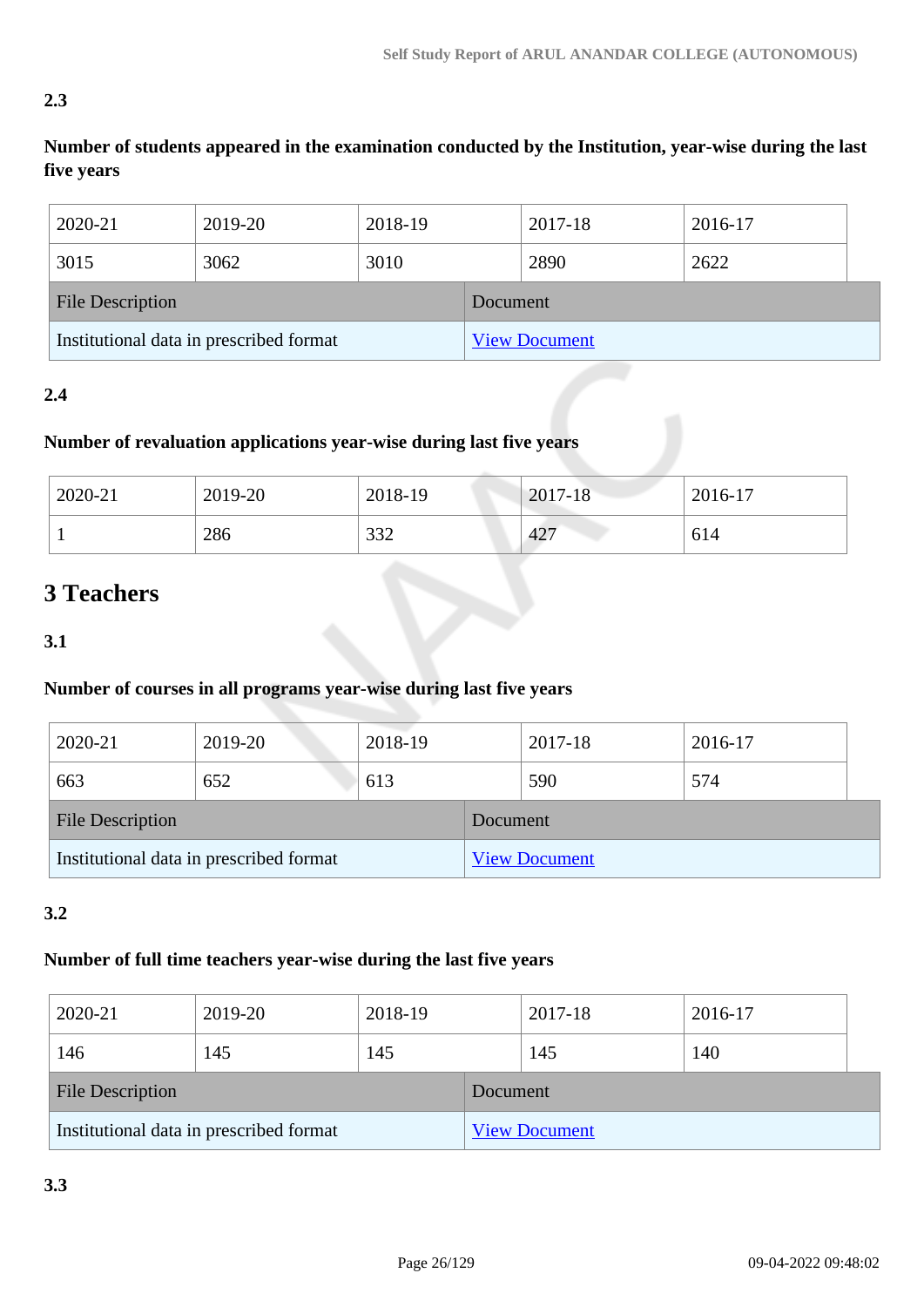### **Number of sanctioned posts year-wise during last five years**

| 2020-21                                 | 2019-20 | 2018-19 |          | 2017-18              | 2016-17 |  |
|-----------------------------------------|---------|---------|----------|----------------------|---------|--|
| 155                                     | 155     | 151     |          | 147                  | 144     |  |
| <b>File Description</b>                 |         |         | Document |                      |         |  |
| Institutional data in prescribed format |         |         |          | <b>View Document</b> |         |  |

# **4 Institution**

### **4.1**

**Number of eligible applications received for admissions to all the programs year-wise during last five years**

| 2020-21                                 | 2019-20 | 2018-19  |                      | 2017-18 | 2016-17 |
|-----------------------------------------|---------|----------|----------------------|---------|---------|
| 1989                                    | 1838    | 2140     |                      | 2261    | 2064    |
| <b>File Description</b>                 |         | Document |                      |         |         |
| Institutional data in prescribed format |         |          | <b>View Document</b> |         |         |

#### **4.2**

**Number of seats earmarked for reserved category as per GOI/State Govt rule year-wise during last five years**

| 2020-21                                 | 2019-20 | 2018-19  |  | 2017-18              | 2016-17 |  |
|-----------------------------------------|---------|----------|--|----------------------|---------|--|
| 553                                     | 553     | 537      |  | 537                  | 500     |  |
| <b>File Description</b>                 |         | Document |  |                      |         |  |
| Institutional data in prescribed format |         |          |  | <b>View Document</b> |         |  |

# **4.3**

### **Total number of classrooms and seminar halls**

**Response: 73**

**4.4**

**Total number of computers in the campus for academic purpose**

**Response: 141**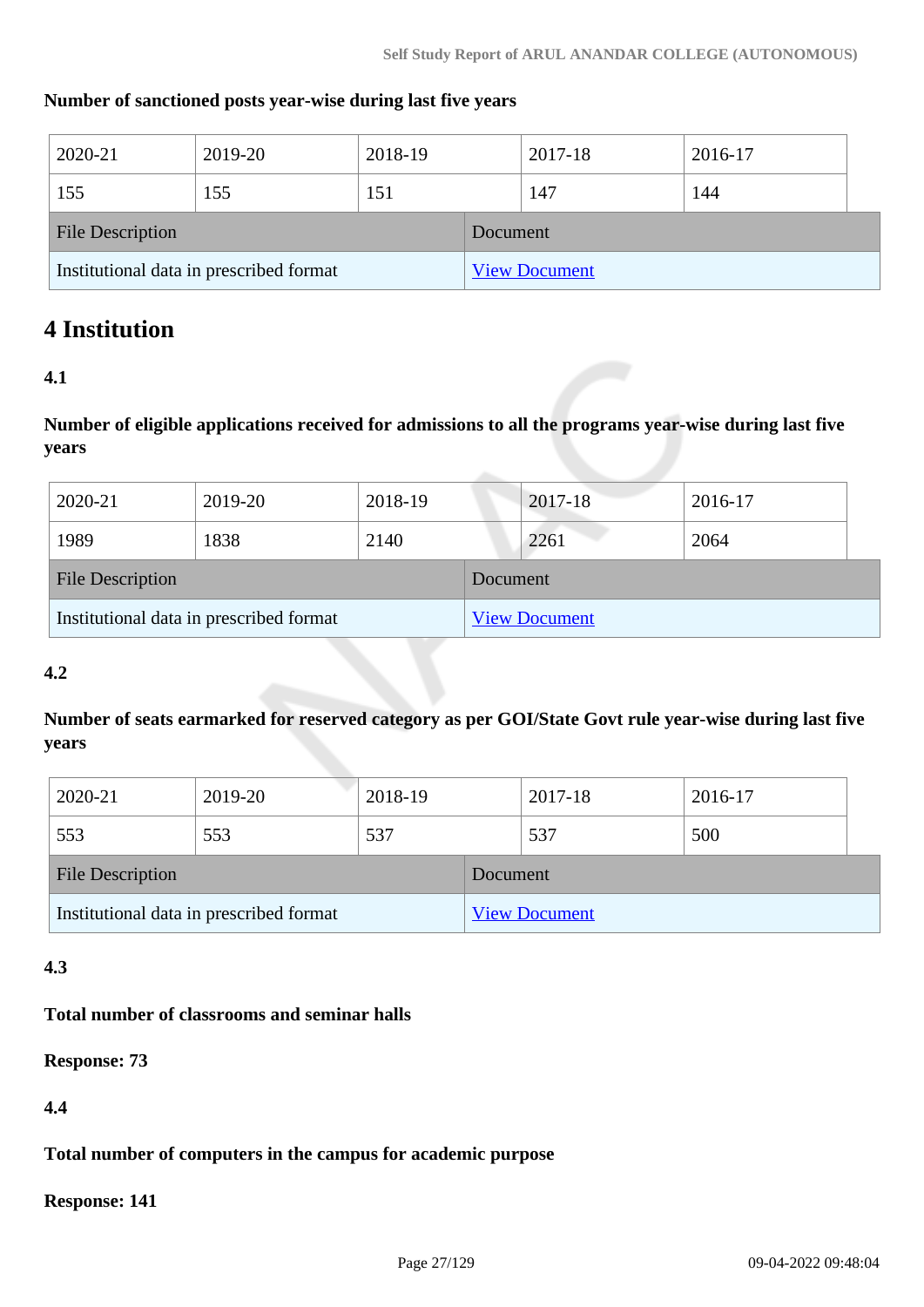# **4.5**

# **Total Expenditure excluding salary year-wise during last five years ( INR in Lakhs)**

| 2020-21 | 2019-20 | 2018-19 | 2017-18 | 2016-17 |
|---------|---------|---------|---------|---------|
| 533.88  | 827.89  | 708.65  | 668.92  | 844.99  |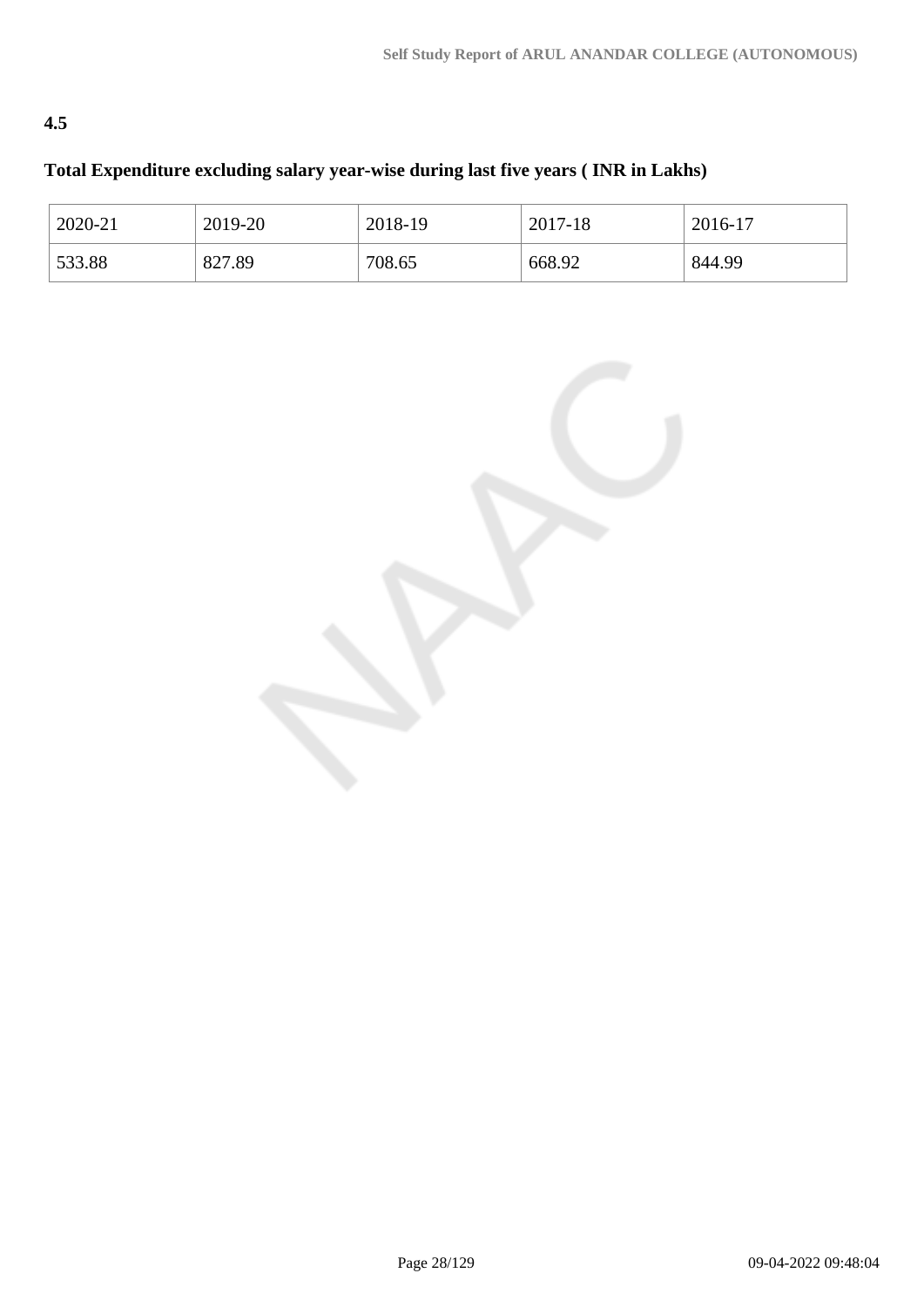# **4. Quality Indicator Framework(QIF)**

# **Criterion 1 - Curricular Aspects**

# **1.1 Curriculum Design and Development**

 **1.1.1 Curricula developed and implemented have relevance to the local, national, regional and global developmental needs which is reflected in Programme outcomes (POs), Programme Specific Outcomes(PSOs) and Course Outcomes(COs) of the Programmes offered by the Institution.**

# **Response:**

Arul Anandar College celebrated the Golden Jubilee (2019-20) of its dedicated service in the holistic development of the students through innovative and contextualised education, empowering them for social transformation. The College offers various courses through **29 programmes**.

The College introduced Choice Based Credit System (CBCS) in 2003, revised it in 2008 and upgraded it with **Outcome Based Education (OBE)** in 2019 reflecting the graduate attributes of the Learning Outcomes-based Curriculum Framework (LOCF), and in line with the Vision and Mission of the College.

Under **OBE**, the Programme Outcomes (POs), Programme Specific Outcomes (PSOs), and Course Outcomes (COs) are framed focusing on the local, regional, national, and global developmental needs. PSOs and COs are outlined in such a way to translate the spirit of the POs achieved partly at the end of every course and wholly at the completion of every programme. The outcome is evaluated at the end of every course and programme.

POs of UG and PG focus on outcome-oriented knowledge communication and research orientation and reflected in the PSOs and COs of every programme. **Science and Technology** is the backbone for national development and the need of acquiring scientific temperament is emphasised in PO7 and PO8 of UG, PO2 of PG, and reflected in the PSOs of all programmes.

Interdisciplinary research is the need of the hour for inventions and innovations at global and national level and is reflected in the PO5 of the PG Programmes and introduced through trans-disciplinary courses.

The PG Programmes were strengthened with PO8 promoting environmental sustainability, introduced PSOs synchronising with it and added COs and units reflecting the PO. Courses like **Environmental Economics, Energy and Environmental Science** etc., are synchronising with it.

'**Skill India**' a dream project of the Honourable Prime Minister of India finds resonance in the courses like communication skills, soft skills and life skills offered to the students by the Department of Human Excellence. The Curricula underwent major revisions under OBE-CBCS, incorporating skill developing activities like field projects and internships as reflected in the POs and PSOs of the PG and UG Programmes.

The College offers courses like Personality Development, Social Responsibility and Global Citizenship, Religious Literacy and Peace Ethics, etc., for the integral development of the person and harmonious society that is reflected in the PO3 of UG, PO7 and PO8 of PG Programmes.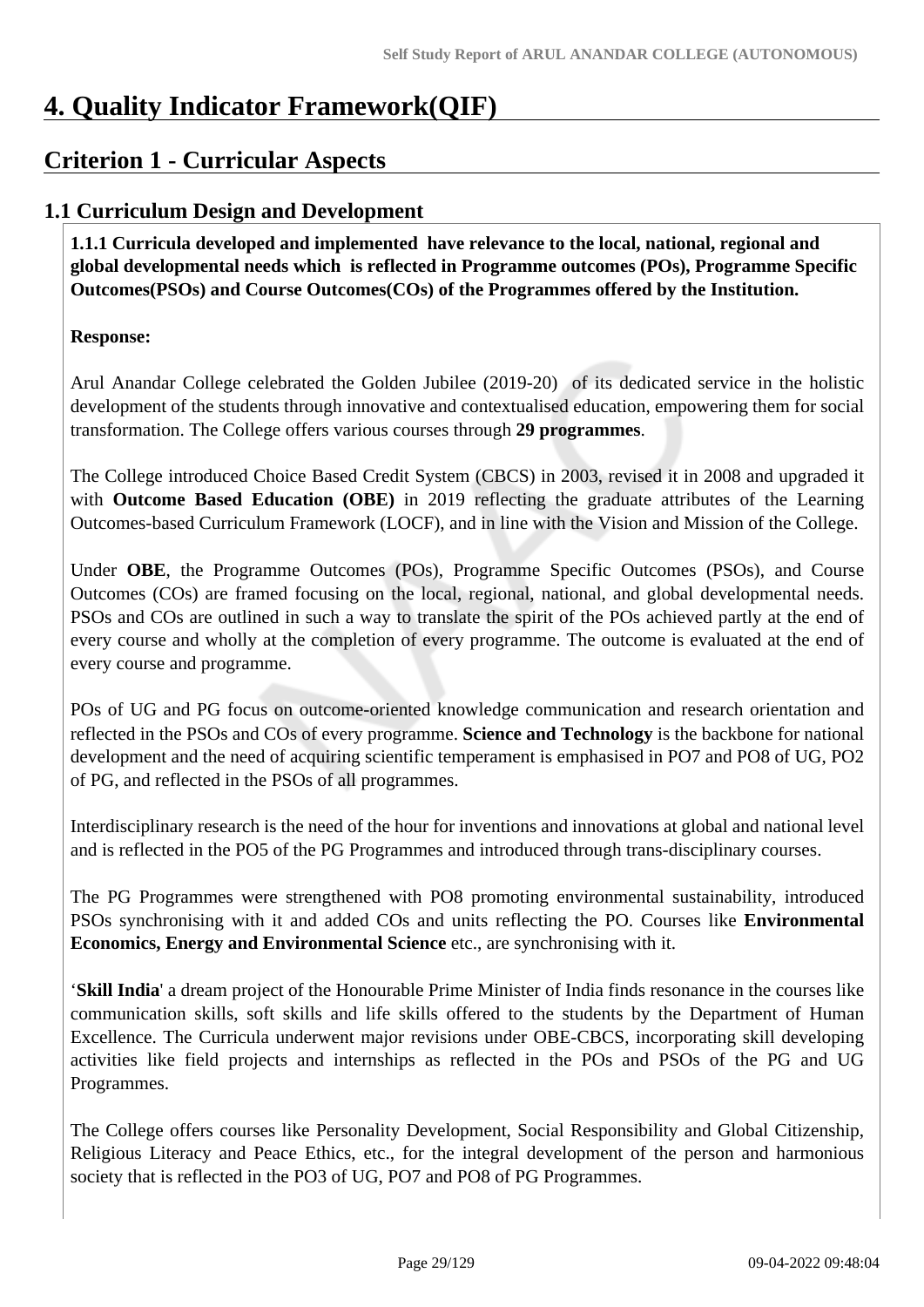The extension component of the UG curriculum got a noticeable place in the PO of making the students agents of social transformation which is the mission of the College.

The **five-part curriculum** of the UG Programmes with five unitized and time-framed teaching plan is comprehensive.

Part I: Languages- Tamil/ Hindi/ French

Part II: English

Part III: Core, Core Electives and Allied

Part IV: Non-Major Electives, Skill-Based Elective, Internship, and Bridge Course

Part V: Extension

It facilitates the students to acquire **interdisciplinary, skill-oriented, value-based horizontal and integral learning** that are reflected in POs and PSOs, for the upbringing of balanced intellectuals with social commitment and responsible citizenship.

| <b>File Description</b>         | <b>Document</b>      |  |
|---------------------------------|----------------------|--|
| Any additional information      | <b>View Document</b> |  |
| Link for Additional Information | <b>View Document</b> |  |

#### **1.1.2 Percentage of Programmes where syllabus revision was carried out during the last five years.**

**Response:** 100

1.1.2.1 **Number of all Programmes offered by the institution during the last five years.**

Response: 25

#### 1.1.2.2 **How many Programmes were revised out of total number of Programmes offered during the last five years**

Response: 25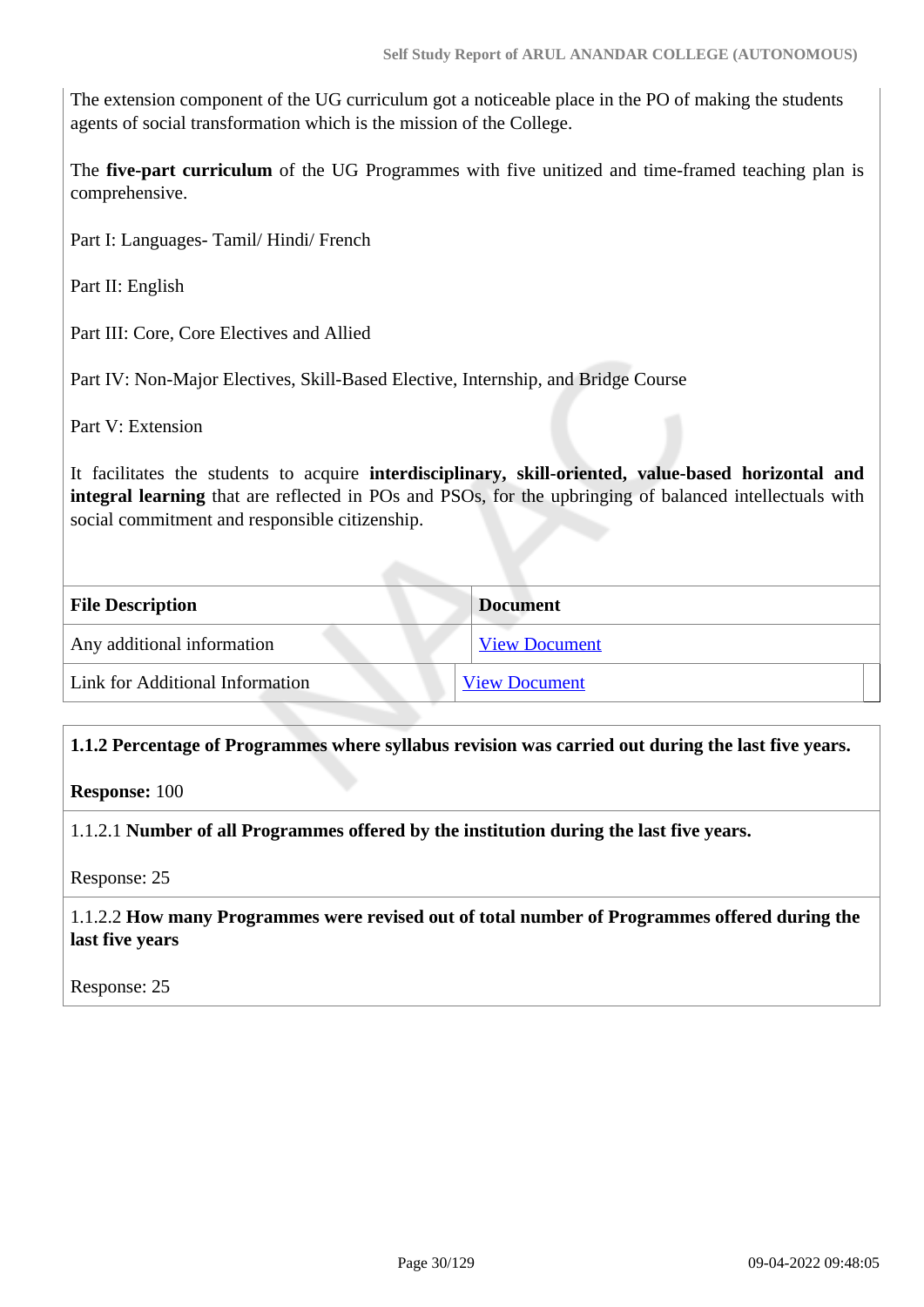| <b>File Description</b>                                                 | <b>Document</b>      |
|-------------------------------------------------------------------------|----------------------|
| Minutes of relevant Academic Council/BOS<br>meeting                     | <b>View Document</b> |
| Details of program syllabus revision in last 5<br>years (Data Template) | <b>View Document</b> |
| Any additional information                                              | <b>View Document</b> |
| Link for Additional Information                                         | <b>View Document</b> |

 **1.1.3 Average percentage of courses having focus on employability/ entrepreneurship/ skill development offered by the institution during the last five years**

**Response:** 95.18

1.1.3.1 **Number of courses having focus on employability/ entrepreneurship/ skill development yearwise during the last five years..**

| 2020-21 | 2019-20 | 2018-19 | 2017-18 | 2016-17 |
|---------|---------|---------|---------|---------|
| 631     | 624     | 595     | 560     | 534     |

| <b>File Description</b>                                                                        | <b>Document</b>      |
|------------------------------------------------------------------------------------------------|----------------------|
| Programme / Curriculum/ Syllabus of the courses                                                | <b>View Document</b> |
| MoU's with relevant organizations for these courses,<br>if any                                 | <b>View Document</b> |
| Minutes of the Boards of Studies/Academic<br>Council meetings with approvals for these courses | <b>View Document</b> |
| Average percentage of courses having focus on<br>employability/entrepreneurship(Data Template) | <b>View Document</b> |
| Any additional information                                                                     | <b>View Document</b> |
| Link for Additional Information                                                                | <b>View Document</b> |

# **1.2 Academic Flexibility**

 **1.2.1 Percentage of new courses introduced of the total number of courses across all programs offered during the last five years.**

**Response:** 22.17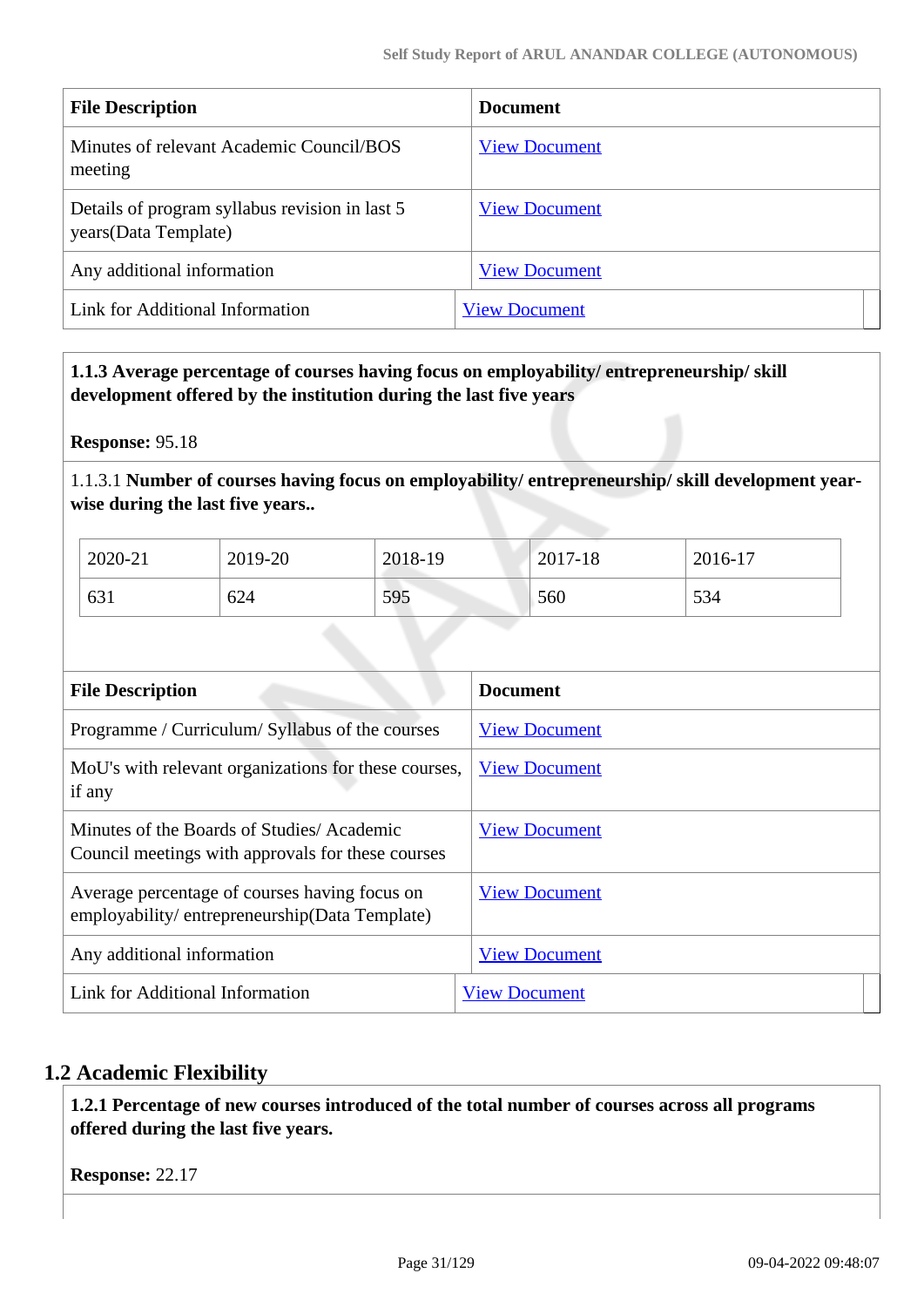### 1.2.1.1 How many new courses are introduced within the last five years

Response: 147

### 1.2.1.2 **Number of courses offered by the institution across all programmes during the last five years.**

Response: 663

| <b>File Description</b>                              | <b>Document</b>      |
|------------------------------------------------------|----------------------|
| Minutes of relevant Academic Council/BOS<br>meetings | <b>View Document</b> |
| Institutional data in prescribed format              | <b>View Document</b> |
| Any additional information                           | <b>View Document</b> |
| Link for Additional Information                      | <b>View Document</b> |

### **1.2.2 Percentage of Programmes in which Choice Based Credit System (CBCS) / elective course system has been implemented (Data for the latest completed academic year).**

**Response:** 92.59

### 1.2.2.1 **Number of Programmes in which CBCS / Elective course system implemented.**

Response: 25

| <b>File Description</b>                              | <b>Document</b>      |
|------------------------------------------------------|----------------------|
| Minutes of relevant Academic Council/BOS<br>meetings | <b>View Document</b> |
| Institutional data in prescribed format              | <b>View Document</b> |
| Any additional information                           | <b>View Document</b> |
| Link for Additional Information                      | <b>View Document</b> |

# **1.3 Curriculum Enrichment**

 **1.3.1 Institution integrates crosscutting issues relevant to Professional Ethics ,Gender, Human Values ,Environment and Sustainability into the Curriculum**

#### **Response:**

Arul Anandar College fosters a strong sense of commitment to matters that concern social principles and sustainable practices. Hence, the curricula not only lay emphasis on knowledge acquisition, but also focuses on promoting women empowerment, environment sustainability, value education and professional ethics.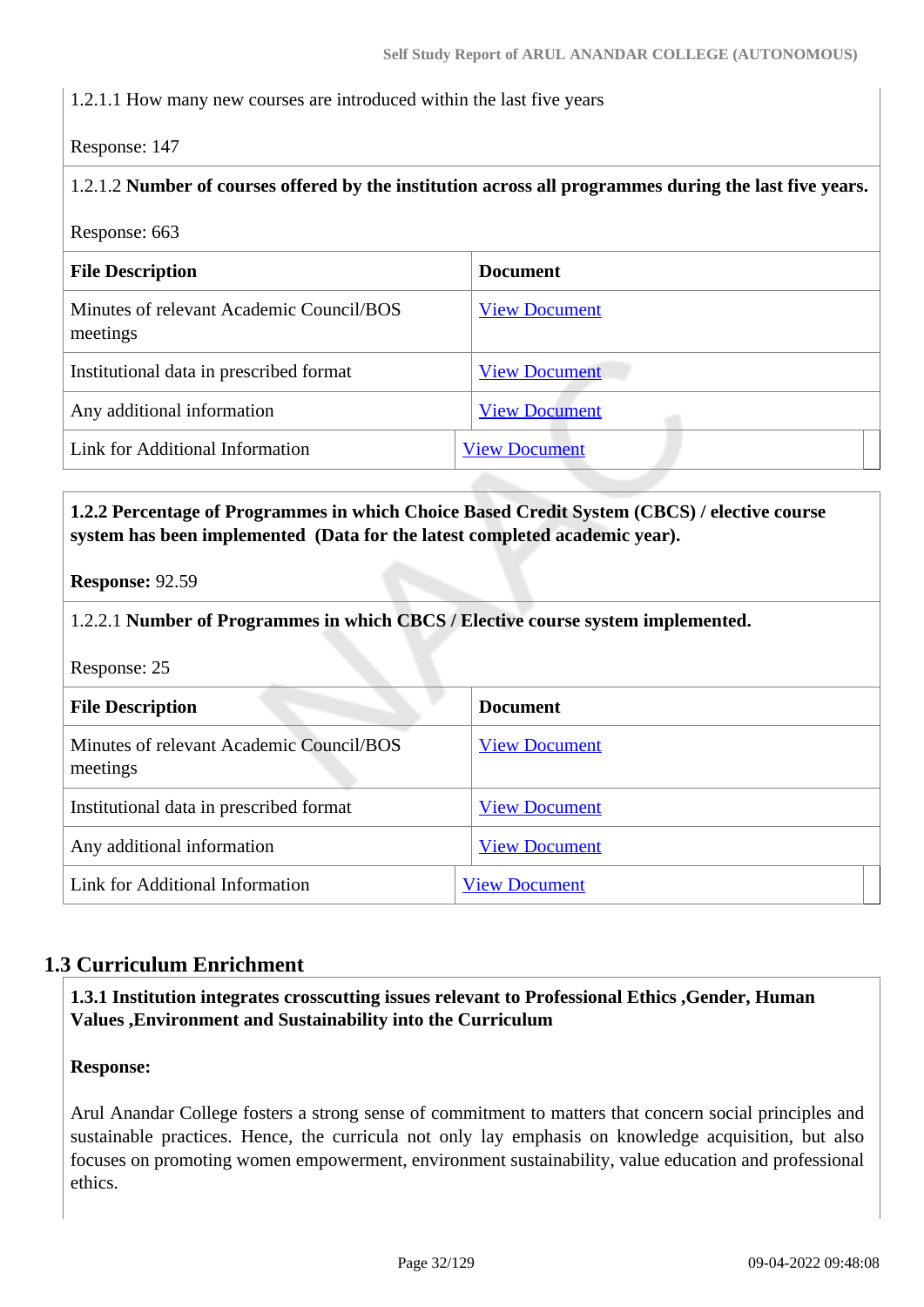### **Professional Ethics**

 There are courses taught to the students to strengthen the ethical performance in their future career. A course on **Professional Ethics** is offered as **NME**. Topics that deal with professional ethics, media ethics, bio-medical ethics, legal ethics, and business ethics are taught under different courses.

### **Gender**

 The College offers a course on **Introduction to Gender Studies** to II UG students to sensitize them on gender equity and women empowerment. Many UG programmes have gender related courses or modules, such as **Gender Politics in India**, **Women Entrepreneurship, Women Writings, Women in Sports and Games,** and **Feminist Epistemology**. Courses on **Human Rights** and **Social Responsibility** deal with gender equity, social justice, women's rights and socio-cultural and legal dimensions of gender discrimination.

#### **Environment and Sustainability**

 There have been conscious and continuous efforts at incorporating environmental concern into the curriculum as well as in the core values of the Institution. A course on **Environmental Studies** is offered to all II UG students to develop the sense of awareness on environment.

To realise the institutional core values, an **Ecology and Environment Centre** was established under Madurai Jesuit Province Apostolic Plan.

Science programmes offer a number of courses focusing on the functions of ecosystems, sustainable agricultural practices, sustainable energy sources and energy conservation, bio-security measures, green manures and measures against pollution.

Nature Club, ARISE, NSS, and other Part V Extension and Outreach programmes involve in the awareness campaign and other activities on the use of non-conventional forms of energy, rain harvesting and planting of saplings.

#### **Human Values**

 Arul Anandar College strongly believes in ingraining human values among students. **"Fostering a sense of human rights founded on dignity, equity and justice"** is one of its pedagogic strategies. Many courses that deal with ethics, human values, human rights and gender sensitization are offered

- to tone the students with strong moral compass
- **to instil the values of democratic decentralization and participatory democracy**
- to promote the values of social and economic equality
- to help the students develop attitudes, behaviours and personality in accordance with the expected social norms and values
- **to nurture human values of courage, integrity, charity, compassion for others and group cohesion**
- **to make the students understand the ideals of freedom, equal rights, liberty, social justice and human dignity**.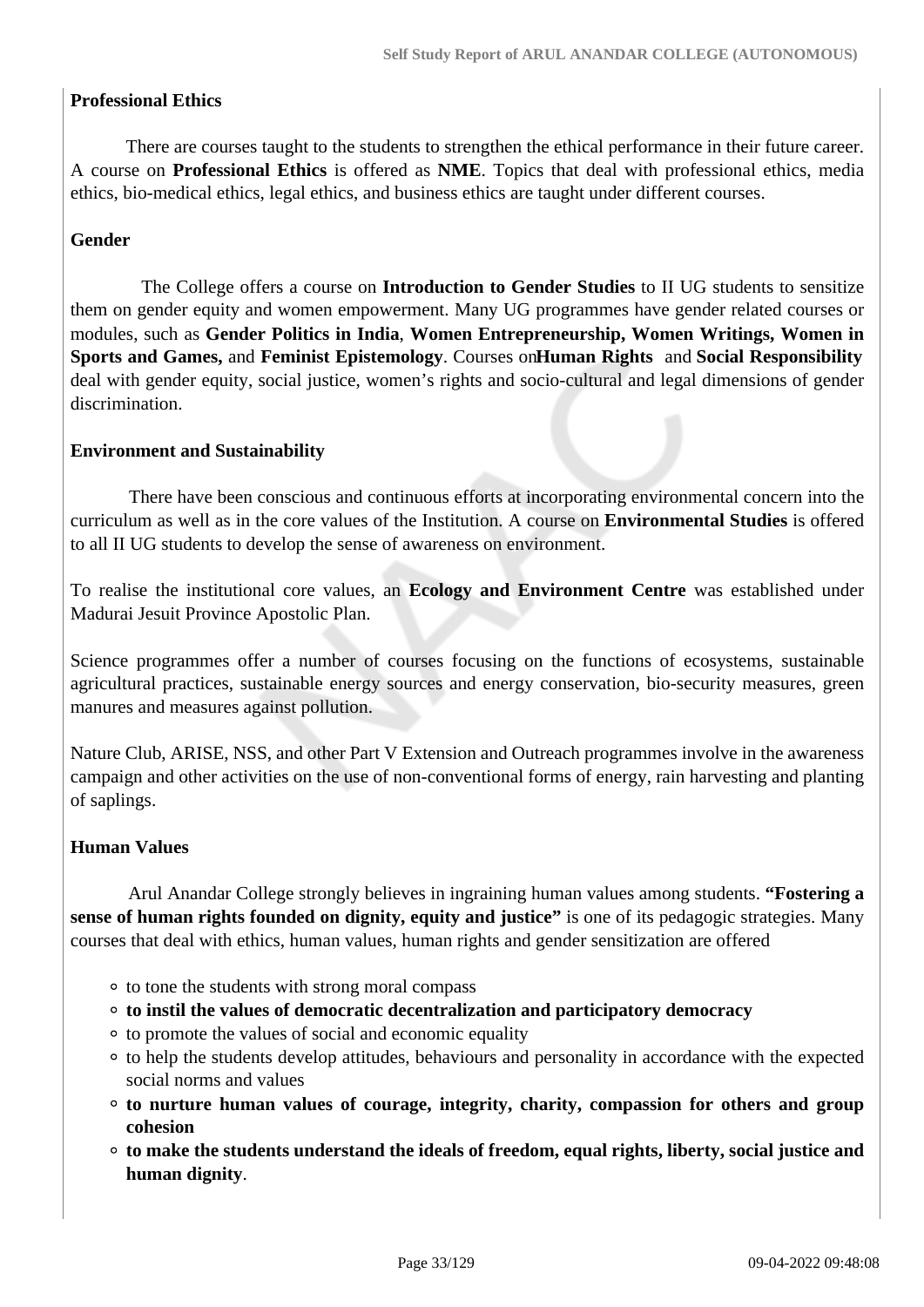The students exhibited their humanitarian spirit at the time of **Thane Cyclone in Cuddalore and Gaja Cyclone in Kodaikanal**.

When people experienced difficulties during the outbreak of COVID19, students and staff volunteers along with the Management provided pandemic relief services in the form of rations for a month. They were also provided with **counselling and other support services,** Health, Sanitary workers and Police Personnel were provided with Masks and sanitizers.

| <b>File Description</b>                                                                                                                                                    | <b>Document</b>      |
|----------------------------------------------------------------------------------------------------------------------------------------------------------------------------|----------------------|
| Upload the list and description of the courses which<br>address the Gender, Environment and Sustainability,<br>Human Values and Professional Ethics into the<br>Curriculum | <b>View Document</b> |
| Any additional information                                                                                                                                                 | <b>View Document</b> |
| Link for Additional Information                                                                                                                                            | <b>View Document</b> |

 **1.3.2 Number of value-added courses for imparting transferable and life skills offered during last five years.**

**Response:** 12

#### 1.3.2.1 **How many new value-added courses are added within the last five years**

| 2020-21 | 2019-20 | 2018-19 | 2017-18 | 2016-17 |
|---------|---------|---------|---------|---------|
|         |         |         | ν       |         |

| <b>File Description</b>                                           | <b>Document</b>      |
|-------------------------------------------------------------------|----------------------|
| List of value added courses (Data Template)                       | <b>View Document</b> |
| Brochure or any other document relating to value<br>added courses | <b>View Document</b> |
| Any additional information                                        | <b>View Document</b> |
| Link for Additional Information                                   | <b>View Document</b> |

# **1.3.3 Average Percentage of students enrolled in the courses under 1.3.2 above.**

**Response:** 16.02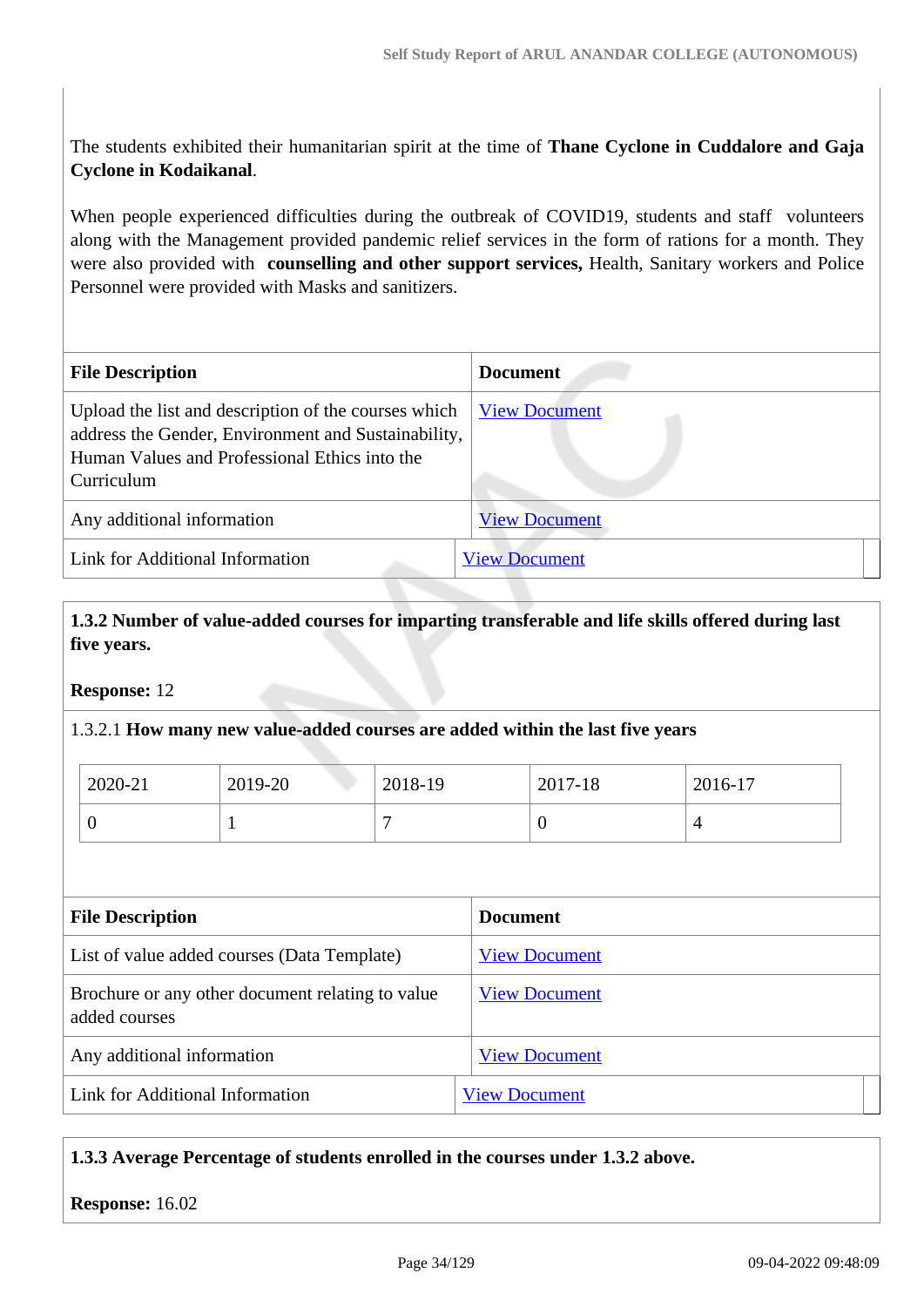# 1.3.3.1 **Number of students enrolled in subject related Certificate or Add-on programs year wise during last five years**

| 2020-21                    | 2019-20 | 2018-19              |  | 2017-18 | 2016-17 |
|----------------------------|---------|----------------------|--|---------|---------|
| 490                        | 646     | 568                  |  | 428     | 474     |
|                            |         |                      |  |         |         |
| <b>File Description</b>    |         | <b>Document</b>      |  |         |         |
| List of students enrolled  |         | <b>View Document</b> |  |         |         |
| Any additional information |         | <b>View Document</b> |  |         |         |
|                            |         |                      |  |         |         |

### **1.3.4 Percentage of students undertaking field projects/ internships / student projects (Data for the latest completed academic year)**

**Response:** 44.67

#### 1.3.4.1 **Number of students undertaking field projects / internships / student projects**

Response: 1430

| <b>File Description</b>                                                                                                   | <b>Document</b>      |
|---------------------------------------------------------------------------------------------------------------------------|----------------------|
| List of programs and number of students<br>undertaking field projects / internships / student<br>projects (Data Template) | <b>View Document</b> |
| Any additional information                                                                                                | <b>View Document</b> |
| Link for Additional Information                                                                                           | <b>View Document</b> |

#### **1.4 Feedback System**

 **1.4.1 Structured feedback for design and review of syllabus – semester-wise / year-wise is received from 1) Students, 2) Teachers, 3) Employers, 4) Alumni**

**Response:** A. All 4 of the above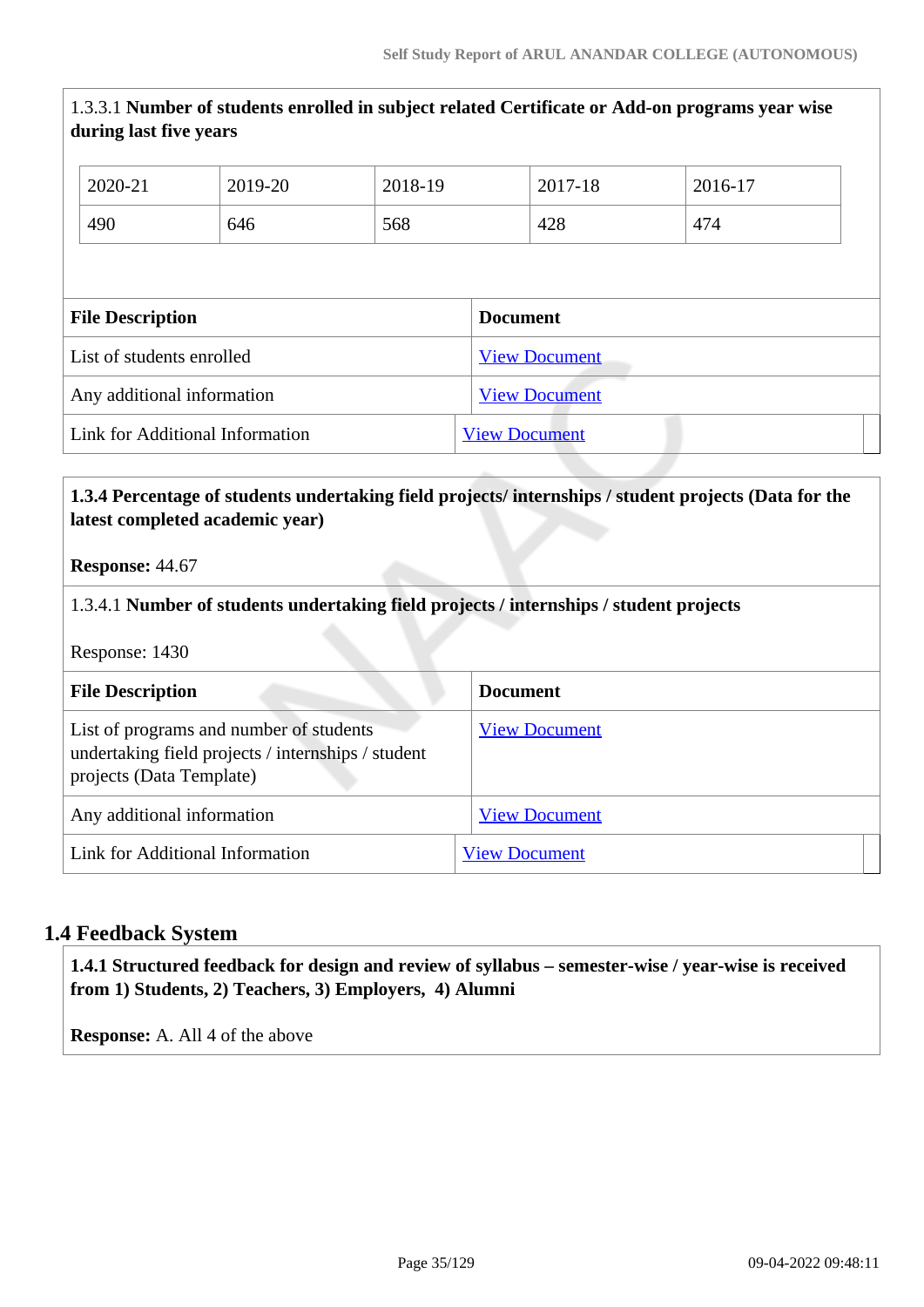| <b>File Description</b>                                                                                                             | <b>Document</b>      |
|-------------------------------------------------------------------------------------------------------------------------------------|----------------------|
| Any additional information                                                                                                          | <b>View Document</b> |
| Action taken report of the Institution on feedback<br>report as minuted by the Governing Council,<br>Syndicate, Board of Management | <b>View Document</b> |
| URL for stakeholder feedback report                                                                                                 | <b>View Document</b> |
| Link for Additional Information                                                                                                     | <b>View Document</b> |

# **1.4.2 The feedback system of the Institution comprises of the following :**

**Response:** A. Feedback collected, analysed and action taken and report made available on website

| <b>File Description</b>             | <b>Document</b>      |
|-------------------------------------|----------------------|
| Any additional information          | <b>View Document</b> |
| URL for stakeholder feedback report | <b>View Document</b> |
| Link for Additional Information     | <b>View Document</b> |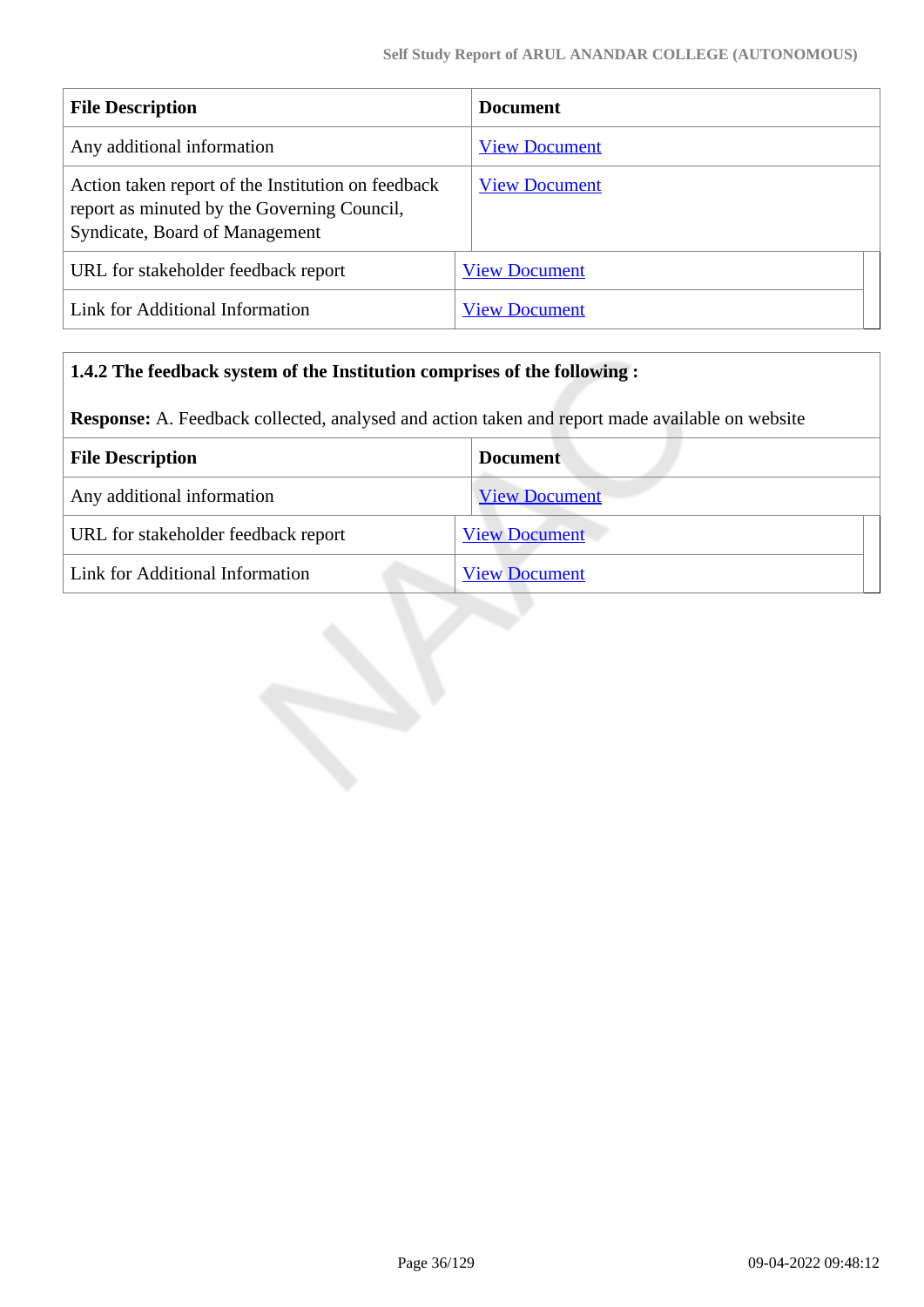# **Criterion 2 - Teaching-learning and Evaluation**

## **2.1 Student Enrollment and Profile**

| 2.1.1 Average Enrolment percentage (Average of last five years) |                 |                                                                      |                 |                 |  |
|-----------------------------------------------------------------|-----------------|----------------------------------------------------------------------|-----------------|-----------------|--|
| Response: 79.31                                                 |                 |                                                                      |                 |                 |  |
|                                                                 |                 | 2.1.1.1 Number of students admitted year-wise during last five years |                 |                 |  |
| 2020-21                                                         | 2019-20         | 2018-19                                                              | 2017-18         | 2016-17         |  |
| 1112                                                            | 1282            | 1334                                                                 | 1236            | 1173            |  |
|                                                                 |                 | 2.1.1.2 Number of sanctioned seats year wise during last five years  |                 |                 |  |
|                                                                 |                 |                                                                      |                 |                 |  |
| 2020-21<br>1597                                                 | 2019-20<br>1597 | 2018-19<br>1552                                                      | 2017-18<br>1552 | 2016-17<br>1447 |  |
|                                                                 |                 |                                                                      |                 |                 |  |
| <b>File Description</b>                                         |                 |                                                                      | <b>Document</b> |                 |  |

| Institutional data in prescribed format (Data<br>Template) | <b>View Document</b> |
|------------------------------------------------------------|----------------------|
| Any additional information                                 | <b>View Document</b> |
| Link for Additional Information                            | <b>View Document</b> |

 **2.1.2 Average percentage of seats filled against reserved categories (SC, ST, OBC, Divyangjan, etc. as per applicable reservation policy ) during the last five years ( exclusive of supernumerary seats)**

**Response:** 98.4

2.1.2.1 **Number of actual students admitted from the reserved categories year wise during last five years**

|                                 | 2019-20<br>2020-21<br>2017-18<br>2018-19 | 2016-17 |
|---------------------------------|------------------------------------------|---------|
| 408<br>805<br>459<br>471<br>465 |                                          |         |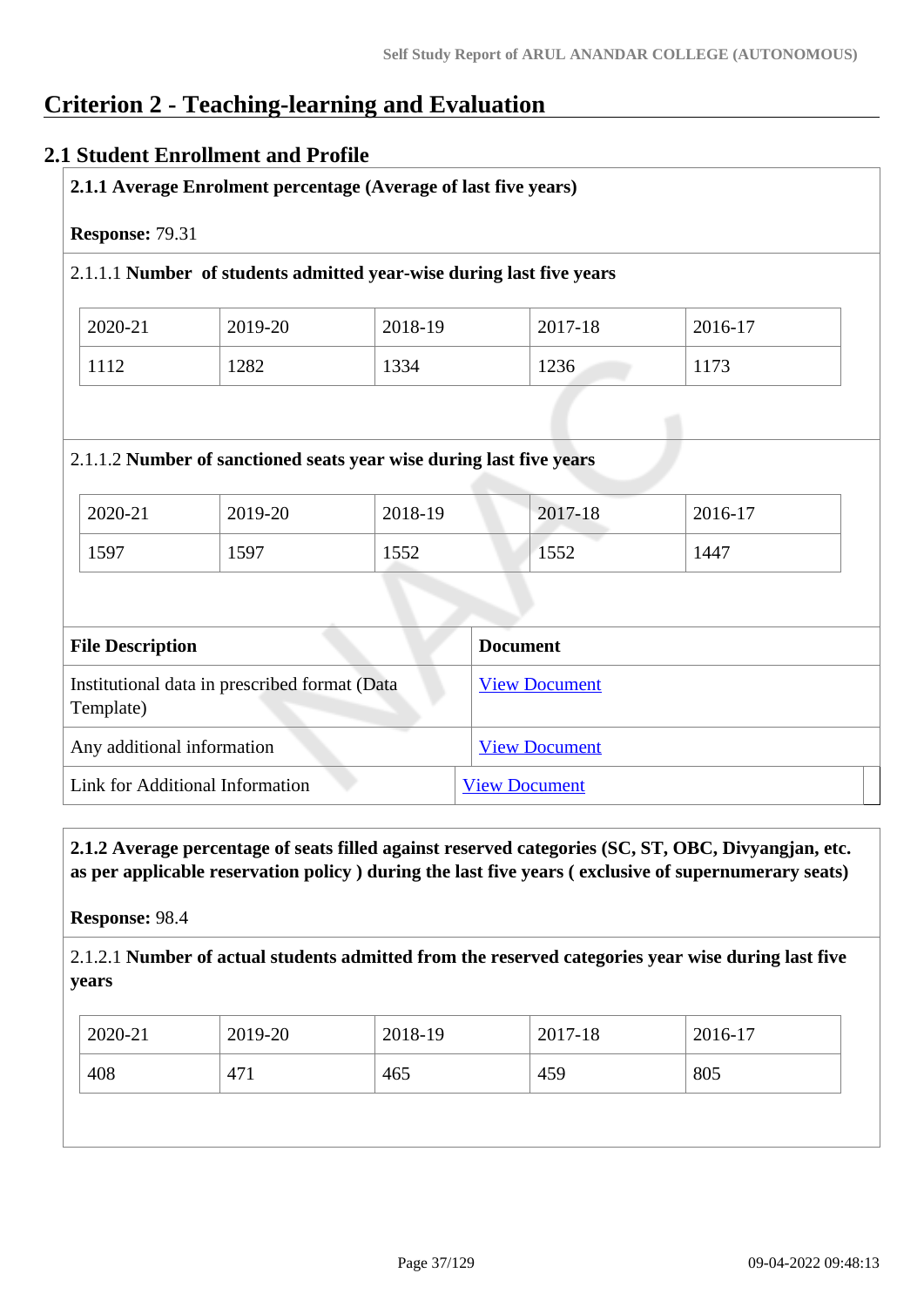| <b>File Description</b>                 | <b>Document</b>      |
|-----------------------------------------|----------------------|
| Institutional data in prescribed format | <b>View Document</b> |
| Any additional information              | <b>View Document</b> |
| Link for Additional Information         | <b>View Document</b> |

## **2.2 Catering to Student Diversity**

## **2.2.1 The institution assesses the learning levels of the students and organises special Programmes for advanced learners and slow learners**

## **Response:**

Arul Anandar College caters primarily to the educational needs of the rural and first- generation learners. The college conducts an intensive **Bridge Course in English** at the start of their entry to UG Programmes. This Course helps them to overcome their fear of the English Language and facilitates the transition from the vernacular medium to the English medium. An English- speaking ambience is created through this Course. It is a one credit course incorporated in the curriculum.

An Entry Level Test is conducted to assess their comprehension skills and accordingly they are categorized into two streams. Suitable teaching pedagogies are devised and adopted and the progress of learning is closely monitored. Their level of learning and confidence is improved through the following activities: declamation, role play, dictation, ice-breaking, demonstration, narration, story-telling, riddles and word-puzzles.

**Slow learners** are identified on the basis of their performance in CIA and Summative Examinations. Different strategies like remedial coaching, peer-teaching, mentor motivation, homework, weekly tests, etc. are employed for the progress of the slow learners, of which **remedial coaching** is of a great help. Special programmes for the slow learners are conducted outside the regular teaching hours.

The departments evolve their own strategies including supply of simplified study materials and question banks for effective learning. It mainly focuses upon reducing their failure in the courses and developing confidence in them to pursue their studies. Consequently, the dropout rate due to arrears is considerably reduced.

**Advanced learners** are given due opportunities to upgrade their knowledge level by selecting **Self-Learning Courses and earn extra credits**. They are oriented towards writing papers and present them in Seminars. They are motivated to undertake online certificate courses in **MOOC, NPTEL and SWAYAM**. Students are given a lot of opportunities to excel in their discipline through several outreach programmes like Young Talent Nurture, Summer School, Mini-MTTS, Incognito Survey by Indian Overseas Bank and so on.

Under Part II English, UG students are divided into Stream A and Stream B on the basis of their performances in the entry level tests. The Department of English has designed the syllabi in such a way to cater to the cognitive ability of the students under **Stream A (Advanced learners) and Stream B (Slow learners)**.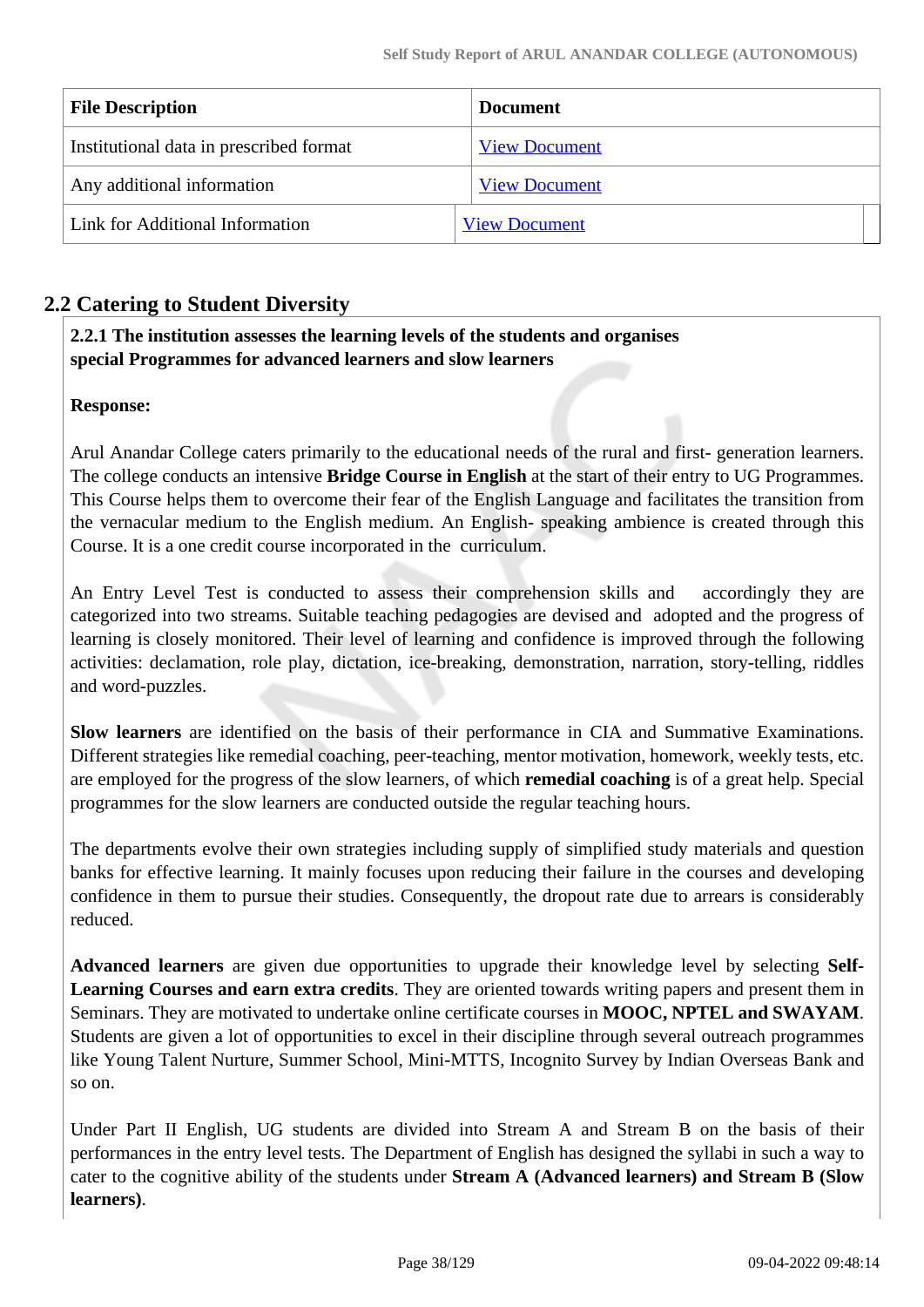The slow learners, under Stream B, are given due attention with different methods of teaching by the course teachers. The English Readers are prepared by the members of the faculty of English and they mainly focus on four main language skills—**Listening, Speaking, Reading And Writing**. These activities hone the communicative skills of the students and develop confidence in them to participate in **debates, group discussions, extempore, Speak Park and quiz programmes** organized at intra and inter-collegiate levels. All such initiatives enhance their competence to formulate new avenues for their upliftment academically and professionally.

| <b>File Description</b>         | <b>Document</b>      |  |
|---------------------------------|----------------------|--|
| Any additional information      | <b>View Document</b> |  |
| Link for Additional Information | <b>View Document</b> |  |

| 2.2.2 Student - Full time teacher ratio (Data for the latest completed academic year) |                      |  |
|---------------------------------------------------------------------------------------|----------------------|--|
| <b>Response: 21.92</b>                                                                |                      |  |
| <b>File Description</b>                                                               | <b>Document</b>      |  |
| Any additional information                                                            | <b>View Document</b> |  |
| Link for Additional Information                                                       | <b>View Document</b> |  |

## **2.3 Teaching- Learning Process**

 **2.3.1 Student centric methods, such as experiential learning, participative learning and problem solving methodologies are used for enhancing learning experiences**

## **Response:**

The College provides the space and facilities to the faculty to develop student-specific, contextual and innovative teaching methodologies using ICT that can maximise the learning outcome. Seminars, problemsolving sessions, power point presentations, net based assignments, group discussions, group assignments, quizzes and mini projects are some of methodologies and exercises used to enhance their learning.

## **Experiential Learning:**

**Learning by doing** is considered one of the best means of arousing intellectual process among the rural, first-generation learners.

From 2019 onwards, **internship** is introduced in the curriculum for all UG programmes. All the students of UG have Computer Education and UG and PG Science programmes learn by doing practical in their respective Labs.

The multi-disciplinary B.Sc. Rural Development Science (RDS) and M.Sc. Dairy Science and Rural Management (DSRM) give training in **scientific farming and animal rearing practices** in the agriculture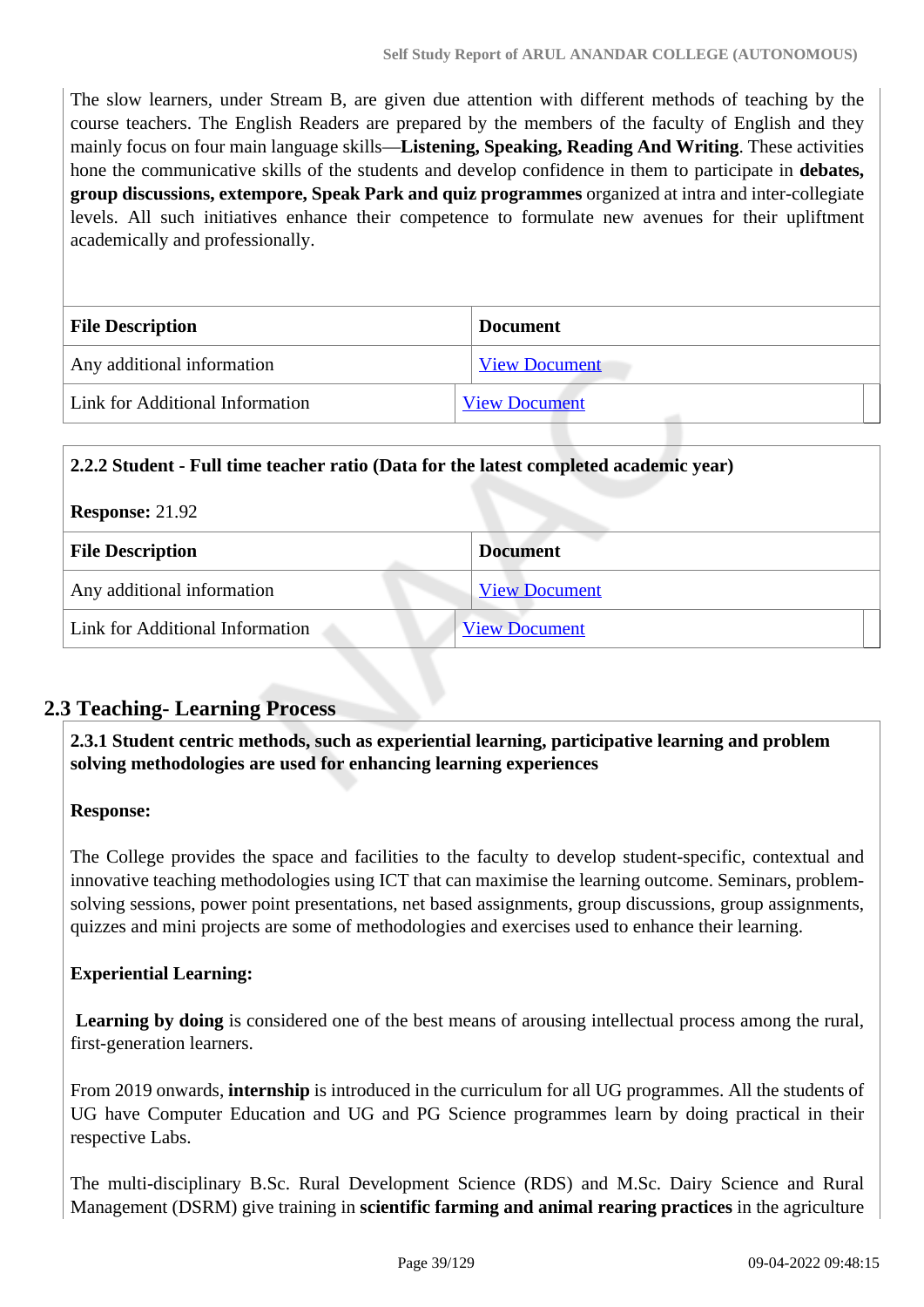fields and animal farms. DSRM students also given training in making milk products.

 Students of B.Sc. Food Science and Technology (FST) are given training in **bakery, confectionary and milk products**. Students acquire marketing skills by selling their products on campus.

Internship and placement training in companies making food products provided by FST, Integrated Rural Development Practical and NGO based internship by RDS, and internships and project by IT&M are important **student-centric methods of learning**.

B.Sc. Physical Education incorporated two-hour field training for the students every day on Sports and Games. **A ten-day training practice in schools** is done by the final year students and they submit project reports.

The PG students are given **Orientation Training** for their projects.

**Educational tours and exposure programmes** are organised by all the departments for experiential learning.

## **Participative Learning:**

**Peer-Learning** is a strategy adopted to step up the slow learners. Advanced learners are encouraged to learn through presentation of assignments, discussion and debate in classrooms and in Association meetings. Film presentation and analysis provide visual access for easy learning.

The **Interdepartmental English Drama Competition** 'Theatre Fest' and the **Tamil Drama Competition** 'SARAL' create avenues to excel in communicative skills, theatrical nuances, play writing and leadership.

The weekly **'SPEAK PARK' and "ORATORIUM"** organized by the aided and self-financed departments of English help the students deliver well prepared speeches in English that enhance the public speaking skill of the students of all disciplines. Weekly discussion programme **'***PUTHAN VIRUNDHU***'** (Wednesday Feast) is a platform organized by the Department of Tamil wherein topics of contemporary relevance importance are presented and discussed for creating awareness and confidence.

## **Problem Solving Methodologies:**

**ARulanadar Initiatives for Social Education**, a curricular village extension programme for the second UG students, trains the students in various **data collection and report preparation methodologies** along with exposure to different socio-cultural, health, economic and environmental areas of concern.

**Video making, Short film making, Science Mela, App making, Exhibitions and Poster presentations** are some of the innovative problem solving methodologies.

| <b>File Description</b>         | <b>Document</b>      |
|---------------------------------|----------------------|
| Any additional information      | <b>View Document</b> |
| Link for Additional Information | <b>View Document</b> |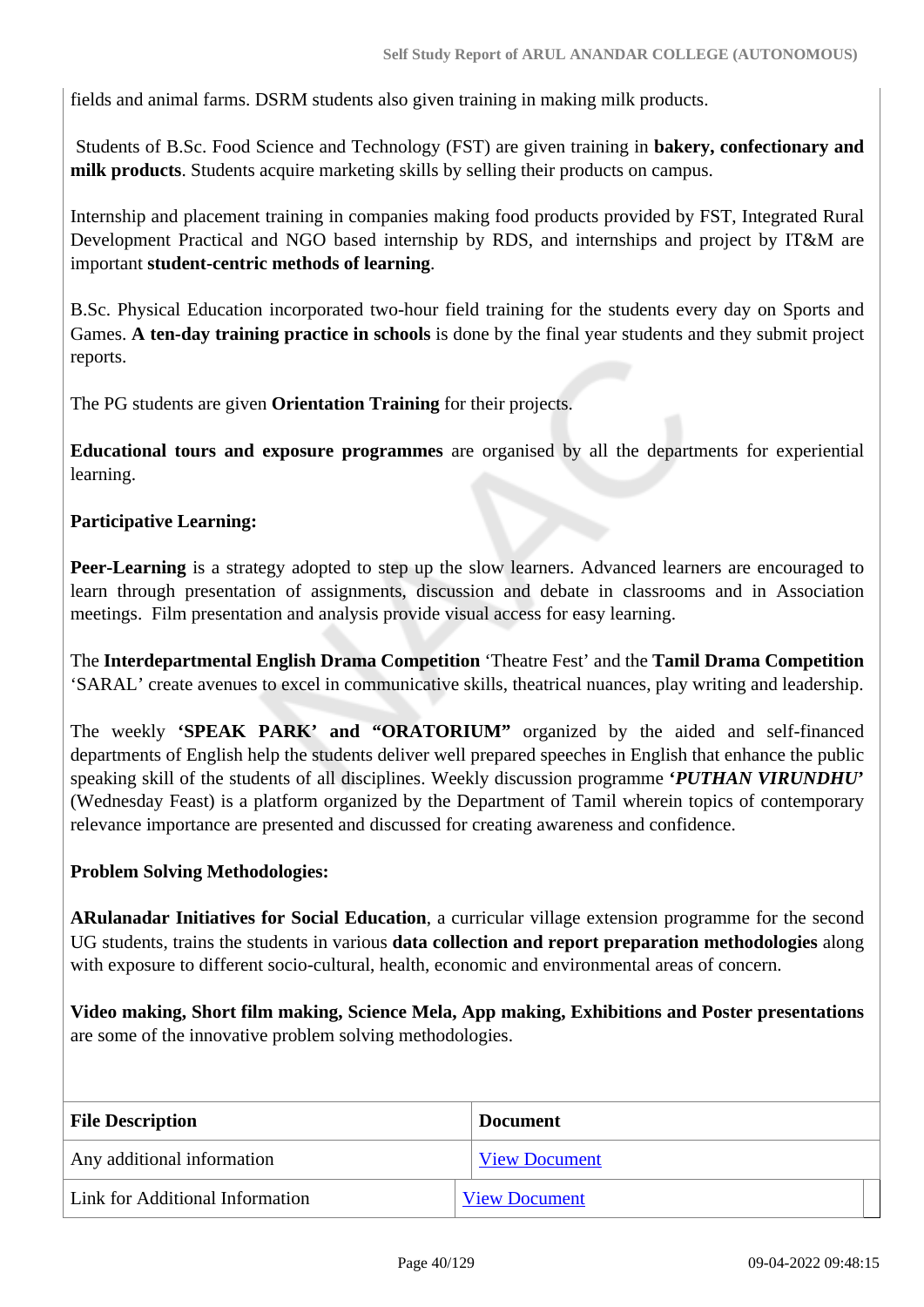**2.3.2 Teachers use ICT enabled tools including online resources for effective teaching and learning process.** 

## **Response:**

Arul Anandar College provides digital infrastructure and trains the faculty for their effective use. All teachers use ICT facilities for teaching, learning and evaluation. Various ICT enabled tools such as **Educational Software, Online Teaching and Learning Resources Interactive Teaching Platforms, Physical Aids** and **Google class room** are used for teaching.

The **Educational Software** like MS Office, Adobe Reader, Tally, Mathematica, Chemdraw, Jmol, IDL, Plagiarism Checker X and Origin enhance the teaching and learning experience. Open source software and programming languages are widely used both by the faculty and students. These software help the faculty to adopt different methodologies in teaching their courses and to update their course materials as well.

Students are directed to get access to such Software for the purpose of data extraction, data interpretation, and demonstration, and also to perform calculations and drawings related to their courses and other educational purposes.

**Online resources** like E–Books, E-Content, YouTube, Presentation Tools, Blogs, Social Media, Websites, NLIST, and Educational Apps such as Hot potatoes, Kahoot, Edpuzzle, Near pod and Socrative Digital Tool for Teaching benefit the teaching and learning. Individual Departments have created web-circles and blogs which can be accessed by students to view contents like articles, critical evaluation and discussions on different themes; and the students are also encouraged to post their comments.

**The Language Skill Development Centre** serves to help the learners to improve their communicative skills. Movies and documentaries are screened for the students in the film-theatre as well as in the Audio-Visual Hall for contextualizing the learning theme and character with visual effects. Students are taught and guided through blended learning approach.

The COVID-19 situation paved the way for virtual mode of teaching-learning and evaluation. Use of **Learning Management System (LMS)** such as **Educational G-Suite** proved handy for interactive teaching-learning, recording and replaying of the lessons, providing study materials and reference materials, encouraging e-assignments, arranging snap tests, conducting continuous assessments and summative examinations, and documenting them for future reference.

Members of the faculty and students were created with an e-mail id in the college domain which made communication and interaction simpler and easier. The College has modified the **ERP to document attendance online**.

The faculty were trained in the development of e-content and that enhanced the use of ICT for teachinglearning and evaluation. Teaching and learning through ICT medium facilitates innovative interaction between the teachers and the students. Concepts are made intelligible with e-demonstrations and other ICT tools thereby amplifying the interest of the students to fare better and retain the information for a longer period of time.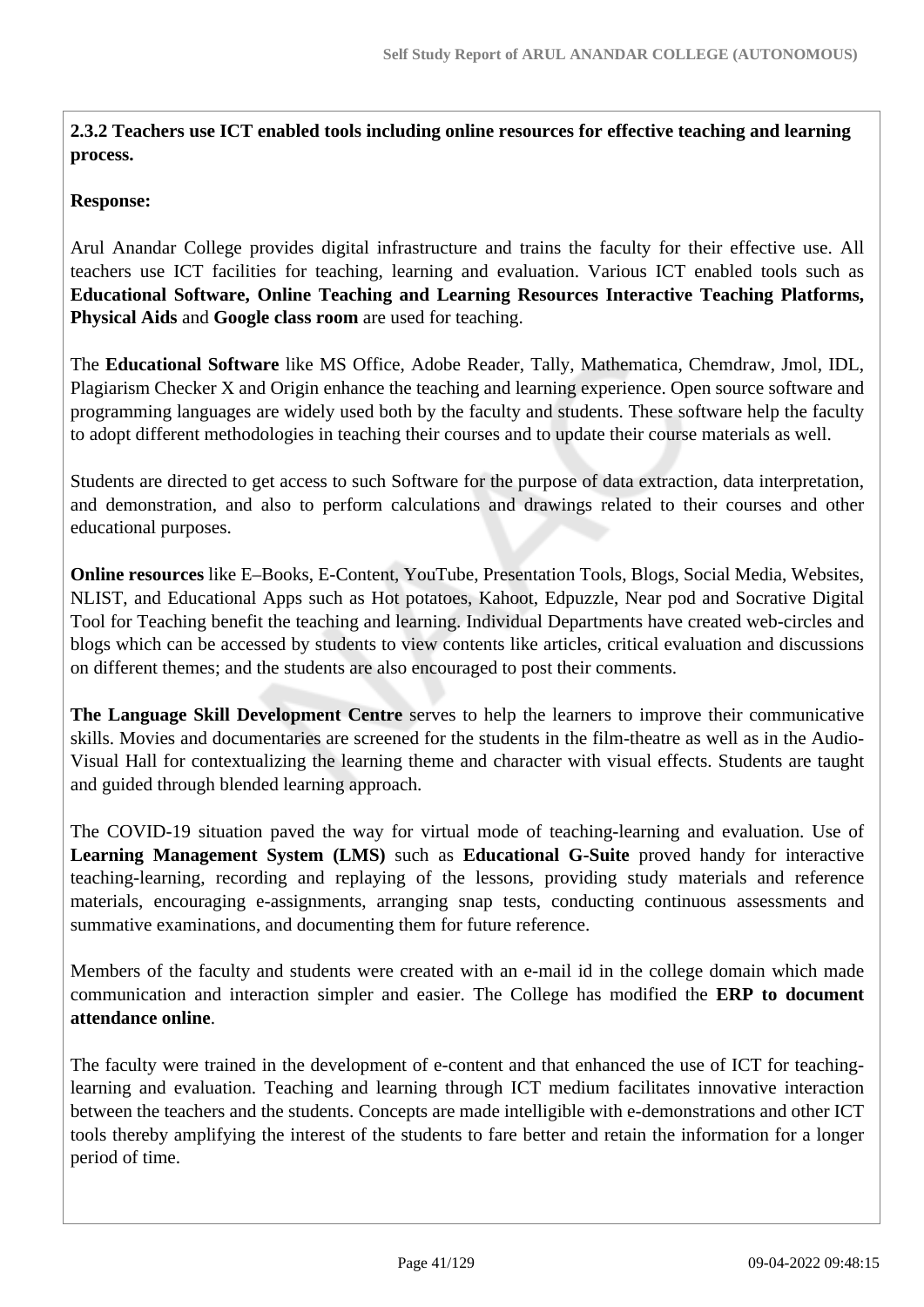| <b>File Description</b>                                                                                                            | <b>Document</b>      |
|------------------------------------------------------------------------------------------------------------------------------------|----------------------|
| Any additional information                                                                                                         | <b>View Document</b> |
| Provide link for webpage describing ICT enabled<br>tools including online resources for effective<br>teaching and learning process | <b>View Document</b> |
| Link for Additional Information                                                                                                    | <b>View Document</b> |

 **2.3.3 Ratio of students to mentor for academic and other related issues (Data for the latest completed academic year )**

**Response:** 23.36

## 2.3.3.1 **Number of mentors**

Response: 137

| <b>File Description</b>                                                         | <b>Document</b>      |
|---------------------------------------------------------------------------------|----------------------|
| Upload year wise, number of students enrolled and<br>full time teachers on roll | <b>View Document</b> |
| Circulars pertaining to assigning mentors to mentees                            | <b>View Document</b> |
| Any additional information                                                      | <b>View Document</b> |
| Link for additional information                                                 | <b>View Document</b> |

## **2.3.4 Preparation and adherence of Academic Calendar and Teaching plans by the institution**

**Response:** 

# **Academic Calendar**

The Dean for Academic Affairs in consultation with The Principal, Deputy Principal, Coordinator of Internal Quality Assurance Cell, Vice Principals and other officials, prepares the Academic Calendar for the effective functioning of the Institution.

The **Academic Calendar** ensures well-functioning of the Institution. The Calendar includes the details of all the working days with day order, holidays, dates of the Continuous Internal Assessment Tests, Summative Examinations, dates to remit the College and Examination Fee, list of activities of academic year and the dates of national as well as religious importance. The calendar of common programmes is printed in the handbook and distributed to all students at the beginning of the academic year. The same is also uploaded on the website. The institution carries out the activities as per the calendar.

The **Departments and other service units** prepare their activities and programme calendar resonating with the calendar of common programmes. It helps micro level planning by scheduling most of the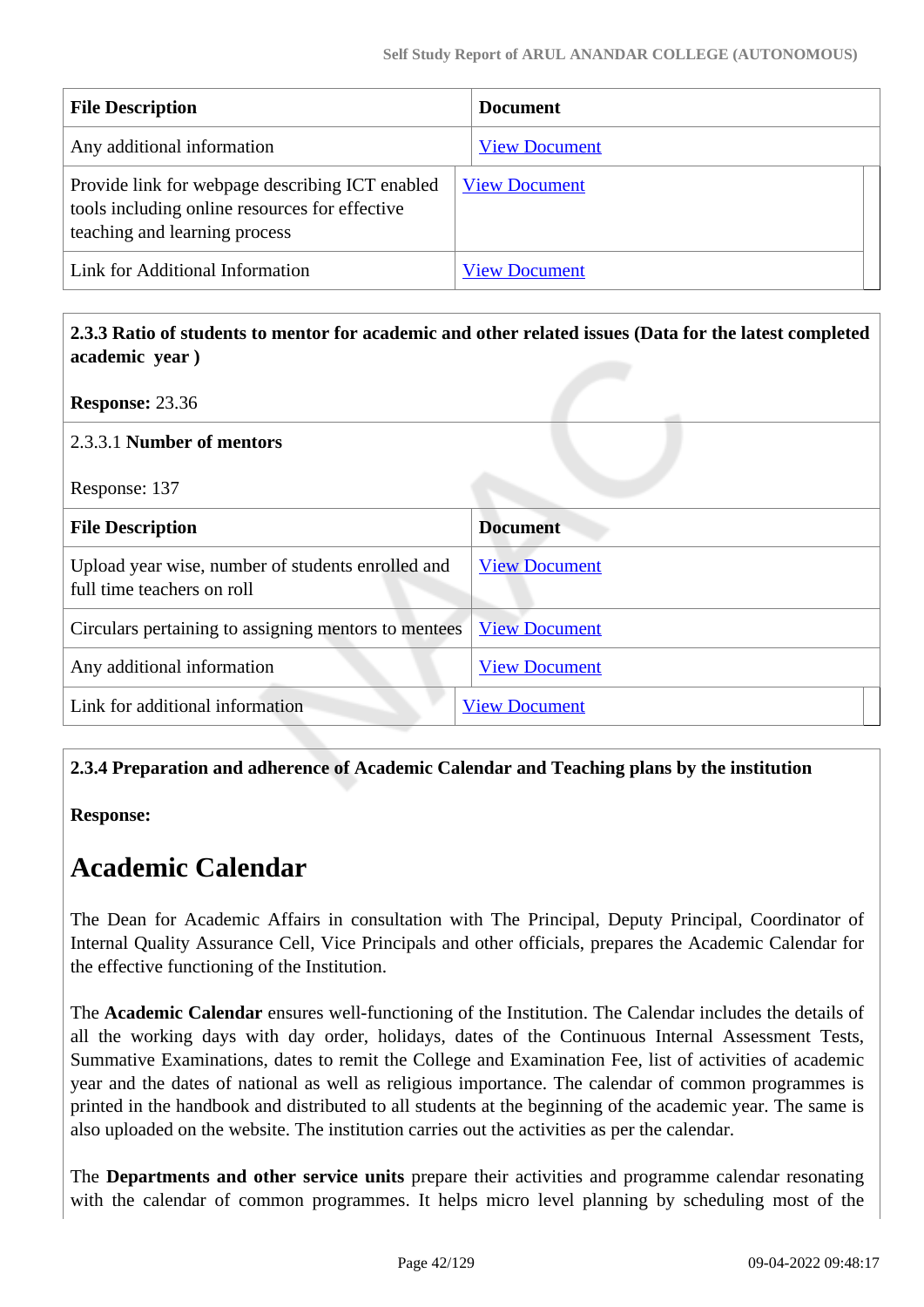activities in advance and maximise the use of infrastructure and ICT facilities.

The **handbook** provides all needed information such as academic programmes, curriculum structure, details of the courses, rules, regulations, facilities, scholarships, endowments, list of the staff, committees, and so on. This almanac gears up for the overall functioning of the Institution.

The handbook contains the **Curriculum Structure** for both Under Graduate and Post Graduate programmes, giving the students a clear picture of the programmes and courses like Languages (Part I & II), Major Courses (Part III), the list of Non-Major Electives, Skill- Based Electives, Foundation Courses and Soft Skills (Part V), and Bridge Course, and Extension (Part V). Self-Learning Courses and Career Oriented Courses are depicted in the handbook opening the avenues of additional learning.

# **Teaching Plan**

Arul Anandar College has a well-defined unitized syllabus with timeframe that is provided to the students at the beginning of the course. The course teachers prepare **unit-wise teaching plan**, describing timescale, teaching aids, methods of teaching-learning and assessment of the same. The teaching plan for each course visualizes the plan of the teacher to make each class more informative, interesting, analytical and resourceful. Teaching plan creates a self- informed and self-monitored innovative teacher, and it provides a plan of action for the teacher and guidance for the students.

The faculty are encouraged to update the methods of teaching and evaluation, especially of the use of **ICT enabled tools** and facilities. The course teachers are able to assess the learning ability of the students periodically on the basis of their respective teaching plans. It, thus, helps both the teacher and the learners to take part in the teaching and learning process effectively.

| <b>File Description</b>                                       | <b>Document</b>      |  |
|---------------------------------------------------------------|----------------------|--|
| Upload Academic Calendar and Teaching plans for<br>five years | <b>View Document</b> |  |
| Any additional information                                    | <b>View Document</b> |  |
| Link for Additional Information                               | <b>View Document</b> |  |

## **2.4 Teacher Profile and Quality**

**2.4.1 Average percentage of full time teachers against sanctioned posts during the last five years**

**Response:** 95.93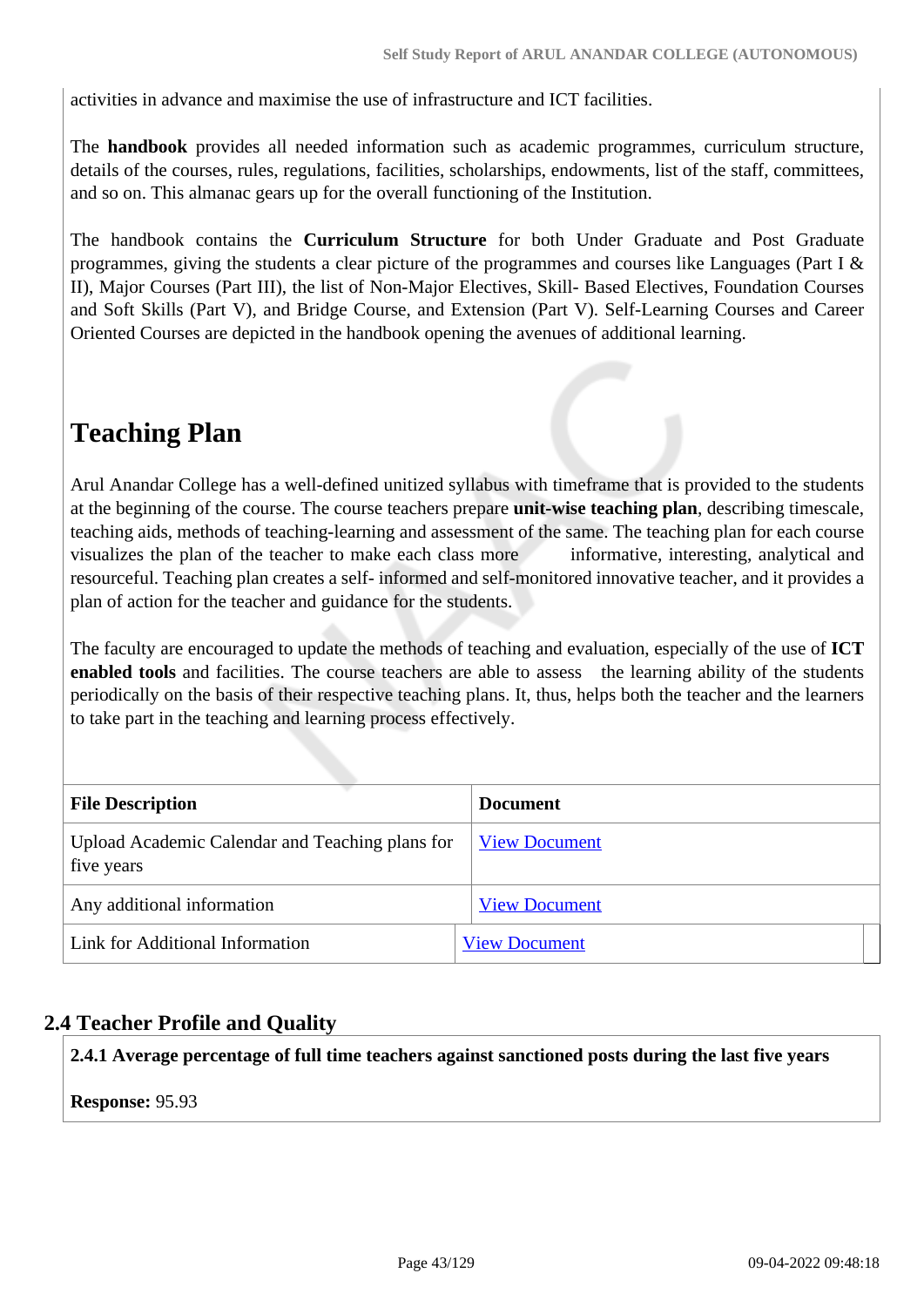| <b>File Description</b>                                                          | <b>Document</b>      |
|----------------------------------------------------------------------------------|----------------------|
| Year wise full time teachers and sanctioned posts<br>for 5 years (Data Template) | <b>View Document</b> |
| List of the faculty members authenticated by the<br>Head of HEI                  | <b>View Document</b> |
| Any additional information                                                       | <b>View Document</b> |
| Link for Additional Information                                                  | <b>View Document</b> |

## **2.4.2 Average percentage of full time teachers with Ph. D. / D.M. / M.Ch. / D.N.B Superspeciality / D.Sc. / D.Litt. during the last five years (consider only highest degree for count)**

**Response:** 49.3

2.4.2.1 **Number of full time teachers with** *Ph.D./D.M/M.Ch./D.N.B Superspeciality/D.Sc./D'Lit.* **year wise during the last five years**

| 2020-21 | 2019-20  | 2018-19  | 2017-18                                 | 2016-17 |
|---------|----------|----------|-----------------------------------------|---------|
| 85      | 7c<br>ັບ | 72<br>ັບ | $\overline{\phantom{a}}$<br>$\mathbf b$ | 56      |

| <b>File Description</b>                                    | <b>Document</b>      |
|------------------------------------------------------------|----------------------|
| Institutional data in prescribed format (Data<br>Template) | <b>View Document</b> |
| Any additional information                                 | <b>View Document</b> |
| Link for Additional Information                            | <b>View Document</b> |

## **2.4.3 Average teaching experience of full time teachers in the same institution (Data for the latest completed academic year in number of years)**

**Response:** 7.62

## 2.4.3.1 **Total experience of full-time teachers**

Response: 1113

| <b>File Description</b>                 | <b>Document</b>      |
|-----------------------------------------|----------------------|
| Institutional data in prescribed format | <b>View Document</b> |
| Any additional information              | <b>View Document</b> |
| Link for Additional Information         | <b>View Document</b> |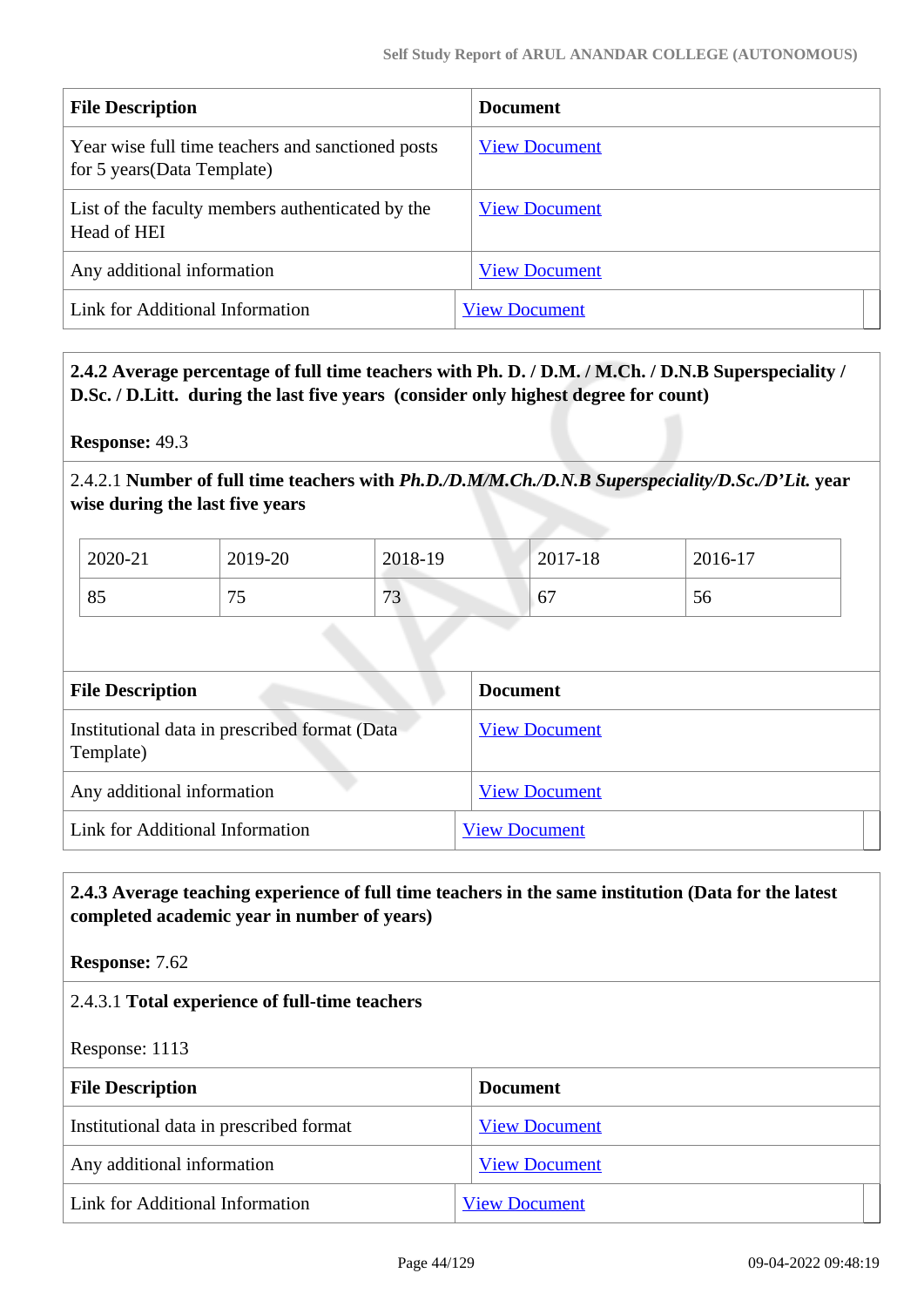## **2.5 Evaluation Process and Reforms**

 **2.5.1 Average number of days from the date of last semester-end/ year- end examination till the declaration of results year-wise during the last five years**

## **Response:** 34.5

2.5.1.1 **Number of days from the date of last semester-end/ year- end examination till the declaration of results year wise during the last five years** 

| 2020-21 | 2019-20                       | 2018-19                             | $\bigcap$ 17<br>7-18<br>2011 | 2016-17                                 |
|---------|-------------------------------|-------------------------------------|------------------------------|-----------------------------------------|
| 68.5    | $\mathbf{\Omega}$<br>-<br>4.0 | $\mathcal{L}$<br>-<br>$\sim$ $\sim$ | $\sim$<br>$\sim$ $\sim$      | 27.<br>$\overline{\phantom{0}}$<br>ن ري |

| <b>File Description</b>                                    | <b>Document</b>      |
|------------------------------------------------------------|----------------------|
| Institutional data in prescribed format (Data<br>Template) | <b>View Document</b> |
| Any additional information                                 | <b>View Document</b> |
| Link for Additional Information                            | <b>View Document</b> |

## **2.5.2 Average percentage of student complaints/grievances about evaluation against total number appeared in the examinations during the last five years**

**Response:** 11.72

2.5.2.1 **Number of complaints/grievances about evaluation year wise during the last five years** 

| 2020-21 | 2019-20 | 2018-19 | 2017-18 | 2016-17 |
|---------|---------|---------|---------|---------|
|         | 286     | 332     | 427     | 614     |

| <b>File Description</b>                                                 | <b>Document</b>      |
|-------------------------------------------------------------------------|----------------------|
| Number of complaints and total number of students<br>appeared year wise | <b>View Document</b> |
| Any additional information                                              | <b>View Document</b> |
| Link for Additional Information                                         | <b>View Document</b> |

**2.5.3 IT integration and reforms in the examination procedures and processes including Continuous**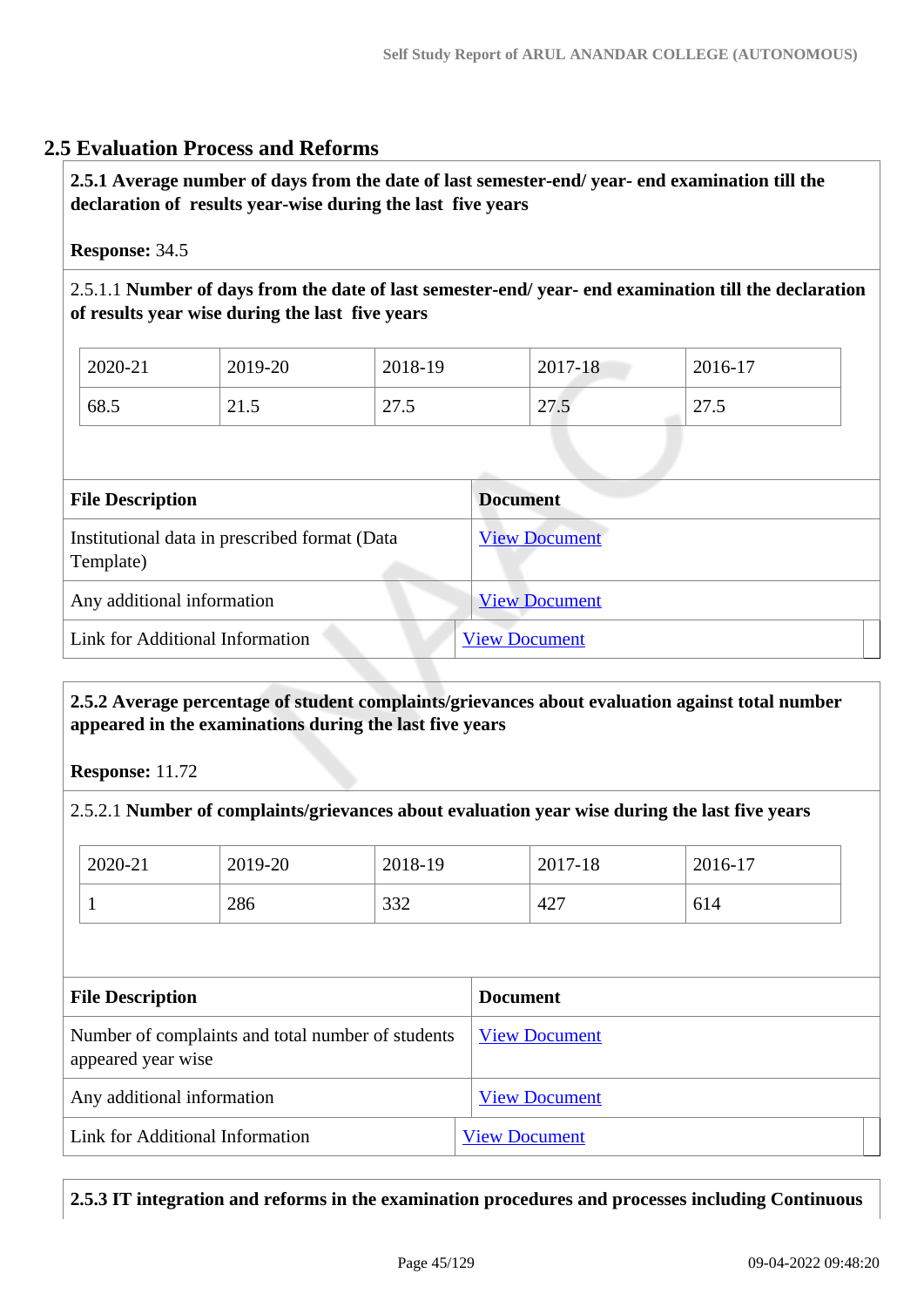## **Internal Assessment (CIA) have brought in considerable improvement in Examination Management System (EMS) of the Institution**

## **Response:**

Arul Anandar College follows an objective, comprehensive, student-centered and credible Examination Management System ensuring the integrity of the Institution. The Examination pattern consists of two components, namely, Continuous Internal Assessment (CIA) and Summative Examination (SE) with equal weightage. The performance of the students is assessed for 100 marks in each course through CIA and SE.

# **IT Integration and Reforms:**

The Office of the Controller of Examinations **integrated the Information Technology** in the management of Examination System. Mark entry, Grade, Percentage and Cumulative Grade Point Average (CGPA), preparation and analysis of results are automated. The mark statement of every semester is accessible to restricted users, especially to the Heads of the Departments to assess the performance of students periodically and guide them properly. **Challan** for the payment of Examination fee and **hall tickets** are computer-generated. The payment of Examination Fee has been upgraded to online mode. The students can login to the portal of the Controller of Examinations for downloading their hall tickets.

During the COVID-19 situation, the College was able to conduct the **Continuous Internal Assessment Tests and Summative Examinations Online** with ease and effectiveness. The Viva Voce Examinations for the project work of the Post Graduate students and Comprehensive Viva Examination of the final year BA Philosophy students were also held online. **MCQ** questions were also introduced for all the programmes through the online mode. The Examination Committee made amendments to the exam rules for the conduct of examinations online. Students have **access to view** their **overall marks** of the academic performance in the College website by logging in with their Roll Number and validating it with the Date of Birth.

An exclusive **Telegram channel** in the Telegram App makes available all information instantly to the students. Furthermore, the students can view all the notices and circulars pertaining to the matters related to examinations released by the Office of the Controller of Examinations through their mobile phones.

The Consolidated Mark Statement printed on **non-tearable teslin paper** has 15 security features, like UV Red Neon Effect Invisible Ink Printing, UV Green Neon Effect Invisible Ink Printing, Gold Foil- Hot Stamping, Micro Line, Water Mark, Copy Hidden Word Security Border Design, Bar Code.

**Outcome Based Education:** The curricula of different programmes have been incorporated in the Outcome Based Education (OBE) structure and the evaluation pattern has also been modified accordingly. It helps the Institution in terms of assessing different levels of knowledge of the learners based on the **Revised Bloom's Taxonomy**. This structure facilitates adopting required changes in the teaching and learning process and also knowing the outcome levels of the learners in the evaluation process. The front page of the answer scripts was redesigned according to the pattern.

**Methods of Evaluation**: Two Continuous Internal Assessment Tests (CIA) are conducted in a semester for 40 marks each. The remaining 20 marks are assigned on the basis of various classroom performance and activities, such as, Assignments, Snap Tests, Activity Based Tests, Library Works, Seminars, Officiating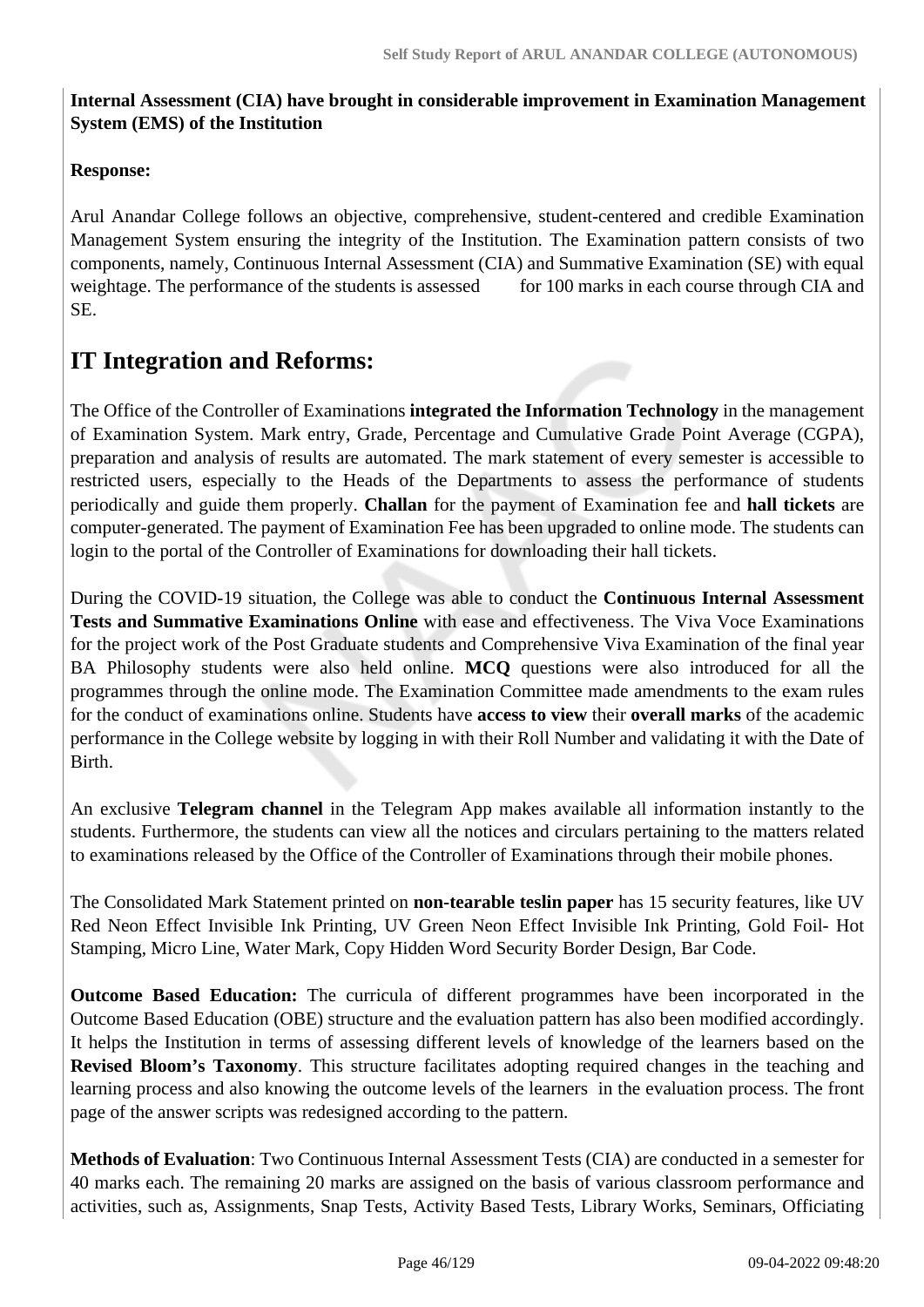Games and Teaching Practices, Field and Industrial Visits, and so on under the discretion of the concerned course teacher pertaining to the nature of the course. Finally, the marks of the CIA are consolidated to fifty marks.

Question Papers of Summative Examinations are set by External Examiners and scrutinized by the Chairperson of the respective Board of Examinations. The answer scripts of UG students are valued by the course teacher and 20% of the scripts are valued and validated by the Chairperson. **Double valuation** is done at PG level both by the course teacher and the External Examiner. The results of the Summative Examinations are published within the period of three weeks after the completion of examination. Viva Voce, project and internship evaluation are parts of Summative Examinations. The obtained marks in the Summative Examinations are also consolidated to fifty marks. Finally, the marks scored in the Continuous Internal Assessment Tests and the Summative Examinations are consolidated to hundred marks.

**Transparency:** It is a best practice of the Institution which strengthens the credibility of the Examination System. On the day of the Transparency, the students are given an opportunity to go through their evaluated answer scripts of the Summative Examinations. The grievances addressed by the students are duly rectified without any fee.

**Supplementary Examinations:** The conduct of the Supplementary Examination is a healthy practice of the Examination System allowing the outgoing students to clear a maximum of three courses in order to complete their programme within the stipulated time.

| <b>File Description</b>         | <b>Document</b>      |
|---------------------------------|----------------------|
| Any additional information      | <b>View Document</b> |
| Link for Additional Information | <b>View Document</b> |

## **2.6 Student Performance and Learning Outcomes**

 **2.6.1 Programme and course outcomes for all Programmes offered by the institution are stated and displayed on website and communicated to teachers and students.**

## **Response:**

Arul Anandar College introduced Outcome Based Education (OBE) in 2019. The **Curriculum Development Cell** (CDC), convened by the Dean for Academic Affairs of the College, proposed the introduction of OBE for UG and PG curricula. OBE pattern was initially introduced for the UG programmes and in the following year it was extended to PG programmes.

As part of the introduction, the faculty were trained to prepare curriculum in tune with the characteristics of OBE. In the training, the faculty were oriented to focus on the students' attainment in higher order learning to develop various skills, especially their cognitive thinking.

**Programme Outcomes** (PO) were formulated reflecting the Vision, Mission and Strategies of the College and the UGC guidelines on Graduate Attributes. While formulating POs, the College considered academic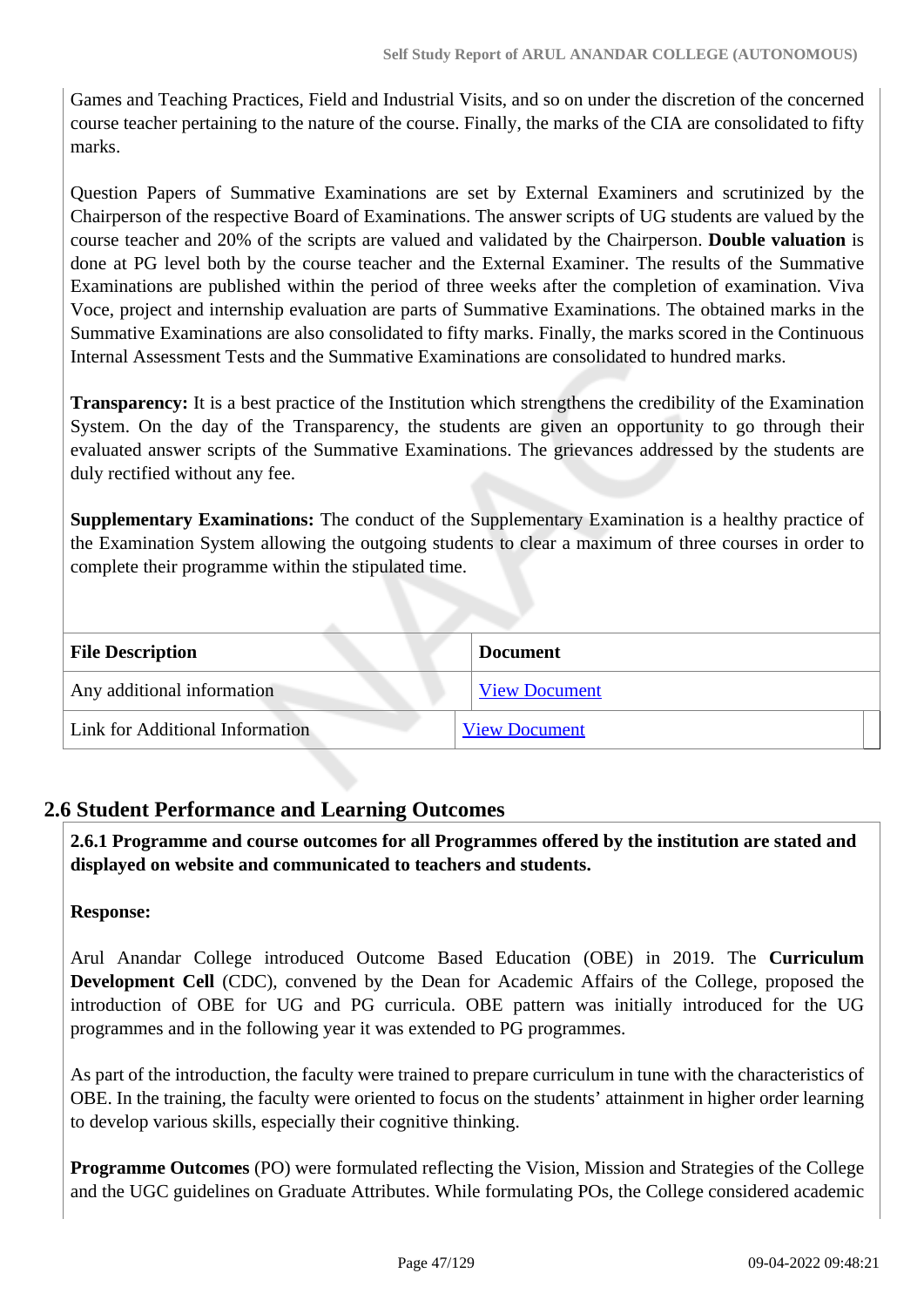excellence, research potency, scope of extension activities, human values, livelihood generation, and recent trends in the job markets. The suggestions of the alumni and other stakeholders were also taken into account. The entire curricula were restructured and the assessment pattern were modified in consultation with experts. The students were enlightened with the PO pattern through the College Website, Digital Board, Handouts and orientation by the concerned course teachers.

The **Programme Specific Outcomes** (PSO) are designed by the concerned Departments with their respective vision, mission and scope of the programme. The **Course Outcomes** (CO) are formulated by the Department in consideration with the course teachers and with expected cognitive, affective and psychomotor learning levels.

The OBE module consists of Topics (five-units), Hours needed to handle those Units, Books for Study and Reference, Teaching Methods, Course Outcomes, and Mapping of COs with PSOs and POs. Attainment of COs and POs are measured at different stages of the programme: the Course Outcomes are assessed at the completion of each course and the Programme Outcomes are measured at the time of completion of the programme.

The College follows the Choice Based Credit System (CBCS) to widen the teaching and learning activities by which students have the flexibility to opt for courses of their choice. The curricula under CBCS have been strengthened with the introduction of OBE and the courses have been reinforced with desirable outcomes. Evaluation system has been modified to evaluate the courses with respect to the desirable outcomes. OBE helps the learners to achieve higher order learning levels based on Revised Bloom's Taxonomy, master the courses, and develop different skills as expected in each course. Moreover, it inculcates employability and entrepreneurial skills in the students.

OBE enriches the courses offered in each programme, equips the teachers with knowledge and skill, and, empowers the learners with attainable outcomes of the programme. It develops the optimistic attitude in the learners towards vertical development in their future endeavours.

| <b>File Description</b>                                 | Document             |
|---------------------------------------------------------|----------------------|
| Upload COs for all courses (exemplars from<br>Glossary) | <b>View Document</b> |
| Any additional information                              | <b>View Document</b> |
| Link for Additional Information                         | <b>View Document</b> |

## **2.6.2 Attainment of programme outcomes and course outcomes are evaluated by the institution.**

## **Response:**

Arul Anandar College values the assessment of teaching and learning activities which is validated through distinct mechanisms. It follows **two different strategies** to validate Outcome Based Education through **direct and indirect methods**. **In the first stage**, Course Outcomes (COs) are mapped with the respective Programme Outcomes (POs) and Programme Specific Outcomes (PSOs). The mean value of mapping indicates how COs are related with POs and PSOs.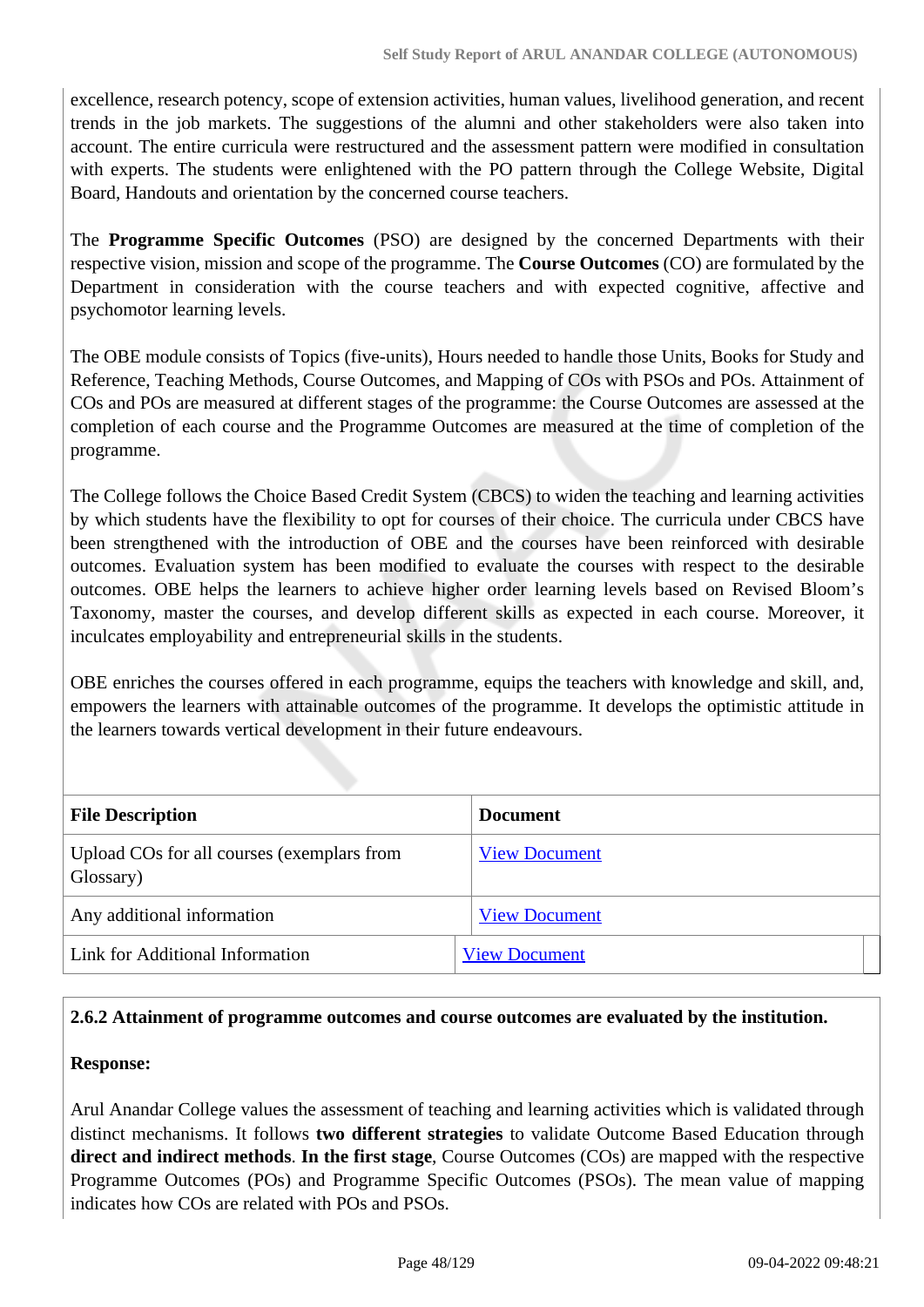**In the second stage**, the Course Outcomes with Programme Outcomes and Programme Specific Outcomes are validated through examination system. The course outcomes reflect different cognitive levels of each course. It is done on the basis of Revised Bloom's Taxonomy. The students' ability to remember and understand are tested through Multiple Choice Questions, Short Answer Questions, Quiz, Snap Test and Oral Test, whereas their ability to apply, analyse, evaluate and create are assessed through Essay Type Questions, Assignments, Practical Examinations, Field Report, Internship and Project Works.

To calculate the **examination attainment** levels of the courses, Arul Anandar College fixes threshold value of 40 to 49 percent of students getting 40 percent of marks weighted as 1, 50 to 59 percent of students getting 40 percent of marks as 2 and 60 and above percent of students getting 40 percent of marks as 3 for both Continuous Internal Assessments and Summative Examinations. Continuous Internal Assessments and the Summative Examinations are weighted equally as 0.5. Later, the examination attainment of Course Outcomes is estimated as the sum of Continuous Internal Assessment weightage multiplied with CIA threshold value and the Summative weightage is multiplied with that of Summative Examinations (0.5 x CIA threshold value  $+$  0.5 x Summative Examinations' threshold value).

**In the third stage**, the College assesses the **direct attainment** of each Course Outcome (CO) with Programme Outcomes (PO) and Programme Specific Outcomes (PSOs) using the following formula:

**Direct** attainment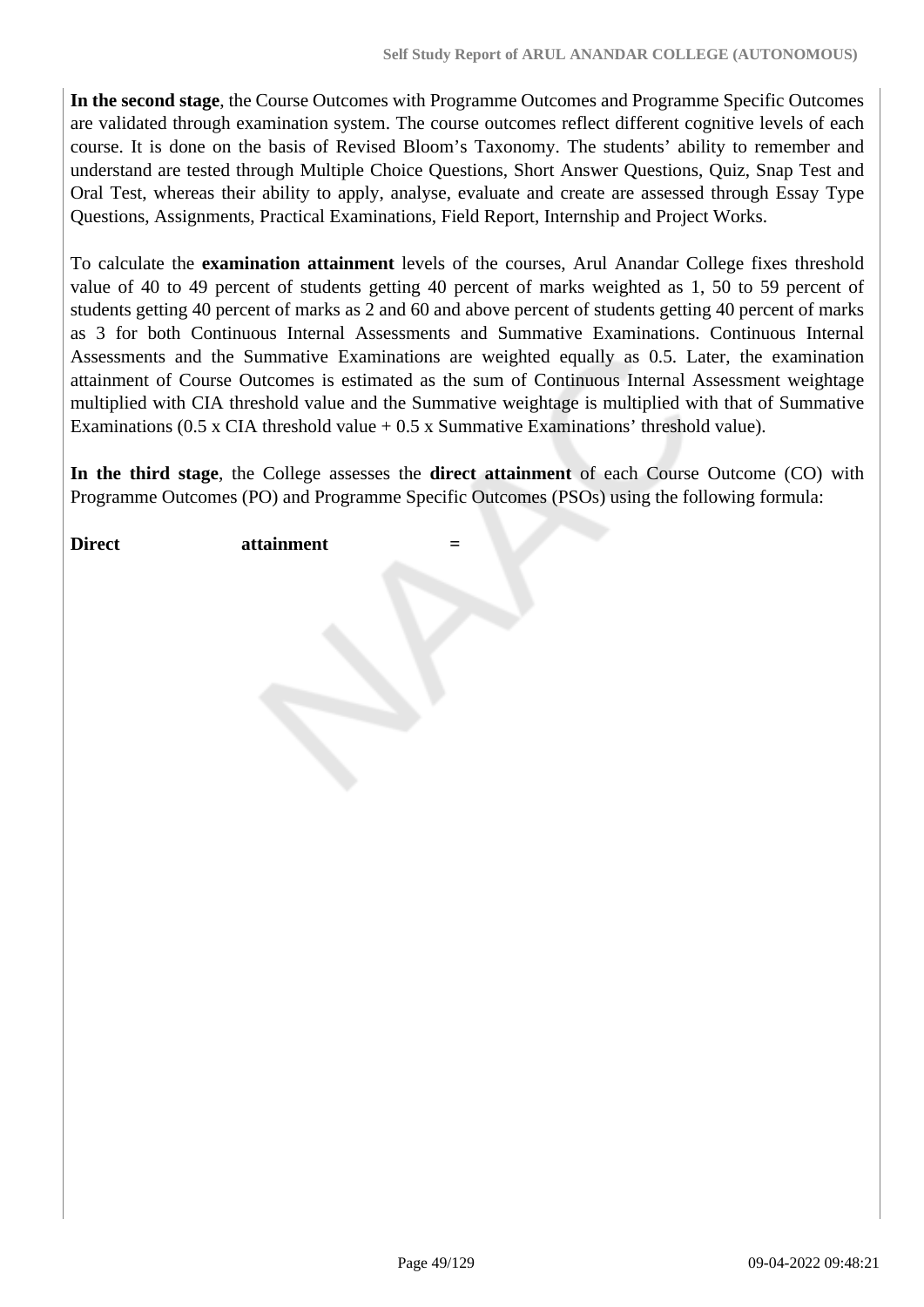## **\* Course Attainment Level \* Mean value of the Concerned PO or PSO.**

**In the indirect method**, the Course Outcomes with Programme Outcomes and Programme Specific Outcomes will be validated through feedback mechanism. The feedbacks will be collected at the exit level on 3-point scale. The collected feedbacks will be analysed and categorized with the following threshold values:

50 to 59 percent of respondents giving response as good is marked as 1

60 to 69 percent of respondents giving response as good is marked as 2

70 and above percent of respondents giving response as good is marked as 3

Finally, the overall attainment is calculated by employing the following formula.

**Overall attainment = [(Assumed Test Weightage \* Direct Attainment Value) + (Assumed Feedback Weightage \* Feedback Value)]**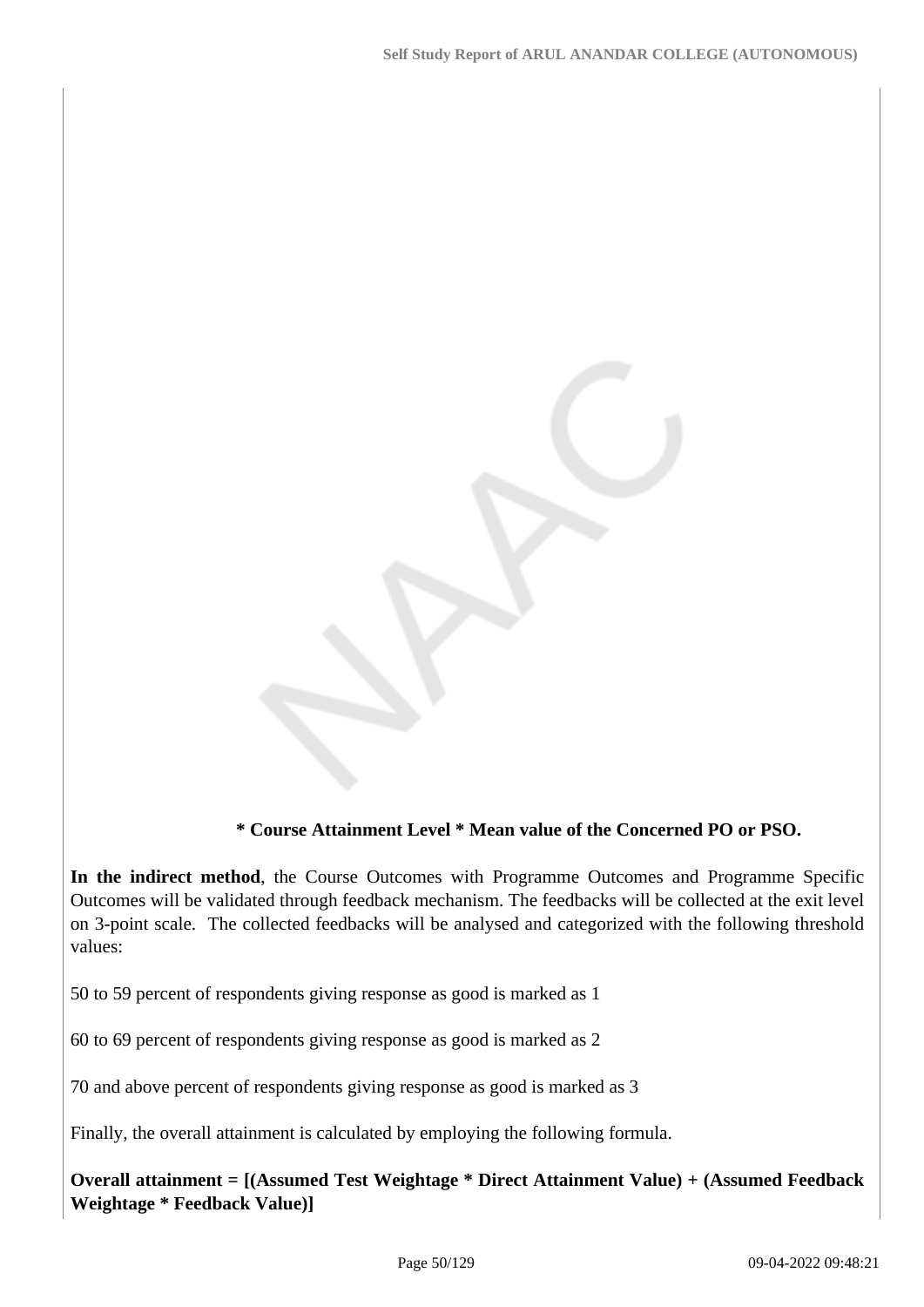The analysis of the results will be placed in the meetings of the Governing Body, the Academic Council and the Departments. The IQAC initiates appropriate steps to ensure quality of the programmes.

| <b>File Description</b>         | <b>Document</b>      |
|---------------------------------|----------------------|
| Any additional information      | <b>View Document</b> |
| Link for Additional Information | <b>View Document</b> |

#### **2.6.3 Pass Percentage of students(Data for the latest completed academic year)**

#### **Response:** 91.64

2.6.3.1 **Total number of final year students who passed the examination conducted by Institution.**

Response: 910

#### 2.6.3.2 **Total number of final year students who appeared for the examination conducted by the Institution.**

Response: 993

| <b>File Description</b>                                                                                                 | <b>Document</b>      |
|-------------------------------------------------------------------------------------------------------------------------|----------------------|
| Upload List of Programmes and number of students<br>passed and appeared in the final year<br>examination(Data Template) | <b>View Document</b> |
| Any additional information                                                                                              | <b>View Document</b> |
| Link for the annual report                                                                                              | <b>View Document</b> |
| Link for additional information                                                                                         | <b>View Document</b> |

## **2.7 Student Satisfaction Survey**

| 2.7.1 Online student satisfaction survey regarding teaching learning process |                      |  |
|------------------------------------------------------------------------------|----------------------|--|
| <b>Response: 3.92</b>                                                        |                      |  |
| <b>File Description</b>                                                      | <b>Document</b>      |  |
| Upload database of all currently enrolled students                           | <b>View Document</b> |  |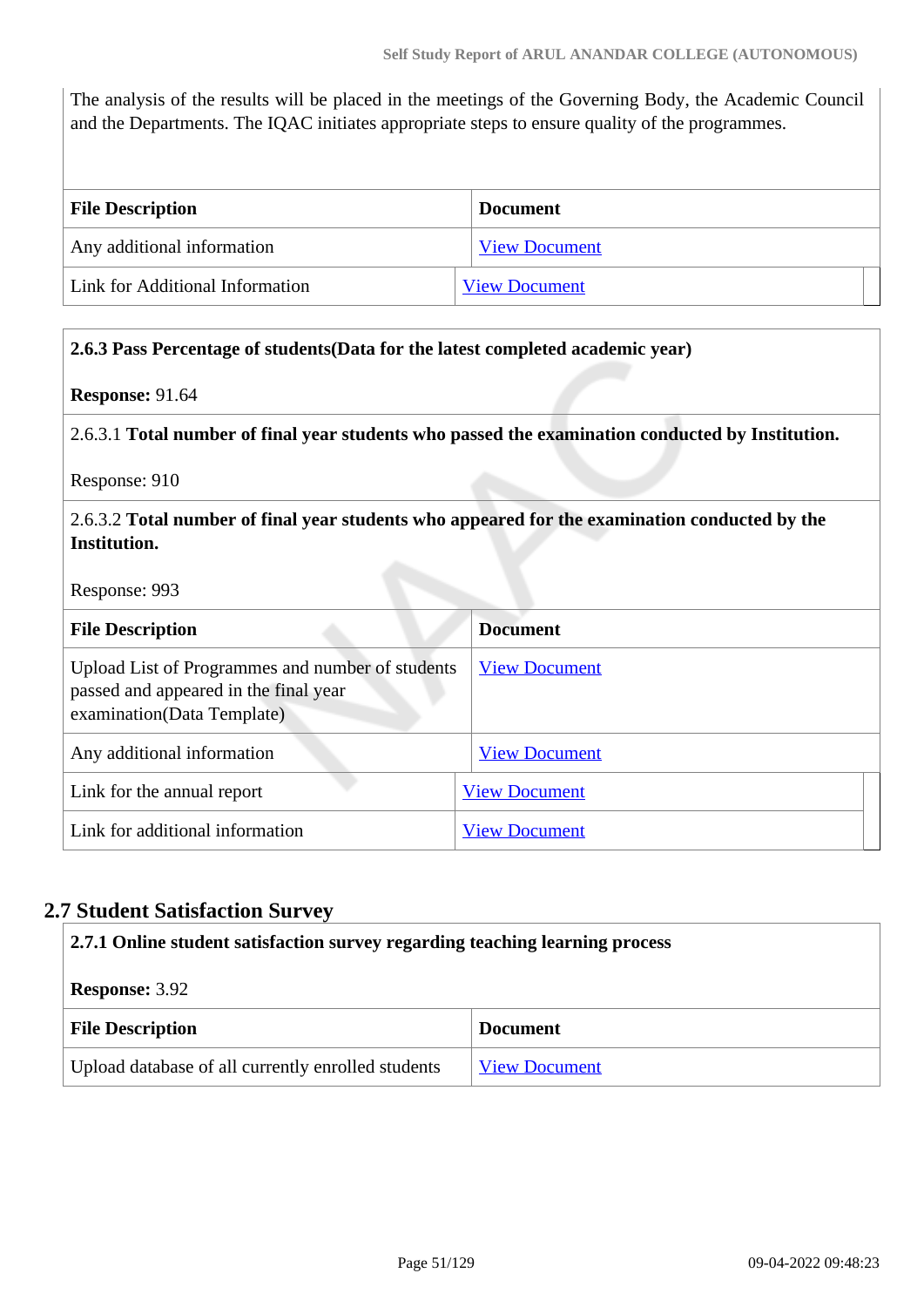## **Criterion 3 - Research, Innovations and Extension**

## **3.1 Promotion of Research and Facilities**

 **3.1.1 The institution's Research facilities are frequently updated and there is a well defined policy for promotion of research which is uploaded on the institutional website and implemented**

## **Response:**

Arul Anandar College has created an ambience for the promotion of research. Out of 147 members of the faculty, **85 are doctorate holders**. There are **21 recognized research guides** under Madurai Kamaraj University.

Three Faculty members have obtained 4 **Patents**.

The Departments of **Economics, Physics and Rural Development Science** are approved Research Centres. Faculty members from the Departments of **Tamil, English, History, Philosophy, Mathematics and Chemistry** offer part time research guidance under Madurai Kamaraj University. The College has applied to Madurai Kamaraj University for the upgradation of the departments of **Mathematics and Philosophy** to become Research Centres.

**Sixty One research scholars** are pursuing their Ph.D. programmes, at present while **40 scholars received their Ph.D. degree** during the last five years.

The Research Council under the guidance of **Dean for Research** promotes research activities. The representatives of the research scholars are members of the Research Council. The Council encourages the faculties to apply for research projects. It helps the faculty members to update themselves with latest skills through training programmes.

The Management has instituted a **seed money of Rs. 10 Lakhs** for the promotion of research. The Research Council takes initiatives in identifying potential researchers and distributes grant as per the policy and procedures.

The faculty involved in research and research publications are encouraged with **Best Researcher Award and Best Publication Award**, and their excellent contributions are recognised through publicising their achievements in the IQAC biannual newsletter, Governing Body Report and Annual Report. Staff members are also provided fund for attending and presenting research articles in reputed conferences within and outside the country.

The College is a **DST-FIST** sponsored institution. The involvement of the faculty in doing minor and major research projects funded by **UGC, DST, DAE, ICSSR and TNSCST** is instrumental in improving research facilities and quality publications. The College also has invested substantially for the improvement of labs. The equipments like Dip and Spin Coating Unit, Spray Pyrolysis, Hall Effect and Four Probe Setup, SILAR Coating Unit, Photo Catalyzer Setup, I-V Characterization Setup, Ultrasonic Interferometer, FTIR & UV Spectrometers, Photo luminescence Setup, Probe Sonicator, Tubular Furnace, Box Furnace, Hot Air Oven, Chiller Unit, UV-Visible Photo Sensing Setup, Gas Sensing Setup, Double Distilled Water Plant and Lyophyilizer are worth mentioning.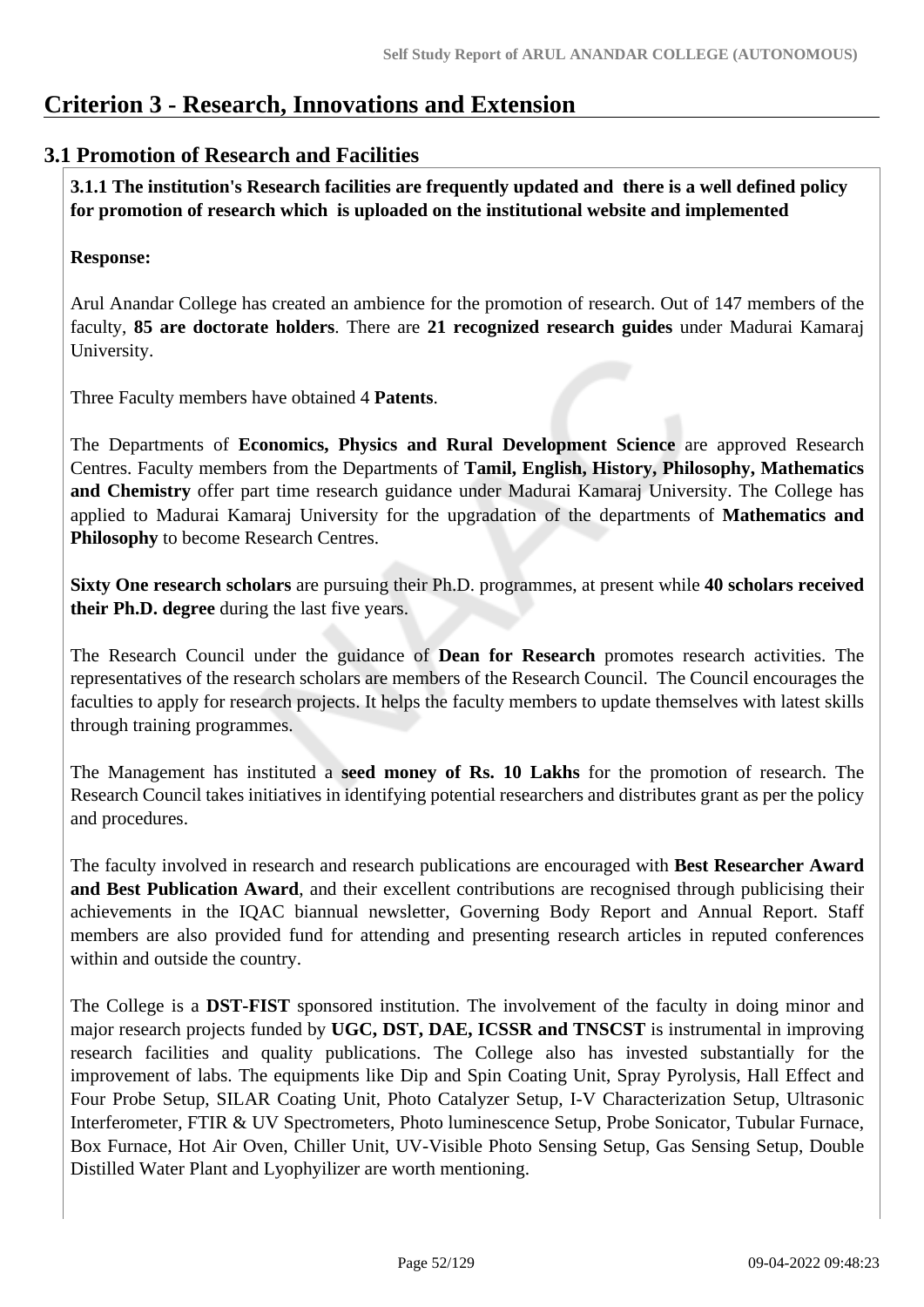Rooms with computers are provided for Research scholars. A separate **Computer Networking Lab** is also available. Software like **Mathematica, Lab View, IDL** are available. **Plagiarism** software is available in the library. These facilities enhance the research ambience among the PG students and research scholars.

Our students received grants under various scholarship schemes, such as **Women Scientist, Rajiv Ghandhi SC/ST Scholarship, Maulana Azad Scholarship and Tamil Nadu State SC/ST Scholarship**, etc.

Mr. Suresh Karuppiah, research scholar in the Department of Physics was selected and participated in training under **SCOSTEP's Visiting Scholar program at NASA** Goddard Space Flight Centre (NASA/GSFC).

To promote research, the College has collaborative work with other educational/research institutions, such as Kyung Hee University, South Korea, Jeayaraj Annapackiam College for Women, Periyakulam, REST Society, Darmapuri and G.T.N Arts College, Dindigul.

| <b>File Description</b>                                                                                             | <b>Document</b>      |
|---------------------------------------------------------------------------------------------------------------------|----------------------|
| Minutes of the Governing Council/ Syndicate/Board<br>of Management related to research promotion policy<br>adoption | <b>View Document</b> |
| Any additional information                                                                                          | <b>View Document</b> |
| URL of Policy document on promotion of<br>research uploaded on website                                              | <b>View Document</b> |

## **3.1.2 The institution provides seed money to its teachers for research (average per year, INR in Lakhs)**

**Response:** 0.22

3.1.2.1 **The amount of seed money provided by institution to its faculty year-wise during the last five years (INR in lakhs).**

| $12020 - 21$<br>2019-20<br>2018-19<br>2017-18 | 2016-17       |
|-----------------------------------------------|---------------|
| 1.08<br>0<br>ν                                | $\mathcal{C}$ |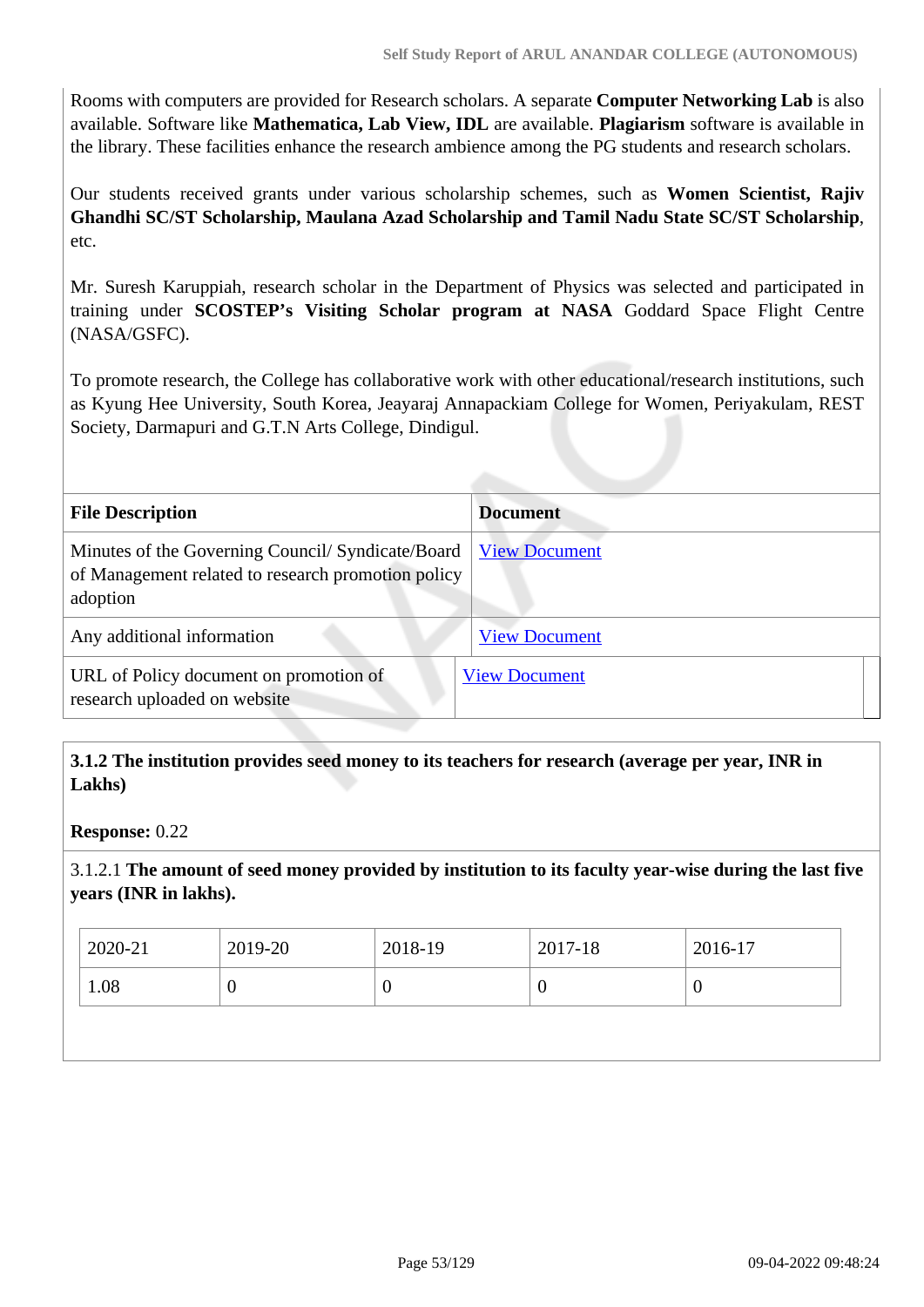| <b>File Description</b>                                                                                           | <b>Document</b>      |
|-------------------------------------------------------------------------------------------------------------------|----------------------|
| Minutes of the relevant bodies of the Institution                                                                 | <b>View Document</b> |
| List of teachers receiving grant and details of grant<br>received                                                 | <b>View Document</b> |
| Budget and expenditure statements signed by the<br>Finance Officer indicating seed money provided and<br>utilized | <b>View Document</b> |
| Any additional information                                                                                        | <b>View Document</b> |

## **3.1.3 Percentage of teachers awarded national / international fellowship for advanced studies/research during the last five years**

**Response:** 0.55

3.1.3.1 **The number of teachers awarded national** */* **international fellowship for advanced studies / research year wise during last five years**

| 2020-21 | 2019-20 | 2018-19 | 2017-18 | 2016-17 |
|---------|---------|---------|---------|---------|
|         |         |         | ∼       |         |

| <b>File Description</b>                                        | <b>Document</b>      |
|----------------------------------------------------------------|----------------------|
| List of teachers and their international fellowship<br>details | <b>View Document</b> |
| e-copies of the award letters of the teachers                  | <b>View Document</b> |
| Any additional information                                     | <b>View Document</b> |

## **3.2 Resource Mobilization for Research**

 **3.2.1 Grants received from Government and non-governmental agencies for research projects, endowments, Chairs in the institution during the last five years (INR in Lakhs)** 

**Response:** 57.22

3.2.1.1 **Total Grants from Government and non-governmental agencies for research projects , endowments, Chairs in the institution during the last five years (INR in Lakhs)**

| 2020-21 | 2019-20 | 2018-19 | 2017-18 | 2016-17 |
|---------|---------|---------|---------|---------|
| 5.60    | 13.35   | 2.63    | 31.64   | 4.0     |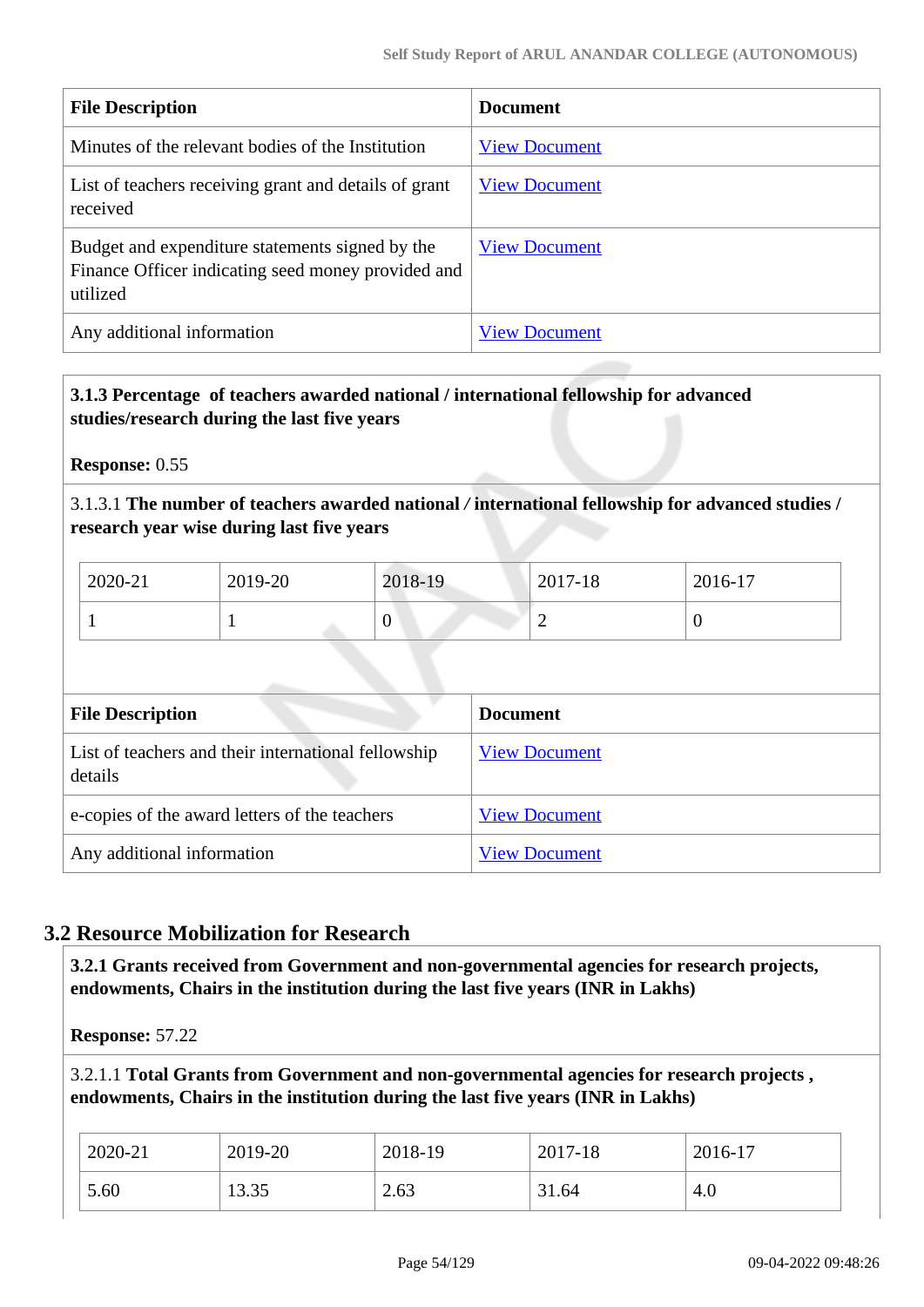| <b>File Description</b>                                                                                     | <b>Document</b>      |
|-------------------------------------------------------------------------------------------------------------|----------------------|
| List of project and grant details                                                                           | <b>View Document</b> |
| e-copies of the grant award letters for research<br>projects sponsored by government and non-<br>government | <b>View Document</b> |
| Any additional information                                                                                  | <b>View Document</b> |

## **3.2.2 Percentage of teachers having research projects during the last five years**

## **Response:** 1.94

## 3.2.2.1 **Number of teachers having research projects during the last five years**

| 2020-21 | 2019-20 | 2018-19 | 2017-18 | 2016-17 |
|---------|---------|---------|---------|---------|
|         |         | ີ       |         | -       |

| <b>File Description</b>                    | <b>Document</b>      |
|--------------------------------------------|----------------------|
| Names of teachers having research projects | <b>View Document</b> |
| Any additional information                 | <b>View Document</b> |
| Link for additional information            | <b>View Document</b> |

# **3.2.3 Percentage of teachers recognised as research guides Response:** 20.55 3.2.3.1 **Number of teachers recognized as research guides** Response: 30 **File Description Document** Upload copies of the letter of the university recognizing faculty as research guides [View Document](https://assessmentonline.naac.gov.in/storage/app/hei/SSR/105343/3.2.3_1639834817_6767.pdf) Any additional information [View Document](https://assessmentonline.naac.gov.in/storage/app/hei/SSR/105343/3.2.3_1639834839_6767.pdf) Link for additional information [View Document](https://www.aactni.edu.in/naac_new/criterion_3/support/c_3_2/c_3_2_3/3_2_3_research_guide.pdf)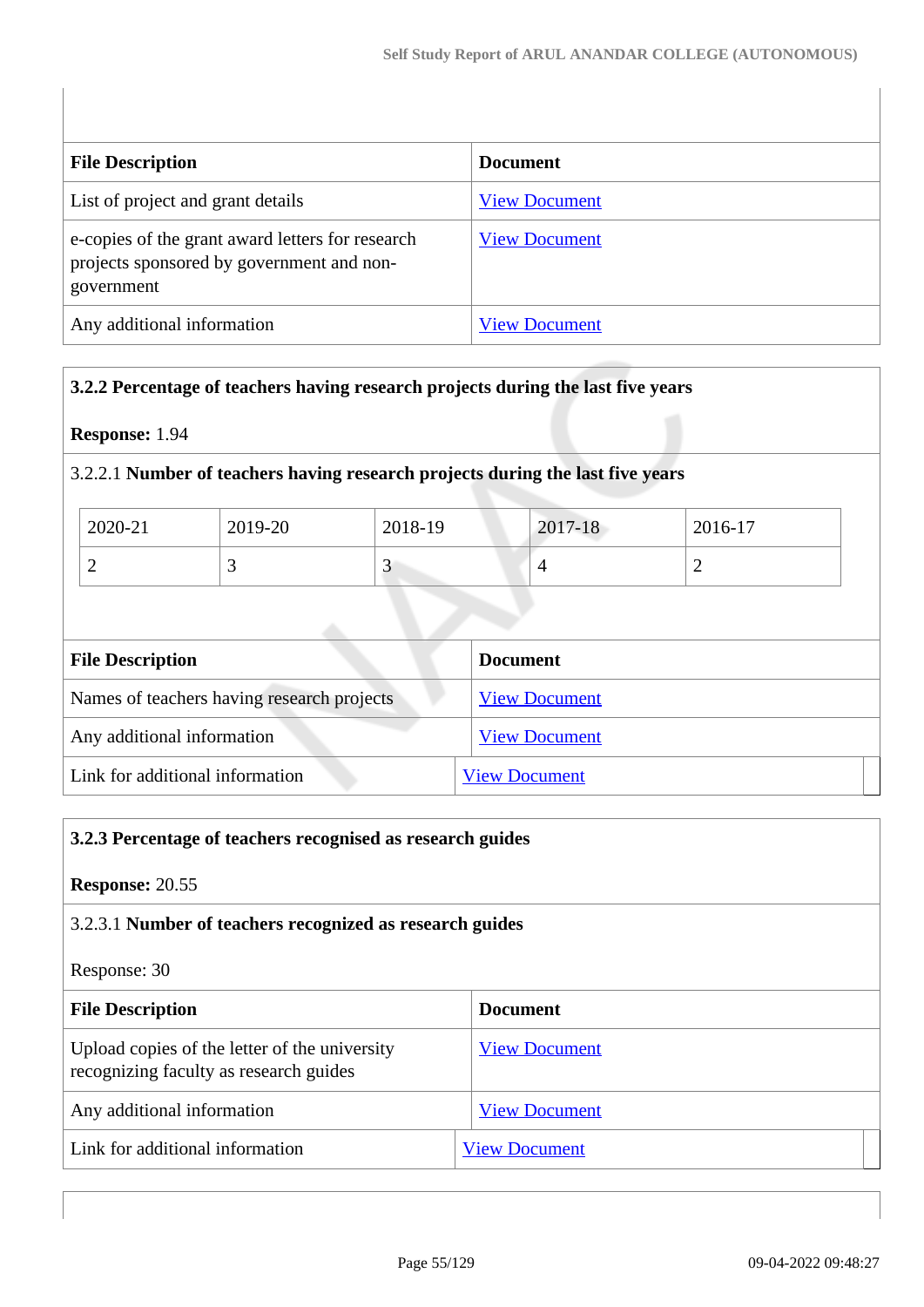## **3.2.4 Average percentage of departments having Research projects funded by government and nongovernment agencies during the last five years**

**Response:** 100

## 3.2.4.1 **Number of departments having Research projects funded by government and nongovernment agencies during the last five years**

| 2020-21                  | 2019-20 | 2018-19 | 2017-18 | 2016-17 |
|--------------------------|---------|---------|---------|---------|
| $\overline{\phantom{0}}$ | ັ       |         |         | ∽       |

## 3.2.4.2 **Number of departments offering academic programes**

| 2020-21 | 2019-20 | 2018-19 | 2017-18    | 2016-17 |
|---------|---------|---------|------------|---------|
| ∼       | ~       |         | $\sqrt{ }$ | ∼       |

| <b>File Description</b>                       | <b>Document</b>      |
|-----------------------------------------------|----------------------|
| Supporting document from Funding Agency       | <b>View Document</b> |
| List of research projects and funding details | <b>View Document</b> |
| Any additional information                    | <b>View Document</b> |
| Paste link to funding agency website          | <b>View Document</b> |

## **3.3 Innovation Ecosystem**

 **3.3.1 Institution has created an eco system for innovations, creation and transfer of knowledge supported by dedicated centers for research, entrepreneurship, community orientation, Incubation etc.**

#### **Response:**

The initiatives of Arul Anandar College towards social transformation are channelized through various centres for community orientation, extension, innovation and empowerment.

**Arrupe Centre for Policy Research (ACPR)** undertakes many rural research programmes related to enhancing livelihood in collaboration with **Common Wealth of Learning**. ACPR facilitates horizontal learning among farmers through micro planning and participatory rural appraisal. It trains farmers on microenterprises like backyard poultry farming, value added products in millets, producing and marketing coir pith, etc. For their learning ACPR develops **Open Educational Resources** like voicemails, multimedia contents, YouTube videos and eBooks.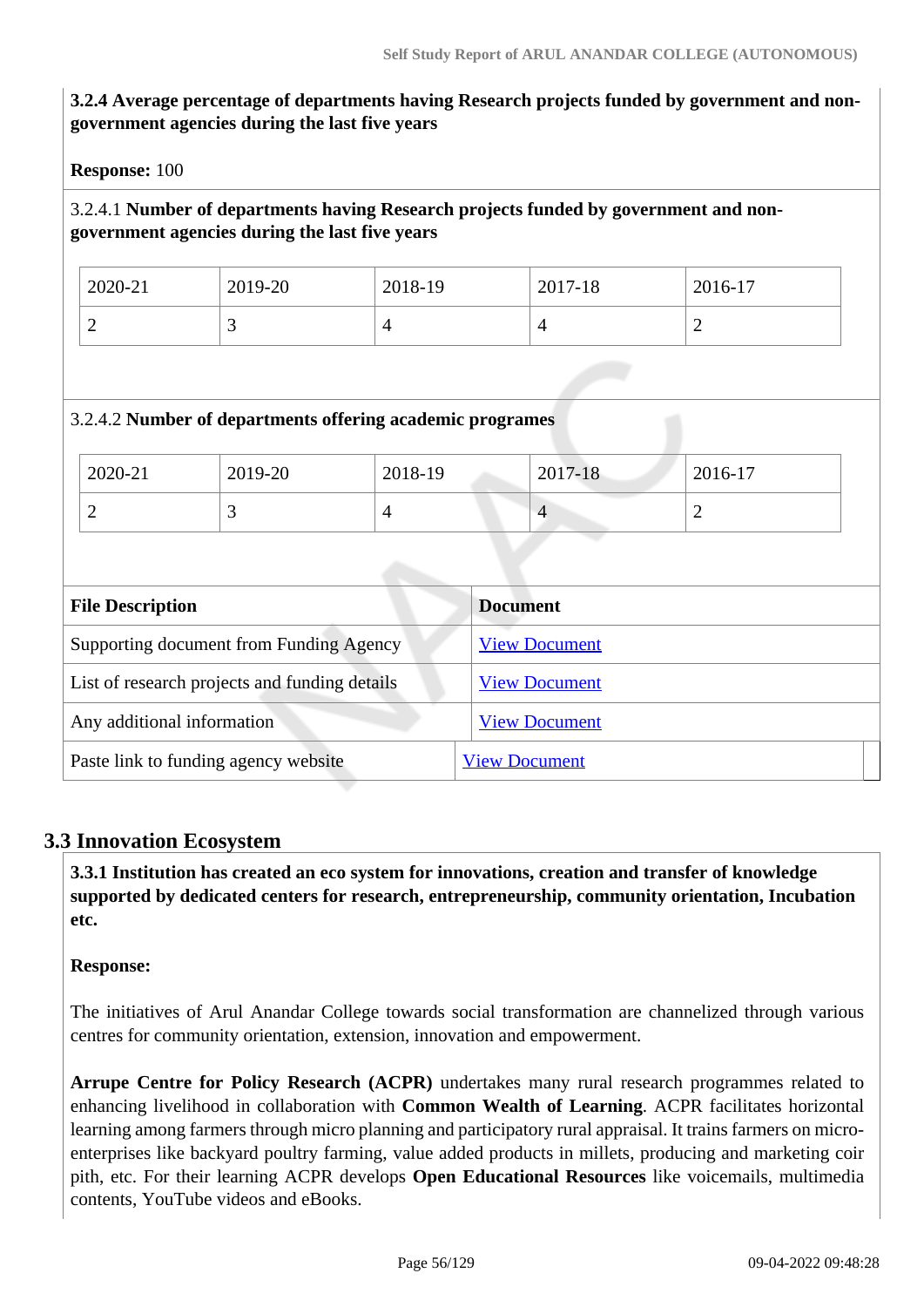**VETEX (VET**erinary **EX**tension**),** an Animal Husbandry Clinic under the Department of RDS, provides practical training to the students of Rural Development Science in animal husbandry and offers professional skills in cattle management and cattle reproduction practices to the farmers. VETEX organizes veterinary camps and encourages better practices of animal rearing.

**AR**ulanandar **I**nitiative for **S**ocial **E**ducation (**ARISE**), an extension programme of the College adopts villages and carries out welfare activities such as health awareness programmes, livestock camps, campaign on government schemes and many of this kind to institutionalize social transformation in the rural livelihood through the approaches of *Lab to Land, Land to Lab, and Land to Land*. Students document people's life style and issues and assist them with knowledge and services.

**DST-FIST Science Lab, DST-FIST Net Working Computer Lab and UGC-Agri Biotechnology Lab** were established with State of Art laboratory tools and equipment to carry out innovative research endeavours. These laboratories are useful for advanced students and researchers to carry out their research activities. MHRD Innovation and IPR Cell fosters novelty in research and promotes intellectual integrity. Three Faculty members have obtained 4 **Patents.**

**R**ural **A**ction **D**evelopment **A**nd **R**esearch (**RADAR**) conducts tailoring and typewriting courses to the rural youth. RADAR organises summer programmes for students from local schools to familiarise them with higher education. **Computer Course for Rural Girls (CCRG)** conducts hands on courses for rural girls, especially for school dropouts.

The **Health Centre** of the College, an initiative by AAC-Alumni, extends medical services to the people of the neighbouring villages and students from our college and hostel.

The Institution has established **Ecology and Environment Centre** to promote a sense of environmental sustainability and eco-consciousness among the students and rural community. The Centre aims at creating opportunities to carry out environment oriented studies.

The Institution has established an **Empowerment Centre** with the purpose of empowering the marginalized by exercising need-based initiatives for livelihood sustainability.

These centres facilitate participatory learning and research which encourage student involvement with rural life and livelihood. Students also learn leadership skills and team spirit through organising camps, collecting data and doing fieldwork. The Institution integrates individual initiatives and innovations into its organic structure.

| <b>File Description</b>               | <b>Document</b>      |
|---------------------------------------|----------------------|
| Upload any additional information     | <b>View Document</b> |
| Paste link for additional information | <b>View Document</b> |

**3.3.2 Number of workshops/seminars conducted on Research methodology, Intellectual Property**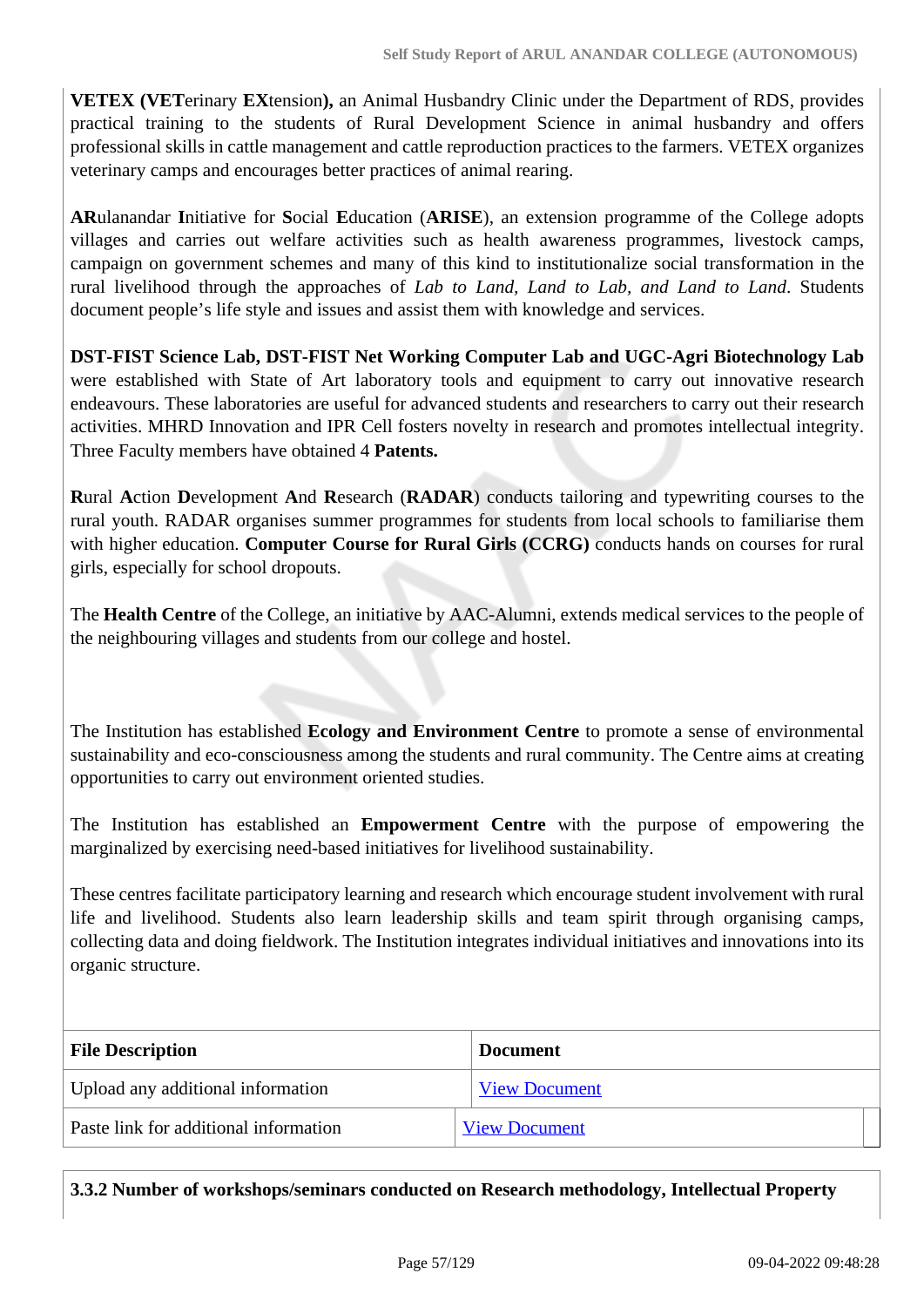## **Rights (IPR),entrepreneurship, skill development during the last five years.**

**Response:** 82

## 3.3.2.1 **Total number of workshops/seminars conducted on Research methodology, Intellectual Property Rights (IPR),entrepreneurship, skill development year-wise during the last five years.**

| 2020-21                   | 2019-20 | 2018-19 | 2017-18 | 2016-17  |
|---------------------------|---------|---------|---------|----------|
| $\overline{ }$<br>$\pm$ 1 | 14      | 14      | 10      | $\sim$ 1 |

| <b>File Description</b>                        | <b>Document</b>      |
|------------------------------------------------|----------------------|
| Report of the event                            | <b>View Document</b> |
| List of workshops/seminars during last 5 years | <b>View Document</b> |
| Any additional information                     | <b>View Document</b> |

## **3.4 Research Publications and Awards**

 **3.4.1 The Institution ensures implementation of its stated Code of Ethics for research through the following: 1. Inclusion of research ethics in the research methodology course work 2. Presence of Ethics committee 3. Plagiarism check through software 4. Research Advisory Committee**

**Response:** A. All of the above

| <b>File Description</b>         | <b>Document</b>      |
|---------------------------------|----------------------|
| Any additional information      | <b>View Document</b> |
| Link for additional information | <b>View Document</b> |

## **3.4.2 Number of Ph.D's registered per teacher (as per the data given w.r.t recognized Ph.D guides/ supervisors provided at 3.2.3 metric) during the last five years**

**Response:** 1.43

3.4.2.1 How many Ph.Ds are registered within last 5 years

Response: 43

3.4.2.2 Number of teachers recognized as guides during the last five years

Response: 30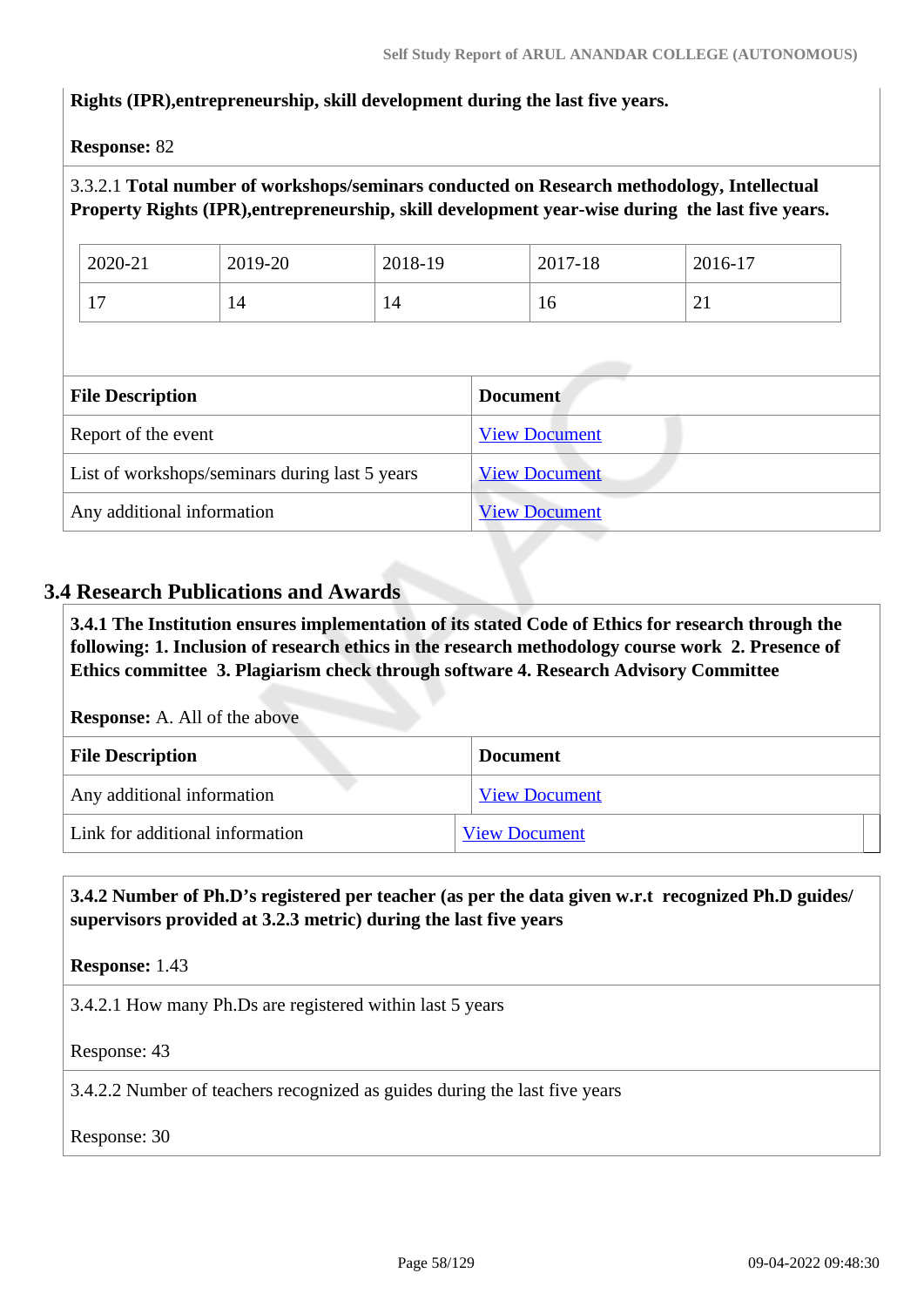| <b>File Description</b>                                                                              | <b>Document</b>      |
|------------------------------------------------------------------------------------------------------|----------------------|
| List of PhD scholars and their details like name of<br>the guide, title of thesis, year of award etc | <b>View Document</b> |
| URL to the research page on HEI web site                                                             | <b>View Document</b> |

## **3.4.3 Number of research papers per teachers in the Journals notified on UGC website during the last five years**

## **Response:** 1.58

3.4.3.1 Number of research papers in the Journals notified on UGC website during the last five years

| 2020-21                    | 2019-20 | 2018-19 | 2017-18 | 2016-17         |
|----------------------------|---------|---------|---------|-----------------|
| $\overline{ }$<br>$\cup$ . | ~<br>'0 | 46      | 50      | ╰<br><b>*</b> ノ |

| <b>File Description</b>                                                               | <b>Document</b>      |
|---------------------------------------------------------------------------------------|----------------------|
| List of research papers by title, author, department,<br>name and year of publication | <b>View Document</b> |
| Any additional information                                                            | <b>View Document</b> |

## **3.4.4 Number of books and chapters in edited volumes / books published per teacher during the last five years**

**Response:** 0.96

3.4.4.1 **Total number of books and chapters in edited volumes/books published and papers in national/ international conference proceedings year-wise during last five years**

| 2020-21 | 2019-20 | 2018-19   | 2017-18 | 2016-17   |
|---------|---------|-----------|---------|-----------|
| 47      | 42      | - 0<br>10 | ⊥ J     | 1 Q<br>10 |

| <b>File Description</b>                                        | <b>Document</b>      |
|----------------------------------------------------------------|----------------------|
| List books and chapters in edited volumes / books<br>published | <b>View Document</b> |
| Any additional information                                     | <b>View Document</b> |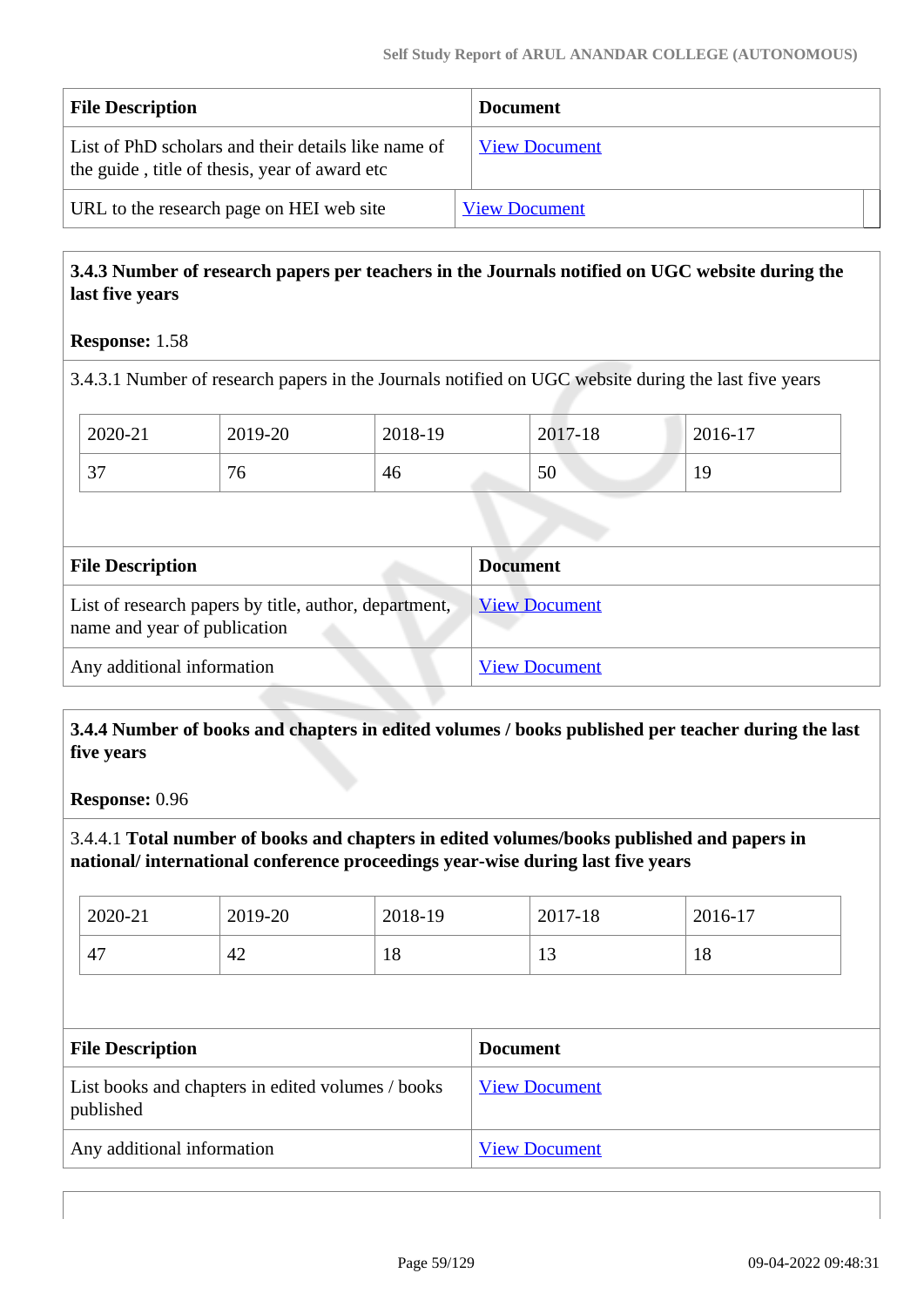## **3.4.5 Bibliometrics of the publications during the last five years based on average citation index in Scopus/ Web of Science or PubMed**

#### **Response:** 7.59

| <b>File Description</b>                                                                               | <b>Document</b> |
|-------------------------------------------------------------------------------------------------------|-----------------|
| Bibliometrics of the publications during the last five $\sqrt{\frac{V_{\text{icW}}}{V_{\text{icW}}}}$ |                 |
| years                                                                                                 |                 |

## **3.4.6 Bibliometrics of the publications during the last five years based on Scopus/ Web of Science - hindex of the Institution**

**Response:** 20.5

| <b>File Description</b>                                                                        | <b>Document</b>      |
|------------------------------------------------------------------------------------------------|----------------------|
| Bibiliometrics of publications based on Scopus/<br>Web of Science - h-index of the Institution | <b>View Document</b> |

## **3.5 Consultancy**

 **3.5.1 Revenue generated from consultancy and corporate training during the last five years (INR in Lakhs).**

**Response:** 6.59

3.5.1.1 **Total amount generated from consultancy and corporate training year-wise during the last five years (INR in lakhs).**

| 2020-21     | 2019-20 | 2018-19 | 2017-18 | 2016-17 |
|-------------|---------|---------|---------|---------|
| 0.27<br>0.2 | 0.37    | 2.67    | 1.82    | 1.46    |

| <b>File Description</b>                                                                                          | <b>Document</b>      |
|------------------------------------------------------------------------------------------------------------------|----------------------|
| List of consultants and revenue generated by them                                                                | <b>View Document</b> |
| Audited statements of accounts indicating the<br>revenue generated through consultancy and<br>corporate training | <b>View Document</b> |
| Any additional information                                                                                       | <b>View Document</b> |

## **3.5.2 Total amount spent on developing facilities, training teachers and staff for undertaking consultancy during the last five years (INR in Lakhs).**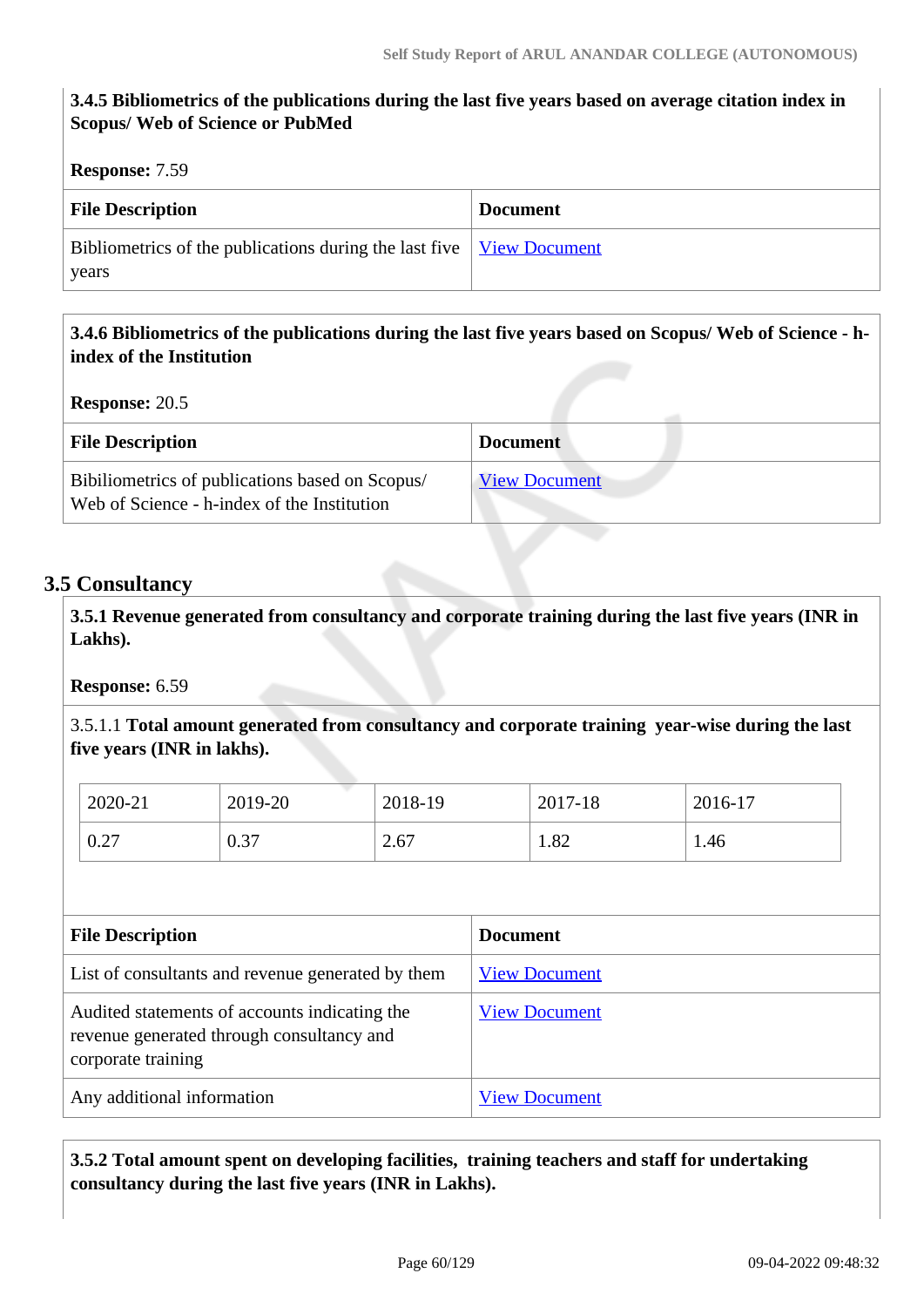#### **Response:** 11.17

## 3.5.2.1 **Total amount spent on developing facilities, training teachers and staff for undertaking consultancy during the last five years (INR in Lakhs)**

|                                                                                                                                                                  | 2020-21 | 2019-20 | 2018-19              |                      | 2017-18 | 2016-17 |
|------------------------------------------------------------------------------------------------------------------------------------------------------------------|---------|---------|----------------------|----------------------|---------|---------|
|                                                                                                                                                                  | 1.40    | 1.45    | 3.7                  |                      | 3.27    | 1.35    |
|                                                                                                                                                                  |         |         |                      |                      |         |         |
| <b>File Description</b>                                                                                                                                          |         |         | <b>Document</b>      |                      |         |         |
| List of training programmes, teachers and staff<br>trained for undertaking consultancy                                                                           |         |         | <b>View Document</b> |                      |         |         |
| List of facilities and staff available for undertaking<br>consultancy                                                                                            |         |         |                      | <b>View Document</b> |         |         |
| Audited statements of accounts indicating the<br>expenditure incurred on developing facilities and<br>training teachers and staff for undertaking<br>consultancy |         |         |                      | <b>View Document</b> |         |         |
| Any additional information                                                                                                                                       |         |         |                      | <b>View Document</b> |         |         |

## **3.6 Extension Activities**

 **3.6.1 Extension activities are carried out in the neighbourhood community, sensitising students to social issues, for their holistic development, and impact thereof during the last five years**

#### **Response:**

Arul Anandar College with its vision and mission emphasizes social values to groom the students as socially responsible members of the society. To achieve the same, the College mandates the students to enrol in any one of extension programmes under Part V of the curriculum like **NCC, NSS, YRC, ROTRACT, AICUF, Nature Club**, keeping with their disposition to any one of these service units.

**ARISE** (ARulanandar Initiatives for Social Education) is another curricular extension with one credit. Second year UG students of each department adopt a village each and engage with people. They document people's life style and issues and serve them with their domain knowledge in specific fields of action. At the end of the programme, students submit a group project and their performance is individually assessed through viva.

 Students are conscientized about social issues through various awareness programmes like **Child Protection, Road Safety, Environmental Protection, Health and Hygiene, Drug-deaddiction and Antiplastic Campaign**.

The students participate in *Swachh Bharat* **campaign,** *Jal Sakti Abhiyan, Swachchta Hi Sewa, Swachhta*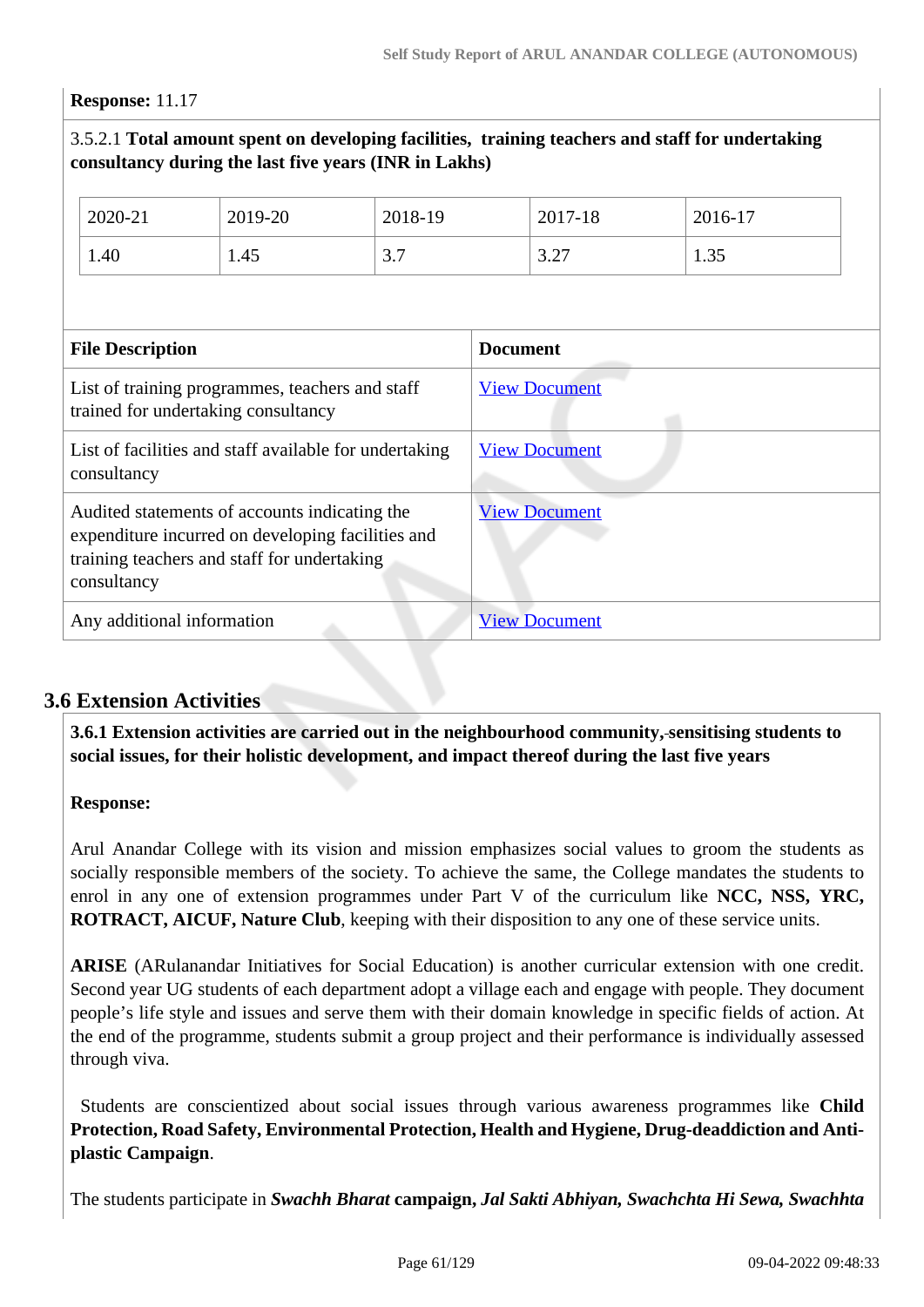*Pakhwada and Shramdaan***,** initiated by the Government of India.

They actively involve themselves in **Tree Plantation, Veterinary Camps, Free Medical Camps, Free Eye Screening Camps and Blood Donation Camps**, to serve the neighbourhood community.

Under the guidance of **Red Ribbon Club**, students donate around 70 units of blood every year. Rare blood groups are identified and donated on emergency.

NSS organizes special camps for seven days to understand and analyse the **rural life with its dynamics**, and serve the village communities.

**Arul Anandar Health Centre** offers basic healthcare facilities to the socially and the economically poor villagers.

**Tailoring and Type-writing** courses are organised by RADAR (Rural Action Development And Research). **Free Tuition Programme and Summer Educational Camps** are also arranged in order to motivate school students to pursue higher education.

The need-based and context-based e-contents and voice mails on agriculture, animal husbandry, entrepreneurship development are prepared by **Arrupe Centre for Policy Research (ACPR)** and uploaded in the social media and L3fpedia website for the dissemination of information to the farmers. Small and Marginal farmers in the locality gain knowledge through various capacity-building programmes. The centre provides platform for the local farmers to share their expertise in indigenous knowledge and technology adoption, which in turn, augment networking and linkages among themselves.

**Veterinary Extension Unit (VETEX)** offers training to the neighbourhood farmers on livestock production and farm management. Assisted Reproductive (Artificial Insemination) and Preventive vaccination services are provided by VETEX.

The faculty members and students responded with sensitivity and contributed relief funds generously during the **natural calamities** that devastated the lives of many people.

The field exposure helps the students not only to learn and respect the culture, the traditions and the values of people, but also to understand the problems and the difficulties faced by the people, stimulating social awakening in them.

All the extension programmes of the College, thus, provide experiential learning to the students, which in turn help the communities to gain social, economic and environmental returns.

| <b>File Description</b>               | <b>Document</b>      |
|---------------------------------------|----------------------|
| Upload Any additional information     | <b>View Document</b> |
| Paste link for additional information | <b>View Document</b> |

**3.6.2 Number of awards and recognition received by the Institution, its teachers and students for**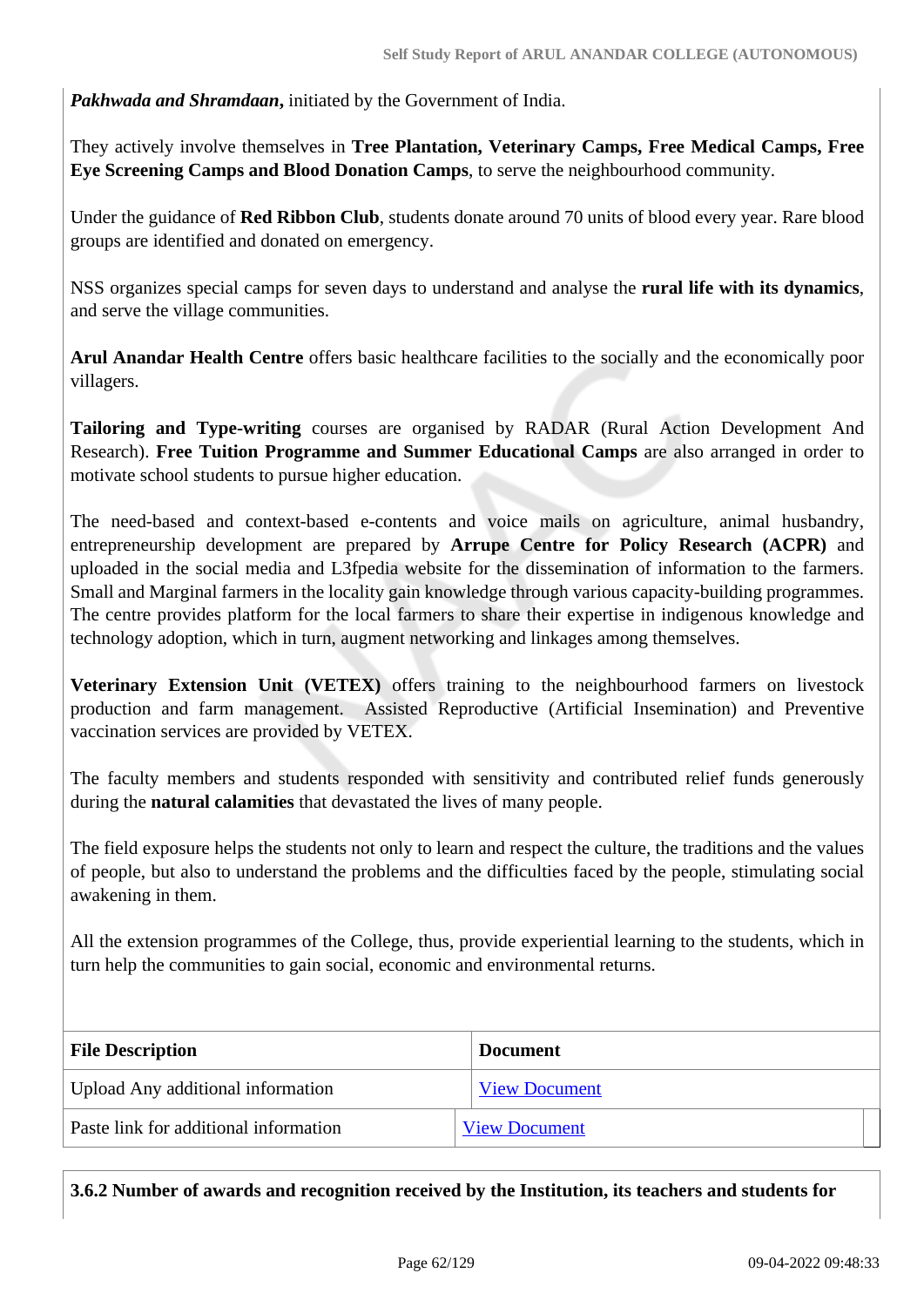## **extension activities from Government / Government recognised bodies during last five years**

#### **Response:** 278

## 3.6.2.1 **Total number of awards and recognition received for extension activities from Government/ Government recognised bodies year-wise during the last five years.**

| 2020-21 | 2019-20 | 2018-19      | 2017-18                  | 2016-17 |
|---------|---------|--------------|--------------------------|---------|
| ≖       | 24      | $\mathbf{H}$ | $\overline{\phantom{0}}$ | 169     |

| <b>File Description</b>                                     | <b>Document</b>      |  |  |  |  |
|-------------------------------------------------------------|----------------------|--|--|--|--|
| Number of awards for extension activities in last 5<br>year | <b>View Document</b> |  |  |  |  |
| e-copy of the award letters                                 | <b>View Document</b> |  |  |  |  |
| Any additional information                                  | <b>View Document</b> |  |  |  |  |

## **3.6.3 Number of extension and outreach programs conducted by the institution through NSS/NCC, Government and Government recognised bodies during the last five years**

#### **Response:** 156

3.6.3.1 **Number of extension and outreach programs conducted by the institution through NSS/NCC, Government and Government recognised bodies during the last five years**

| 2020-21              | 2019-20 | 2018-19 | 2017-18 | 2016-17       |
|----------------------|---------|---------|---------|---------------|
| 1 <sub>2</sub><br>IJ | $4_{1}$ | 38      | ◡▴      | $\cap$<br>ر ر |

| <b>File Description</b>                                                                                          | <b>Document</b>      |
|------------------------------------------------------------------------------------------------------------------|----------------------|
| Reports of the event organized                                                                                   | <b>View Document</b> |
| Number of extension and outreach Programmes<br>conducted with industry, community etc for the last<br>five years | <b>View Document</b> |
| Any additional information                                                                                       | <b>View Document</b> |

 **3.6.4 Average percentage of students participating in extension activities listed at 3.6.3 above during the last five years**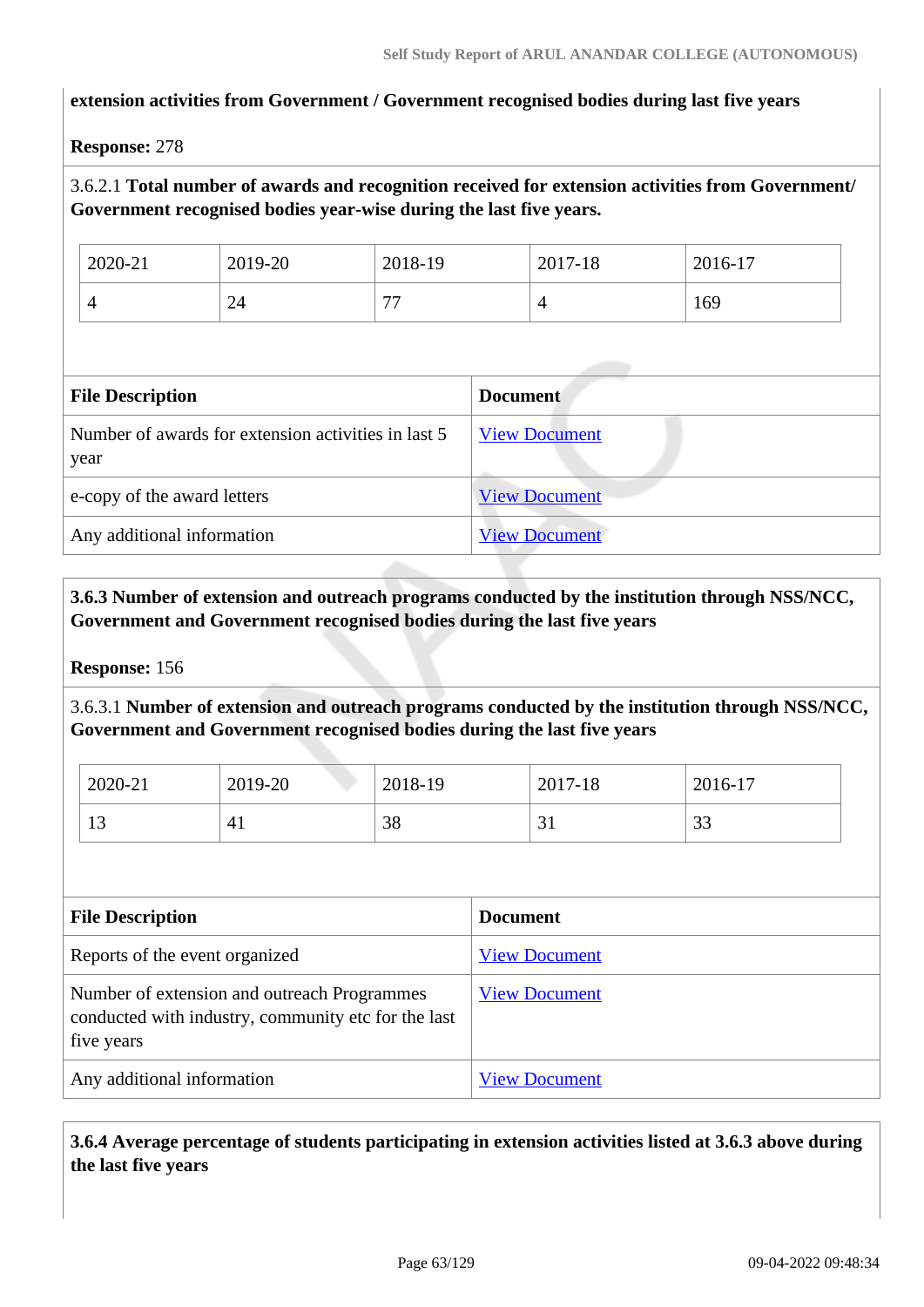#### **Response:** 81.37

3.6.4.1 **Total number of students participating in extension activities listed at 3.6.3 above year-wise during the last five years.**

| 2020-21                                                                                      | 2019-20 | 2018-19 |                      | 2017-18              | 2016-17 |  |
|----------------------------------------------------------------------------------------------|---------|---------|----------------------|----------------------|---------|--|
| 1739                                                                                         | 3990    | 3255    |                      | 2050                 | 2251    |  |
|                                                                                              |         |         |                      |                      |         |  |
| <b>File Description</b>                                                                      |         |         |                      | <b>Document</b>      |         |  |
| Reports of the event                                                                         |         |         |                      | <b>View Document</b> |         |  |
| Average percentage of students participating in<br>extension activities with Govt or NGO etc |         |         | <b>View Document</b> |                      |         |  |
| Any additional information                                                                   |         |         |                      | <b>View Document</b> |         |  |

## **3.7 Collaboration**

 **3.7.1 Number of Collaborative activities per year for research/ faculty exchange/ student exchange/ internship/ on –the-job training/ project work** 

**Response:** 89.6

3.7.1.1 **Total number of Collaborative activities per year for research/ faculty exchange/ student exchange/ internship/ on –the-job training/ project work** 

| 2020-21   | 2019-20 | 2018-19 | 2017-18 | 2016-17 |  |
|-----------|---------|---------|---------|---------|--|
| 75<br>ر ا | 103     | 148     | 60      | 62      |  |

| <b>File Description</b>                                         | <b>Document</b>      |
|-----------------------------------------------------------------|----------------------|
| Number of Collaborative activities for research,<br>faculty etc | <b>View Document</b> |
| Copies of collaboration                                         | <b>View Document</b> |
| Any additional information                                      | <b>View Document</b> |

 **3.7.2 Number of functional MoUs with institutions of national, international importance, other institutions, industries, corporate houses etc. during the last five years (only functional MoUs with ongoing activities to be considered)**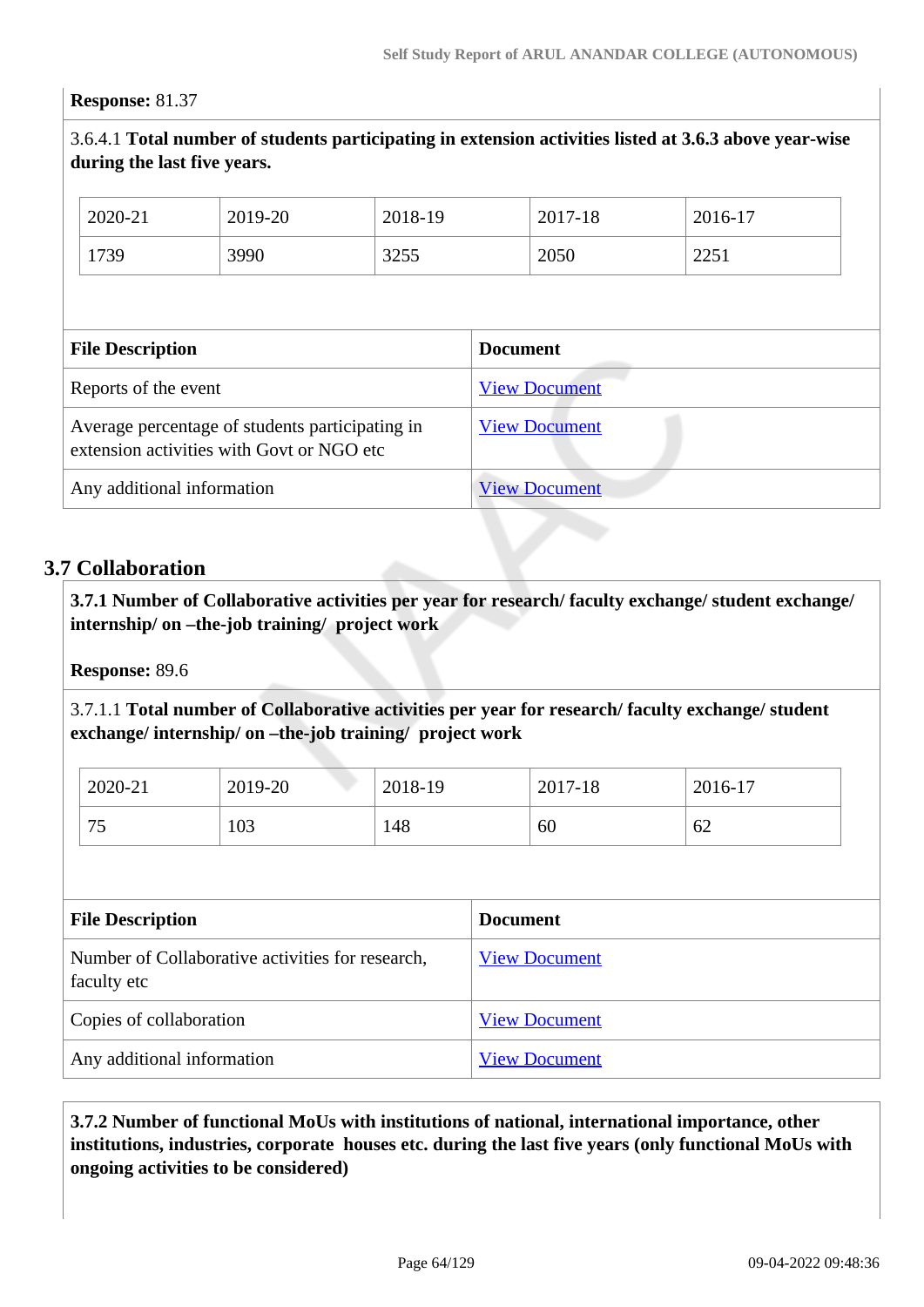**Response:** 31

## 3.7.2.1 **Number of functional MoUs with institutions of national, international importance, other Institutions, industries, corporate houses etc. year wise during last five years**

| 2020-21                                                                                                                                     | 2019-20 | 2018-19 |                 | 2017-18              | 2016-17 |  |
|---------------------------------------------------------------------------------------------------------------------------------------------|---------|---------|-----------------|----------------------|---------|--|
| 18                                                                                                                                          | 3       | 3       |                 |                      | 6       |  |
|                                                                                                                                             |         |         |                 |                      |         |  |
| <b>File Description</b>                                                                                                                     |         |         | <b>Document</b> |                      |         |  |
| e-copies of the MoUs with institution/industry/<br>corporate house                                                                          |         |         |                 | <b>View Document</b> |         |  |
| Details of functional MoUs with institutions of<br>national, international importance, other Institutions<br>etc during the last five years |         |         |                 | <b>View Document</b> |         |  |
| Any additional information                                                                                                                  |         |         |                 | <b>View Document</b> |         |  |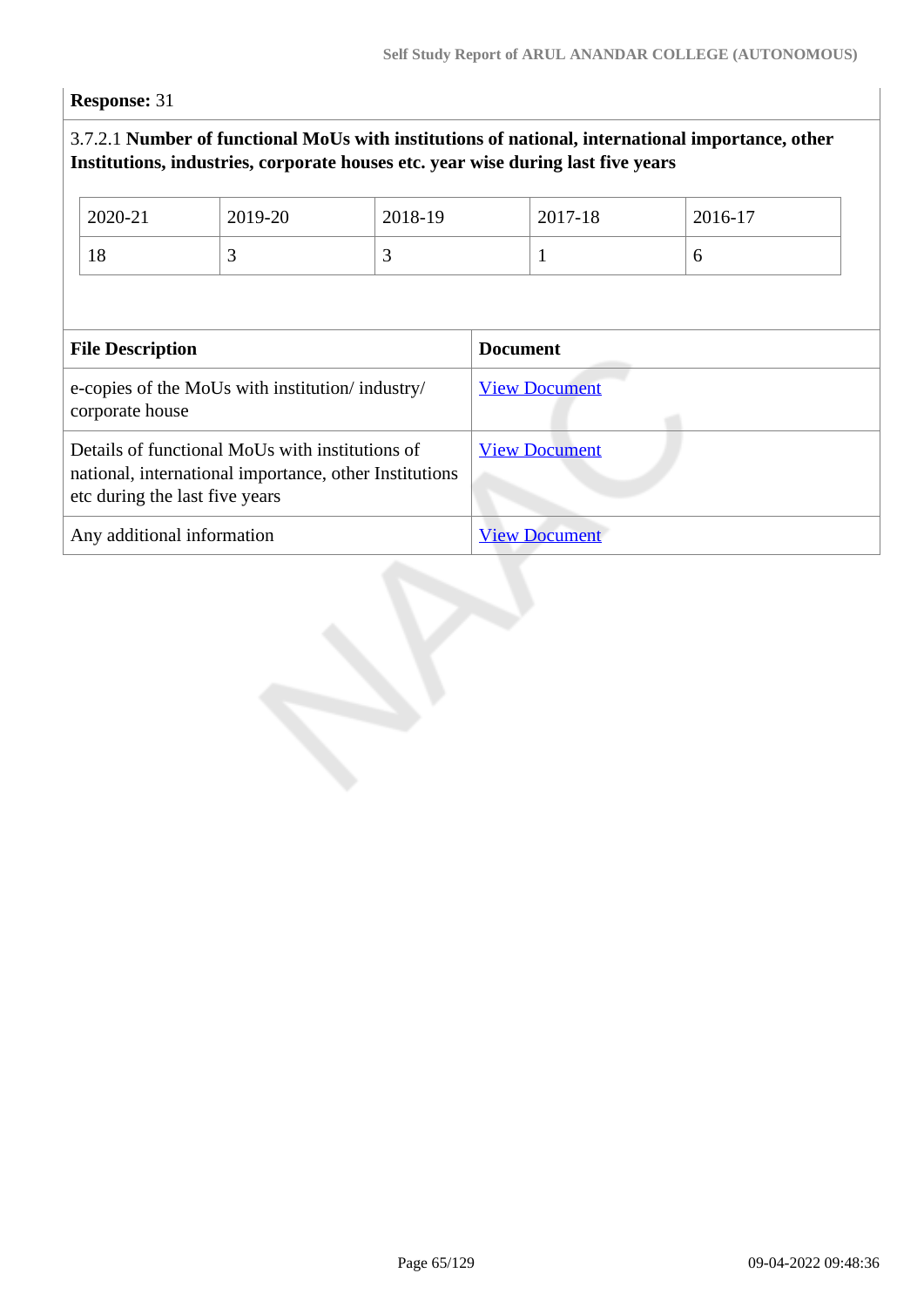# **Criterion 4 - Infrastructure and Learning Resources**

## **4.1 Physical Facilities**

 **4.1.1 The Institution has adequate infrastructure and physical facilities for teaching- learning. viz., classrooms, laboratories, computing equipment etc.** 

## **Response:**

Arul Anandar College is keen on the quality of teaching, learning and research, and ensures it through adequate infrastructure and physical facilities.

## **Classrooms and Seminar Halls**

- Sixty three classrooms with **ICT facilities**
- Ten seminar halls with **ICT facilities**
- Twenty six **LCD projectors**
- One LED TV cum **Interactive Display**
- One **LED 4K TV**
- One **Interactive Board**
- One **LED Digital Board** for displaying the events and academic activities of the College
- Green chalk boards in all the classrooms
- **Media Centre and Lecture Capturing System** for developing E-contents
- **Communication and Skills Development Centre**
- Office rooms for Officials, Extension Centres and Part V Extension Units

## **Laboratories**

- **DST-FIST Science Lab**
- There are sixteen department labs.

– *Physics*: UG Lab, PG Lab, and **Research Labs**

– *Chemistry*: UG Lab, PG Lab, and **Research Lab**

 – *Rural Development Science*: Soil & Fodder Testing Lab, Microbiology Lab, Biology Lab, and Agricultural Biotechnology Lab

– *Physical Education*: Anatomy and Physiology Lab and Fitness Lab

 – *Food Science and Technology*: Food Analysis Lab, Food Production Lab, Microbiology Lab and Dairy Lab

- Advanced research instruments, including SILAR Setup, Spray Pyrolysis Unit, **UV Visible Spectrophotometer, Fourier Transform Infrared Spectrometer**, Ultrasonic Probe Sonicator, Laser Lithography Optional Component, Lark Fermentor, Micro Kjeldahl Unit (funded by UGC & DST-FIST) are available.
- **Mushroom Unit, Vermicompost Unit, Field Crops Unit and Fruit Crops Unit** are maintained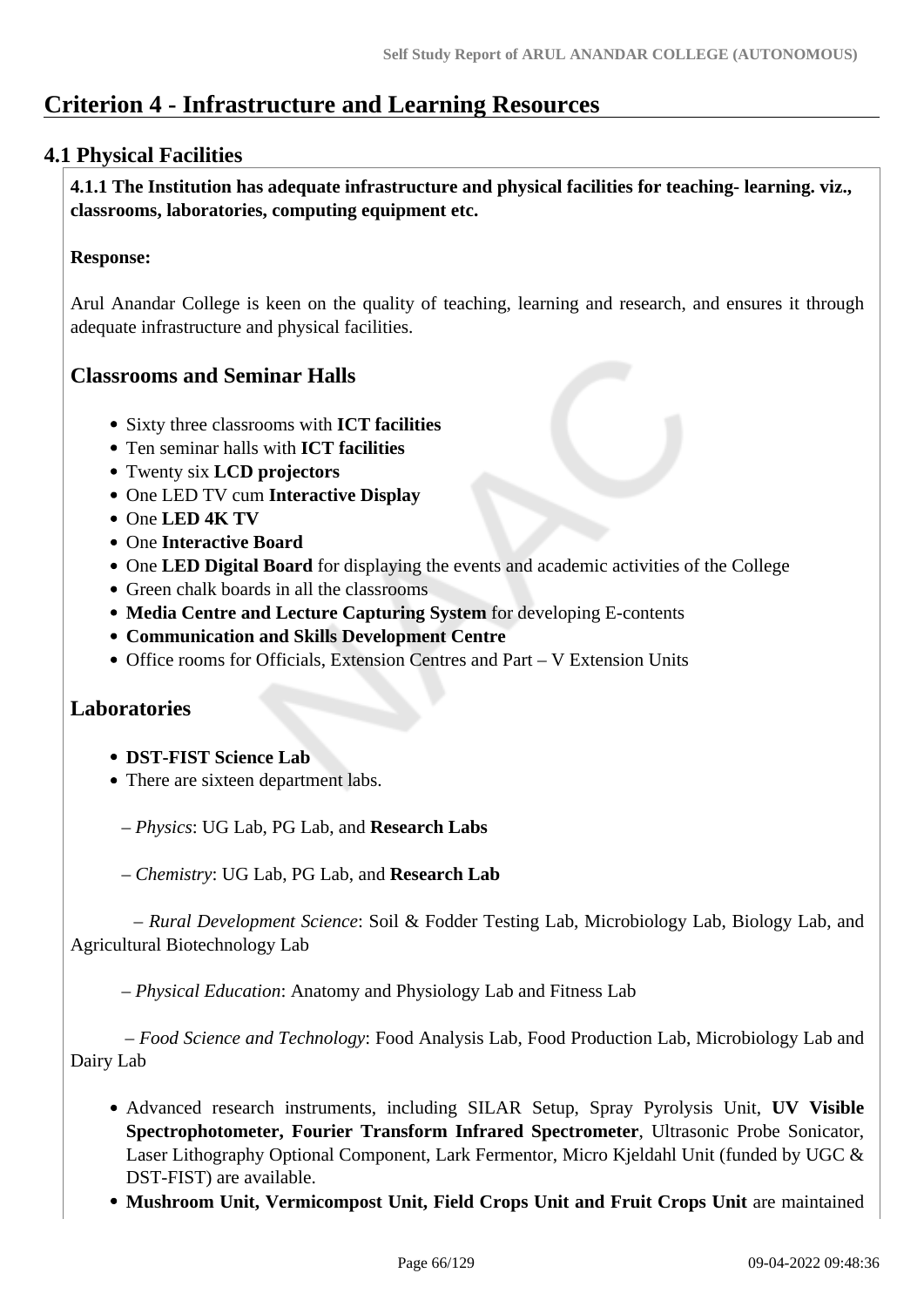for the field experiments of the Department of Rural Development Science.

- **Herbal Garden** is maintained by the department of RDS for fieldwork.
- **Poultry Unit, Piggery Unit and Dairy Unit** for the training of students from the Department of Rural Development Science.
- **VETEX (Veterinary Extension)** provides training for students in artificial insemination and veterinary care to the animals and services to farmers.
- Food Science and Technology runs a Confectionary and a Snacks selling outlet (Nutri Corner) as part of training the students
- **Arrupe Centre for Policy Research (ACPR)** is training students in developing E-contents. ACPR facilitates students to work with farmers and Farmer Producer Organizations.
- Braille books are available in the library.

## **Computing Facilities**

- DST-FIST **Computer Networking Lab**
- Computer Labs: UG Lab, PG (MCA) Lab, and Computer Education (Literacy) Lab
- **Plagiarism Checker X** Professional Edition Software
- Enterprise Resource Planning (ERP)
- Mobile App for academic information and services

## **Power Backup**

• Seven Generators with total capacity of 317.5 KVA power, UPS with the capacity of 101 KVA power and Solar Panel with 25 KVA for uninterrupted power supply

## **Library**

- The College Library, with 11,040 sq. ft. area, has a collection of 62,555 books and 117 journals and magazines.
- Apart from stack room, there are reference section, journal section, reading hall, internet and browsing centres, etc.
- The library is fully automated with **LIPs** *i***NET 5.0** web-based software.

There are adequate infrastructure facilities for effective learning, and the College is periodically maintaining and improving the facilities.

| <b>File Description</b>               | <b>Document</b>      |  |
|---------------------------------------|----------------------|--|
| Upload Any additional information     | <b>View Document</b> |  |
| Paste link for additional information | <b>View Document</b> |  |

## **4.1.2 The institution has adequate facilities for cultural activities, yoga, games and sports (indoor & outdoor); (gymnasium, yoga centre, auditorium, etc.,)**

**Response:**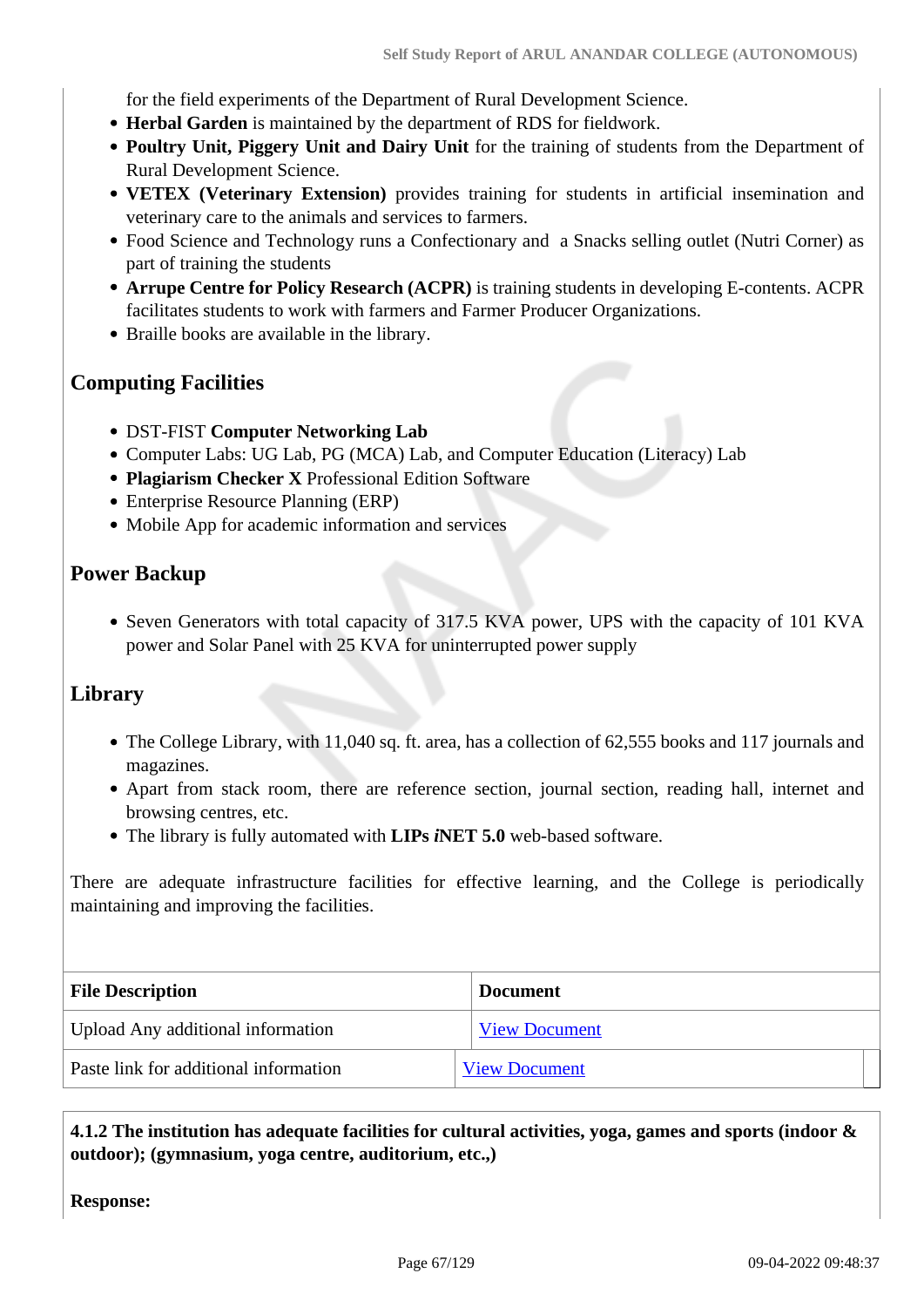Arul Anandar College promotes holistic development of the students in terms of cultural activities, physical and mental wellness through yoga, and better body strength and coordination by means of sports and games.

## **Fine Arts and Cultural Activities**

- The College has five spacious halls **Diraviam Arangam, Mother Teresa Hall, two Audio-Visual Halls and Philosophy Seminar Hall**.
- A multi-purpose **indoor stadium** with indoor game facilities is also provided with a stage, audiovisual aids, lighting facilities and necessary equipment and properties for conducting various cultural events.
- **One open auditorium** in the campus and another one in the hostel premises are used for mega cultural programmes.
- The College has a choir with musical instruments.
- The College conducts **Campus Fest, annual inter-departmental literary and cultural competitions and other Cultural Events** to encourage students to exhibit their talents. A core committee consisting of staff, elected student representatives and department secretaries conducts the above programmes.
- The students are encouraged to participate in various **intercollegiate cultural competitions** at state and national levels.
- Inter Departmental **Tamil Drama Competition** (*Saral*) and **English Theatre Fest** Competition are conducted to hone the skills of students.

## **Yoga and Meditation**

- **Yoga and Meditation Centre** is used for training students.
- Students are trained by Yoga experts of the Institute.
- **Career Oriented Course on Yoga** is offered to the second year UG students.

## **Sports and Games**

- Fr. Prince Ground (189 x 112 mts) and Fr. Monteau Playground (129 x 80 mts) have the following facilities:
- Basketball Court (36 x 21 mts)
- Two Volleyball Courts (31 x 41 mts each)
- Football Field (120 x 90 mts)
- Hockey Field (110 x 75 mts)
- Badminton (Open) (16 x 13 mts)
- Kho-Kho Court (38 x 18 mts)
- Hand Ball Court (50 x 30 mts)
- Kabaddi Court for men (15 x 13 mts)
- Kabaddi Court for women (15 x 12 mts)
- Athletics Tracks (400 mts—raised boarder with 8 lanes)
- Hurdles
- Mr. Michael Raj Stadium (40 x 20 mts) with 800 seating capacity
- **Indoor Stadium (43.15 x 24.45 mts) UGC funded**
- Boxing equipment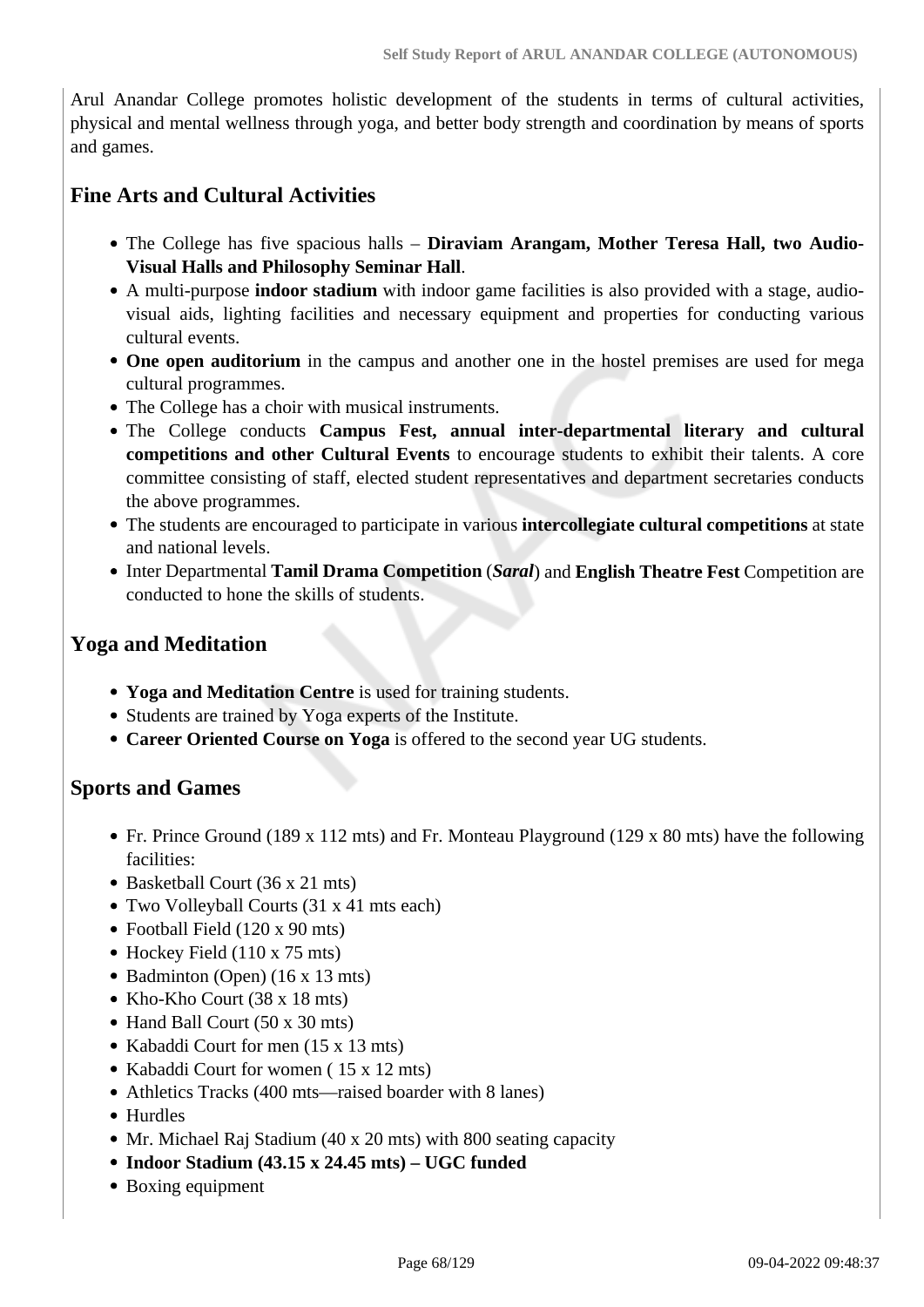- High jump equipment
- Fitness bars
- Gymnastic mats
- Gymnasium
- Two Table Tennis Boards (2.74 x 1.52 mts each)
- **100 Bedded Sports Hostel UGC funded**

#### *Support to the Sports Persons*

- Best sports students are given **priority in admission** on sports quota.
- **Tuition fee concession** is provided to outstanding sports persons.
- **Free breakfast and mid-day meals** are given to selected sports persons.
- **Special permission** is granted to attend training sessions and participate in tournaments.
- **Dearness Allowance (DA) and Travel Allowance (TA)** are given during matches.
- Outstanding **sports coaches** are appointed to train the College sports team.

| <b>File Description</b>               | <b>Document</b>      |
|---------------------------------------|----------------------|
| Upload any additional information     | <b>View Document</b> |
| Geotagged pictures                    | <b>View Document</b> |
| Paste link for additional information | <b>View Document</b> |

## **4.1.3 Percentage of classrooms and seminar halls with ICT- enabled facilities such as smart class, LMS, etc.** *(Data for the latest completed academic year)*

**Response:** 100

## 4.1.3.1 **Number of classrooms and seminar halls with ICT facilities**

Response: 73

| <b>File Description</b>                 | <b>Document</b>      |
|-----------------------------------------|----------------------|
| Upload any additional information       | <b>View Document</b> |
| Institutional data in prescribed format | <b>View Document</b> |
| Paste link for additional information   | <b>View Document</b> |

**4.1.4 Average percentage of expenditure for infrastructure augmentation excluding salary during**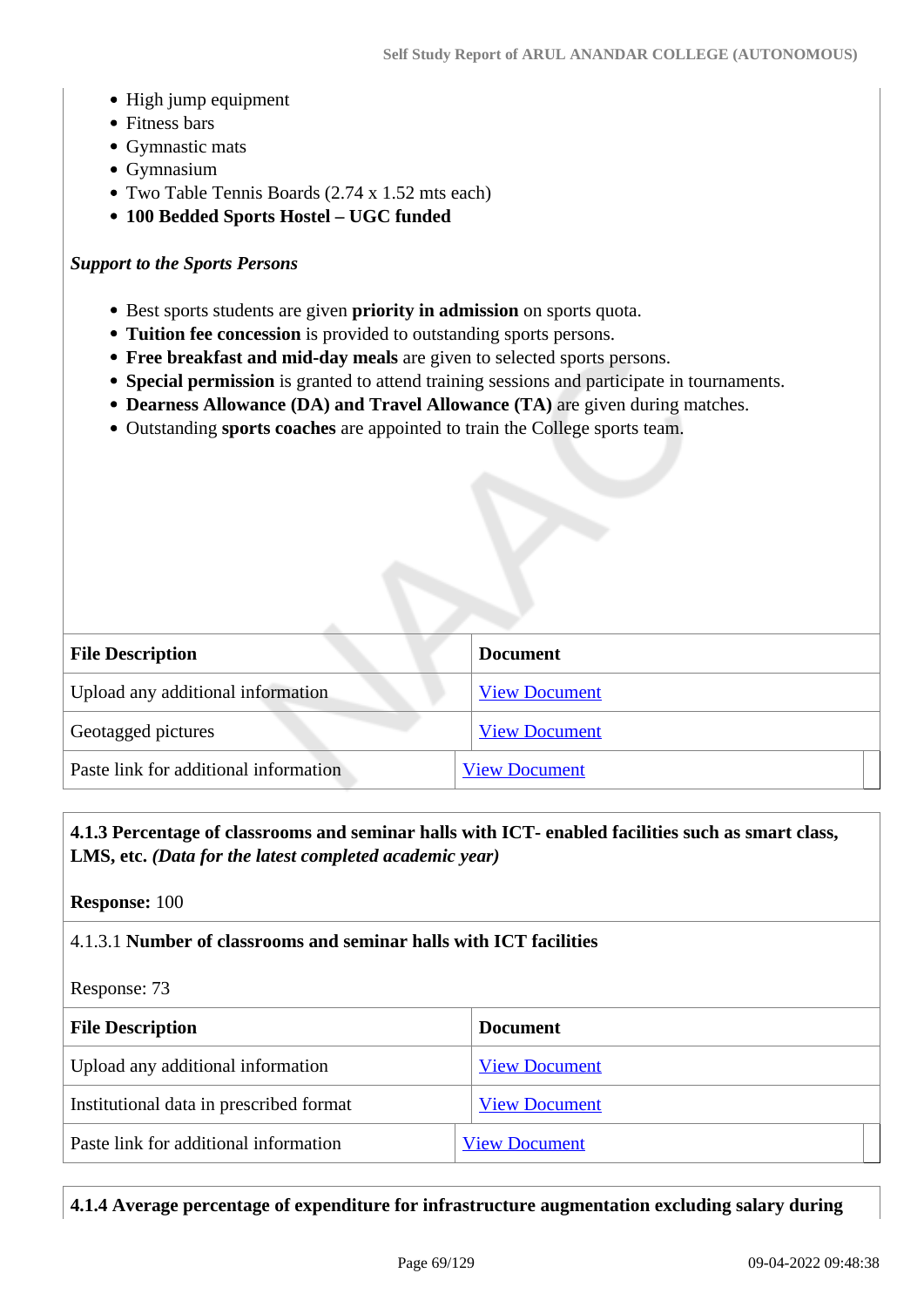#### **the last five years (INR in Lakhs)**

#### **Response:** 22.25

## 4.1.4.1 **Expenditure for infrastructure augmentation, excluding salary year-wise during last five years (INR in lakhs)**

| 2020-21 | 2019-20 | 2018-19 | 2017-18 | 2016-17 |
|---------|---------|---------|---------|---------|
| 63.67   | 197.84  | 278.39  | 135.05  | 134.76  |

| <b>File Description</b>                                                       | <b>Document</b>      |  |
|-------------------------------------------------------------------------------|----------------------|--|
| Upload Details of Expenditure, excluding salary<br>during the last five years | <b>View Document</b> |  |
| Upload audited utilization statements                                         | <b>View Document</b> |  |
| Upload any additional information                                             | <b>View Document</b> |  |
| Link for any additional information                                           | <b>View Document</b> |  |

## **4.2 Library as a Learning Resource**

## **4.2.1 Library is automated using Integrated Library Management System (ILMS)**

#### **Response:**

The Arul Anandar College Library, with **11,040 sq. ft. area**, is situated in a location visible and accessible to all the Departments. It has a collection of **62,555 books** and **117 journals and magazines.**

- It is fully automated with **LIPs** *i***NET 5.0** web-based software.
- Name of the ILMS software: LIPs *iNET* 5.0 (Dolphine)
	- Nature of Automation (Partially / fully):Fully
	- Version : 5.0
	- Year of Automation : 2006
	- Free Wi-Fi access with a speed of 50 Mbps
- Web searching option through **WEBOPAC**, and the same through LAN on the campus
- **INFLIBNET** e-access browsing centre with ten computers and a printer
- **NDLI** e-resources
- Bibliography compilation
- Timing: 8.30 am to 6.00 pm on all working days
- Library Advisory Committee for Planning and Guidance
- Catalogue by author name and book name
- **'Plagiarism Checker X'** Professional Edition

## **Display Corners**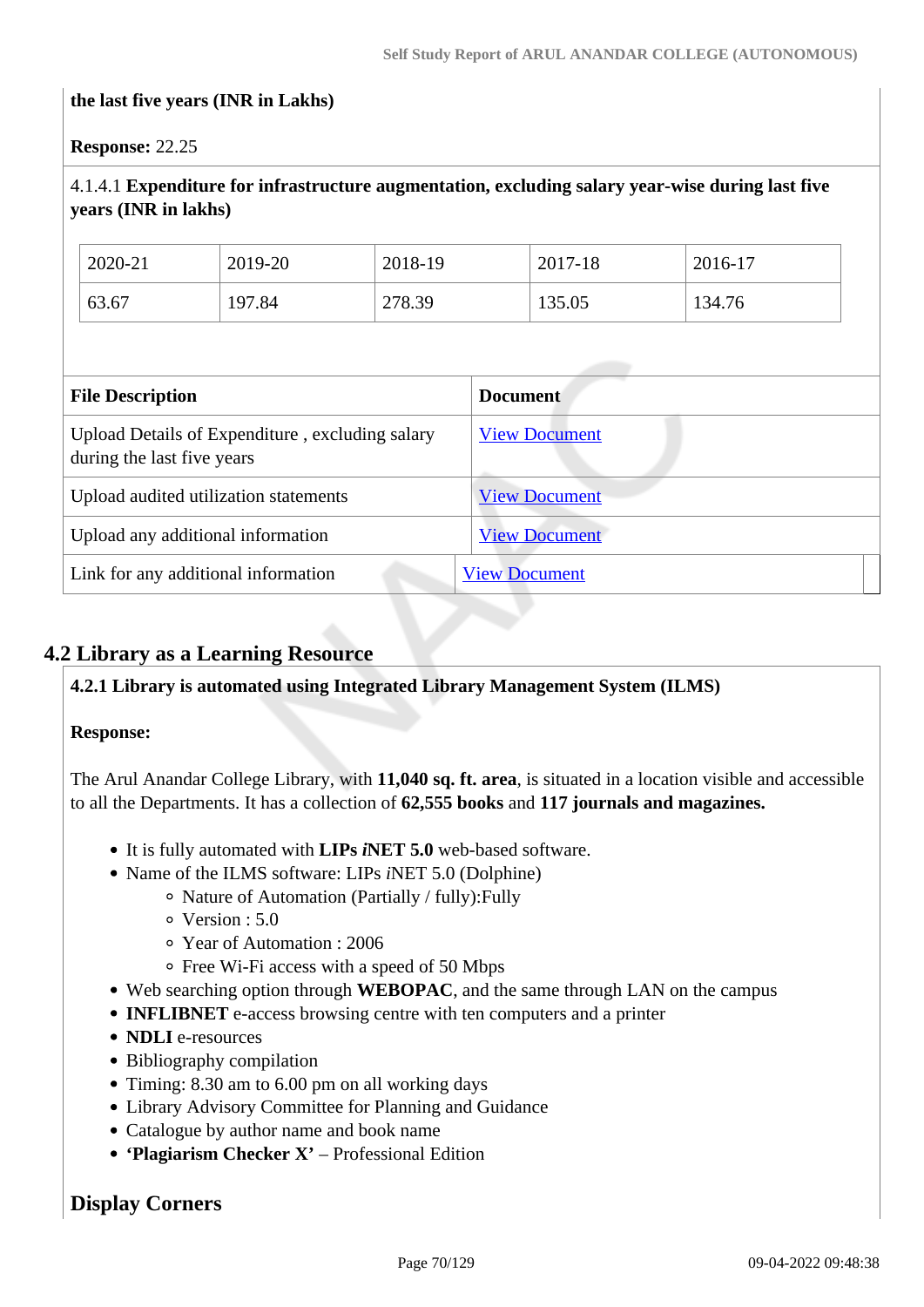- Employment Opportunities
- Current Affairs
- Competitive Exam Information and Application Forms
- Publications of Staff and Scholars
- New Arrivals
- Library Information
- General Notification

## **Services**

## **I. ICT Based Services**

- Automation service
- E-entry systems
- Barcode technology for e-entry
- OPAC Service
- Internet centre
- INFONET Browsing Centre

## **II. Special Services**

- **Ramp and wheelchair for the Divyangjan**
- Braille books
- Reprography service
- Student's Attendance Record for the entry of library visits

## **III. Motivational Services**

- Orientation Programme to freshers
- Poster of the current events
- Display on employment openings
- Book Exhibition
- **Best Reader Award**

## **IV. Safety and Security Services**

- CCTV Cameras
- Fire Extinguishers
- Separate ways for entry and exit
- Year-wise stack verification
- Year-wise binding of damaged books

## **V. Additional Services**

- **Earn while you Learn Scheme for students**
- Library membership to external members for reference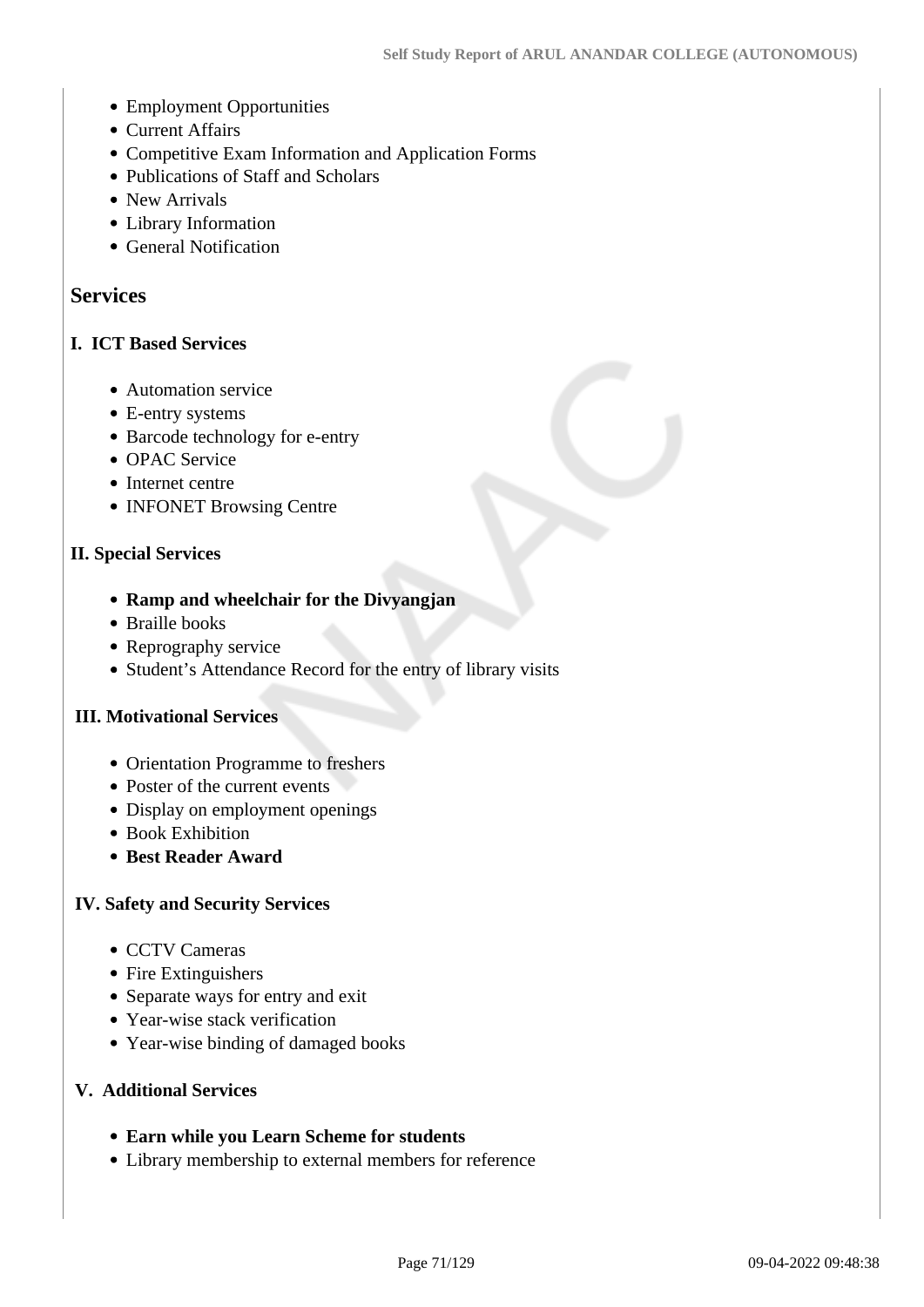## **Sections**

- E-entry and Return counter section
- Reference section
- Section for Divyangian
- Stack section
- Technical section
- Periodical section
- Back volume section
- Research scholar cabin
- Competitive section
- Staff publication and New arrivals
- INFONET and Internet access point
- Britto Xerox Centre

| <b>File Description</b>               | <b>Document</b>      |  |
|---------------------------------------|----------------------|--|
| Upload any additional information     | <b>View Document</b> |  |
| Paste Link for additional information | <b>View Document</b> |  |

## **4.2.2 Institution has access to the following: 1. e-journals 2. e-ShodhSindhu 3. Shodhganga Membership 4. e-books 5. Databases 6. Remote access to e-resources**

**Response:** A. Any 4 or more of the above

| <b>File Description</b>                                                                         | <b>Document</b>      |
|-------------------------------------------------------------------------------------------------|----------------------|
| Upload any additional information                                                               | <b>View Document</b> |
| Institutional data in prescribed format                                                         | <b>View Document</b> |
| Details of subscriptions like e-journals, e-books, e-<br>ShodhSindhu, Shodhganga Membership etc | <b>View Document</b> |

## **4.2.3 Average annual expenditure for purchase of books/ e-books and subscription to journals/ejournals during the last five years (INR in Lakhs)**

**Response:** 3.33

## 4.2.3.1 **Annual expenditure of purchase of books/e-books and subscription to journals/e- journals year wise during last five years (INR in Lakhs)**

| 2020-21    | 2019-20 | 2018-19 | 2017-18      | $2016-17$       |
|------------|---------|---------|--------------|-----------------|
| 22<br>ل∟…∠ | 3.80    | 3.58    | 2.75<br>3.13 | 3.77<br>ا ہے، پ |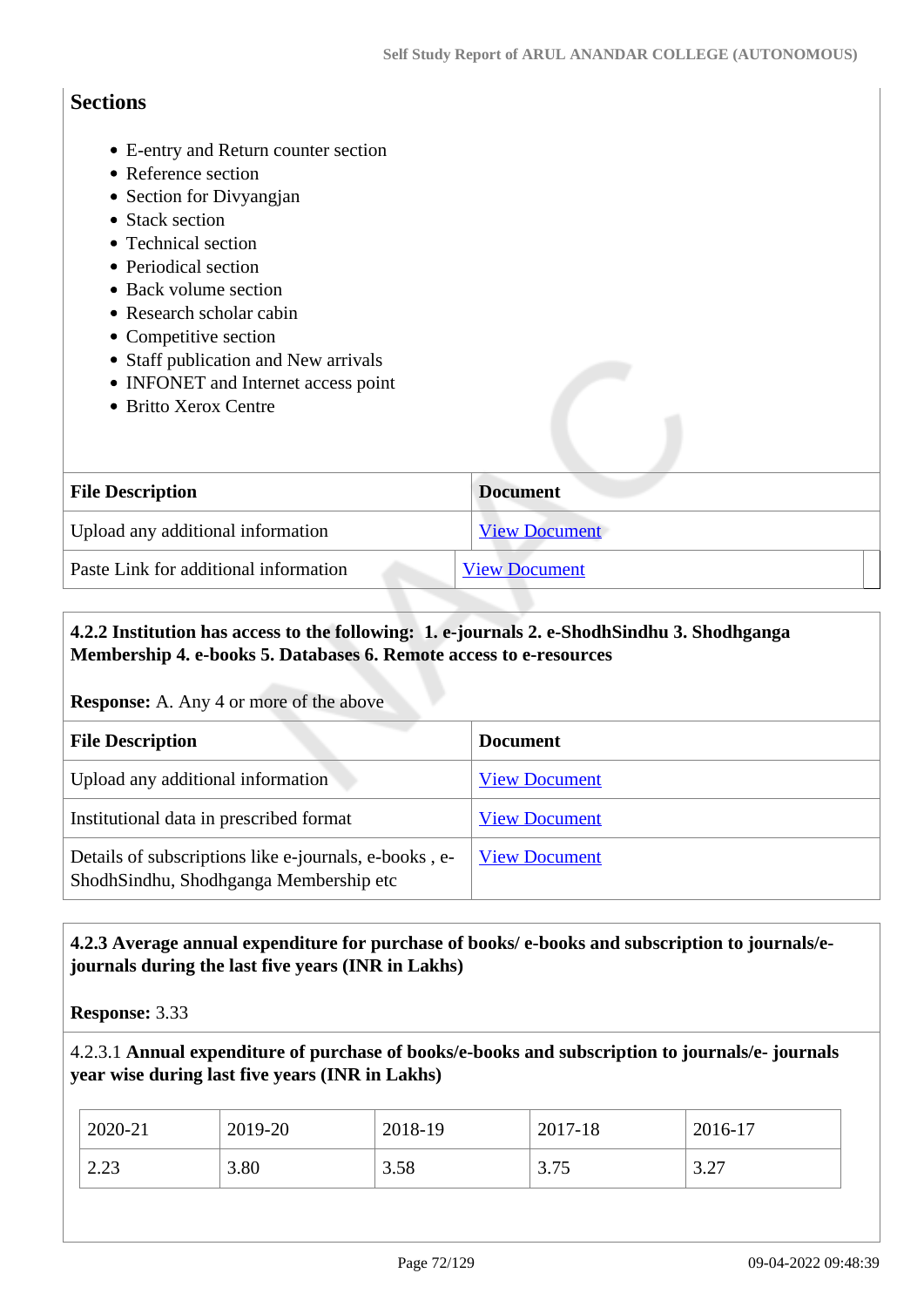| <b>File Description</b>                                                                                                | <b>Document</b>      |
|------------------------------------------------------------------------------------------------------------------------|----------------------|
| Details of annual expenditure for purchase of and<br>subscription to journals/e-journals during the last<br>five years | <b>View Document</b> |
| Audited statements of accounts                                                                                         | <b>View Document</b> |
| Any additional information                                                                                             | <b>View Document</b> |

 **4.2.4 Percentage per day usage of library by teachers and students ( foot falls and login data for online access) during the latest completed academic year**

#### **Response:** 3.94

#### 4.2.4.1 **Number of teachers and students using library per day over last one year**

| Response: 132 |  |
|---------------|--|
|---------------|--|

| <b>File Description</b>                           | <b>Document</b>      |  |
|---------------------------------------------------|----------------------|--|
| Details of library usage by teachers and students | <b>View Document</b> |  |
| Any additional information                        | <b>View Document</b> |  |

## **4.3 IT Infrastructure**

 **4.3.1** *Institution has an IT policy covering wi-fi, cyber security, etc., and allocated budget for updating its IT facilities* 

#### **Response:**

Arul Anandar College is facilitated with extensive computing infrastructure. Profiles of the College are made accessible to all stakeholders through the College website. The staff can create, edit and view their profile in a secured and user-friendly mode. The students also can view their profile. Confidential data are accessible only to the authenticated persons. The same is available to other responsible persons with due permission from the Principal or the Secretary.

The College upgrades **ICT enabled infrastructure** periodically by procuring suitable software and hardware for the enhancement of teaching-learning and networking capabilities. The **IT policy of the College** ensures authenticity of installation of software tools, responsibility of maintenance and timely renewal of all software of the Institution.

## **ICT Facilities**

- The College has **356 computers**, and they are periodically updated and replaced.
- Systems with Dual Core Processors, Pentium i3 and i5 are available.
- During the assessment period **48 new computers** were purchased.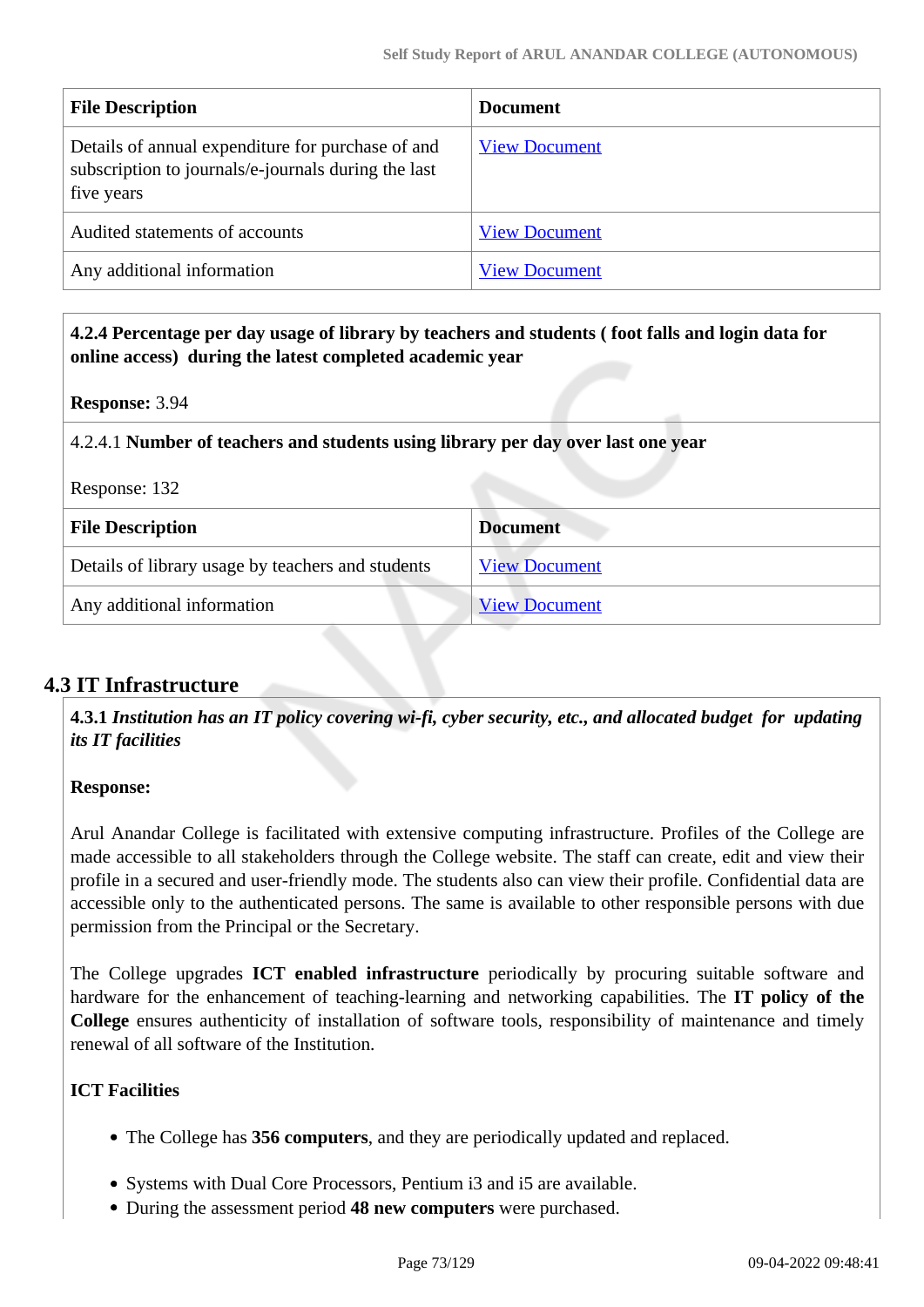- **26 LCD projectors, one LED TV cum interactive display, one LED 4K TV and one interactive board** are at service.
- **One LED Digital Board** is installed to display the events and academic activities of the College.
- **Media Centre** for developing E-contents is available.
- There is a **Communication and Skills Development Centre** for developing language skills.

#### **Software Facilities**

- Microsoft Campus Agreement
- Adobe Creative Cloud License
- Plagiarism CheckerX (Professional Edition)
- IDL (Interactive Data Language) A scientific programming language to create meaningful visualizations out of complex numerical data
- **Mathematica** A computational software program based on symbolic mathematics
- Lab View Full Development System

#### **Networking Facilities**

- A centralized server room with **seven servers**
- Computer Networking Lab
- Two leased line Internet connectivity (BSNL leased line connection with speed of 50 Mbps and Airnet Network leased line connection with speed of 50 Mbps)
- **29 Wi-Fi devices** to cover the entire campus
- **Wi-Fi and internet services** to the staff and students
- **Intranet facility to all the buildings in the campus**
- Local Area Network (LAN) connectivity to all the departments and offices
- Browsing Centre and E-learning Centre
- Enterprise Resource Planning (ERP)
- A Mobile App for the entry of e-attendance for students

#### **Security Features**

- **Sophos XG Firewall** is installed for security of the campus network with features like port blocking and content filtering.
- **K7 Total Security antivirus** and **malware prevention software** are installed on all computers.
- **64 CCTV surveillance cameras** are installed to increase security in the campus.

#### **Online Services to Students**

- Online application portal
- Online fee payment
- Online mark statement
- Online provisional results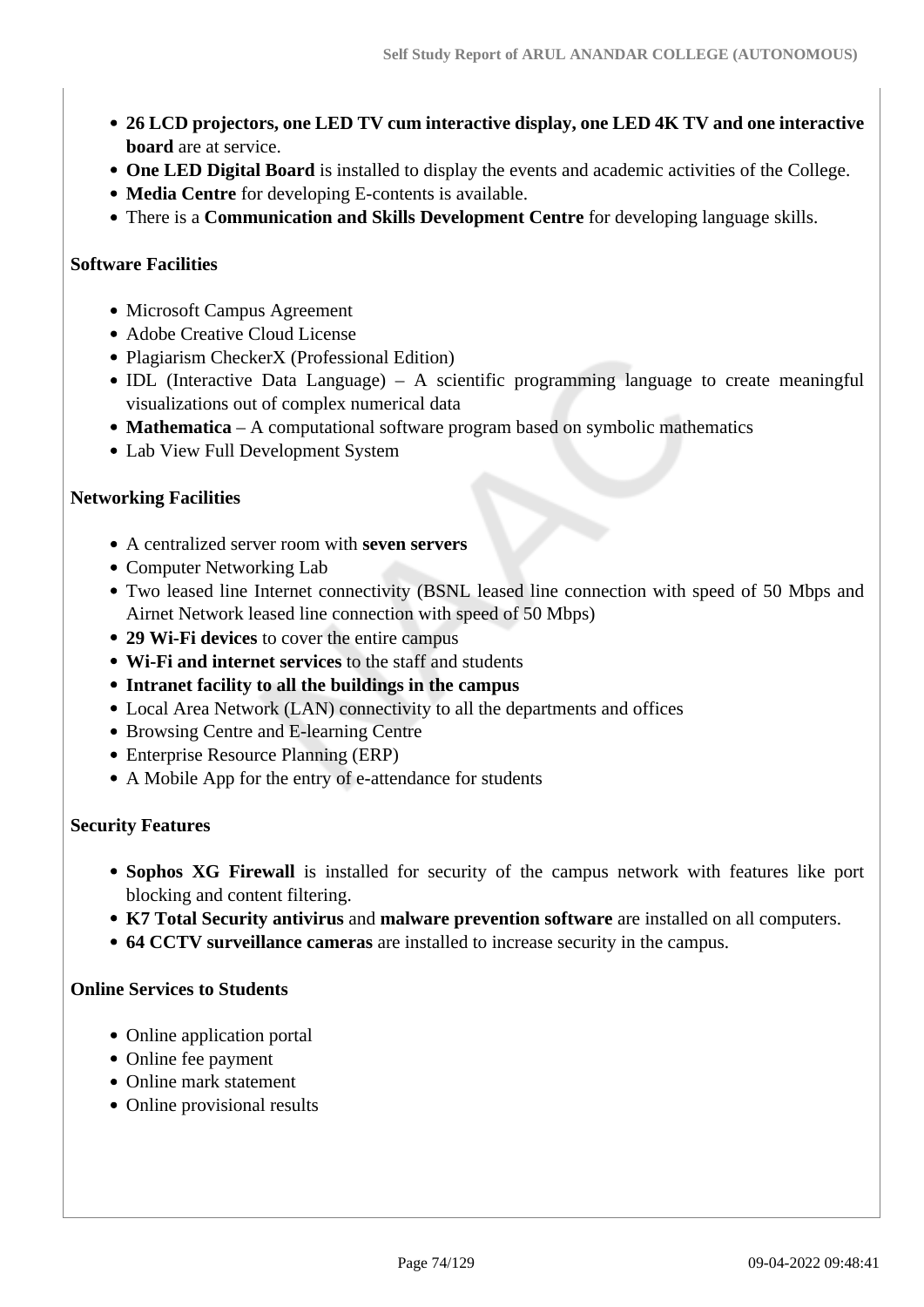| <b>File Description</b>               | <b>Document</b>      |  |
|---------------------------------------|----------------------|--|
| Upload any additional information     | <b>View Document</b> |  |
| Paste link for additional information | <b>View Document</b> |  |

| 4.3.2 Student - Computer ratio (Data for the latest completed academic year) |                      |  |
|------------------------------------------------------------------------------|----------------------|--|
| <b>Response: 22.7</b>                                                        |                      |  |
| <b>File Description</b><br><b>Document</b>                                   |                      |  |
| Upload any additional information<br><b>View Document</b>                    |                      |  |
| Student - computer ratio                                                     | <b>View Document</b> |  |

| 4.3.3 Bandwidth of internet connection in the Institution.                                          |  |  |  |
|-----------------------------------------------------------------------------------------------------|--|--|--|
| <b>Response: ?50 MBPS</b>                                                                           |  |  |  |
| <b>File Description</b><br><b>Document</b>                                                          |  |  |  |
| <b>View Document</b>                                                                                |  |  |  |
| Details of available bandwidth of internet<br><b>View Document</b><br>connection in the Institution |  |  |  |
|                                                                                                     |  |  |  |

| 4.3.4 Institution has the following Facilities for e-content development<br>1. Media centre<br>2. Audio visual centre<br><b>3. Lecture Capturing System(LCS)</b><br>4. Mixing equipments and softwares for editing<br><b>Response:</b> A. All of the above |                      |  |
|------------------------------------------------------------------------------------------------------------------------------------------------------------------------------------------------------------------------------------------------------------|----------------------|--|
|                                                                                                                                                                                                                                                            |                      |  |
| <b>File Description</b>                                                                                                                                                                                                                                    | <b>Document</b>      |  |
| <b>Upload Additional information</b>                                                                                                                                                                                                                       | <b>View Document</b> |  |
| Institutional data in prescribed format                                                                                                                                                                                                                    | <b>View Document</b> |  |

# **4.4 Maintenance of Campus Infrastructure**

**4.4.1 Average percentage expenditure incurred on maintenance of physical facilities and academic**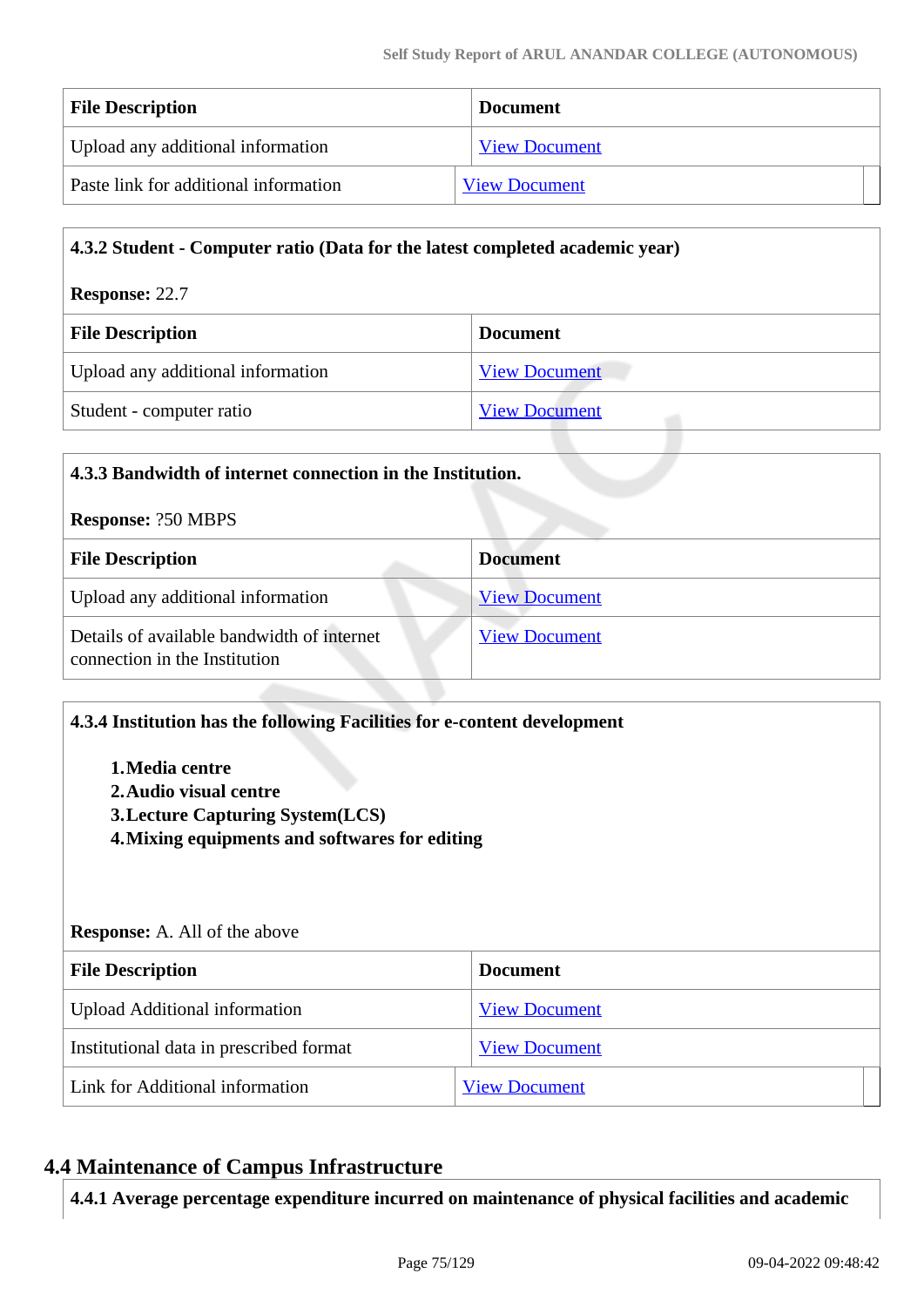#### **support facilities excluding salary component during the last five years**

#### **Response:** 33.85

## 4.4.1.1 **Expenditure incurred on maintenance of physical facilities and academic support facilities excluding salary component year wise during the last five years (INR in lakhs)**

| 2020-21 | 2019-20 | 2018-19 | 2017-18 | 2016-17 |
|---------|---------|---------|---------|---------|
| 223.85  | 206.22  | 246.13  | 250.84  | 255.00  |

| <b>File Description</b>                                                                         | <b>Document</b>      |
|-------------------------------------------------------------------------------------------------|----------------------|
| Upload any additional information                                                               | <b>View Document</b> |
| Details about assigned budget and expenditure on<br>physical facilities and academic facilities | <b>View Document</b> |
| Audited statements of accounts                                                                  | <b>View Document</b> |

## **4.4.2 There are established systems and procedures for maintaining and utilizing physical, academic and support facilities - laboratory, library, sports complex, computers, classrooms etc.**

#### **Response:**

Arul Anandar College has a well-framed infrastructure policy for proper maintenance and utilization of the physical, academic and support facilities. The responsibility for provisioning and maintaining infrastructure is jointly shared by different authorities of the Institution, under the overall leadership of the College Secretary.

#### **Established Systems and Procedures**

 The Principal discusses with the Planning and Evaluation Committee and presents a report regarding physical, academic and support facilities in the Governing Body for approval. The Secretary is empowered to deal with all matters pertaining to the acquisition, up-keeping and disposal of campus infrastructure.

An annual audit and inventory of the facilities is undertaken for assessment and evaluation.

#### **Maintenance of Physical Facilities**

- Maintenance of the physical facilities is done throughout the year and major repair works are carried out during summer vacation.
- **Annual Maintenance Contract (AMC)** is arranged for air-conditioners, generators, and other equipment.
- **Fire extinguishers and First Aid Kits** are maintained regularly, and refilling is done before their date of expiry.
- Cleaning and maintenance are done steadily through support staff.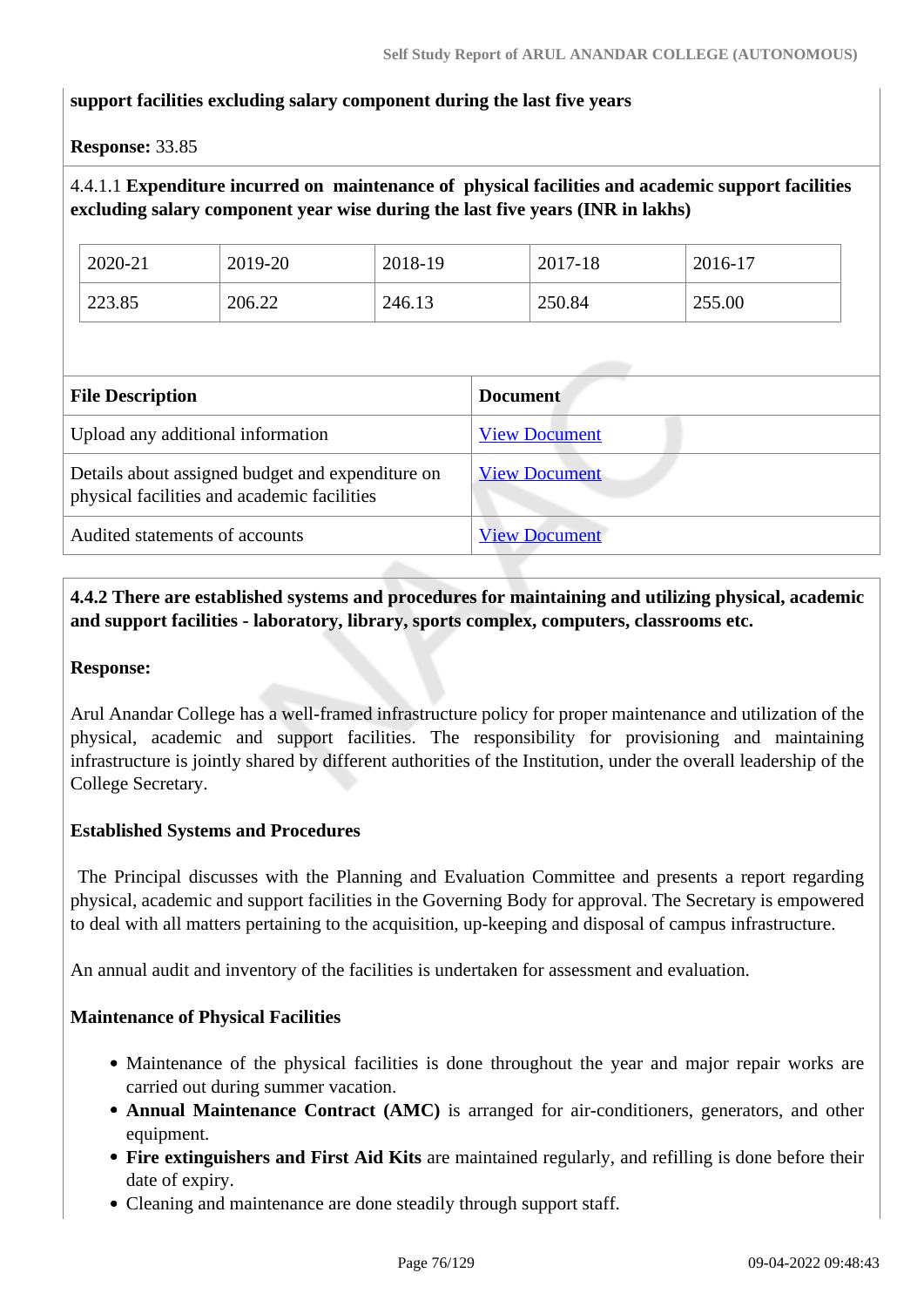- The security of the campus is taken care by the **Outsourced Security Guards**.
- **CCTV cameras** have been installed to ensure safe keeping.

#### **Maintenance of Academic and Support Facilities**

#### *Laboratory*

- Inventory of all the equipment, instruments, glassware, specimens, computing devices etc. is done by the respective Departments annually.
- Fault Registers and Logbooks in the laboratories are regularly maintained.
- For any kind of maintenance or repair, the laboratory staff-in-charge reports to the respective HoD who forwards it to the Principal and the Secretary. The repair work is carried out by the concerned service person.
- The instruments and equipment are serviced by the suppliers from whom they are purchased. Separate maintenance register is kept with details of maintenance entries i.e., name of instrument, date, and description of maintenance.
- The sensitive laboratory equipment are housed in air-conditioned instrument rooms.

#### **Library**

- All books in the library are arranged according to their classification.
- The library support-staff help in maintaining the books and other infrastructure in the library.
- Damaged books are bound.
- The annual inventory is carried out during summer vacation.

#### **Computers**

- A programmer and a faculty member are in charge of every computer lab.
- Two hardware technicians take care of the maintenance and service of the computers.
- All Wi-Fi users are controlled through cyber roam firewall.

#### **Sports**

#### **A 100 bedded UGC sponsored sports hostel**

- The playgrounds and courts are periodically maintained; cleaning and marking are undertaken regularly.
- The Department of Physical Education maintains stock registers, accession register, and stock issue register.
- Every year new equipment are added.

#### **Fine Arts**

- Fine Arts Room houses the properties used for fine arts and cultural activities.
- A stock register is maintained by the Dean of Students.
- New properties are purchased.

#### **Hostels**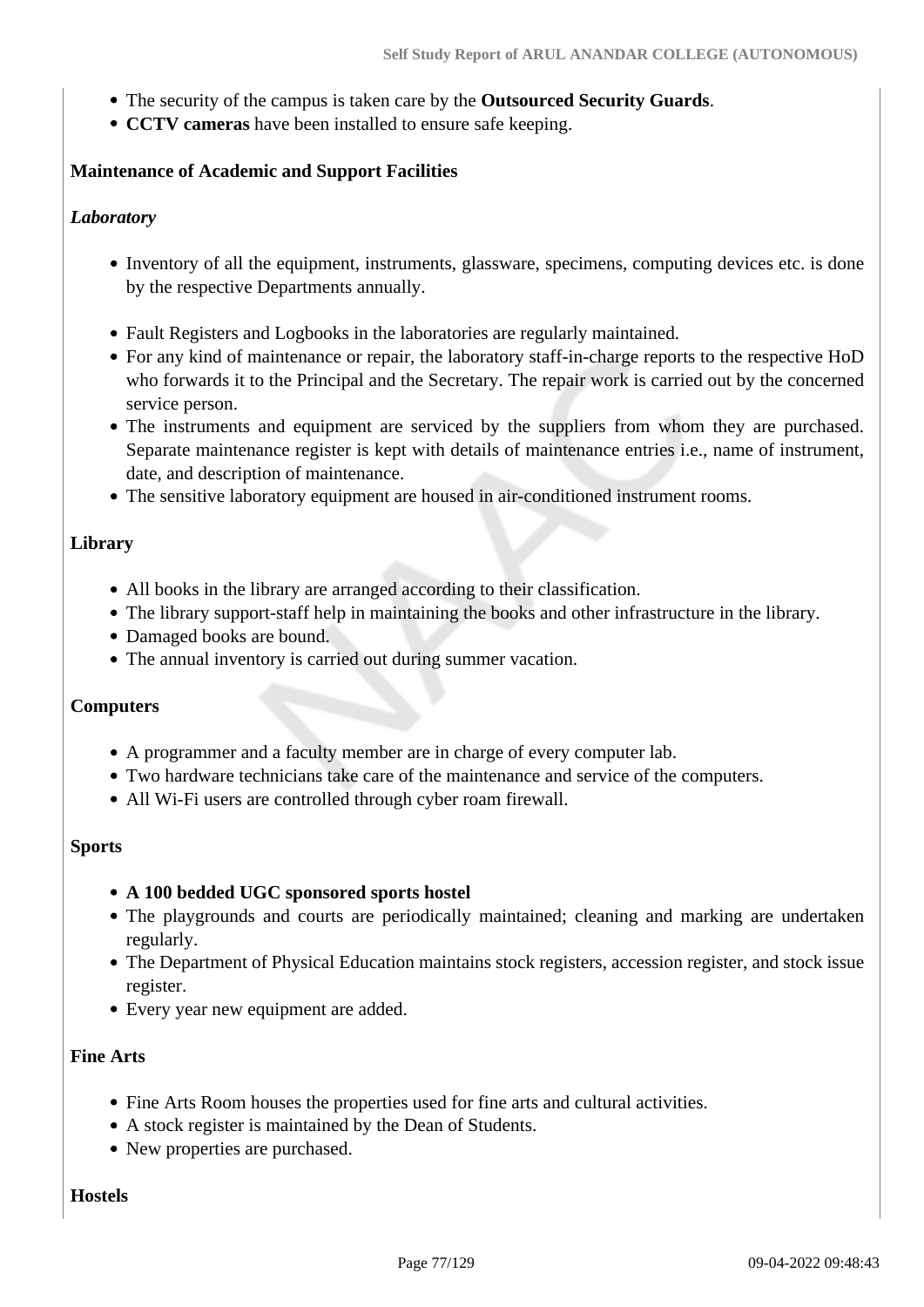- Two separate hostels for 600 boys and girls
- The hostel functions with Two Directors, seven Assistant Directors and Hostel Student Council

#### **Bank**

A branch of Indian Overseas Bank (IOB) with ATM to facilitate online/offline transactions

#### **Canteen**

- Canteen facility in the college premise for the staff and students
- It provides healthy and nutritious snacks and edible items at an affordable price.

#### **Health Centre**

AAC Health Centre is run by the Management in collaboration with Arul Anandar College Alumni Association.

| <b>File Description</b>               | <b>Document</b>      |
|---------------------------------------|----------------------|
| Upload any additional information     | <b>View Document</b> |
| Paste link for additional information | <b>View Document</b> |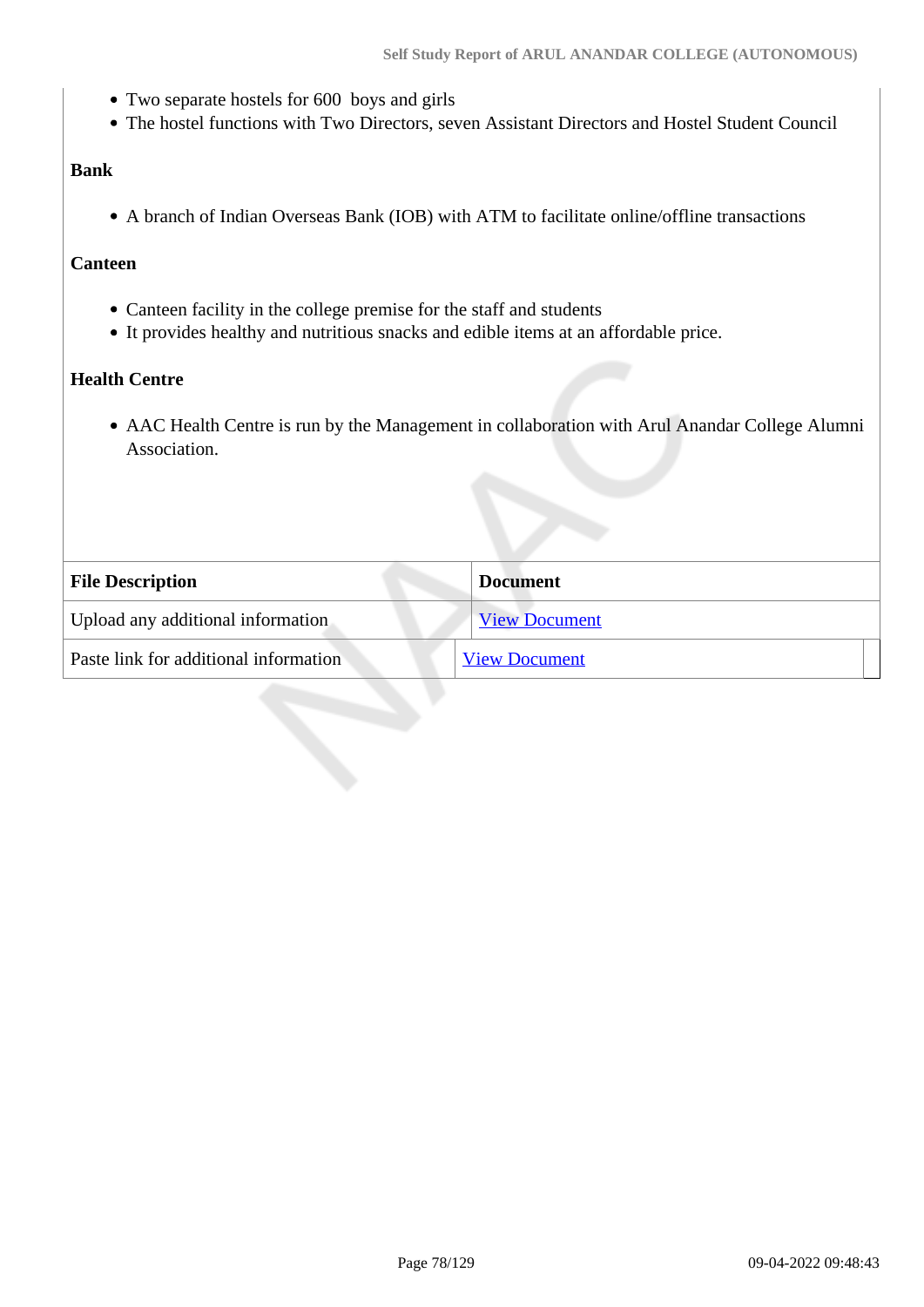# **Criterion 5 - Student Support and Progression**

## **5.1 Student Support**

 **5.1.1 Average percentage of students benefited by scholarships and freeships provided by the Government during last five years** 

**Response:** 31.87

5.1.1.1 **Number of students benefited by scholarships and free ships provided by the institution, Government and non-government bodies, industries, individuals, philanthropists during the last five years (other than students receiving scholarships under the government schemes for reserved categories)** 

| 2020-21 | 2019-20 | 2018-19 | 2017-18 | 2016-17 |
|---------|---------|---------|---------|---------|
| 814     | 787     | 989     | 1231    | 1323    |

| <b>File Description</b>                                                                                                            | <b>Document</b>      |
|------------------------------------------------------------------------------------------------------------------------------------|----------------------|
| upload self attested letter with the list of students<br>sanctioned scholarships                                                   | <b>View Document</b> |
| Upload any additional information                                                                                                  | <b>View Document</b> |
| Institutional data in prescribed format                                                                                            | <b>View Document</b> |
| Average percentage of students benefited by<br>scholarships and freeships provided by the<br>Government during the last five years | <b>View Document</b> |

 **5.1.2 Average percentage of students benefited by scholarships, freeships, etc. provided by the institution and non-government agencies during the last five years**

**Response:** 24.22

5.1.2.1 **Number of students benefited by scholarships and free ships provided by the institution, Government and non-government bodies, industries, individuals, philanthropists during the last five years (other than students receiving scholarships under the government schemes for reserved categories)** 

| 2020-21    | 2019-20 | 2018-19 | 2017-18 | 2016-17 |
|------------|---------|---------|---------|---------|
| 898<br>768 |         | 1022    | 744     | 502     |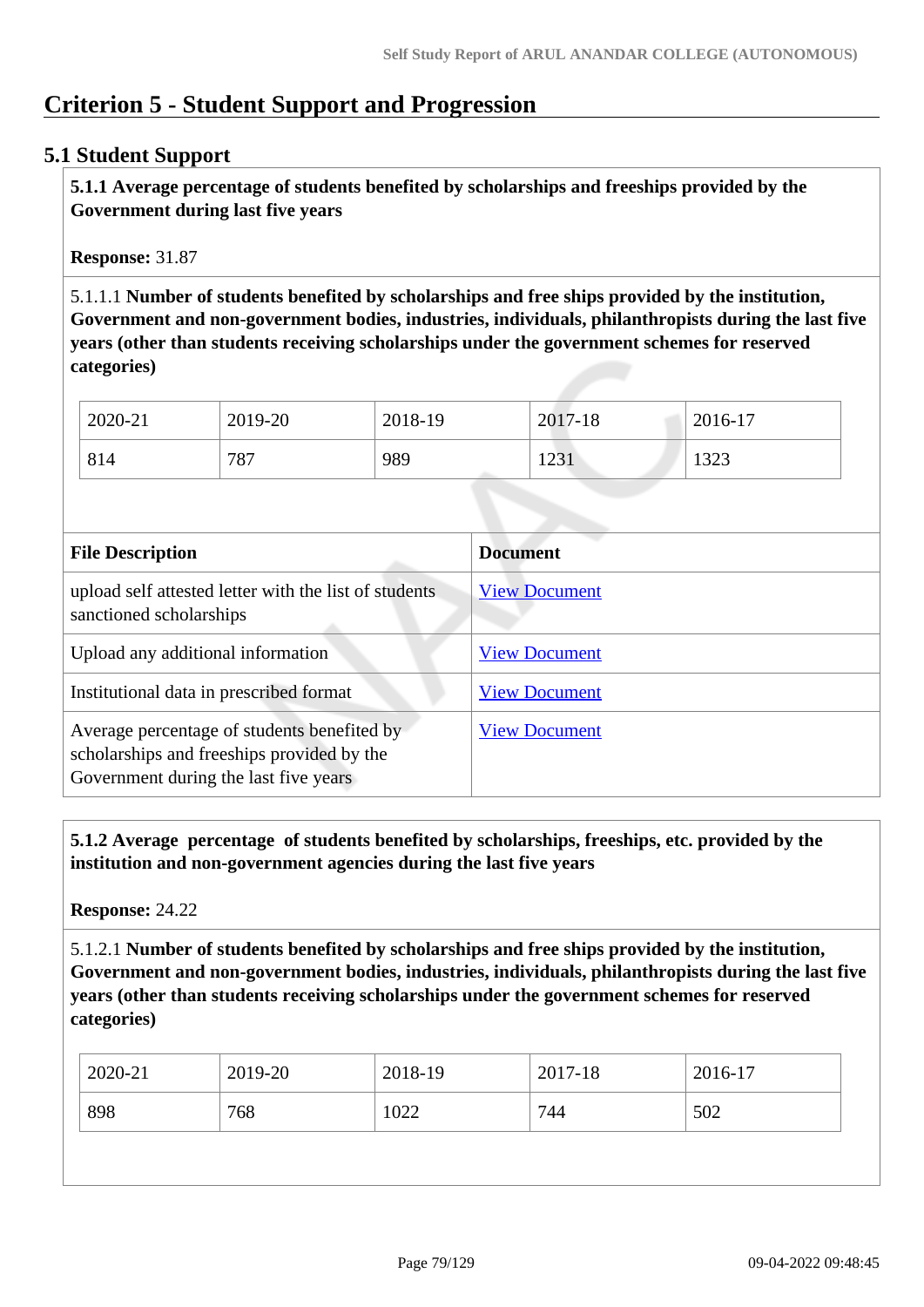| <b>File Description</b>                                                                                     | <b>Document</b>      |
|-------------------------------------------------------------------------------------------------------------|----------------------|
| Upload any additional information                                                                           | <b>View Document</b> |
| Number of students benefited by scholarships and<br>freeships besides government schemes in last 5<br>years | <b>View Document</b> |
| Institutional data in prescribed format                                                                     | <b>View Document</b> |

 **5.1.3 Following Capacity development and skills enhancement activities are organised for improving students capability 1. Soft skills 2. Language and communication skills 3. Life skills (Yoga, physical fitness, health and hygiene) 4. Awareness of trends in technology**

**Response:** A. All of the above

| <b>File Description</b>                                      | <b>Document</b>      |
|--------------------------------------------------------------|----------------------|
| Details of capability enhancement and development<br>schemes | <b>View Document</b> |
| Any additional information                                   | <b>View Document</b> |
| Link to Institutional website                                | <b>View Document</b> |

 **5.1.4 Average percentage of students benefited by career counseling and guidance for competitive examinations as offered by the Institution during the last five years.**

**Response:** 33.25

5.1.4.1 **Number of students benefitted by guidance for competitive examinations and career counselling offered by the institution year wise during last five years**

|                                                                                                                               | 2020-21 | 2019-20         | 2018-19              |  | 2017-18 | 2016-17 |
|-------------------------------------------------------------------------------------------------------------------------------|---------|-----------------|----------------------|--|---------|---------|
|                                                                                                                               | 714     | 717             | 1794                 |  | 921     | 1253    |
|                                                                                                                               |         |                 |                      |  |         |         |
| <b>File Description</b>                                                                                                       |         | <b>Document</b> |                      |  |         |         |
| Number of students benefited by guidance for<br>competitive examinations and career counselling<br>during the last five years |         |                 | <b>View Document</b> |  |         |         |
| Any additional information                                                                                                    |         |                 | <b>View Document</b> |  |         |         |

 **5.1.5 The institution adopts the following for redressal of student grievances including sexual harassment and ragging cases 1. Implementation of guidelines of statutory/regulatory bodies**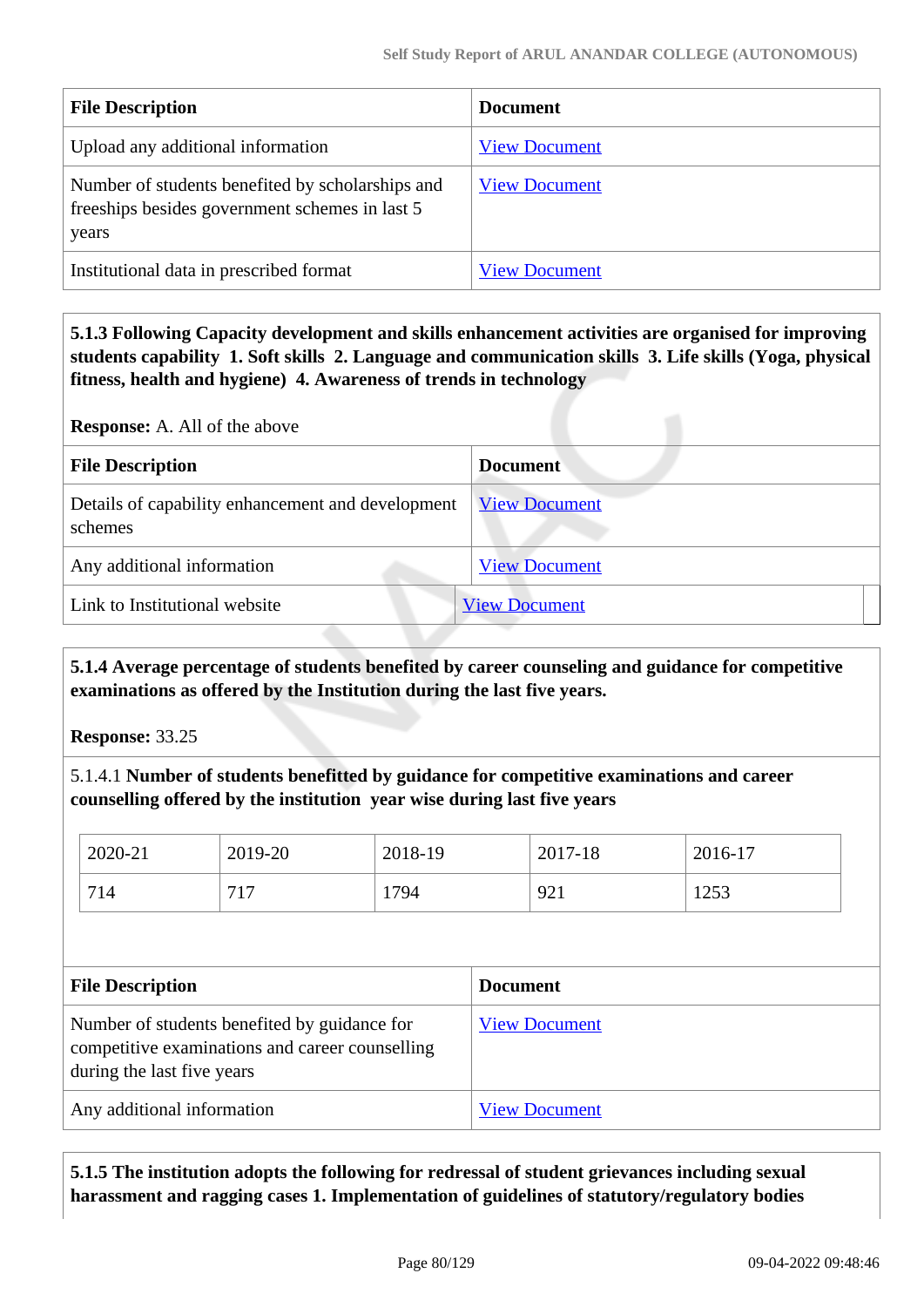- **2. Organisation wide awareness and undertakings on policies with zero tolerance**
- **3. Mechanisms for submission of online/offline students' grievances**
- **4. Timely redressal of the grievances through appropriate committees**

**Response:** A. All of the above

| <b>File Description</b>                                                                                                            | <b>Document</b>      |
|------------------------------------------------------------------------------------------------------------------------------------|----------------------|
| Upload any additional information                                                                                                  | <b>View Document</b> |
| Minutes of the meetings of student redressal<br>committee, prevention of sexual harassment<br>committee and Anti Ragging committee | <b>View Document</b> |
| Details of student grievances including sexual<br>harassment and ragging cases                                                     | <b>View Document</b> |

## **5.2 Student Progression**

| <b>Response: 6.35</b>   |                                       |         |                                                                                    |         |
|-------------------------|---------------------------------------|---------|------------------------------------------------------------------------------------|---------|
|                         |                                       |         | 5.2.1.1 Number of outgoing students placed year - wise during the last five years. |         |
| 2020-21                 | 2019-20                               | 2018-19 | 2017-18                                                                            | 2016-17 |
| 43                      | 57                                    | 66      | 68                                                                                 | 86      |
|                         |                                       |         |                                                                                    |         |
| <b>File Description</b> |                                       |         | <b>Document</b>                                                                    |         |
|                         | Upload any additional information     |         | <b>View Document</b>                                                               |         |
|                         | Self attested list of students placed |         | <b>View Document</b>                                                               |         |

#### **5.2.2 Percentage of student progression to higher education (previous graduating batch).**

#### **Response:** 14.65

5.2.2.1 **Number of outgoing student progressing to higher education.**

Response: 151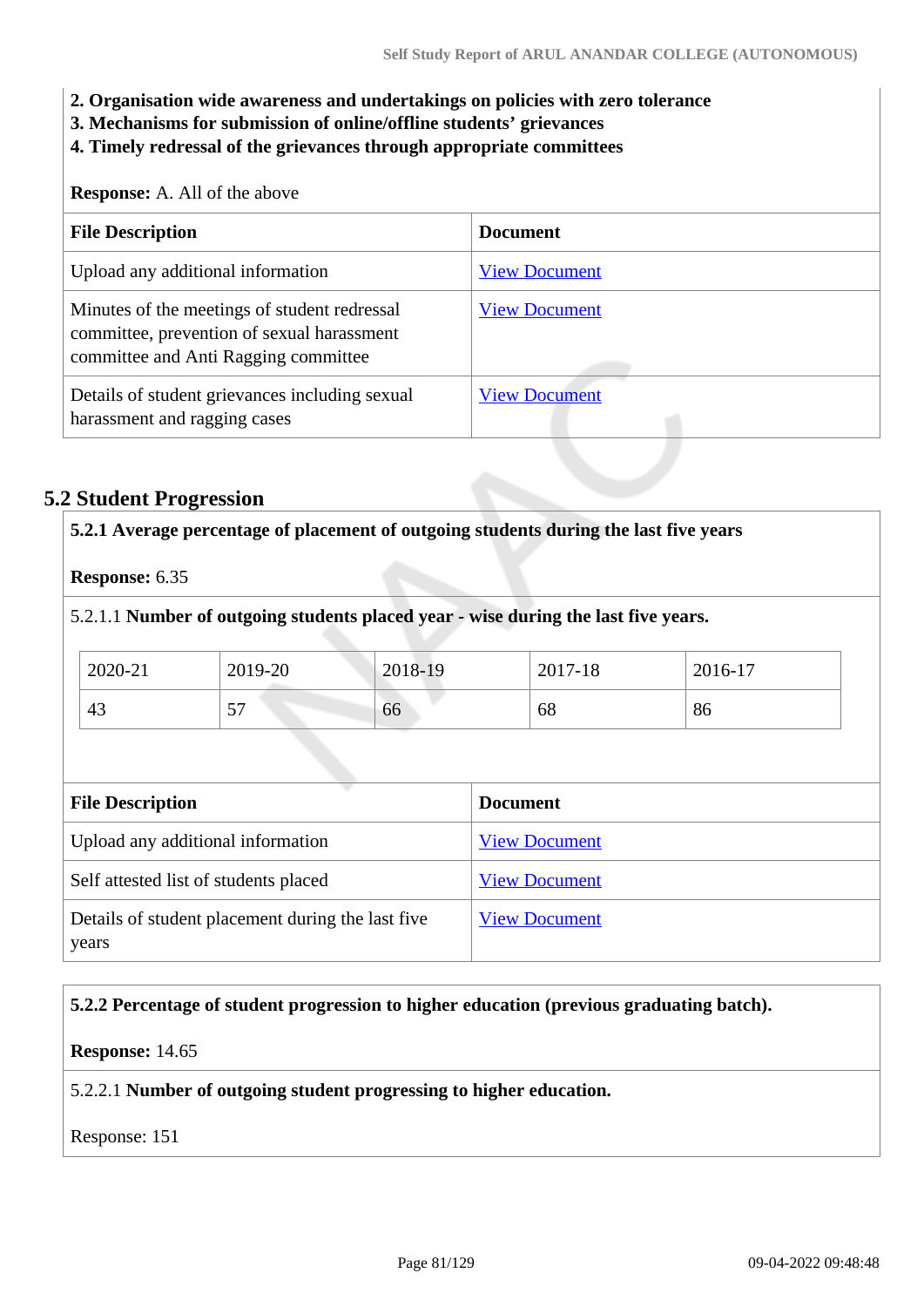| <b>File Description</b>                            | Document             |
|----------------------------------------------------|----------------------|
| Upload supporting data for student/alumni          | <b>View Document</b> |
| Details of student progression to higher education | <b>View Document</b> |
| Any additional information                         | <b>View Document</b> |

 **5.2.3 Average percentage of students qualifying in state/national/ international level examinations during the last five years (eg: IIT-JAM/CLAT/ NET/SLET/GATE/ GMAT/CAT/GRE/ TOEFL/ Civil Services/State government examinations, etc.)**

**Response:** 45.33

## 5.2.3.1 **Number of students qualifying in state/ national/ international level examinations (eg: IIT/JAM/ NET/ SLET/ GATE/ GMAT/CAT/GRE/ TOEFL/ Civil Services/ State government examinations***, etc.)***) year-wise during last five years**

| 2020-21 | 2019-20 | 2018-19 | 2017-18 | 2016-17 |
|---------|---------|---------|---------|---------|
| . .     |         | -       |         |         |

## 5.2.3.2 **Number of students appearing in state/ national/ international level examinations (eg: IIT/JAM/ NET / SLET/ GATE/ GMAT/CAT,GRE/ TOEFL/ Civil Services/ State government examinations) year-wise during last five years**

| 2020-21 | 2019-20          | 2018-19     | 2017-18                            | 2016-17 |
|---------|------------------|-------------|------------------------------------|---------|
|         | $1 \Omega$<br>10 | $\mathbf o$ | $\sim$<br>$\overline{\phantom{0}}$ | 10      |

| <b>File Description</b>                                                                                            | <b>Document</b>      |
|--------------------------------------------------------------------------------------------------------------------|----------------------|
| Upload supporting data for student/alumni                                                                          | <b>View Document</b> |
| Number of students qualifying in state/national/<br>international level examinations during the last five<br>years | <b>View Document</b> |
| Any additional information                                                                                         | <b>View Document</b> |

## **5.3 Student Participation and Activities**

 **5.3.1 Number of awards/medals won by students for outstanding performance in sports/cultural activities at inter-university/state/national / international level (award for a team event should be counted as one) during the last five years.**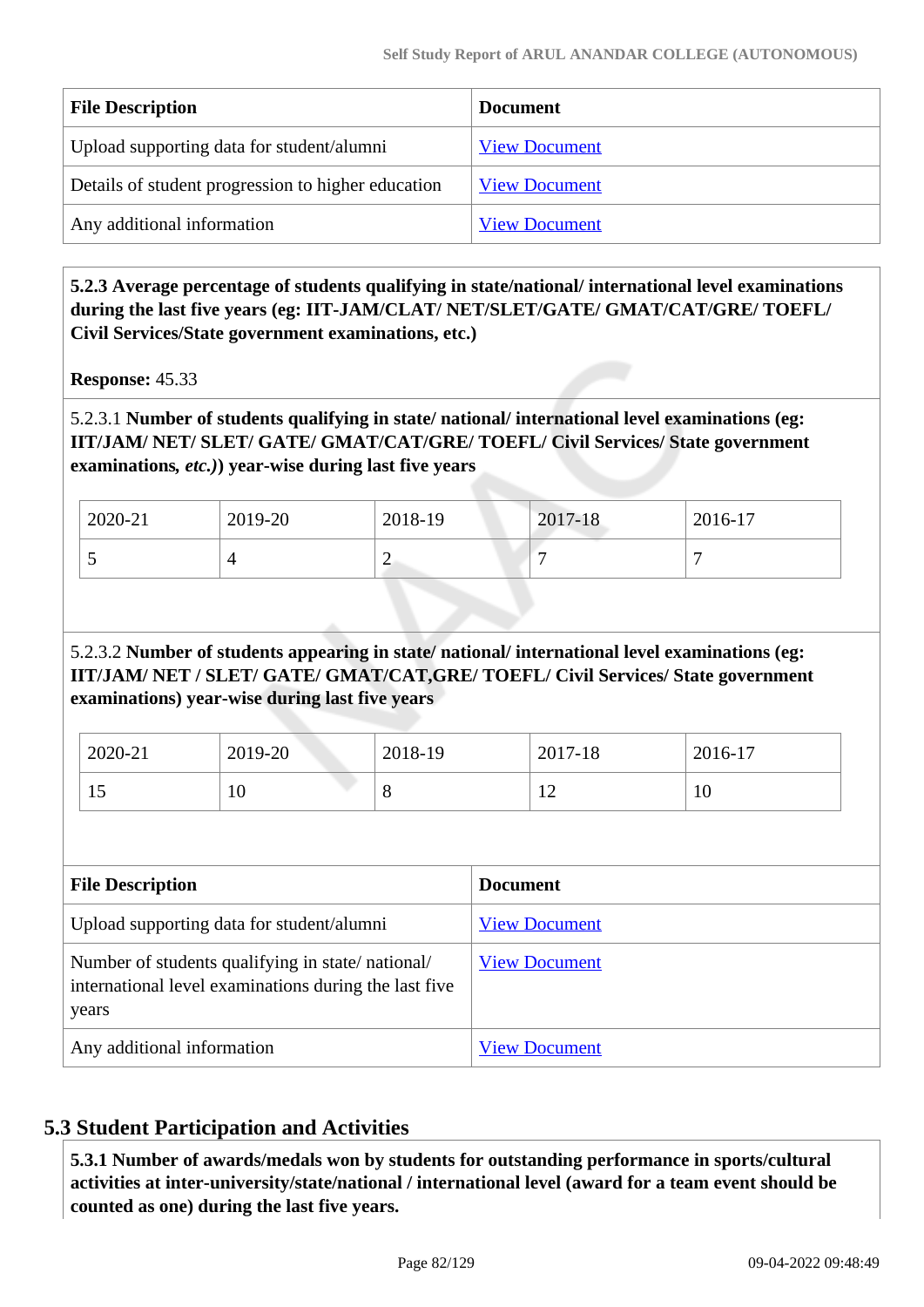#### **Response:** 117

## 5.3.1.1 **Number of awards/medals won by students for outstanding performance in sports / cultural activities at inter-university / state / national / international events (award for a team event should be counted as one) year - wise during the last five years.**

| 2020-21 | 2019-20 | 2018-19 | 2017-18 | 2016-17        |
|---------|---------|---------|---------|----------------|
| $\circ$ | 20      | 30      | 44      | $\overline{1}$ |

| <b>File Description</b>                                                                                                                                                              | <b>Document</b>      |
|--------------------------------------------------------------------------------------------------------------------------------------------------------------------------------------|----------------------|
| Number of awards/medals for outstanding<br>performance in sports/ cultural activities at inter-<br>university / state / national / international level<br>during the last five years | <b>View Document</b> |
| e-copies of award letters and certificates                                                                                                                                           | <b>View Document</b> |
| Any additional information                                                                                                                                                           | <b>View Document</b> |

## **5.3.2 Presence of an active Student Council & representation of students on academic & administrative bodies/committees of the institution**

#### **Response:**

The Student Council of Arul Anandar College is a vibrant body constituted with the aim of promoting democracy in the academic ambience and developing leadership skills among students, both men and women.

#### **The Student Council**

The Student Council encompasses student representatives elected by the students through digital voting at the start of every academic year. The Council includes Fine Arts Secretaries, Sports Secretaries, Association Secretaries, Department Secretaries and Part V Secretaries maintaining **gender equity**.

#### **Leadership Training Programme**

Professional Soft Skill Trainers are invited to train the elected representatives every year. The programme identifies and unearths the hidden potentials in the students and evolves them as prospective leaders.

#### **Representation in Academic and Administrative Bodies**

Members of the Student Council function as links between the student community and the academia, representing their views and suggestions to the members in the following academic and administrative bodies: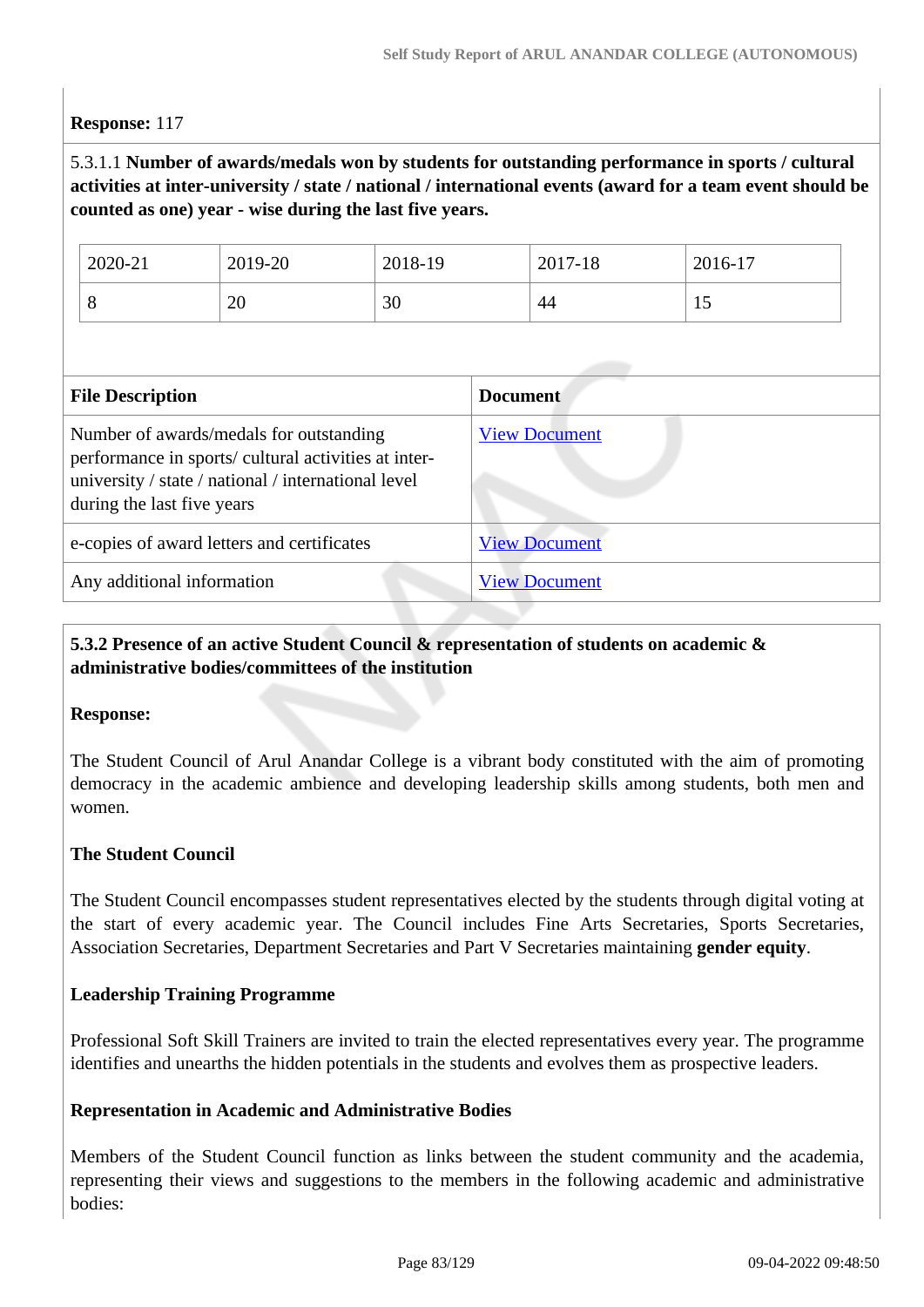- Planning and Evaluation Committee
- Internal Quality Assurance Cell
- Research Council and Ethics Committee
- Anti Ragging Squad
- Internal Complaints Committee
- Magazine Committee
- Fine Arts Committee
- Sports and Games Committee

#### **Roles and Responsibilities**

The Council is encouraged to involve in the lead events and celebrations of the College. They are of great assistance to the officials in maintaining the discipline and general conduct of the students. It further conducts various **cultural, academic and outreach programs**, manifesting their organizational calibre and leadership skills.

The representatives of the various departments also conduct all the programmes and competitions initiated by their parent departments.

 The Student Council annually organises the following programmes under the chairmanship of the Principal and the guidance of the Dean for Student Affairs and Dean for Women Students Affairs:

#### **Student Council Inauguration and Valediction,**

**CAMP FEST [Inter departmental Cultural Competitions],** 

**Sports Day,** 

**Teacher's Day Celebration,** 

**Christmas Celebration,** 

**Pongal Celebration,** 

**Women's Day and Association Activities**.

#### **Central and State Government Programmes**

#### **Student Initiatives and Campaigns**

Student leaders of the Council serve as representatives of Part – V Extension units and actively engage in creating awareness among the students and public on **environmental, health and social issues and concerns**. They also create awareness on the **importance of voting, communal harmony, literacy for all, preservation of nature**, etc by way of signature campaigns, exhibitions, rallies and street play.

Besides the initiatives of the campus, the student's Council also extends its helping hand to the needy at times of **natural calamities**. They reach out to the affected areas and provide them with feasible assistance. The Council extends its service to the nearby villages by conducting H**ealth and Medical**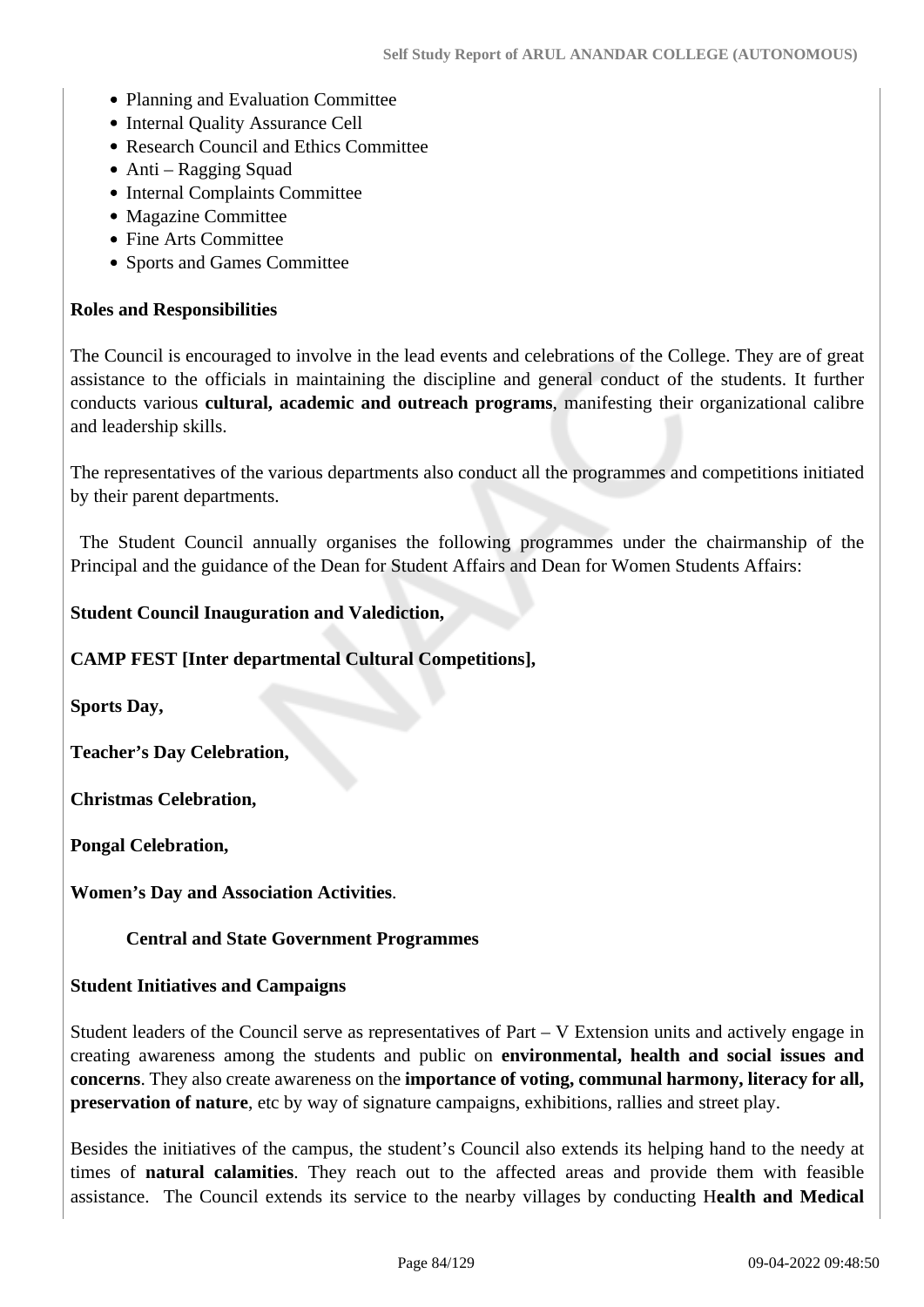**camps and Veterinary Camps** .They also create awareness among the masses on the ill-effects of plastics, segregation of waste materials and planting of trees.

| <b>File Description</b>               | <b>Document</b>      |
|---------------------------------------|----------------------|
| Upload any additional information     | <b>View Document</b> |
| Paste link for Additional Information | <b>View Document</b> |

 **5.3.3 Average number of sports and cultural events / competitions organised by the institution per year**

**Response:** 15.8

5.3.3.1 **Number of sports and cultural events / competitions organised by the institution year - wise during the last five years.**

| 2020-21 | 2019-20  | 2018-19 | 2017-18 | $2016-17$ |
|---------|----------|---------|---------|-----------|
|         | ΙO<br>10 | 19      | ⊥ັ      | 20        |

| <b>File Description</b>                                                   | <b>Document</b>      |  |  |
|---------------------------------------------------------------------------|----------------------|--|--|
| Upload any additional information                                         | <b>View Document</b> |  |  |
| Report of the event                                                       | <b>View Document</b> |  |  |
| Number of sports and cultural events / competitions<br>organised per year | <b>View Document</b> |  |  |

## **5.4 Alumni Engagement**

 **5.4.1 The Alumni Association / Chapters (registered and functional) contributes significantly to the development of the institution through financial and other support services.**

**Response:** 

Arul Anandar College Alumni Association (AACAA) is an affiliating member of **Jesuit Alumni Associations of Tamilnadu (JAAT) / Jesuit Alumni Associations of India (JAAI).** It has membership comprising of alumni and staff of the College. The Rector and the Secretary of the College are the patrons and the Principal is the Chairperson.

A group of **illustrious alumni** from educational institutions and corporate firms spearhead the activities of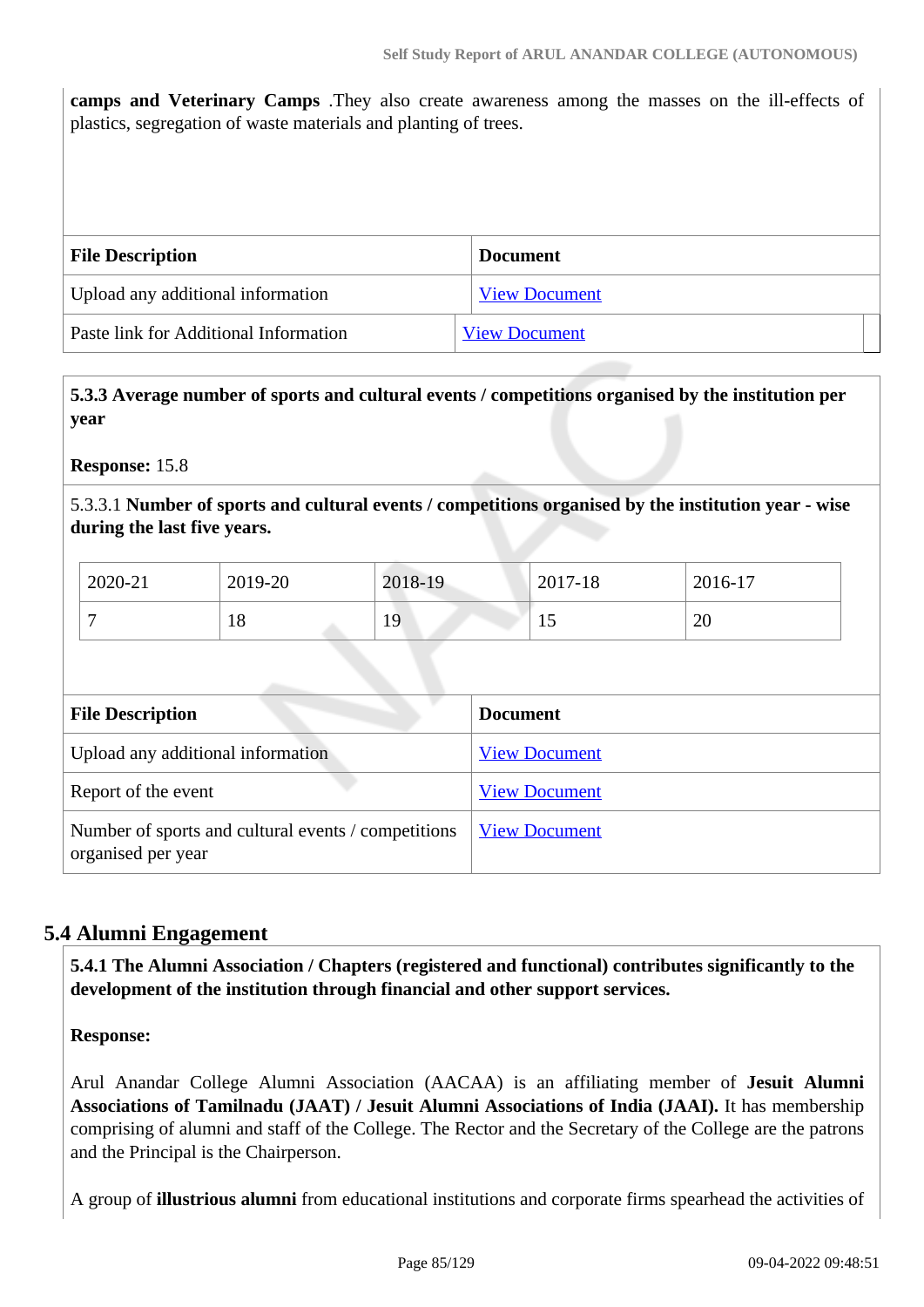AACAA. The team aims at fostering spirit of loyalty to the institution, friendly interactions among members and promotion of optimism among students.

The **General Body Meeting** of the Association is convened once in a year and the future activities are planned for the concurring year.

The **alumni chapters** are organised regularly at different places like **Chennai, Theni and Kodaikkanal.**

The Association also arranges annual **department-wise meetings** facilitating the alumni to renew their bonds with their respective departments.

The Association offers its help to the Management in **mobilizing resources** for the development of the institution. It identifies students from deprived economic background and supports them by providing scholarship.

The alumni lent a helping hand to the College for raising funds on the occasion of **Golden Jubilee**.

The **alumni of the Department of Physics, History and Mathematics** have contributed a sum of **3.95** lakh for the establishment of endowments and the interest of which is utilized to support the deserving students of the institution.

The alumni generously contribute financially for relief and rehabilitation at times of **natural calamities**. It exhibited its munificence by donating a sizeable sum of amount towards the **Relief Fund** pooled by the Management for the Covid-19 affected.

On the occasion of every **Graduation Ceremony**, the Association is magnanimous enough to host lunch for all the new graduates. The Alumni Association sustains its supporting spirit to the college by means of both monetary & non-monetary contributions.

The alumni of all the departments render their **intellectual resource and expertise** during seminars and conferences that are organised by the Institution. They also enlighten the students periodically by offering guest lectures. As a mark of respect for their dedicated service and contributions, AACAA proudly honours the retiring teaching and non-teaching staff of its alma mater. The income and expenditure of the association is duly audited by a Charted Accountant every financial year.

**Arul Anandar Health Centre** is partially supported by the Arul Anandar College Alumni Association. The Centre attends to the health care of the students and also provides medical assistance to the people in the nearby villages.

| <b>File Description</b>         | <b>Document</b>      |
|---------------------------------|----------------------|
| Any additional information      | <b>View Document</b> |
| Link for additional information | <b>View Document</b> |

**5.4.2 Alumni financial contribution during the last five years (in INR).**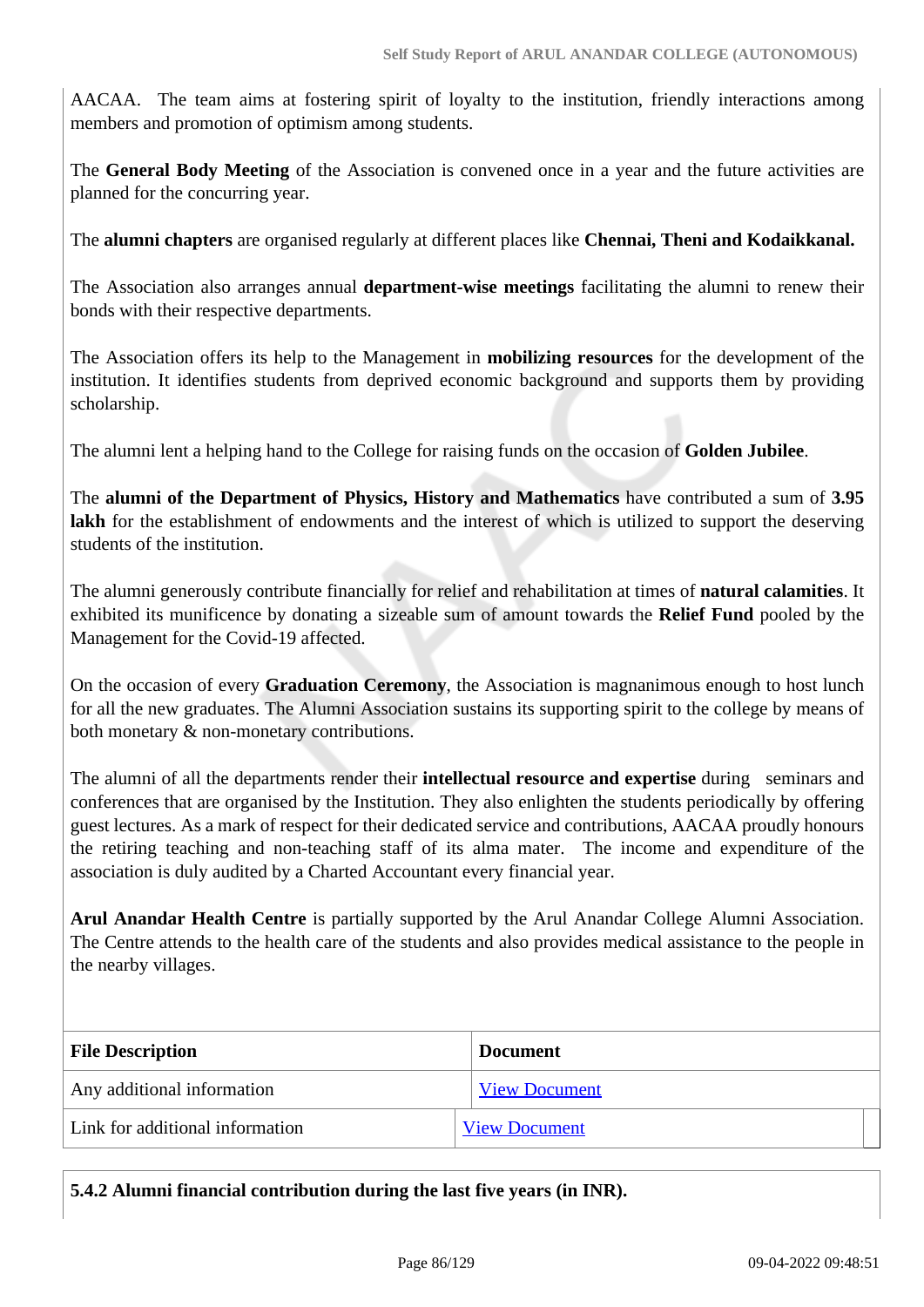$\overline{\phantom{a}}$ 

| <b>Response: B. 10 Lakhs - 15 Lakhs</b> |                      |
|-----------------------------------------|----------------------|
| <b>File Description</b>                 | <b>Document</b>      |
| Any additional information              | <b>View Document</b> |
| Link for additional information         | <b>View Document</b> |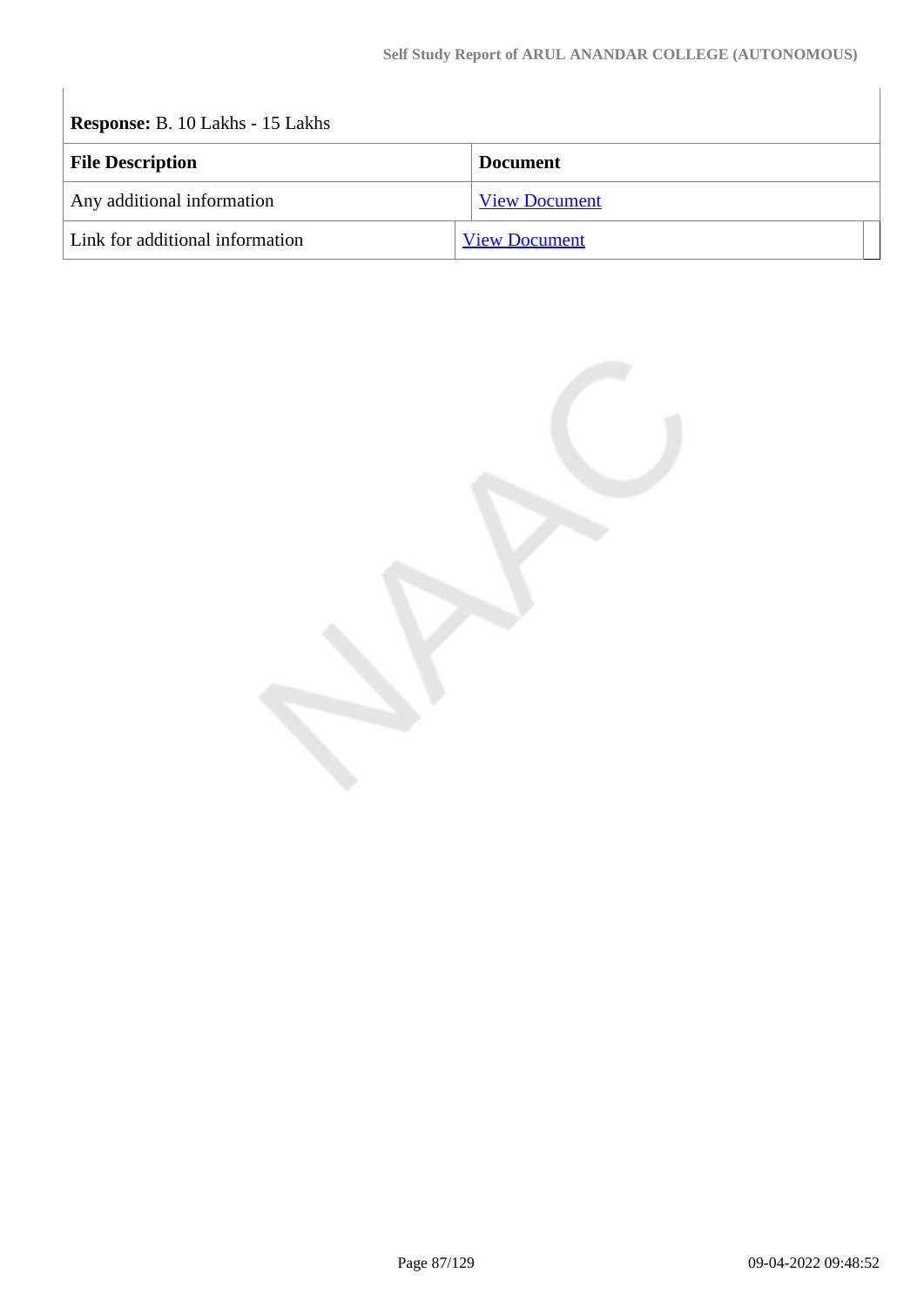# **Criterion 6 - Governance, Leadership and Management**

## **6.1 Institutional Vision and Leadership**

 **6.1.1 The governance of the institution is reflective of an effective leadership in tune with the vision and mission of the Institution**

#### **Response:**

Arul Anandar College is an autonomous co-educational Christian minority institution governed by the Jesuit Madurai Province. The College functions under the chairmanship and guidance of the Provincial of the Jesuit Madurai Province and locally administered by an Administrative Committee consists of Rector, Secretary, Principal and Treasurer with other Jesuits on the campus. The Committee is guided by the policies formulated by the Jesuit Higher Education Commission, the policy making body for all colleges under the Province.

The College functions in compliance with the directions given by **UGC, MHRD, Government of Tamil Nadu, and Madurai Kamaraj University** to which it is affiliated.

The Institution, inspired by its vision of **"integrated development of rural students and society"** charts out its perspective plan for five years and effectively implements it. The College located in a rural setup has produced thousands of first-generation graduates.

The College ensures decentralized and participatory governance. It emphasises on collaborative administration by incorporating all its stakeholders.

The Management enlists the talents of the staff in shouldering various administrative responsibilities and appoints them as officials that include Deputy Principal, Vice Principals, Dean-Academic, Dean-Research, Dean-Students, Dean-Women students, IQAC Co-ordinator, Controller of Examinations, Chief Superintendent of Examinations, Heads of various Departments, Office Superitendent and Coordinator of various cells.

Students also participate in the governance of the Instititution through effective representation through **Student Council, Planning and Evaluation Committee** and other committees. The Student Council acts as an interface between the administration and the students in curricular and extracurricular endeavours responsibly.

This hierarchical structure makes sure of delegating the power and allocation of responsibilities for the smooth functioning of the College.

There are **9 statutory bodies** which function efficiently and effectively with the support of the vibrant **36 non-statutory bodies**. Besides, there are also other committees, associations, forums and clubs like Nature Club, Inter State Students Forum, Counselling Cell, and so on.

**E-governance** is incorporated in areas of administration, finance and accounts, student admission and support, and examination.

Policies related to academic, research, curriculum development, administration, finance, infrastructural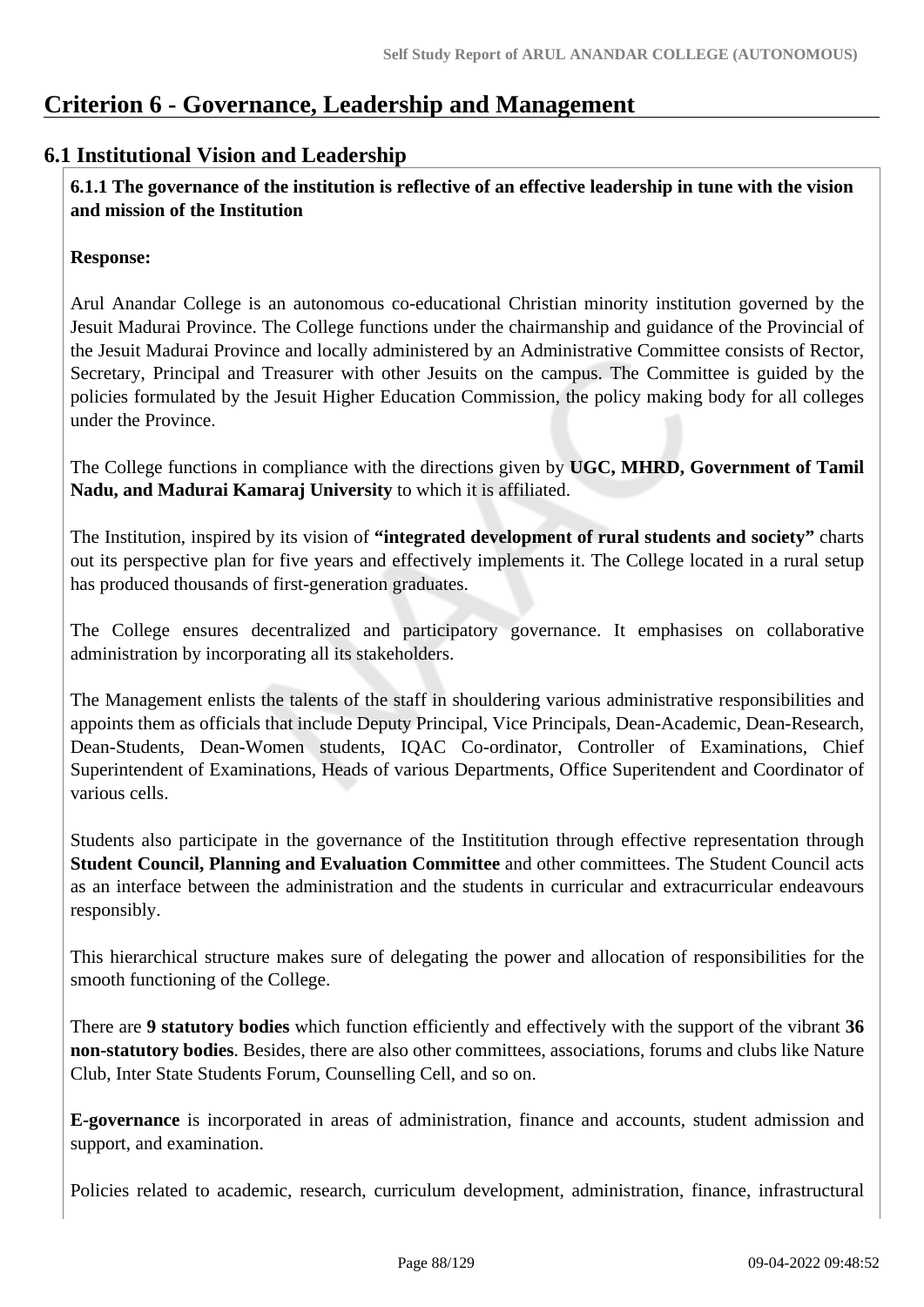development, extension, co-curricular and extra-curricular activities are conceived, planned and executed with adequate representations and involvement of stakeholders.

Workshops and training programmes are conducted periodically to enhance different professional competencies of the teaching and the non-teaching staff.

The College organizes seminars, workshops, conferences and interactive forums for the students to enrich their knowledge and skills. The students participate in the organizating of inter-collegiate and interdepartmental competitions and activities.

Grievances of the students are represented in the appropriate committees and resolved through suitable measures. The Management has kept **Suggestion Boxes** for the students to express their grievances anonymously.

**A multi-layered feedback system** adopted by the College helps to evaluate teaching and learning pedagogy, curriculum design, social outreach initiatives, need-based programmes and staff-management relationships.

The appraisal mechanisms assist effective leadership to strengthen positive strides and overcome challenges. The transparent nature in the dynamic processes of decision making, policy framing, knowledge sharing, feedback appraisals and action implementations enhances the governance of the College.

| <b>File Description</b>         | <b>Document</b>      |
|---------------------------------|----------------------|
| Any additional information      | <b>View Document</b> |
| Link for additional information | <b>View Document</b> |

## **6.1.2 The effective leadership is reflected in various institutional practices such as decentralization and participative management.**

#### **Response:**

Arul Anandar College guarantees transparency, accountability and efficacy of the academic and administrative milieu by delegating multilevel responsibilities to staff and students. The Provincial of Jesuit Madurai Province is the President, and the Rector of the College is the Vice President, of the Board of Management of Arul Anandar College, and it is comprised of members who have academic and administrative experience.

The Secretary is the administrative head and the Principal is the academic head of the College.

**Decentralization and participative management** of the College is visible in all its academic and administrative spheres. Multi-layered transparent governance system is ensured through written policies,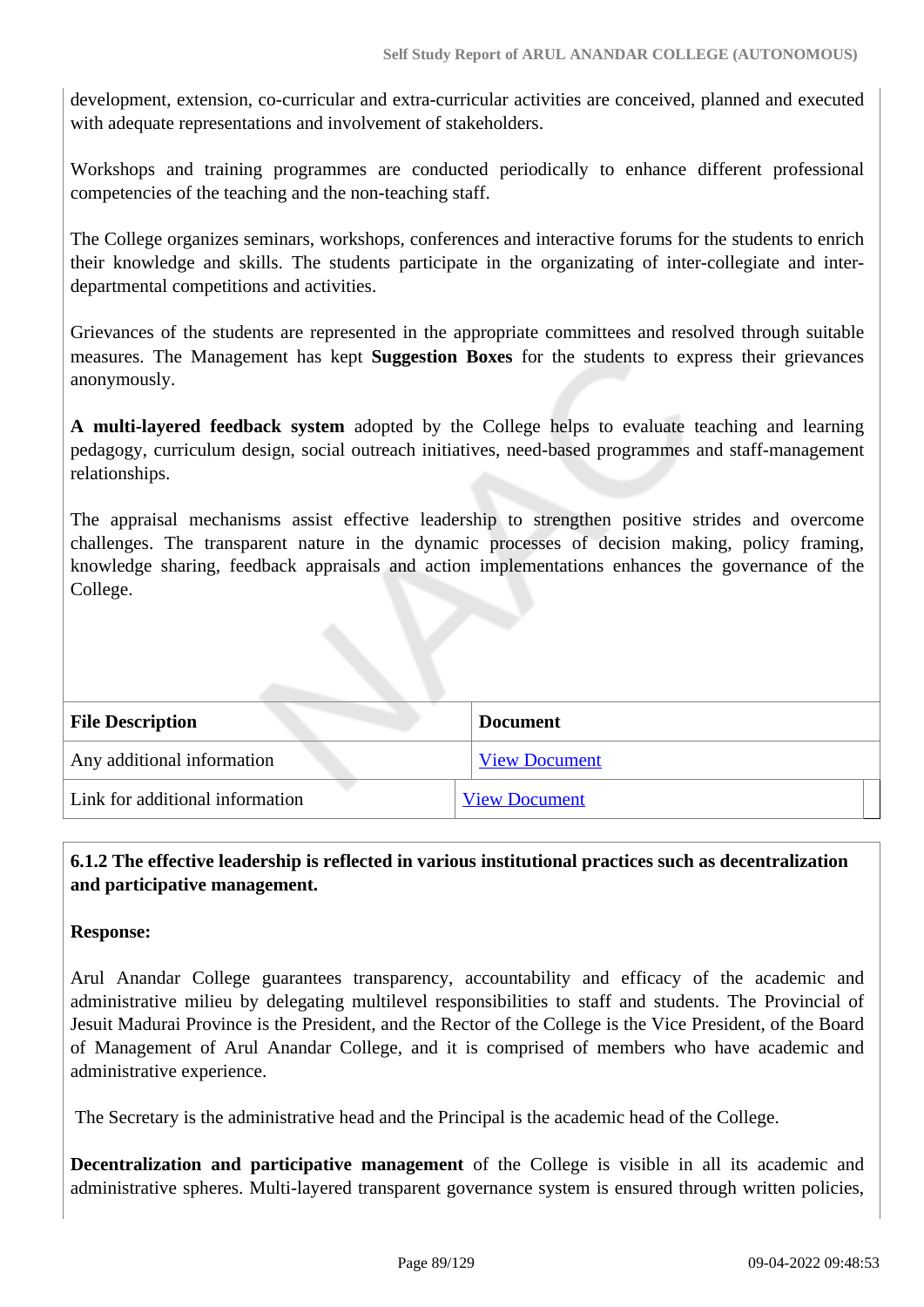systems and procedures, distinct job descriptions and well-knit committees, and accountability is ensured through consultation, evaluation and follow ups. **Well-structured organisational arrangements** in Aided and Self-financed Streams are classified into secretariat team and directorate team.

## **The Secretariat Team of the College**

*The Dean for Academic Affairs* observes the UGC guidelines on autonomy, and organises the meetings of the statutory and non-statutory bodies and committees for formal planning and approval of all academic and developmental activities. The dean also monitors the execution of the guidelines for preserving the basic structures of the institution.

*The Dean for Research* promotes research activities by encouraging the faculty to undertake advanced research and publication, and apply for projects and grants for research endeavours. The Dean convenes the Finance Committee, prepares budget, settles accounts and convenes the meetings of Research Council and Ethics Committee.

*The Dean for Student Affairs* facilitates the students' welfare and support programmes, co-curricular, extra-curricular and cultural activities. The Dean conducts Student Council election and organizes leadership programmes periodically for the elected representatives.

*The Dean of Women Students* helps to promote the welfare of the women students, redress their grievances, arrange counsellors and mentors for them.

## **The Directorate Team of the College**

*The Deputy Principal* is in-charge of Self-financed Programmes and makes decisions in consultation with the Principal. There is a separate office with four non-teaching staff for maintaining records of the staff and students. The Deputy Principal has important role in the recruitment of staff and the admission of students of the Self-financed stream. Three *Vice Principals* collaborate with the Deputy Principal in the administration of Self-financed programmes.

*The Vice Principals* of the Aided stream and the Self-financed stream play a pivotal role in carrying out the day-to-day affairs of the College. One of the Vice Principals of the Aided stream acts as the Chief Superintendent of Examinations. The Vice Principals monitor attendance, prepare common time-table, organize parent teacher's meetings, conduct orientation programmes for the students, scrutinise the list of deserving students for management scholarship and mid-day meals and maintain discipline. They act in consultation with the Principal and the Deputy Principal and in collaboration with Heads of the Departments.

The above division of the administrative structure of Arul Anandar College illustrates a multi-layered leadership of power delegation and decentralization.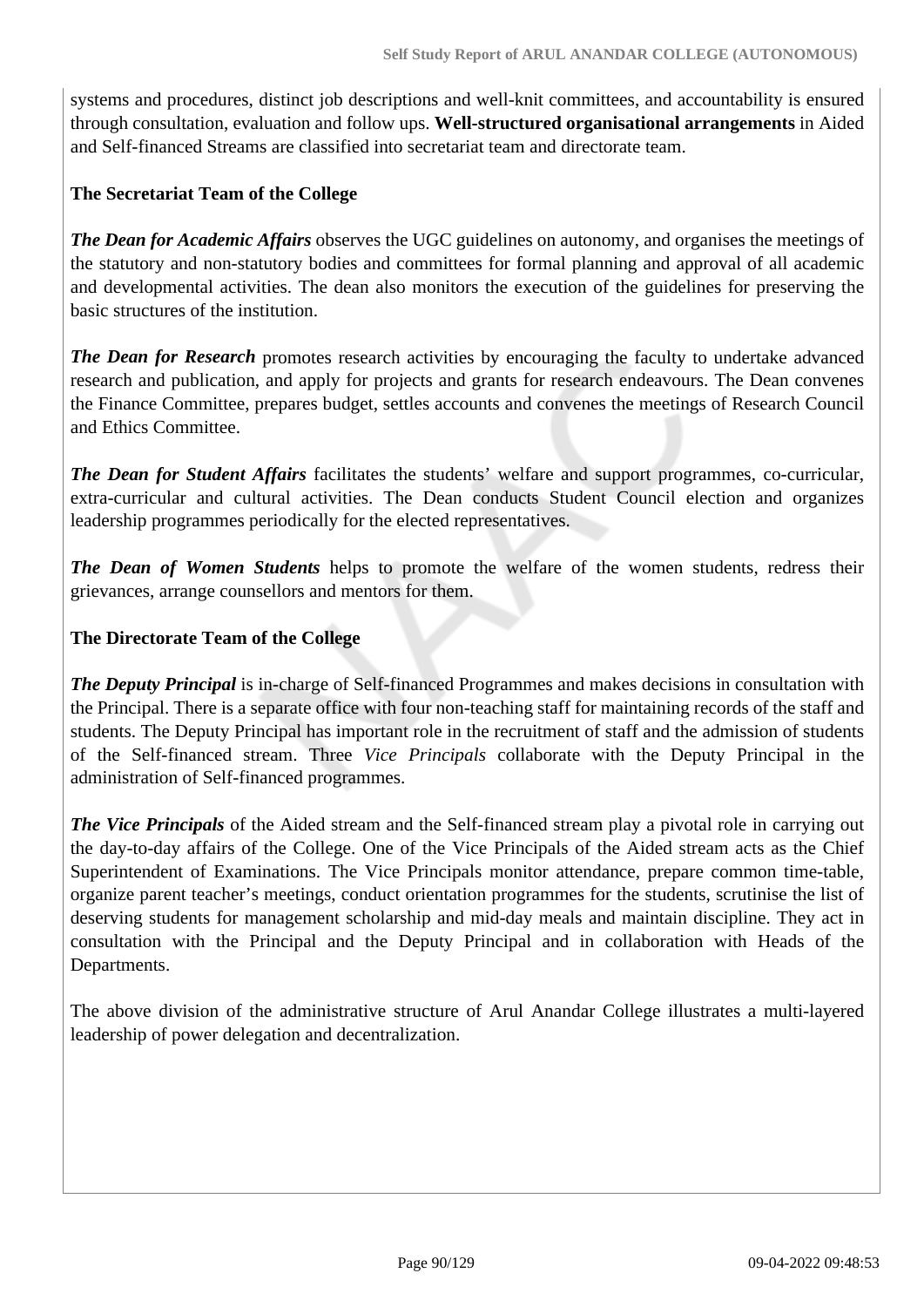| <b>File Description</b>                                                                 | <b>Document</b>      |
|-----------------------------------------------------------------------------------------|----------------------|
| Any additional informatiom                                                              | <b>View Document</b> |
| Link for additional information                                                         | <b>View Document</b> |
| Link for strategic plan and deployment documents <u>View Document</u><br>on the website |                      |

## **6.2 Strategy Development and Deployment**

## **6.2.1 The institutional Strategic / Perspective plan is effectively deployed**

#### **Response:**

Arul Anandar College follows effective policies and strategies to empower socially and economically underprivileged students from marginalized communities. Management scholarship and endowments is one among them.

 The Pespective Plan 2013-18, under the subheading *Student Progression*, proposed **the institution of a Care Fund** for providing scholarship. Accordingly, the College started providing Management Scholarship to the deserving students. Later, it was renamed by the Jesuit Higher Education Commission as **Jesuit Education Support (JES)**.

 The College follows a systematic procedure based on the objectives and guidelines of JES. **The Scholarship and Endowment Committee** is functional for the distribution of scholarship as per the guidelines of the JES.

 At the beginning of every academic year, the students are given orientation on the eligibility to apply for management scholarship.

The Heads of the Departments, in consultation with the class coordinators and mentors, identify and recommend the deserving students. The Committee scrutinises the applicants and chooses the most deserving students. In the process, Scholarship and Endowment Committee forms three subcommittees headed by:

1. The Vice Principals of the aided stream for the students of the aided dayscholars

2. The Deputy Principal along with other Vice Principals for the dayscholars of the self-financed stream

3. The respective hostel directors along with assistant directors and hostel counsellors for the hostel students.

The **order of priority for providing scholarship** is Catholic Dalits/STs, Catholic Non–Dalits, Christian Dalits/STs, Christian Non-Dalits, Gypsies, Migrants and Refugees, SCs/STs (non-Christians), Muslims and other Minorities and Poor students from other social groups.

Within the priority groups, preference is given to orphans, semi-orphans, economically poor, destitute,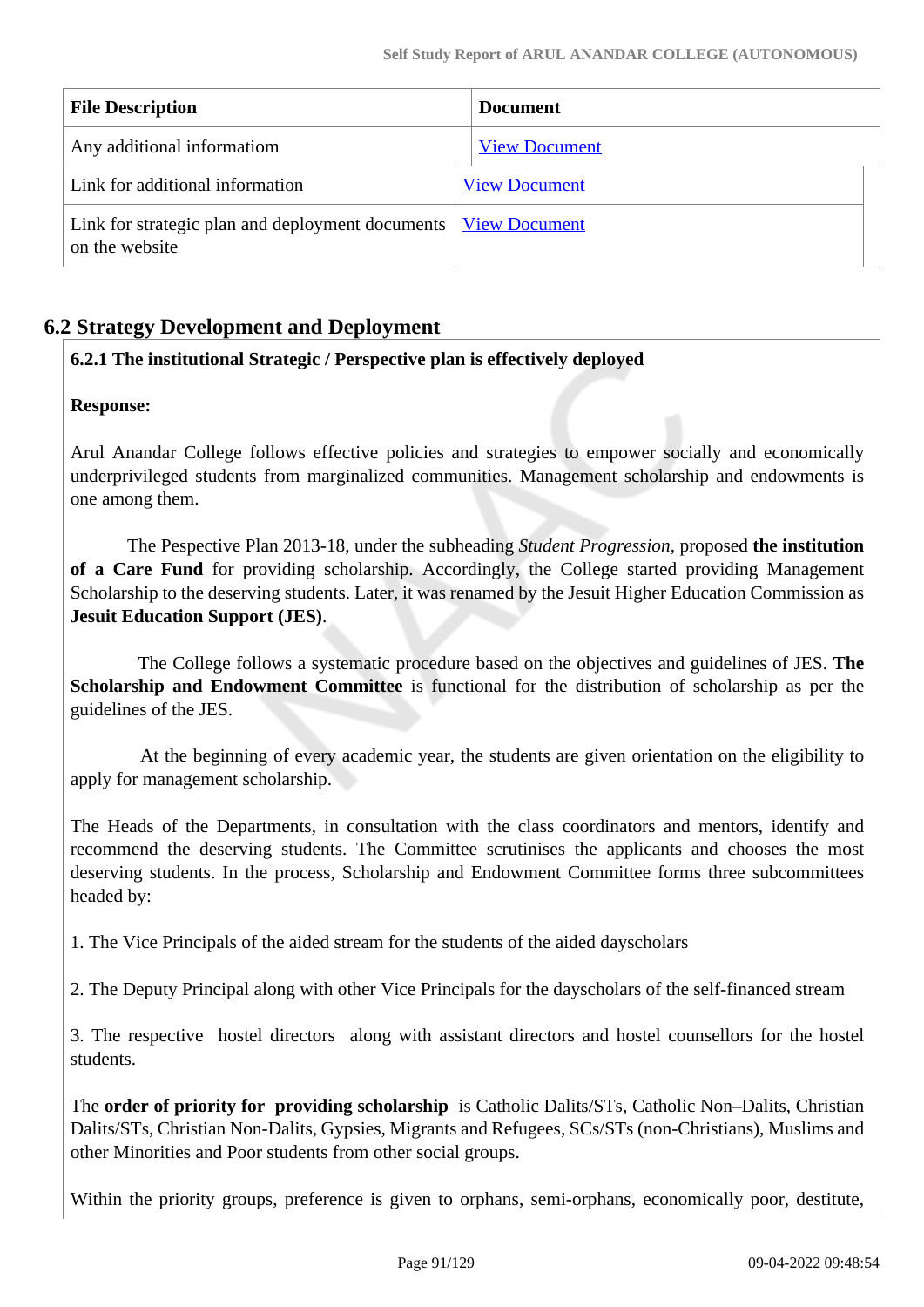Divyangjan and students of widows and women students.

The College takes special care towards the empowerment of **refugee and migrant** students by giving special scholarships.

The selection process is highly transparent and it is collectively made by the members of the committee. The final list of the students availing management scholarship is displayed in the noticeboard and the respective students are intimated individually.

The disbursal of scholarship is ensured and vigilantly monitored by the college office after a fair selection process. The record of beneficiaries receiving the scholarship is maintained and audited every year.

In addition to management scholarship, alumni, philanthropist, and faculties have also established nearly **101 endowments scholarships**.

Special financial assistance is given to women students, meritorious students and outgoing students through scholarships.

In commemoration of the Silver Jubilee of the College, a special scholarship was instituted to support the **divyangjan**.

The financial support through management scholarship certainly helps the students in pursuing their studies. The College also devises suitable strategies to strengthen the mobilization of financial resources to build the educational support fund.

| <b>File Description</b>                                            | <b>Document</b>      |
|--------------------------------------------------------------------|----------------------|
| Any additional information                                         | <b>View Document</b> |
| Link for Strategic Plan and deployment<br>documents on the website | <b>View Document</b> |
| Link for additional information                                    | <b>View Document</b> |

 **6.2.2 The functioning of the institutional bodies is effective and efficient as visible from policies, administrative setup, appointment, service rules and procedures, etc.**

#### **Response:**

Arul Anandar College is administered by the Madurai Jesuit Province which has an exclusive Commission for Higher Education. The Higher Education Commission formulated the **Corporate Policies for Higher Education** to be followed by all colleges under the Jesuit Madurai Province. Based on the need, and according to the policy of Higher Education, Guidelines and Procedures are formulated by the College and get approval from the Higher Education Commission through the Board of Management.

The overall planning and development of the institution is done by the Board of Management under the Presidentship of the Provincial and locally executed under the directions of the Vice President, the Rector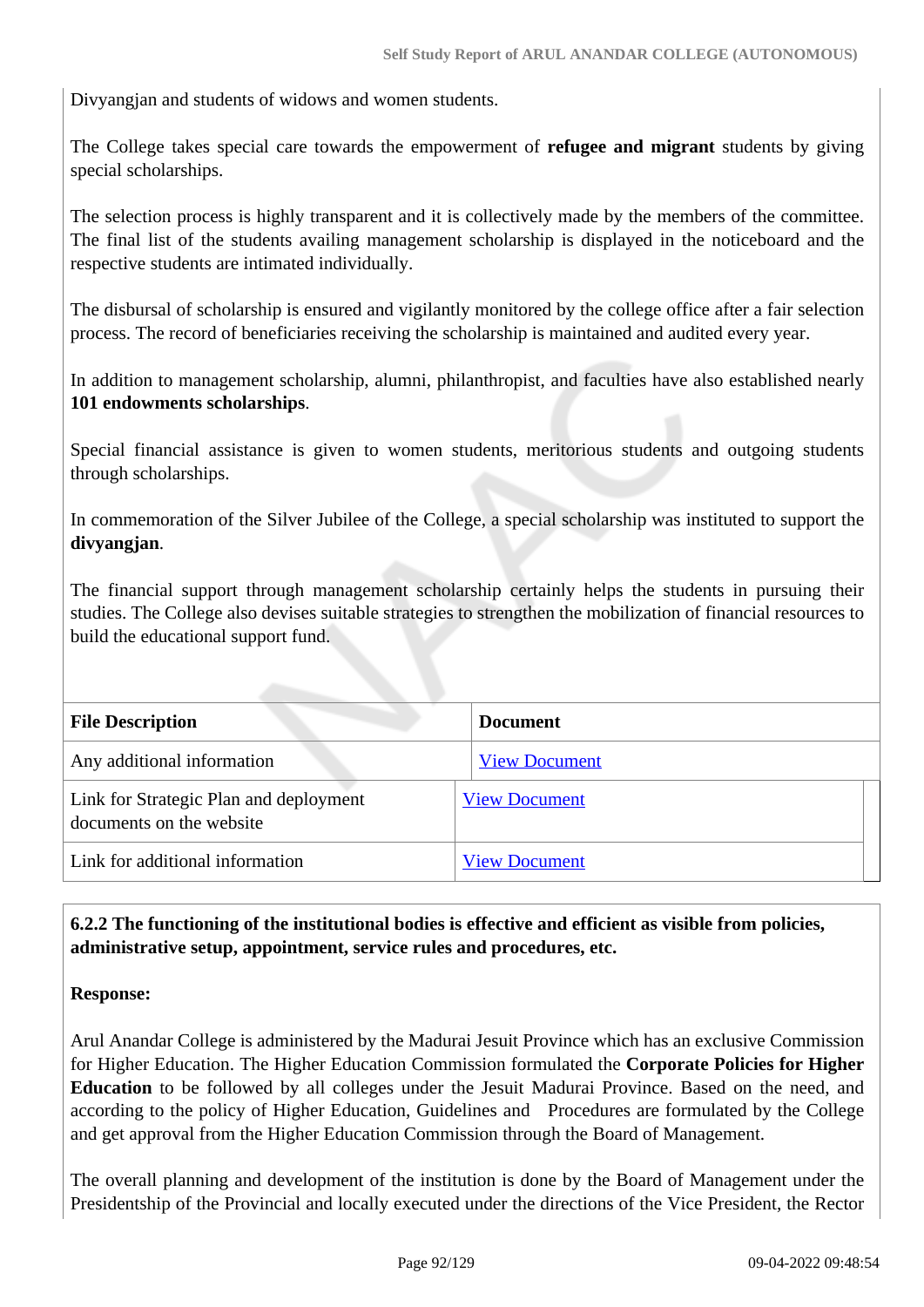of the College.

The day-to-day administrative affairs of the College are managed by the Executive Board of Management, of which the Rector, the Secretary, the Principal and the Campus Treasurer are members, and assisted by the Administrative Committee consisting of experienced members of the faculty.

The Secreatary is the administrative head of the institution shouldering the responsibilities of administration, appointments and infrastructure.

The Principal is the academic head, ensuring the proper conduct of all the academic, research and extension activities.

The Campus Treasurer is responsible for all financial matters.

The Statutory Bodies are constituted and meetings are conducted as per the UGC, MHRD, State Government and University guidelines.

The Non-statutory Bodies are constituted by the Board of Management to complement the functions of the Statutory Bodies.

The Board of Management nominates other academicians and experts in to these Bodies to strengthen the functioning of the College.

The programmes, courses and activities are periodically evaluated by the College and reported in the appropriate Bodies for proper implementation.

There are Committes, Cells and Associations focussing on specific tasks and roles in the College.

The executive leadership is shared with the Deputy Principal, the Vice-Principals, the Controller of Examinations, the Dean-Academics, the Dean-Research, the Dean-Students, the Dean of Women Students, IQAC Co-ordinator and all the Heads of the Departments.

The Deputy Principal assists the Principal in academic and administrative affairs of the Self-financed stream.

There are two Vice Principals in Aided stream and three Vice Principals in the Self-financed stream for efficient administration and implementation of academic activities.

There is a written Job Description for each office and given to the officials at the time of appointment.

The office of the Controller of Examinations has compiled all the rules and regulations of the evaluation system in a booklet.

 The Public Relations Officer communicates with the public and the press during all important events of the College.

The Management encourages the faculty to participate in various committees. This enhances the leadership qualities and skills.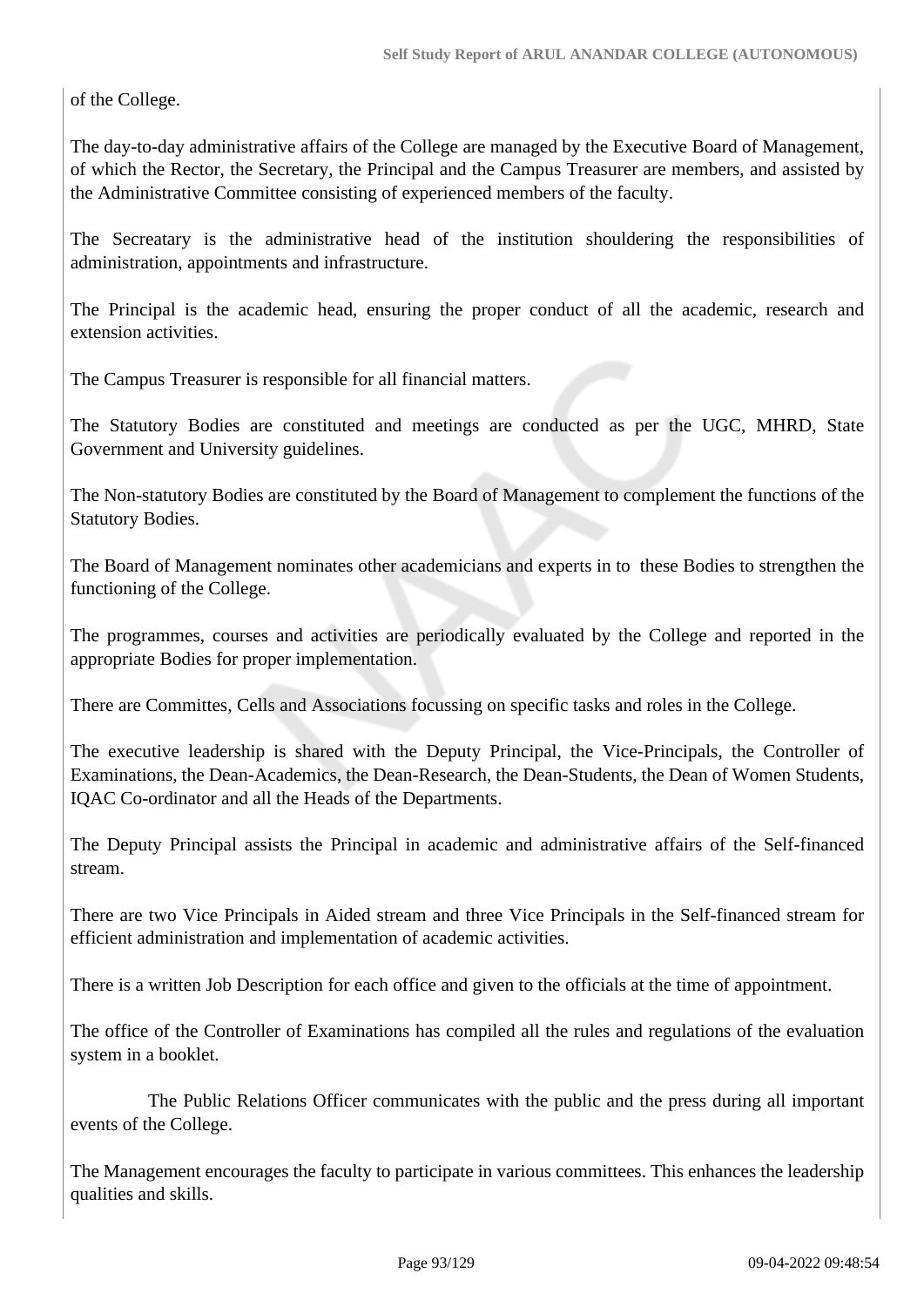The Grievance redressal committees have been formed for both staff and the students.

 The power delegation and decentralisation of authority enrich the effective and efficient functioning of the institution in all its spheres of planning, decision-making and implementation. The Management plays a crucial role in enriching the bottom-up approach in planning and execution of various academic activities.

| <b>File Description</b>                       | <b>Document</b>      |
|-----------------------------------------------|----------------------|
| Any additional information                    | <b>View Document</b> |
| Link to Organogram of the Institution webpage | <b>View Document</b> |
| Link for additional information               | <b>View Document</b> |

#### **6.2.3 Implementation of e-governance in areas of operation**

- **1.Administration**
- **2.Finance and Accounts**
- **3.Student Admission and Support**
- **4.Examination**

**Response:** A. All of the above

| <b>File Description</b>                     | <b>Document</b>      |
|---------------------------------------------|----------------------|
| Screen shots of user interfaces             | <b>View Document</b> |
| Institutional data in prescribed format     | <b>View Document</b> |
| ERP (Enterprise Resource Planning) Document | <b>View Document</b> |
| Any additional information                  | <b>View Document</b> |
| Link for additional information             | <b>View Document</b> |

## **6.3 Faculty Empowerment Strategies**

 **6.3.1 The institution has effective welfare measures for teaching and non-teaching staff and avenues for career development/ progression** 

#### **Response:**

The institution effectively implements the welfare schemes for the teaching and Non-teaching faculties.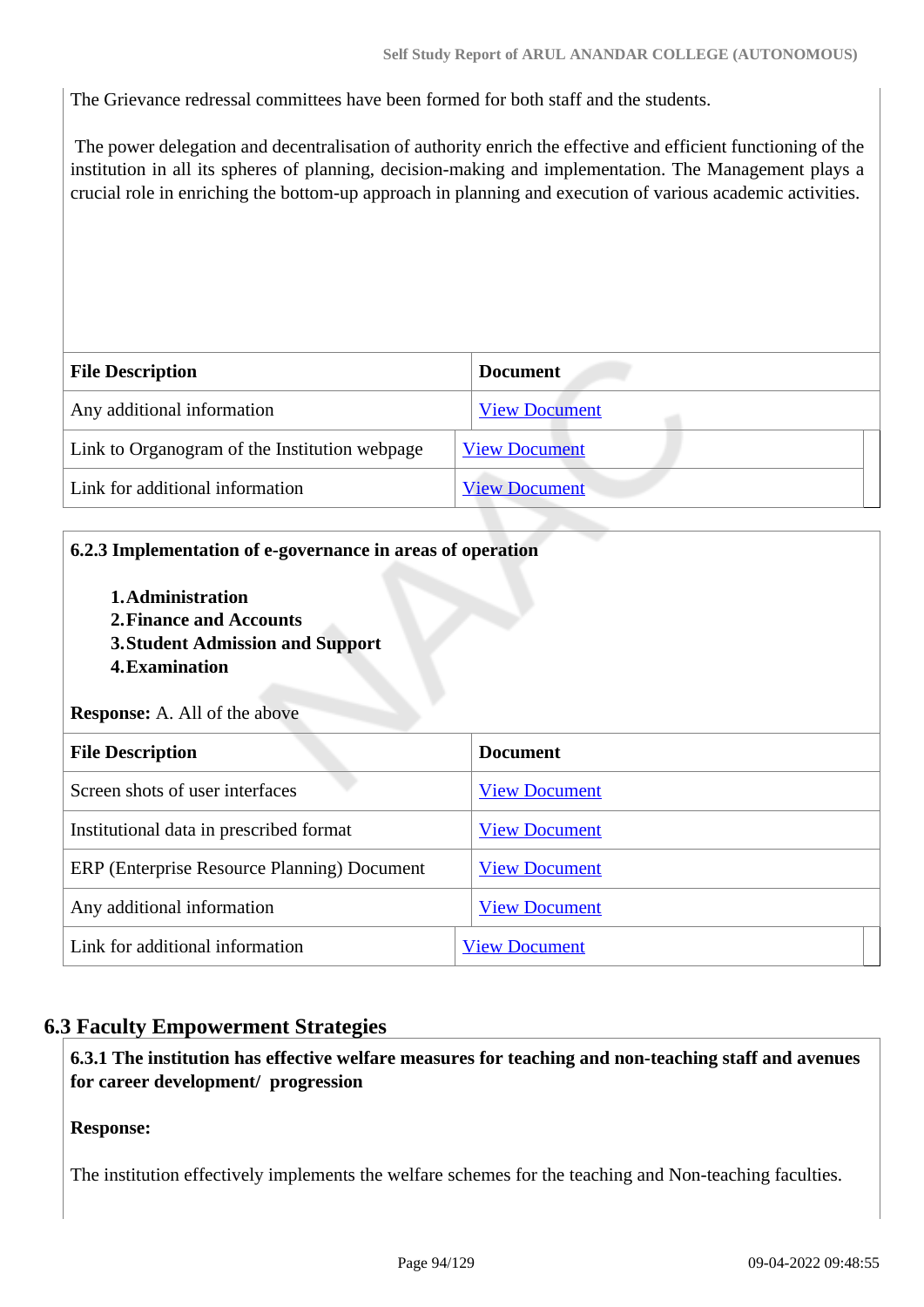The College makes arrangements for availing all the government schemes such as Gratuity, Pension, Commutation of Pension, Earned Leave encashment, Maternity Leave, Medical Facility, Leave on Overseas Project or Conference, Health Fund Scheme, Permission to attend FDP such as Orientation programmes and Refresher courses, short term courses, etc. for the career development and progression of the teaching as well as non-teaching staff.

Besides the above, the following benefits are given to the teaching and non-teaching staff.

## **Financial Support**

- To the staff to attend workshops and conferences both at the national and international level
	- **For children's education of the non-teaching staff**
	- For celebrating festivals, festival advance to the non-teaching and domestic staff
	- The self-financed staff of the institution also receive Provident Fund, permission to attend Faculty Development Programme, Maternity and paternity leave with salary.
	- **Interest free Housing Loan for domestic employees**

#### **Material Benefits**

- Office rooms for Staff Associations (Teaching and Non-teaching) on the campus
- Staff quarters for the domestic staff inside the college premises
- Two sets of uniforms to the domestic staff every year
- Wi-Fi facility to the staff inside the college campus
- To cater to the financial needs, staff mutual fund and thrift society are managed by the staff with the approval of the management.

#### **Cater to Emotional Needs**

- Staff Grievance Redressal Cell to address the issues and grievances of the staff
- Availability of full-time professional counsellors for both staff and students
- Indoor games facility for the staff to relax and to refresh physically and mentally
- Fraternity grand lunch is provided for all the staff on the eve of the feast of St.Arul Anandar and St.Ignatius of Loyola.
- Financial assistance to the conduct of staff exposure programme and tour (Both teaching & Nonteaching)

#### **Recognition and Rewards**

- The teaching and non-teaching staff are honoured with **Silk and Silver jubilee Awards** for their remarkable service.
	- Awards of excellence for teaching, research and extension is given to the deserving members of staff every year.
	- The spouse or family member (Non-Teaching Staff) is given a job on compassionate grounds.

#### **Avenues for Career Development and Progression**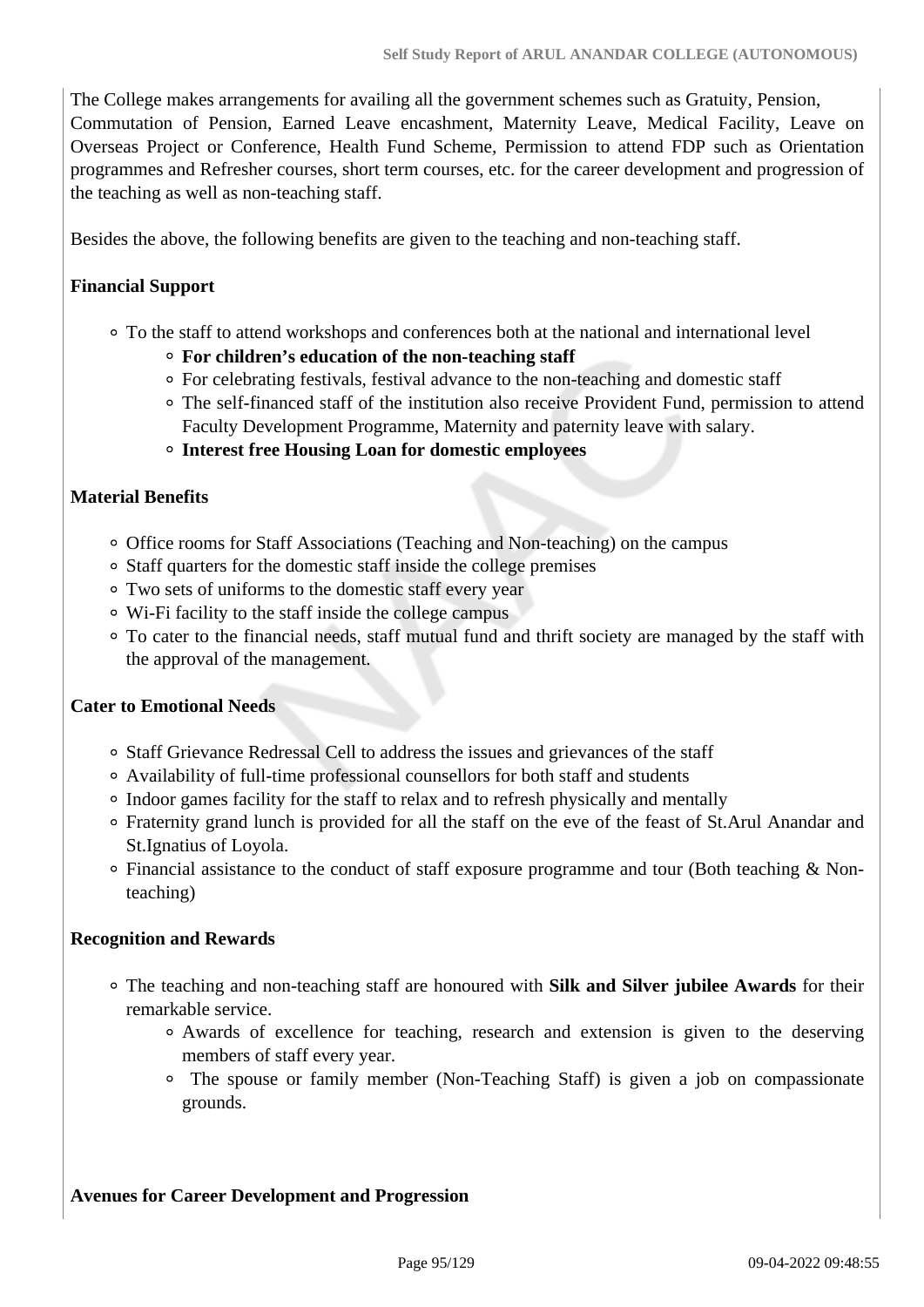- Annual orientation, workshops for teaching staff at the beginning of every academic year
- Initiation and training programmes for the newly recruited staff
- Incentive in the form of salary hike for the staff of the self financed stream for completing their PhD degree
- Various other training programmes such as item writing, research project etc for teaching fraternity, training on Public Finance Management System, Ms-Office non-teaching staff, and waste management, operating fire extinguisher training for domestic staff
- Seed Money provided for facuilties to encourage them to undertake research projects

| <b>File Description</b>         | <b>Document</b>      |  |
|---------------------------------|----------------------|--|
| Any additional information      | <b>View Document</b> |  |
| Link for additional information | <b>View Document</b> |  |

## **6.3.2 Average percentage of teachers provided with financial support to attend conferences / workshops and towards membership fee of professional bodies during the last five years.**

#### **Response:** 2.9

6.3.2.1 **Number of teachers provided with financial support to attend conferences/workshops and towards membership fee of professional bodies year wise during the last five years**

| 2020-21 | 2019-20 | 2018-19 | 2017-18  | 2016-17 |
|---------|---------|---------|----------|---------|
|         |         | 10      | <u>ب</u> |         |

| <b>File Description</b>                 | <b>Document</b>      |  |  |
|-----------------------------------------|----------------------|--|--|
| Institutional data in prescribed format | <b>View Document</b> |  |  |
| Any additional information              | <b>View Document</b> |  |  |
| Link for additional information         | <b>View Document</b> |  |  |

 **6.3.3 Average number of professional development / administrative training Programmes organized by the institution for teaching and non-teaching staff during the last five years.**

**Response:** 8.2

6.3.3.1 **Total number of professional development /administrative training Programmes organized by the institution for teaching and non teaching staff year-wise during the last five years**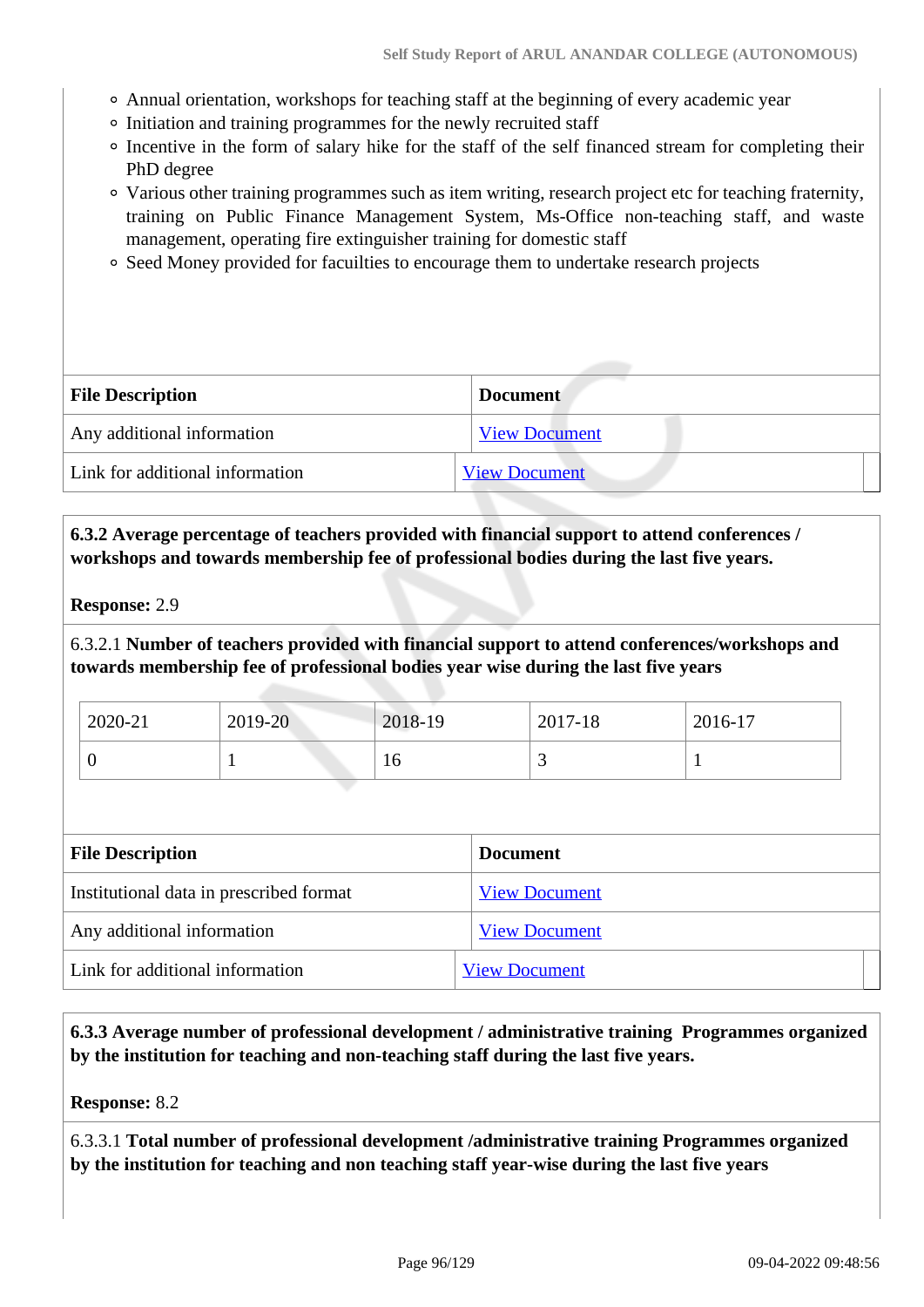| 2020-21                                                                                   | 2019-20 | 2018-19 |                      | 2017-18              | 2016-17 |  |
|-------------------------------------------------------------------------------------------|---------|---------|----------------------|----------------------|---------|--|
| 11                                                                                        | 11      | 9       |                      | 6                    | 4       |  |
|                                                                                           |         |         |                      |                      |         |  |
| <b>File Description</b>                                                                   |         |         | <b>Document</b>      |                      |         |  |
| Reports of the Human Resource Development<br>Centres (UGC ASC or other relevant centres). |         |         | <b>View Document</b> |                      |         |  |
| Reports of Academic Staff College or similar<br>centers                                   |         |         | <b>View Document</b> |                      |         |  |
| Institutional data in prescribed format                                                   |         |         | <b>View Document</b> |                      |         |  |
| Any additional information                                                                |         |         |                      | <b>View Document</b> |         |  |
|                                                                                           |         |         |                      |                      |         |  |

 **6.3.4 Average percentage of teachers undergoing online/ face-to-face Faculty Development Programmes (FDP)during the last five years (Professional Development Programmes, Orientation / Induction Programmes, Refresher Course, Short Term Course ).**

Link for additional information [View Document](http://aactni.edu.in/iqac/iqac_newsletter.php)

**Response:** 12.35

6.3.4.1 **Total number of teachers attending professional development Programmes, viz., Orientation Programme, Refresher Course, Short Term Course, Faculty Development Programmes year wise during last five years**

| 2020-21  | 2019-20 | 2018-19 | 2017-18 | 2016-17 |
|----------|---------|---------|---------|---------|
| າເ<br>رے | ⊥ັ      | ΙU      | 16      | 19      |

| <b>File Description</b>                                                                  | <b>Document</b>      |
|------------------------------------------------------------------------------------------|----------------------|
| Reports of the Human Resource Development<br>Centres (UGC ASC or other relevant centers) | <b>View Document</b> |
| <b>IQAC</b> report summary                                                               | <b>View Document</b> |
| Institutional data in prescribed format                                                  | <b>View Document</b> |
| Any additional information                                                               | <b>View Document</b> |
| Link for additional information                                                          | <b>View Document</b> |

## **6.4 Financial Management and Resource Mobilization**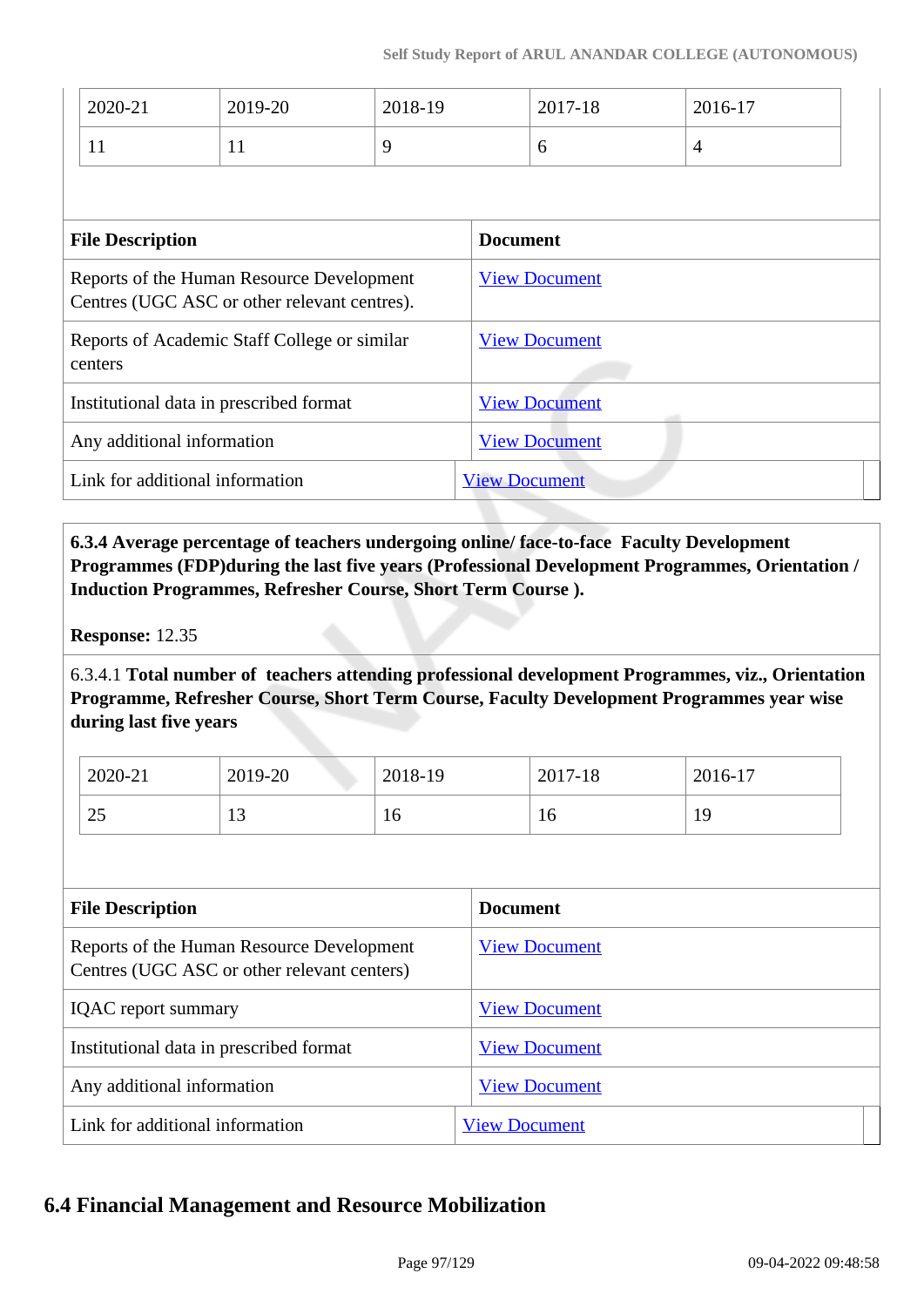#### **6.4.1 Institution conducts internal and external financial audits regularly**

#### **Response:**

Arul Anandar College (Autonomous), Karumathur is a government aided institution and receives fund from the University Grants Commission and government funding agencies for research. It's Financial Management and Resource Mobilization come under the Society of Arul Anandar with PAN No. AAAAT6276C. It is a registered society under the Tamil Nadu Societies Registration Act of 1984 and the Society is granted approval U/s. 12AA of the Income Tax Act of 1982 and as per the Act XXI of 1880 S.No.82 of 1977, Madras and S.No.24 of 1985, New Delhi.

 The Governing Body has constituted the Finance Committee under the chairmanship of the Principal of the Institution to take decisions on fiscal aspects. The Committee collects budget proposals from all the departments and units, and prepares the institutional budget for every academic year and submits the same to the treasurer's office for perusal.

The College makes a transparent financial transaction through cheques, demand drafts or National Electronic Funds Transfer. **The Public Financial Management System** (PFMS) is followed in dealing with the transactions when money is received from the government funding agencies and the accounts are submitted on time.

The funds received through various projects/travel grants/schemes/programmes are channelized effectively, and the utilization certificate is submitted to the funding agencies along with the audited statements of accounts to the **Campus Treasurer's Office**. The heads of the departments and the coordinators of various units submit the accounts of expenditure to the office for auditing.

 The **statutory audit** on the accounts of the College, comprises of salary, fee collection and funds received for scholarships from the government and the management, UGC autonomy grant, the income from the Self-Financed Courses.

The **Society of Arul Anandar** keeps an account of the revenue and expenditure through agriculture, dairy, piggery farms. The accounts of the extension units are also audited every year. The Society maintains separate books of accounts of all the units and all the items are subjected to audit by the Chartered Accountant in four quarters.

 The financial statements are certified by the **Audit Firm** and the audit reports are issued every year. If there are audit objections, systematic follow-up actions are initiated to rectify them. The office of the **Regional Joint Director of Collegiate Education** conducts regular government audit every year. Besides that, the office of Regional Joint Director of Collegiate Education and office of the AG conduct audit of the salary and other related accounts.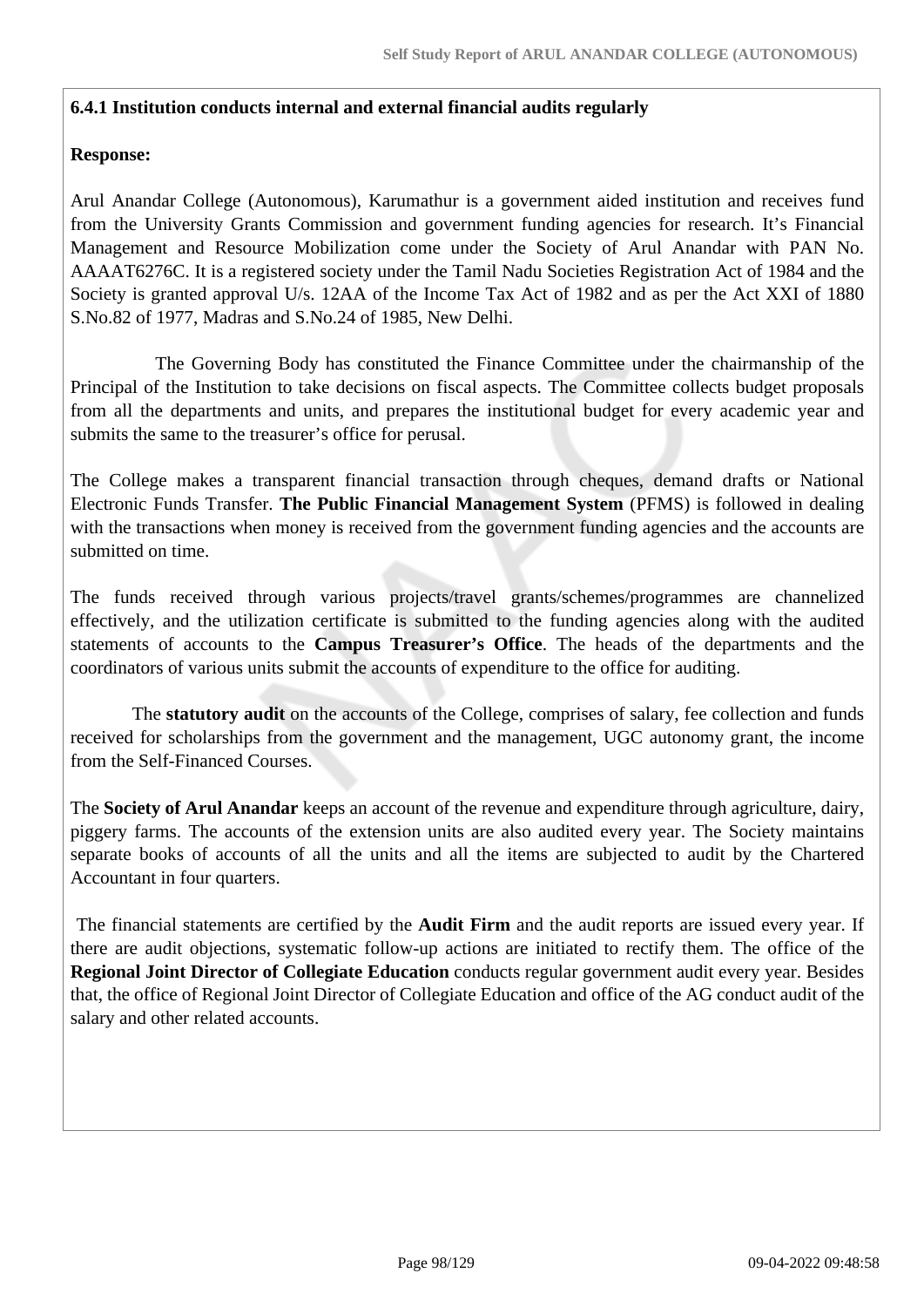| <b>File Description</b>         | <b>Document</b>      |
|---------------------------------|----------------------|
| Any additional information      | <b>View Document</b> |
| Link for additional information | <b>View Document</b> |

## **6.4.2 Funds / Grants received from non-government bodies, individuals, philanthropists during the last five years (not covered in Criterion III and V) (INR in Lakhs)**

**Response:** 92.07

6.4.2.1 **Total Grants received from non-government bodies, individuals, Philanthropers year-wise during the last five years (INR in Lakhs)**

| 2020-21 | 2019-20 | 2018-19 | 2017-18 | 2016-17 |
|---------|---------|---------|---------|---------|
| 8.71    | 34.72   | 10.91   | 13.45   | 24.28   |

| <b>File Description</b>                 | <b>Document</b>      |  |
|-----------------------------------------|----------------------|--|
| Institutional data in prescribed format | <b>View Document</b> |  |
| Any additional information              | <b>View Document</b> |  |
| Annual statements of accounts           | <b>View Document</b> |  |
| Link for additional information         | <b>View Document</b> |  |

#### **6.4.3 Institutional strategies for mobilisation of funds and the optimal utilisation of resources**

#### **Response:**

Arul Anandar College is known for its integrity and it maintains a transparent and accountable financial management system. Campus Treasurer System is introduced to regulate financial process, preparing budget, mobilising resources, monitoring expenditures, maintaining accounts, internal verification and external audit. The College is able to implement various quality enhancement activities with its ability to mobilize resources from different sources for new programmes, research, extension, infrastructure, student's welfare, and staff career advancements. Jesuit Madurai Province, that manages the institution, has formulated strict guidelines for financial management and it regularly monitors the institution's adherence to them.

#### **Mobilization of Funds**

The College mobilises funds as per the policy and procedure enacted by the Management. The process is monitored by the finance committee under the chairmanship of the Principal. The College receives funds from the following sources.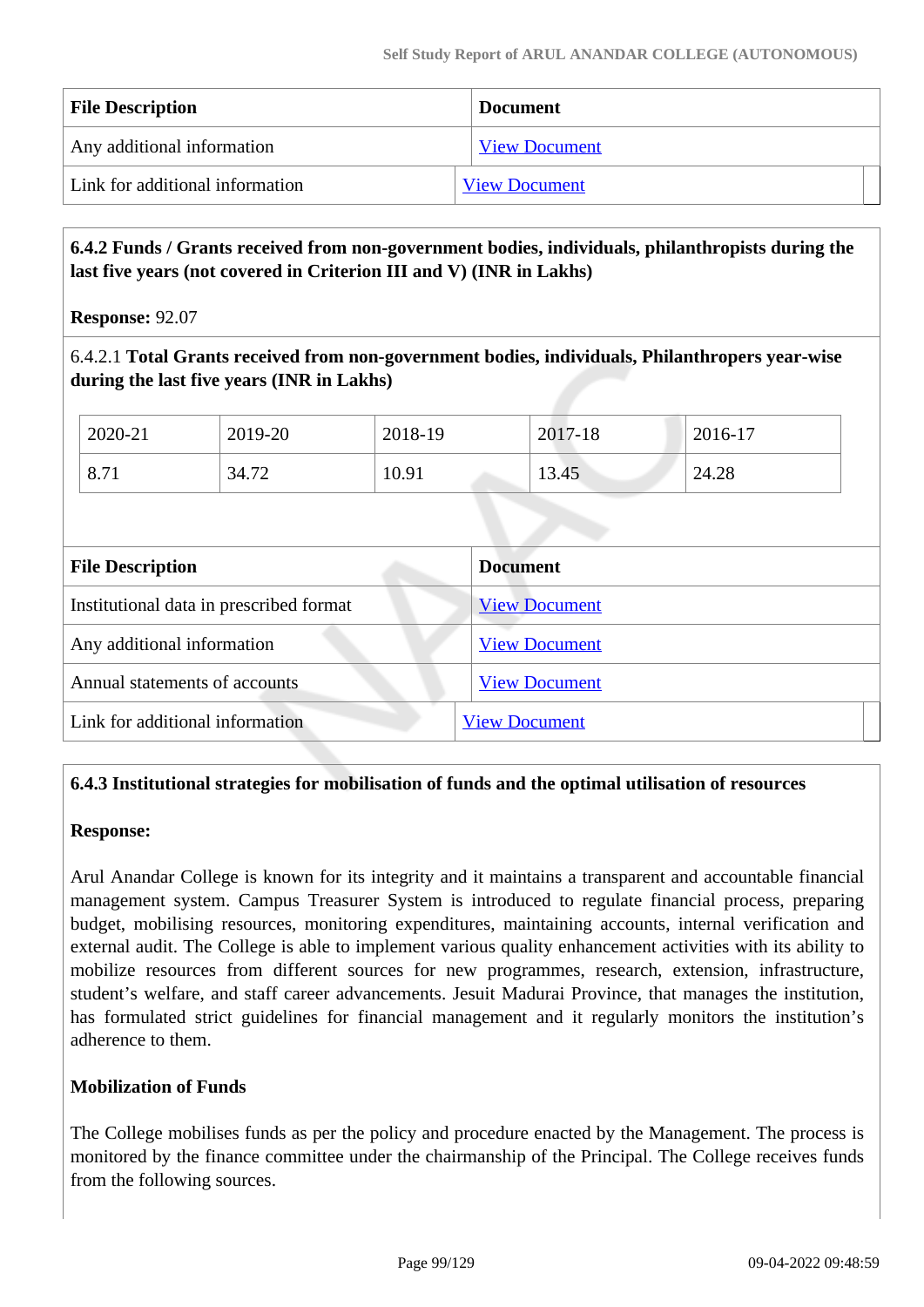- Management Grants from the Society of Arul Anandar
- Fees collected from the students of both aided and self-financed streams
- Project funds received from funding agencies such as, **UGC, CSIR, DBT, DST, TNSCST, ICSSR, ICPR and Malcom Adhiseshya Trust**
- Contribution made by the alumni, well-wishers and philanthropists
- Government Scholarships
- Funds from Non-governmental bodies for extension activities
- Revenue earned from selling of commodities and products from agriculture farms, dairy farms, piggery and poultry farms
- Income generated from College owned commercial complex
- Renting of the College infrastructure for conducting Government Exams and other exams
- Endowments
- Consultancies through Vertex and Health centre

## **Utilization of Resources**

Arul Anandar College effectively utilizes the funds in the following ways

- Disbursal of staff salary
- Infrastructure augmentation such as construction and renovation of classrooms, installation of solar panels, waste management units, plantation of trees, laying of paver blocks, roads.
- Hostel maintenance
- Library resources
- ERP and ICT improvement
- Software and equipment purchase
- Organizing Seminars/Endowments lectures, conferences, workshops, training programmes
- Career development programmes, faculty empowerment programmes to staff
- Seed money grants for promoting research
- Endowment scholarships to empower and encourage the most deserving students.
- Management (JES) scholarship to the socially and economically marginalized students
- Sports and cultural events such as Rural Sports Meet, Annual Sports Meet, SARAL (Tamil Drama Festival), Theatre Fest, Camp Fest.
- Observing the days of national significance
- Organizing extension activities such as ARISE, RADAR, ACPR, VETEX
- Managing dispensary to the college inmates and the rural people
- Organizing health camps to the rural neighbourhood
- Organizing veterinary camps in rural places for livestock management
- Organizing campaigns in familiarizing the government initiatives to the rural people
- Welfare measures to teaching and non-teaching staff
- Development of diary, piggery, agriculture and poultry farms for training students
- Relief measures during the period of disaster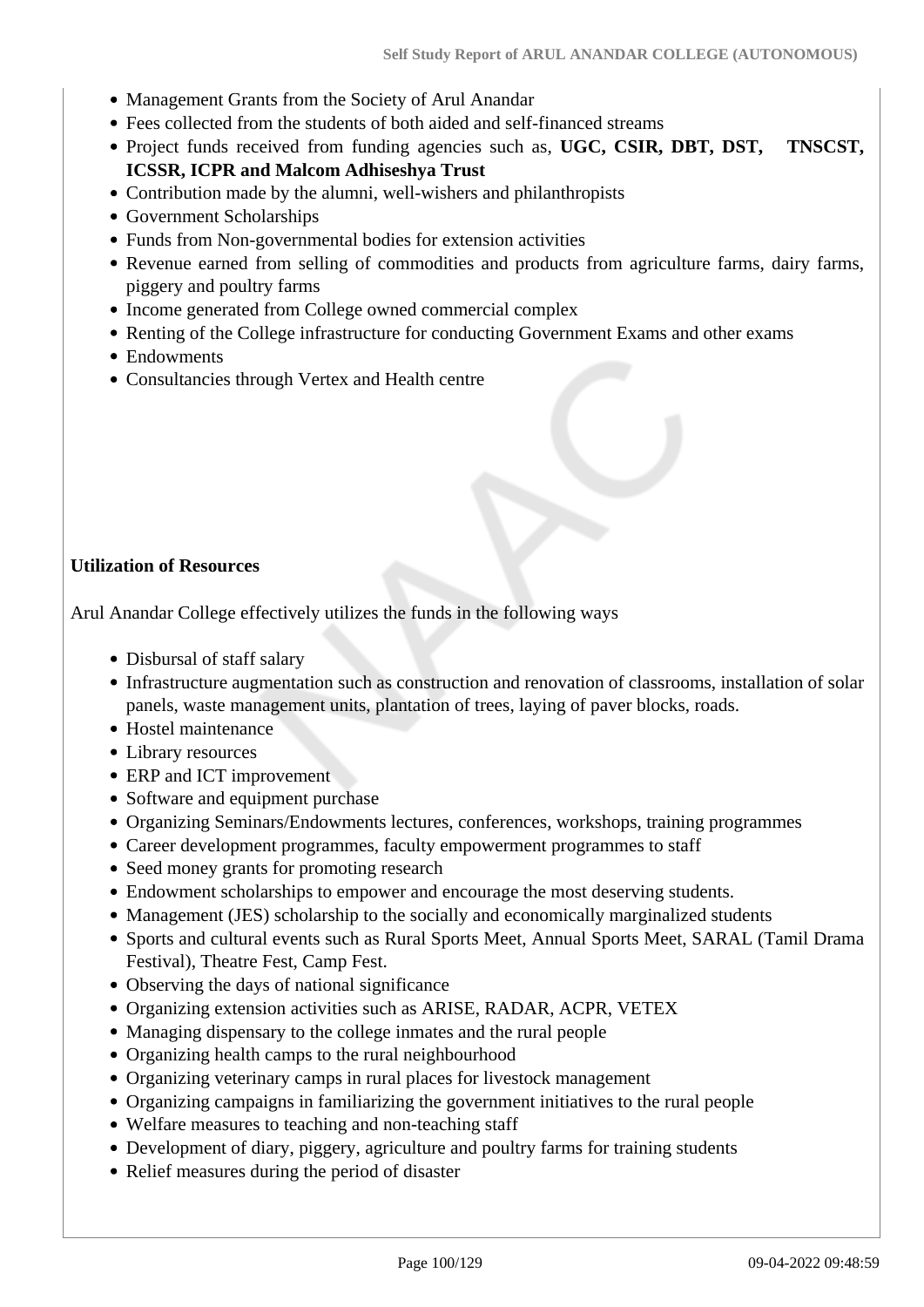| <b>File Description</b>         | <b>Document</b>      |
|---------------------------------|----------------------|
| Any additional information      | <b>View Document</b> |
| Link for additional information | <b>View Document</b> |

## **6.5 Internal Quality Assurance System**

 **6.5.1 Internal Quality Assurance Cell (IQAC) has contributed significantly for institutionalizing the quality assurance strategies and processes visible in terms of – Incremental improvements made for the preceding five years with regard to quality (in case of first cycle) Incremental improvements made for the preceding five years with regard to quality and post accreditation quality initiatives (second and subsequent cycles)** 

## **Response:**

## **Incremental Improvements**

The incremental improvements made by the institution through the initiatives of IQAC during the assessment period 2016-2021 are as follows

## **Academic Domain**

- Introduction of new programmes and several need-based courses on employability and entrepreneurship.
- Incorporation of OBE into the CBCS based on LOCF
- Establishment of Research Council
- Establishment of the Department of Human Excellence
- Introduction of soft skills, communication skills to all undergraduate students
- Introduction of life skills to all post graduate students
- Promotion of Digital literacy by strengthening learner-centred pedagogy integrated with ICT methods of teaching and learning
- Establishment of media centre to facilitate staff in preparing E-content materials
- In line with the initiatives of digital education by the government of India, the college is one of the local chapters of NPTEL
- Networking with other institutions through Memorandum of Understanding
- Internship in all under graduate programmes
- Industrial collaborations for placement
- Institutional associations for quality promoting programmes

#### **Administrative Domain**

- Start of an entrepreneurial unit, **NUTRI CORNER** in 2021 by the Department of Food Science and Technology to impart entrepreneurial skills in the students in line with the campaign of Skill India.
- Constitution of **MHRD** Innovation and IPR cell in 2019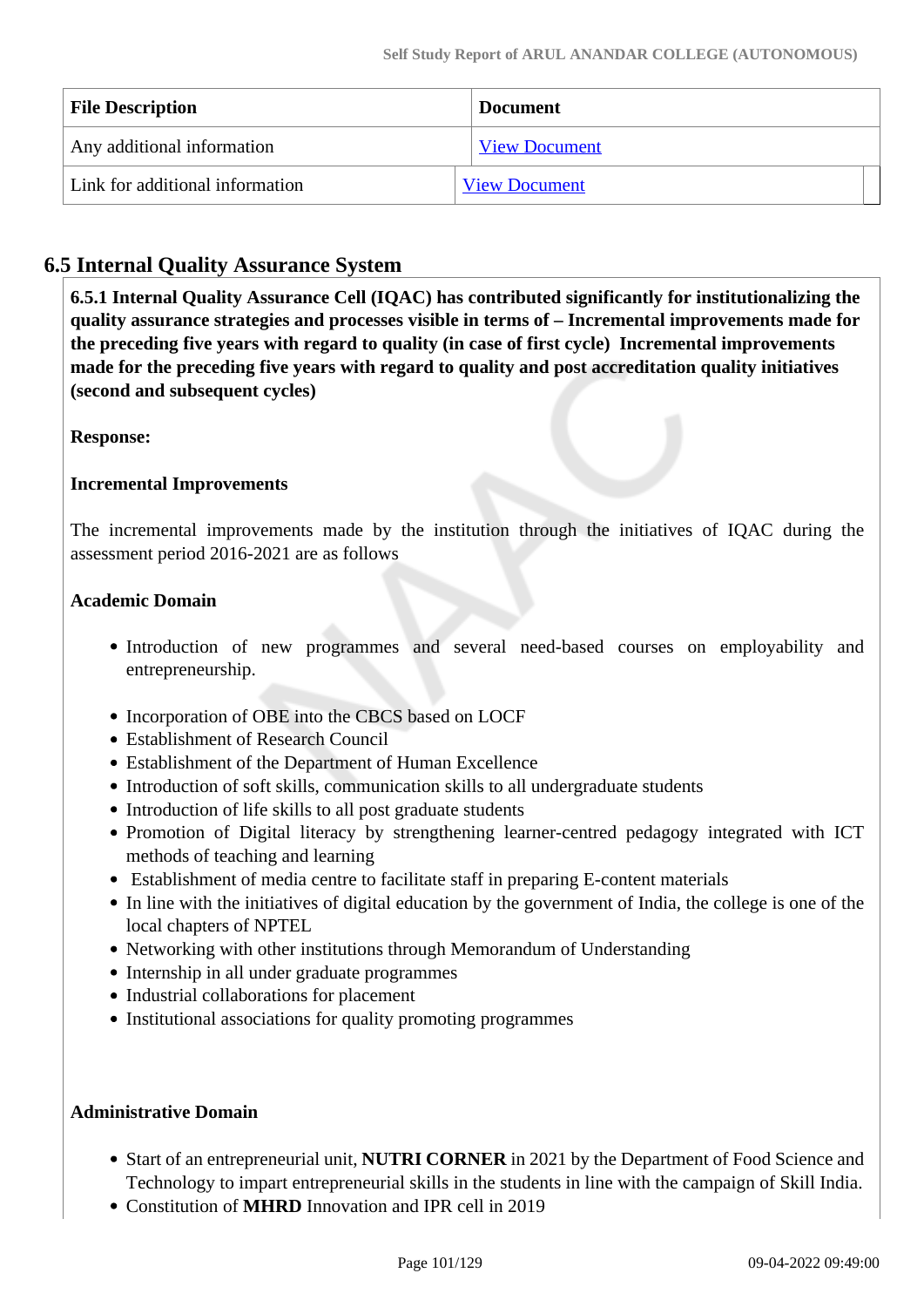- Establishment of **DST-FIST** networking computer lab, DST-FIST science lab and UGC- Agri Biotechnology lab
- Construction of field classrooms
- Launch of L3F website and Farmers Friendly mobile application by **Arrupe Centre of Policy Research**
- Establishment of centre of Empowerment

The IQAC of our College has taken strenuous efforts in cultivating and promoting quality culture in the dimensions of curricula and research.

Practice-I

#### **Research Activities**

A research council is established in 2017 based on the initiatives of IQAC. The council has set its functioning under the guidance of Dean Research, to facilitate a conducive environment for accomplishing research activities.

Research council in line with the quality initiatives of IQAC

- Framed Research policy
- Constituted Ethics Committee to promote and monitor the code of research ethics
- Conducted research council meetings annually
- Organized programmes on project proposal writing to facilitate the faculty members write project proposals to various funding agencies
- Formed research advisory committee to select faculty members for seed money grants
- Collaborated with other institutions and research organizations
- Encouraged faculty members to publish articles in UGC-Care list journals

Practice –II

#### **Holistic Life Sustainability Skills**

The Department of Human Excellence (DHE) is established in 2019 based on the initiatives of IQAC towards inclusive growth.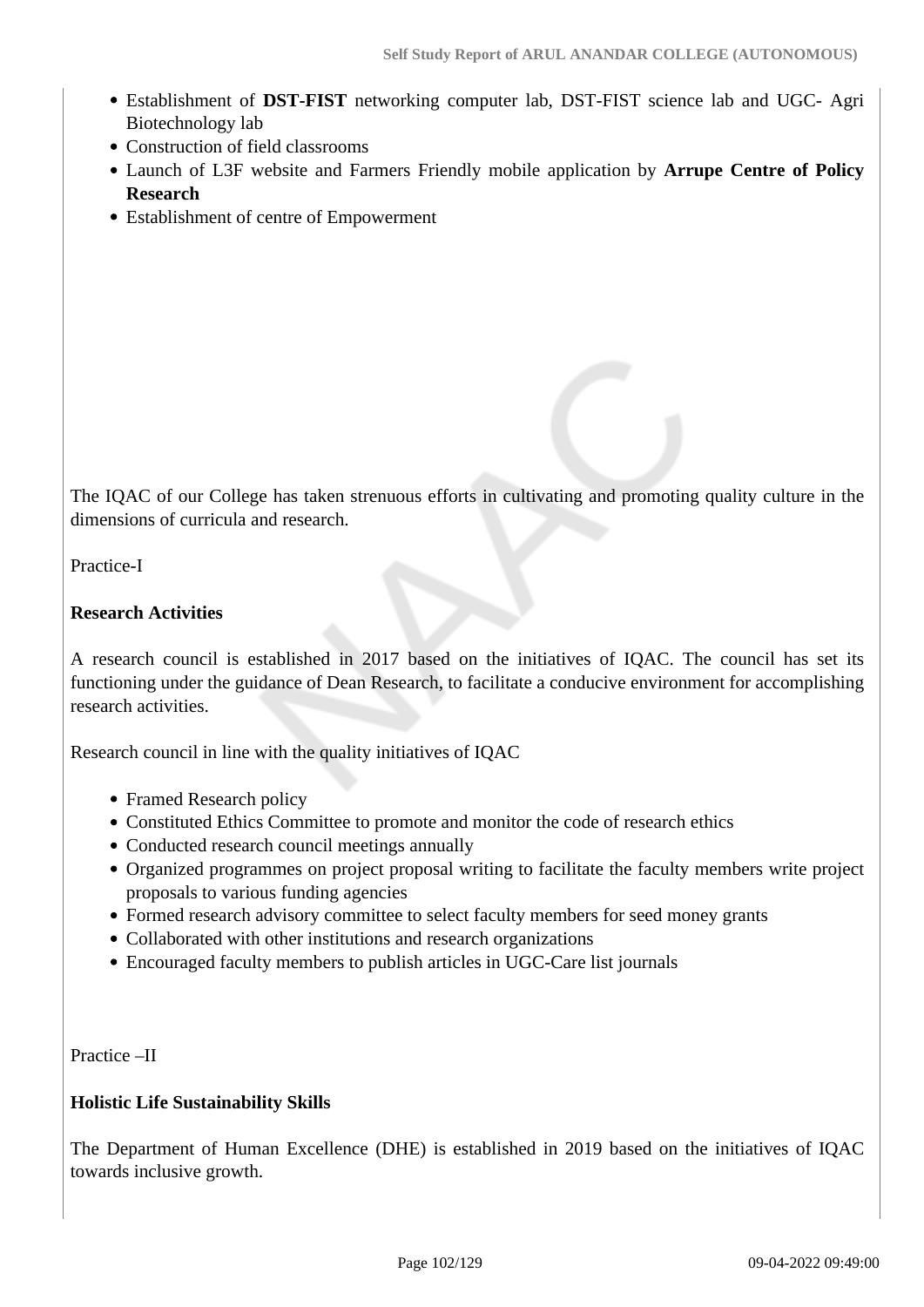DHE based on the counsel of IQAC

- Established four units namely foundation courses, communication skills, soft skills and life skills
- Offered courses to both under graduate and post graduate students
- Designed courses to enrich the personality and social skills of employability
- Practised activity-based teaching and effective assessment tools
- Organized various orientation programmes for both staff and students

The credentials given to these courses, the feasible evaluation pattern and the incorporation of OBE are the added features to these courses. The distinctive features of these courses provide a wide range of opportunities to the student community for empowering themselves for a sustainable life.

| <b>File Description</b>         | <b>Document</b>      |  |  |
|---------------------------------|----------------------|--|--|
| Any additional information      | <b>View Document</b> |  |  |
| Link for additional information | <b>View Document</b> |  |  |
|                                 |                      |  |  |

 **6.5.2 The institution reviews its teaching learning process, structures & methodologies of operations and learning outcomes at periodic intervals through IQAC set up as per norms and recorded the incremental improvement in various activities ( For first cycle - Incremental improvements made for the preceding five years with regard to quality For second and subsequent cycles - Incremental improvements made for the preceding five years with regard to quality and post accreditation quality initiatives )** 

#### **Response:**

IQAC of Arul Anandar College takes constructive and qualitative initiatives to streamline faculty performance and course deliberation through systematic review process.

#### 1.**Faculty Appraisal System**

The performance of the newly recruited faculty is appraised annually by the IQAC based on the **students' feedback** collected on the teaching skills and strategies employed by the faculty. Similarly, **peer group appraisal** is done to assess interpersonal skills, participation and involvement towards the development of the institution. The other layers of faculty members are also evaluated by the students once in three years. The feedback collection from the students and the analysis mechanism is computerized to ease the appraisal system.

The report of faculty appraisal with performance score is prepared after analyzing the feedback with standard benchmarks and submitted to the perusal of the Principal who in turn discusses with the respective faculty individually and proposes suggestions for enhancing the quality of teaching. The process of **faculty-evaluation** helps the teachers in their professional development.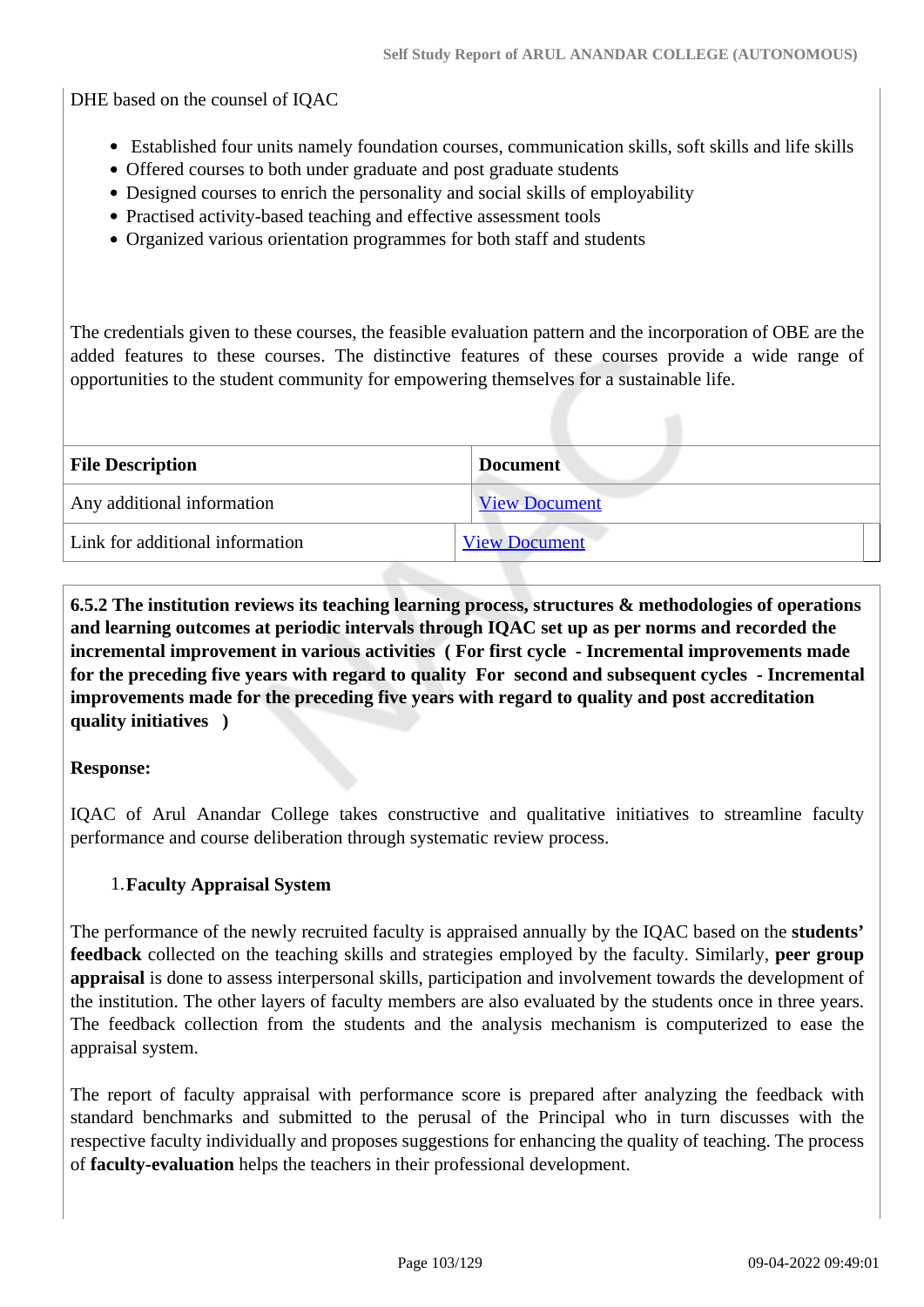#### 1.**Need-Based Evaluations**

IQAC conducts periodical evaluation of the courses and the learning hurdles of the students by constituting committees to study and suggest measures for improvement.

#### *a. Career Oriented Courses*

The Career Oriented Courses Evaluation Committee of four members was constituted in the year 2016-17 to evaluate the modalities of the delivery of the courses and their impact on the professional development of the students.

#### **The major recommendations of the committee were**

- To orient the students on the available courses
- To give more significance to practical sessions
- To introduce new courses catering to the employability needs of the students

Based on the recommendations, special orientation programmes are organized regularly before the selections of courses. **Nine Career Oriented Courses were introduced.**

## *b. Bridge Course*

The Department of English offers Bridge Course to the first year undergraduate students. A two-member **Bridge Course Review Committee** was constituted in the year 2016-17 to evaluate the effectiveness of the course. Based on the suggestions of the committee, dawn to desk fulltime intensive bridge course programme was organised before the commencement of the regular classes. In the 2020-21 academic year, a three-member committee was constituted to evaluate the modalities of the course. As per the recommendations, a new learning material was prepared and exclusive orientation and training programme for the faculty was organised.

#### *c. Career Oriented Courses*

A committee of ten members was constituted in the year 2019-20 to evaluate the impact of Foundation Courses on the behavioural modification of the students. The committee recommended to encourage community interaction in the teaching-learning process.

#### **d.** *Improving Academic Performance through Pass Percentage*

A committee of nine members was constituted in the year 2019-20 to identify the learning difficulties of the students and the hurdles in attaining overall pass percentage. The committee recommended to arrange motivational and counselling programmes for the students to reduce absenteeism and drop outs. Tutorial system and peer group learning were also suggested as remedial measures for the slow learners to overcome their problems in learning.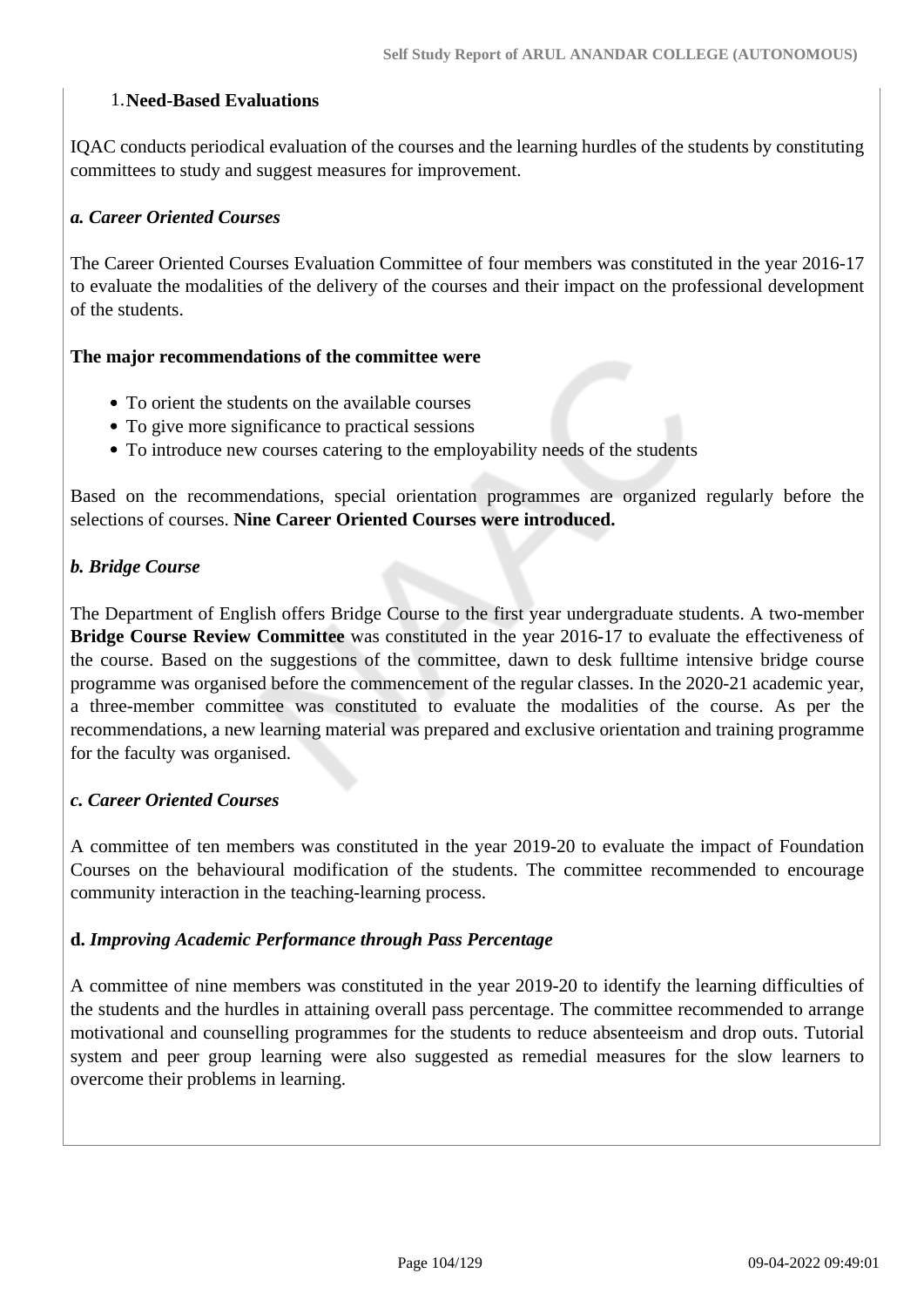| <b>File Description</b>         | <b>Document</b>      |  |
|---------------------------------|----------------------|--|
| Any additional information      | <b>View Document</b> |  |
| Link for additional information | <b>View Document</b> |  |

#### **6.5.3 Quality assurance initiatives of the institution include:**

- **1.Regular meeting of Internal Quality Assurance Cell (IQAC); Feedback collected, analysed and used for improvements**
- **2.Collaborative quality initiatives with other institution(s)**
- **3.Participation in NIRF**
- **4.Any other quality audit recognized by state, national or international agencies (ISO Certification)**

#### **Response:** 3 of the above

| <b>File Description</b>                                     | <b>Document</b>      |
|-------------------------------------------------------------|----------------------|
| Upload e-copies of the accreditations and<br>certifications | <b>View Document</b> |
| Institutional data in prescribed format                     | <b>View Document</b> |
| Any additional information                                  | <b>View Document</b> |
| Paste web link of Annual reports of Institution             | <b>View Document</b> |
| Link for additional information                             | <b>View Document</b> |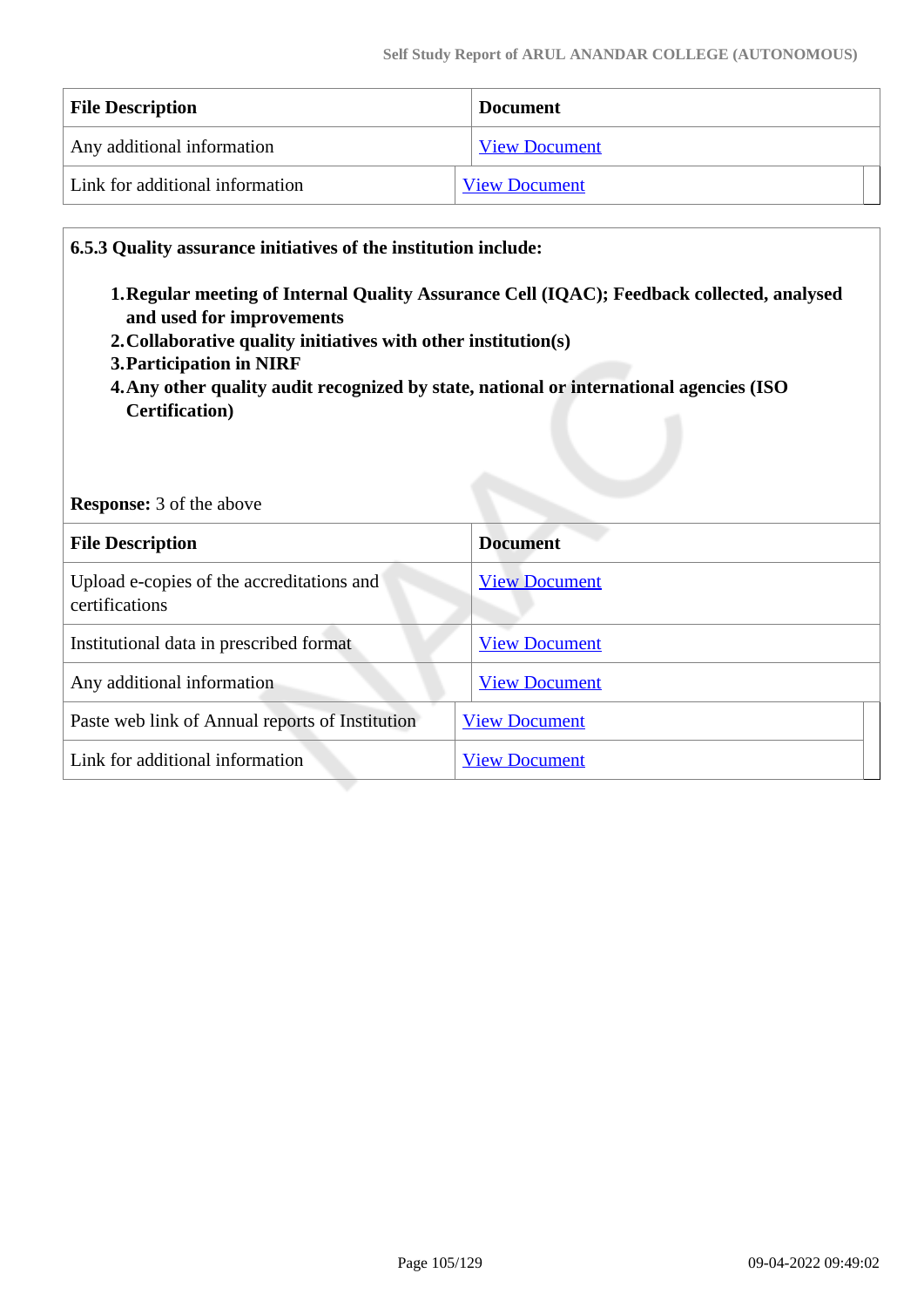# **Criterion 7 - Institutional Values and Best Practices**

## **7.1 Institutional Values and Social Responsibilities**

 **7.1.1 Measures initiated by the Institution for the promotion of gender equity during the last five years.**

## **Response:**

Arul Anandar College, initially a men's college, realised the importance of girls' education and opted to be co-educational in 2001. It established women-friendly infrastructure facilities, appointed woman staff, women counsellors, and conducted confidence-developing training programmes.

An office of **Dean for Women Students** was established and **Vice Principal (Women)** was appointed to specially look after girl students. "Facilitating gender equity both on and off the campus" was resolved as one of the strategies of the college.

UGC supported **Women Studies Centre** sensitises the campus on gender equity educates students on women empowerment. A woman faculty is appointed as its **Director** and two women staff assist her in the day-to-day activities of the centre.

'**Internal Complaints Committee for Prevention of Sexual Harassment'** and '**Girl Students Welfare Committee'** guarantee non-discriminatory, safe and secure women friendly campus. Girl-student representation in important committees and participation in activities are ensured.

## **Curricular and Co-Curricular Activities**

Gender equity as a human right issue and an area of cultural reformation is pronounced in the vision, mission and strategies of the college and incorporated in the curricula.

The Foundation Course on "**Social Analysis and Human Rights**" sensitises all students on gender equity as the basic norm of a civilized society.

Women Study Centre offers a Non-Major Elective Course on "**Introduction to Gender Studies**".

A core paper on "**Gender Society and Development**" is offered by the department of Rural Development Science.

The course on "**Development Economics**" analyses gender inequality.

Courses on "**Philosophy of Human Rights**", "**Social and Political Philosophy**" and "**Philosophy of Knowledge**" offered by the Department of Philosophy include feminist philosophical perspectives.

Modules on gender politics in India, women entrepreneurship, women in sports and games and status of women from the perspectives of women writers and so on find place in different courses.

Women Studies Centre documents data that concerns gender issues. It also conducts activities for the empowerment of women. **Gender Champions Club** creates egalitarian atmosphere on the campus where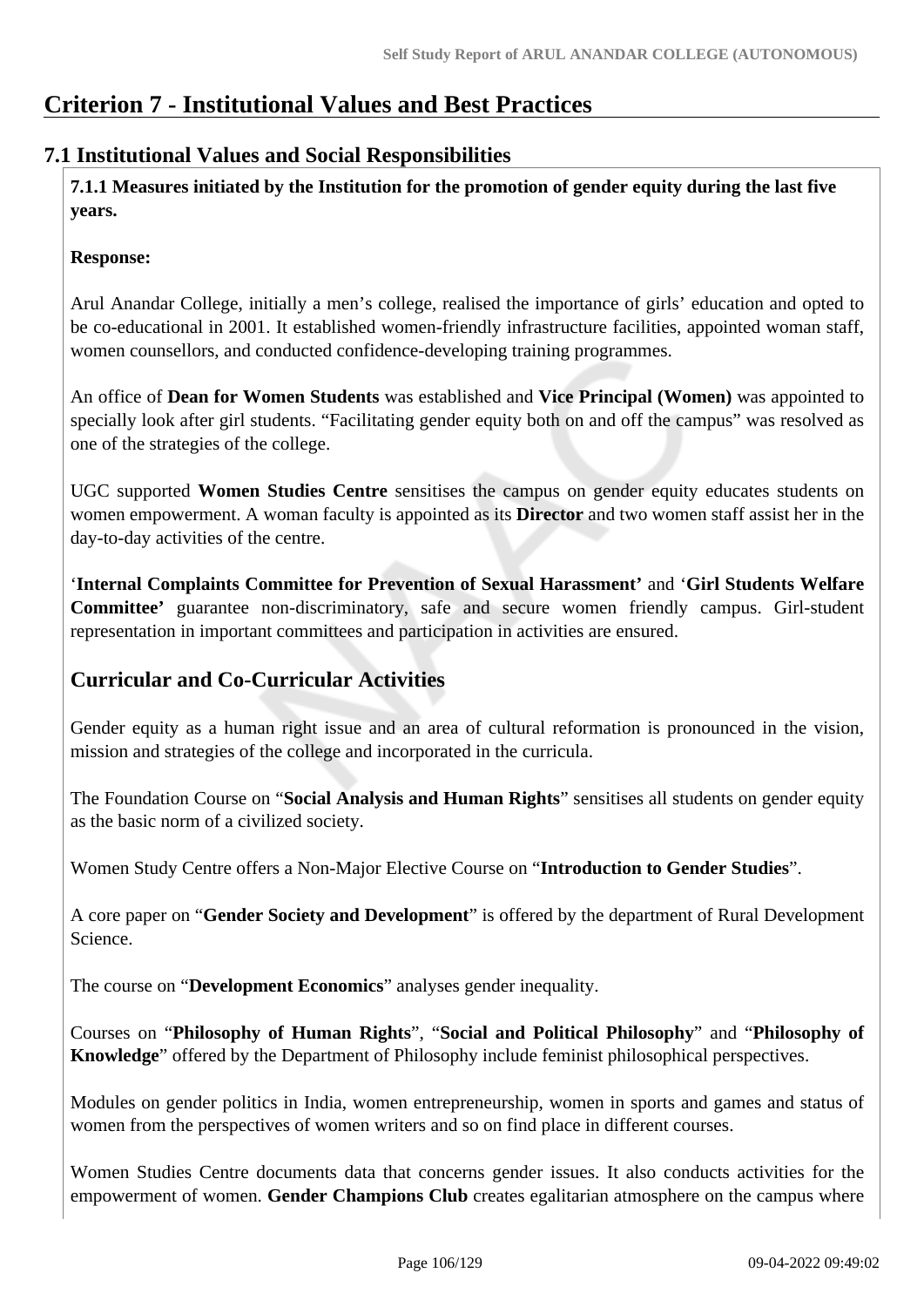girls are treated with respect and dignity.

Part V Extension and Outreach organise gender sensitization campaigns and programmes.

## **Facilities for Women on Campus**

#### **1.***Safety and Security*

- Internal Complaints Committee for Prevention of Sexual Harassment
- Grievance and Suggestions Box
- Girl Students Welfare Committee
- Anti-Ragging Committee
- Anti-Ragging Squad
- Students Grievance and Appeal Committee
- CCTV cameras at strategic points
- Security personnel at all gates in the college and hostels
- Logbook at the entrance gate
- Constant monitoring of attendance and intimating parents in cases of long absence
- Administrators are available and approachable in the campus residence in case of emergencies
- A culvert connecting the college campus with the girls-hostel block on the adjacent campus ensuring safe transit

#### *2. Counselling and Mentor Care*

- *3. Gender Champion's Club*
- *4. Health Care Centre*

#### *5. Common Rooms*

- Ladies room (Veronica Hall)
- Ladies staff room
- Girls' restrooms with automatic sanitary napkin vending and incineration machines

#### *6. Girls Hostel*

- *7. Women Studies Centre*
- *8. Day Care Centre*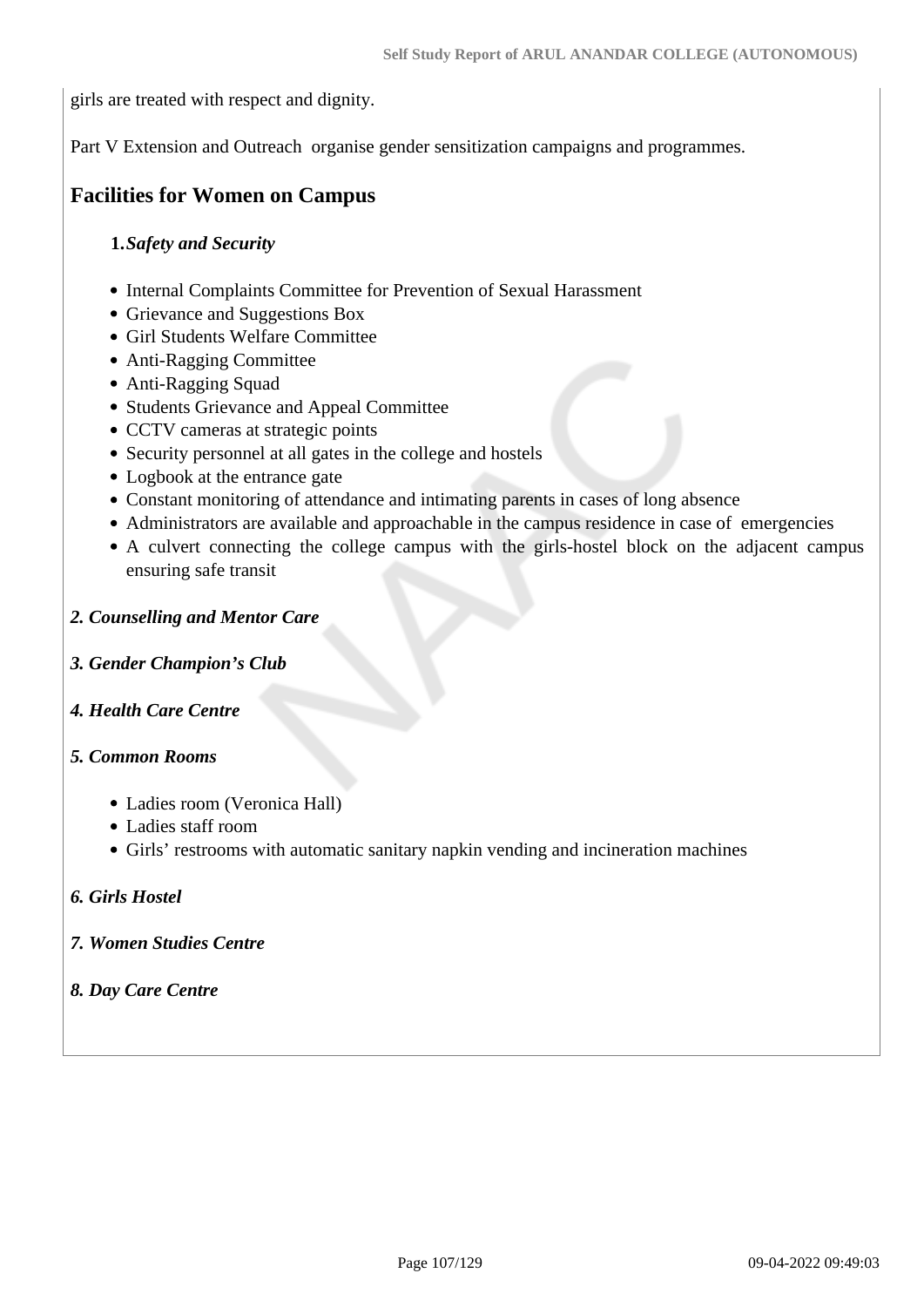| <b>File Description</b>                                                                                                                                                                 | <b>Document</b>      |  |
|-----------------------------------------------------------------------------------------------------------------------------------------------------------------------------------------|----------------------|--|
| Specific facilities provided for women in terms<br>of: a.Safety and security b.Counselling c.Common<br>Rooms d. Day care center for young children e.<br>Any other relevant information | <b>View Document</b> |  |
| Annual gender sensitization action plan                                                                                                                                                 | <b>View Document</b> |  |

## **7.1.2 The Institution has facilities for alternate sources of energy and energy conservation measures**

- **1.Solar energy**
- **2.Biogas plant**
- **3.Wheeling to the Grid**
- **4.Sensor-based energy conservation**
- **5.Use of LED bulbs/ power efficient equipment**

**Response:** A. 4 or All of the above

| <b>File Description</b>        | <b>Document</b>      |
|--------------------------------|----------------------|
| <b>Geotagged Photographs</b>   | <b>View Document</b> |
| Any other relevant information | <b>View Document</b> |

## **7.1.3 Describe the facilities in the Institution for the management of the following types of degradable and non-degradable waste (within 500 words)**

- **Solid waste management**
- **Liquid waste management**
- **Biomedical waste management**
- **E-waste management**
- **Waste recycling system**
- **Hazardous chemicals and radioactive waste management**

#### **Response:**

## **Solid Waste Management**

Differently coloured large size dustbins, green for degradable and red for non-degradable, are kept all over the campus for segregated disposal of waste.

**Two giant-size pits** (10x10x10 m), one for degradable and the other for non-degradable, at the eastern end of the campus, in the vicinity of the RDS farm, are used as dumping sites. The decomposed waste, namely the **compost**, is used as organic manure for the cultivation crops in the RDS farm and Kananur farm.

The use of **plastic** carry bags, cups and laminated paper plates are prohibited on the campus. Students and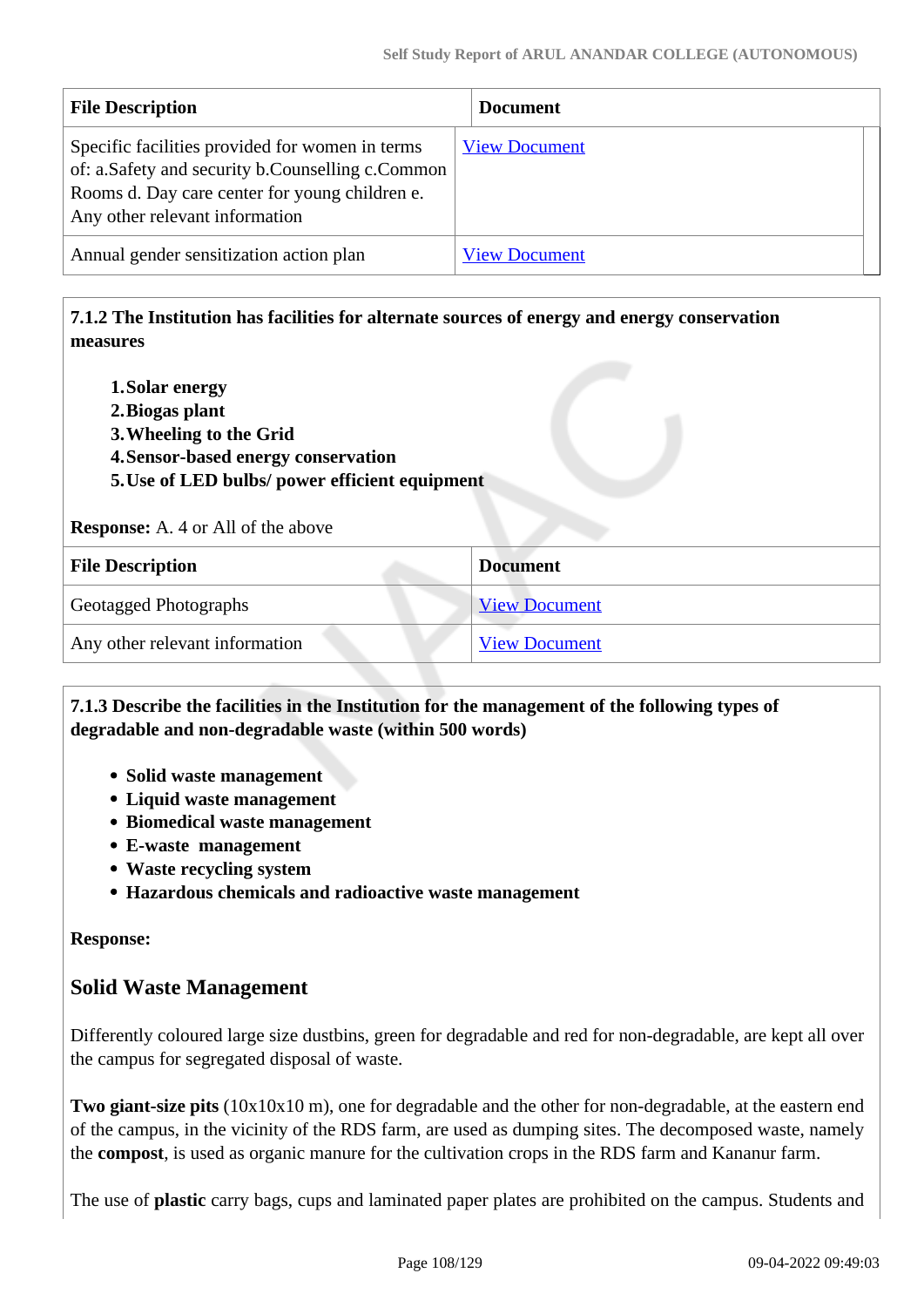staff are encouraged to use cloth bags.

**Incinerators** are fixed in ladies washrooms for hygienic and safe disposal of used sanitary napkins.

**Paper Waste:** Dustbins are provided in every classroom for collecting paper waste. Dustbins are cleared every day. Students are encouraged to submit e-assignments.

**Food Waste:** Separate dustbins are kept in the canteen and hostels for collection of food waste. The food waste is used as feed for the pigs in the RDS Farm.

Kitchen waste in the hostel is used as the basic substrate for the **Biogas unit.** On an average, one cylinder of biogas is produced per day.

**Farm Wastes** accumulated from cattle units, poultry units and field crops are used for compost and used in the college farm. Cow dung is used as the basic substrate for the Biogas unit in the hostel. The generated fuel is channelled into the kitchen.

# **Liquid Waste Management**

Conventional macro-scale experiments are replaced by micro-scale experiments in the Chemistry laboratory as a **Green Practice** to minimize the usage of chemicals and water.

 Liquid wastes generated by the RO units are directed towards collection drains in the rear side of the college building. The collected water is used for irrigating the crops in the RDS farm.

# **Biomedical Waste Management**

The accumulated biomedical waste in **VETEX** and **Health Centre** such as waste, discarded blood samples, lancets, injection needles, bacterial cultures, clinical samples, blood and body fluids, are disposed safely through decontamination procedure. The College has signed an agreement with " RAMKY Energy and Environment Ltd " for the safe disposal of bio medical waste.

# **Waste Recycling System: Reed Bed System**

Treatment of wastewater generated by domestic usage is done by a **reed bed system**. The system is a biomimicry of a wetland. It has a specially chosen reed species on its surface. This reed species absorbs oxygen from the atmosphere and release it through roots. The treatment system is installed in the boys hostel with the support of Sustainable Agro Alliance (SAAL), a consortium for social organizations and Agrarian Development Institute for Sustenance and Improved Livelihood (ADISIL).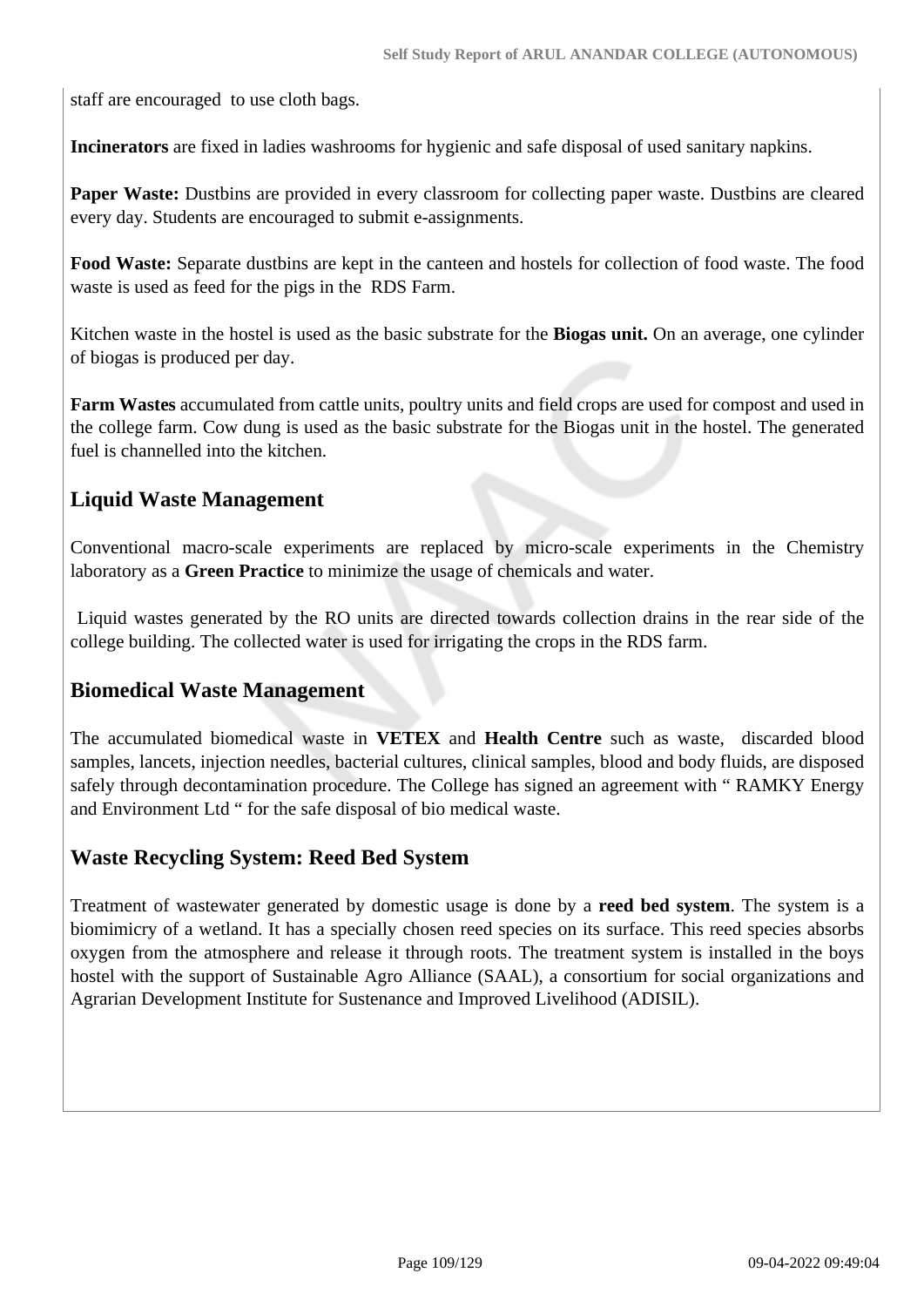| <b>File Description</b>                                                                | <b>Document</b>      |
|----------------------------------------------------------------------------------------|----------------------|
| Relevant documents like agreements/MoUs with<br>Government and other approved agencies | <b>View Document</b> |
| Geotagged photographs of the facilities                                                | <b>View Document</b> |
| Any other relevant information                                                         | <b>View Document</b> |

#### **7.1.4 Water conservation facilities available in the Institution:**

- **1.Rain water harvesting**
- **2.Borewell /Open well recharge**
- **3.Construction of tanks and bunds**
- **4.Waste water recycling**
- **5.Maintenance of water bodies and distribution system in the campus**

#### **Response:** A. Any 4 or all of the above

| <b>File Description</b>                          | <b>Document</b>      |  |  |
|--------------------------------------------------|----------------------|--|--|
| Geotagged photographs / videos of the facilities | <b>View Document</b> |  |  |
| Any other relevant information                   | <b>View Document</b> |  |  |
| Link for any additional information              | <b>View Document</b> |  |  |

#### **7.1.5 Green campus initiatives include:**

- **1.Restricted entry of automobiles**
- **2.Use of Bicycles/ Battery powered vehicles**
- **3.Pedestrian Friendly pathways**
- **4.Ban on use of Plastic**
- **5.landscaping with trees and plants**

**Response:** A. Any 4 or All of the above

| <b>File Description</b>                                               | <b>Document</b>      |
|-----------------------------------------------------------------------|----------------------|
| Various policy documents / decisions circulated for<br>implementation | <b>View Document</b> |
| Geotagged photos / videos of the facilities                           | <b>View Document</b> |
| Any other relevant documents                                          | <b>View Document</b> |

#### **7.1.6 Quality audits on environment and energy are regularly undertaken by the Institution and any awards received for such green campus initiatives:**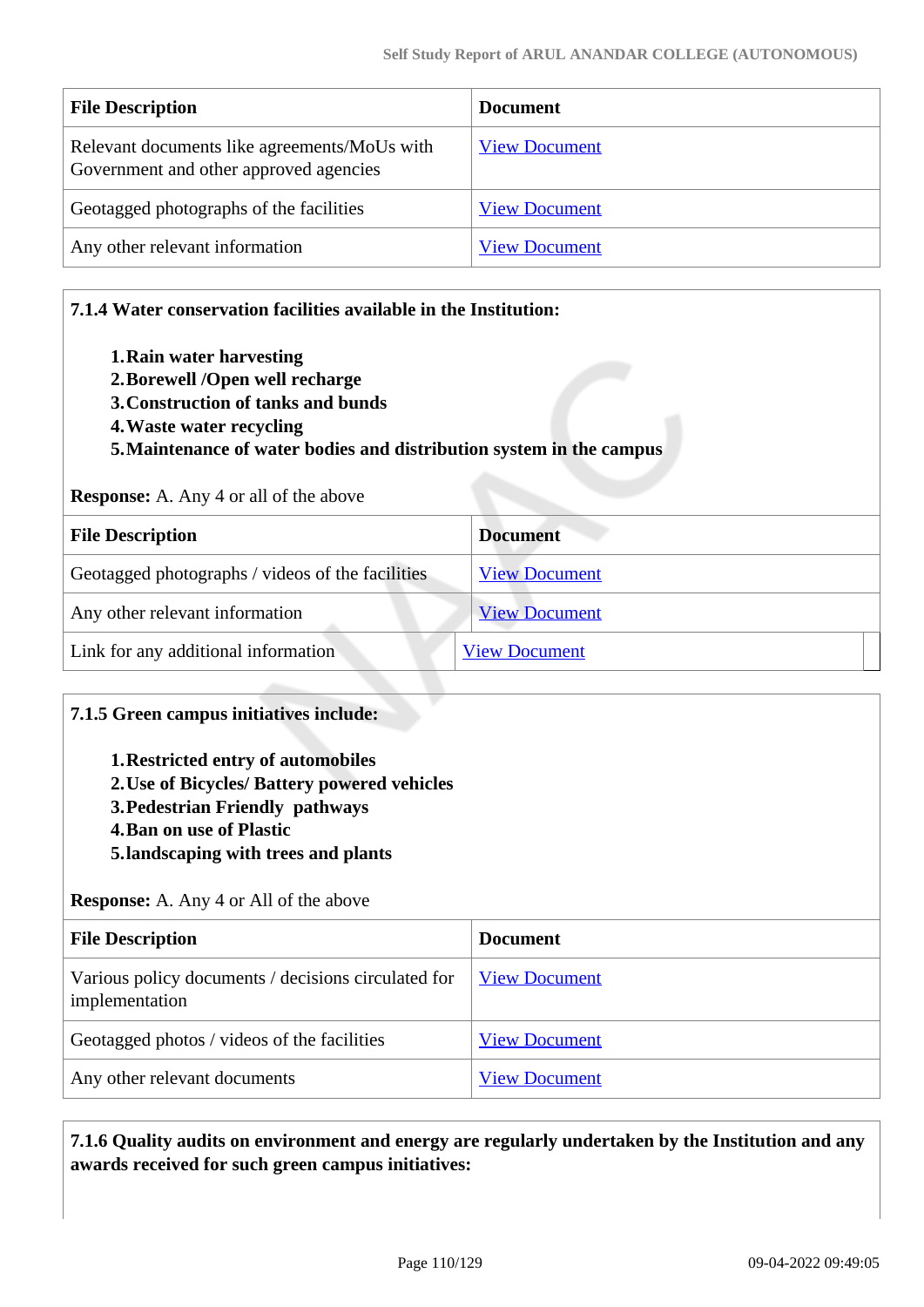#### **1.Green audit**

- **2.Energy audit**
- **3.Environment audit**
- **4.Clean and green campus recognitions / awards**
- **5.Beyond the campus environmental promotion activities**

**Response:** A. Any 4 or all of the above

| <b>File Description</b>                                                      | <b>Document</b>      |  |  |
|------------------------------------------------------------------------------|----------------------|--|--|
| Reports on environment and energy audits<br>submitted by the auditing agency | <b>View Document</b> |  |  |
| Certification by the auditing agency                                         | <b>View Document</b> |  |  |
| Certificates of the awards received                                          | <b>View Document</b> |  |  |
| Any other relevant information                                               | <b>View Document</b> |  |  |

#### **7.1.7 The Institution has disabled-friendly, barrier free environment**

- **1.Built environment with ramps/lifts for easy access to classrooms.**
- **2.Divyangjan friendly washrooms**
- **3.Signage including tactile path, lights, display boards and signposts**
- **4.Assistive technology and facilities for Divyangjan accessible website, screen-reading software, mechanized equipment**
- **5.Provision for enquiry and information : Human assistance, reader, scribe, soft copies of reading material, screen reading**

**Response:** A. Any 4 or all of the above

| <b>File Description</b>                                                     | <b>Document</b>      |
|-----------------------------------------------------------------------------|----------------------|
| Policy documents and information brochures on the<br>support to be provided | <b>View Document</b> |
| Geotagged photographs / videos of the facilities                            | <b>View Document</b> |
| Any other relevant information                                              | <b>View Document</b> |

 **7.1.8 Describe the Institutional efforts/initiatives in providing an inclusive environment i.e., tolerance and harmony towards cultural, regional, linguistic, communal socioeconomic and other diversities (within 500 words).**

#### **Response:**

The College institutionalised inclusiveness by extending equitable access to the students from socially disadvantaged communities and women through the following means:

Priority in **admission** to socially and economically weaker sections and women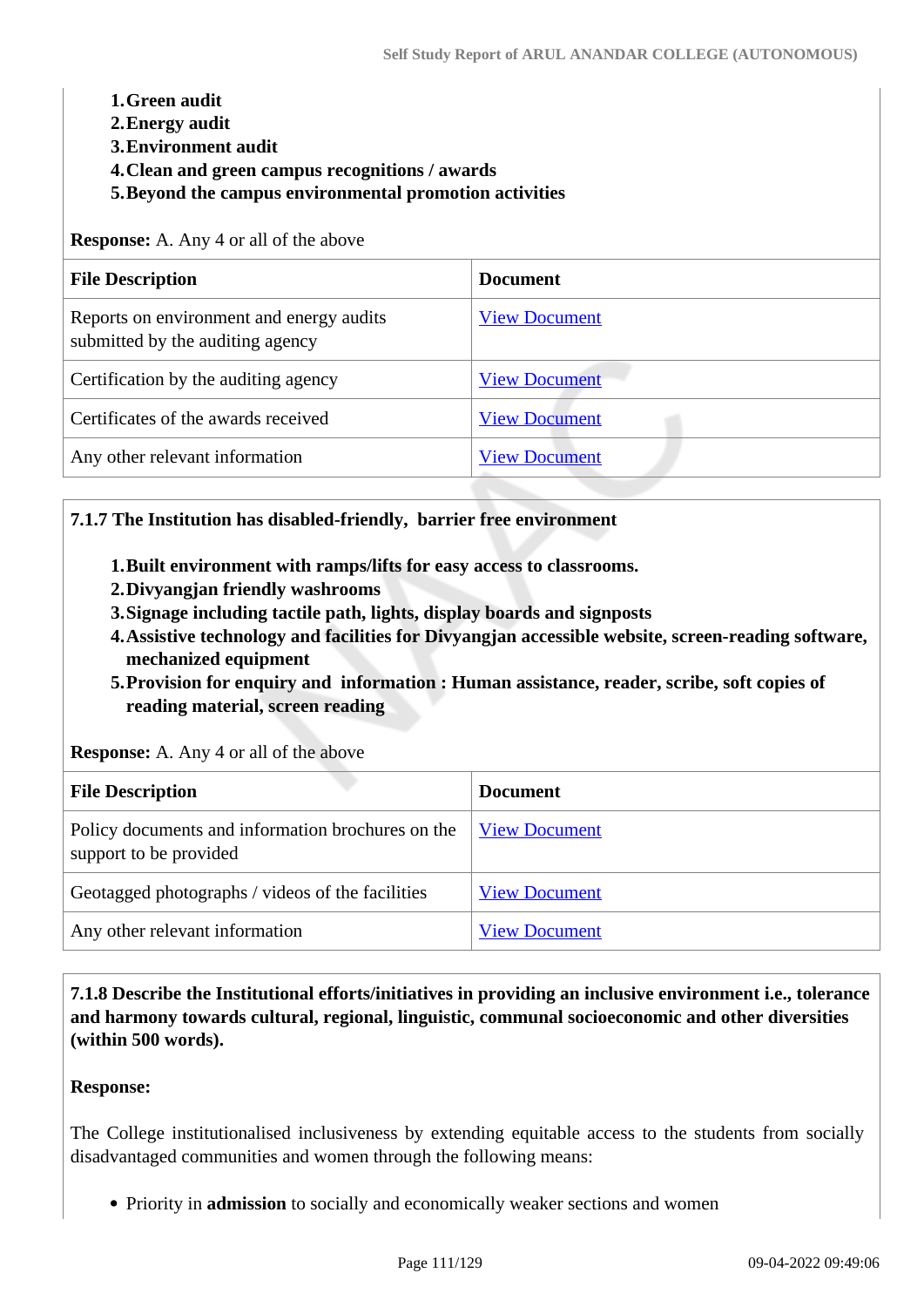Dalit and woman members of faculty in the admission committee to ensure the admission of the marginalised sections and women

The impact of this inclusive policy is observable from the percentage of admission of students from Scheduled Caste Communities and Most Backward Communities (MBC).

Opening the portals of the College for the **women** in the year 2001 yielded a positive impact on women education in a social environment where incidence of female infanticide was rampant.

The College uses the provisions of its Autonomy to introduce courses on **Human Rights, Women's writing** and **Development of the marginalised** etc. highlighting the importance of social inclusiveness.

Many students who hail from the neighbouring villages not only belong to socially disadvantaged communities but also to economically poor background and mainly depend on the **government scholarship**.

Students who hail from economically weaker families are supported with fee concession, and also **management scholarships**.

Poor students are also provided with opportunities to **earn while learn** by hiring their service in the college library and RDS farms.

Love for all religions is inculcated by including readings from sacred scriptures of all religions in the **Morning Prayers**. The College organises retreat and prayer services for students from the Hindu communities and Christian denominations separately, led by preachers and spiritual guides from the respective religions.

 An introductory **exposure to all religions** is given through the Foundation Course on "Religious Literacy and Peace Ethics".

 Local religious traditions and rituals are documented by PG Philosophy students as part of their course on **"Philosophy, Anthropology and Sociology of Religions**". Final year UG and PG Philosophy students visit religious heritages in and around Madurai as part of their courses on Indian Philosophy. Symbols of all religions are displayed in the Prayer Hall.

**International Students Forum and Inter-State Students Forum** function on the campus to make students from other cultural backgrounds at home with the local situation. Through these forums the different cultural traditions are exhibited to widen the cultural horizon and to appreciate different traditions.

Special facilities are created for the **Divyangjan students**. Their mobility is supported with the provision of ramps and wheelchairs. Special restroom facilities have been provided in the college premises. Audiovisual and Braille facilities are available for them on the ground floor of the library. During the examination, scribes are arranged for the needy.

*Thatha-Patti* **Club (Grandparents club)** inculcates in students a sense of respect and care towards the aged and the destitute.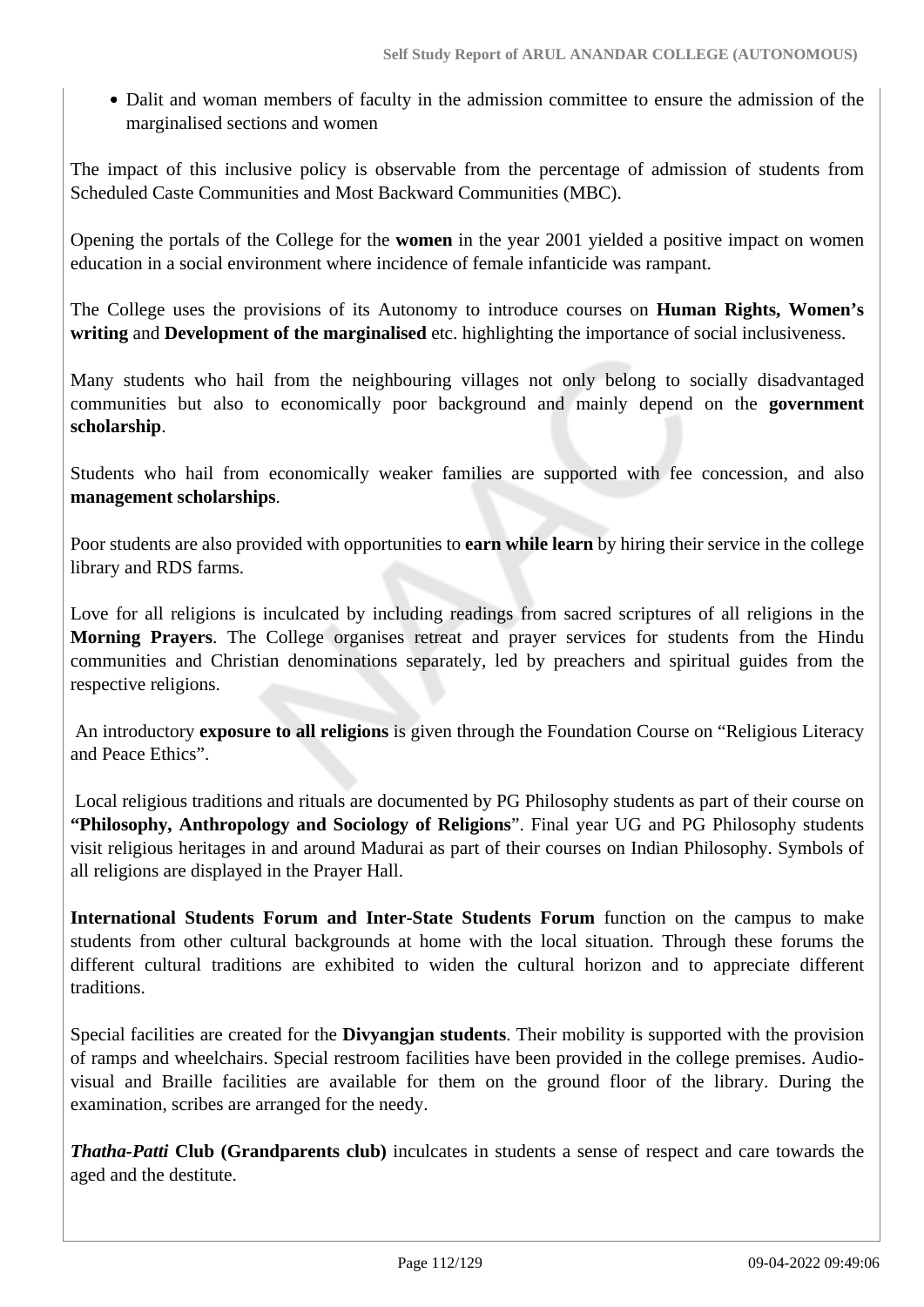| <b>File Description</b>                                                                                                                | <b>Document</b>      |
|----------------------------------------------------------------------------------------------------------------------------------------|----------------------|
| Supporting documents on the information provided<br>(as reflected in the administrative and academic<br>activities of the Institution) | <b>View Document</b> |
| Any other relevant information                                                                                                         | <b>View Document</b> |

 **7.1.9 Sensitization of students and employees of the Institution to the constitutional obligations: values, rights, duties and responsibilities of citizens (within 500 words).**

#### **Response:**

Arul Anandar College is very conscious of inculcating human values and civic sense among all its stakeholders. Foundation Courses such as **"Personality Development", "Social Analysis and Human Rights", "Environmental Studies" and "Bioethics, Religions and Peace Studies"** help the students to realise their worth, social responsibilities, civic sense and sensitivity to life and nature.

In 2020, the Foundation Courses were revised and two courses such as "**Social Responsibility and Global Citizenship**" and "**Religious Literacy and Peace Ethics**" were introduced sharpening the focus of them. Courses on "**Soft Skills**" and "**Life Skills**" create emotional balance, professional skills and commitment. "**Professional Ethics**" offered as a Non-Major Elective Course introduces the values to be upheld by professionals as their obligations.

There are courses like "**Indian Constitution", "Philosophical Foundations of Human Rights", "Social Problems in India", "Dynamics of Rural Development", "Social Problems and Intervention Strategies", "Development of the Marginalised", Health Education and First Aid", "Yoga for Healthy Living**" promoting national and global expectations of a civilised society.

The College takes pride in grooming successful leaders among the students by conducting the **Student Council Election** every year. The elected representatives are given leadership training to shoulder the responsibilities of organising college programmes with the support of other student volunteers.

The institution conducts training programme for its new recruits to visualise the transformation of the marginalised along with the institutional values. Meetings of the staff are periodically held to discuss the ways of serving the weaker sections with revamped energy and commitment.

The **Preamble of the Constitution is displayed at the entrance of the College** to promote the Constitutional vision in the minds of all.

The institution takes many initiatives like conducting awareness campaigns, organizing orientation programmes, training programmes, seminars and workshops sensitizing the stakeholders to inherit human values and constitutional obligations.

The College insists that the members of the Staff participate as officials in the **conduct of general elections**.

Awareness programmes are conducted on the campus for the staff and students to ensure their responsible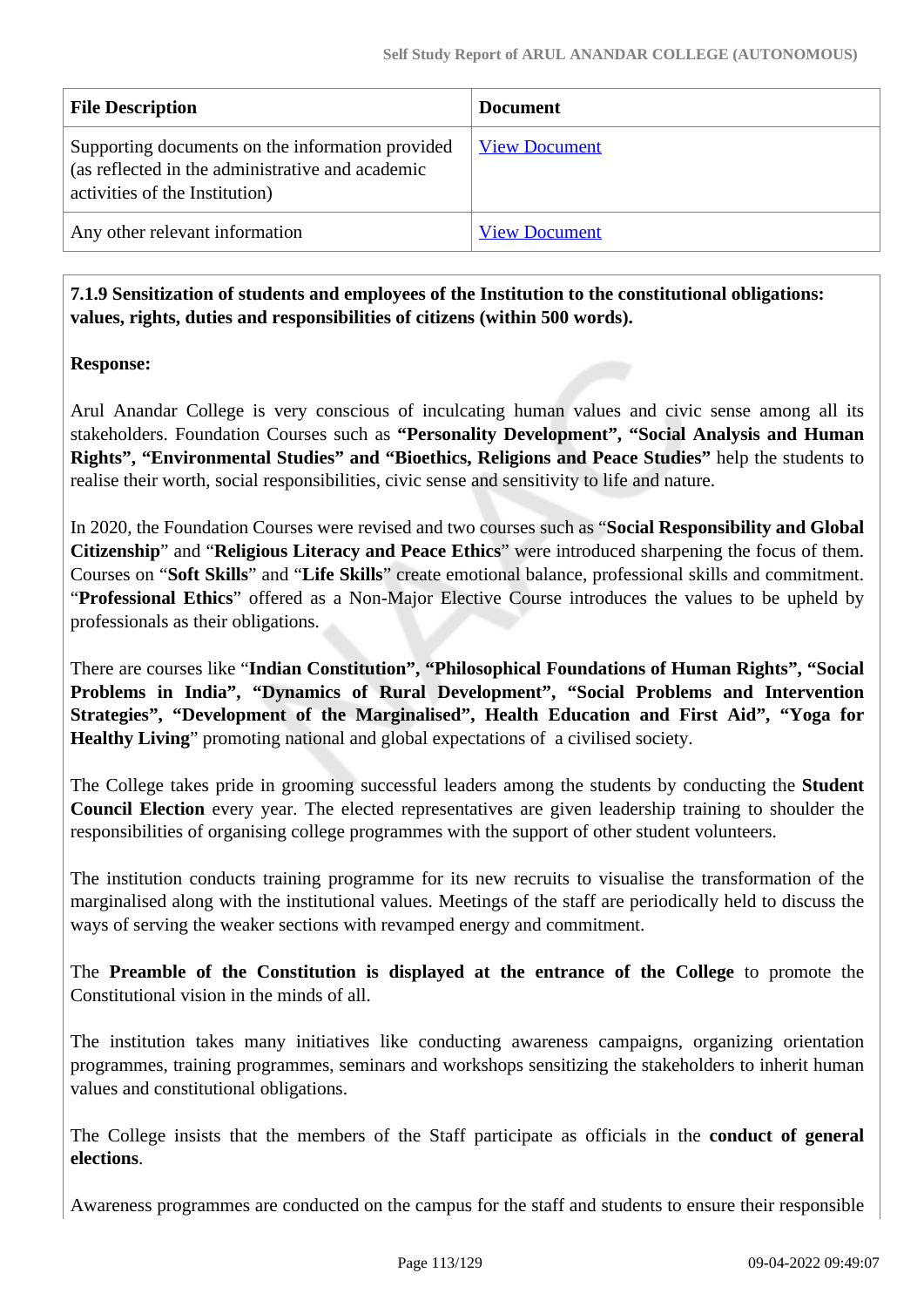participation in free and fair elections. Staff and students are instructed as directed by the government, and accordingly encouraged their participations in the national celebrations, observing **Flag Day** while taking oaths for promoting anti-untouchability, social and religious harmony and national integration.

The College commemorates the milestones of India's history with great honour instilling national integrity and patriotism. The Institution encourages participation of students in **sports and games, NCC and NSS** at the national level to strengthen nationwide bond and adhere to the principle of unity-in-diversity.

**International Women's Day** is celebrated every year with great zeal ensuring active participation of male and female staff and students to promote an environment free of gender bias.

| <b>File Description</b>                                                                                      | <b>Document</b>      |  |  |  |  |
|--------------------------------------------------------------------------------------------------------------|----------------------|--|--|--|--|
| • Details of activities that inculcate values;<br>necessary to render students in to responsible<br>citizens | <b>View Document</b> |  |  |  |  |
| Any other relevant information                                                                               | <b>View Document</b> |  |  |  |  |

 **7.1.10 The Institution has a prescribed code of conduct for students, teachers, administrators and other staff and conducts periodic programmes in this regard.** 

- **1.The Code of Conduct is displayed on the website**
- **2.There is a committee to monitor adherence to the Code of Conduct**
- **3.Institution organizes professional ethics programmes for students, teachers, administrators and other staff**
- **4.Annual awareness programmes on Code of Conduct are organized**

**Response:** A. All of the above

| <b>File Description</b>                                                                                                                                                                       | <b>Document</b>      |
|-----------------------------------------------------------------------------------------------------------------------------------------------------------------------------------------------|----------------------|
| Details of the monitoring committee composition<br>and minutes of the committee meeting, number of<br>programmes organized, reports on the various<br>programs etc., in support of the claims | <b>View Document</b> |
| Code of ethics policy document                                                                                                                                                                | <b>View Document</b> |
| Any other relevant information                                                                                                                                                                | <b>View Document</b> |

# **7.1.11 Institution celebrates / organizes national and international commemorative days, events and festivals (within 500 words).**

#### **Response:**

Arul Anandar College organizes various national and international commemorative days, events and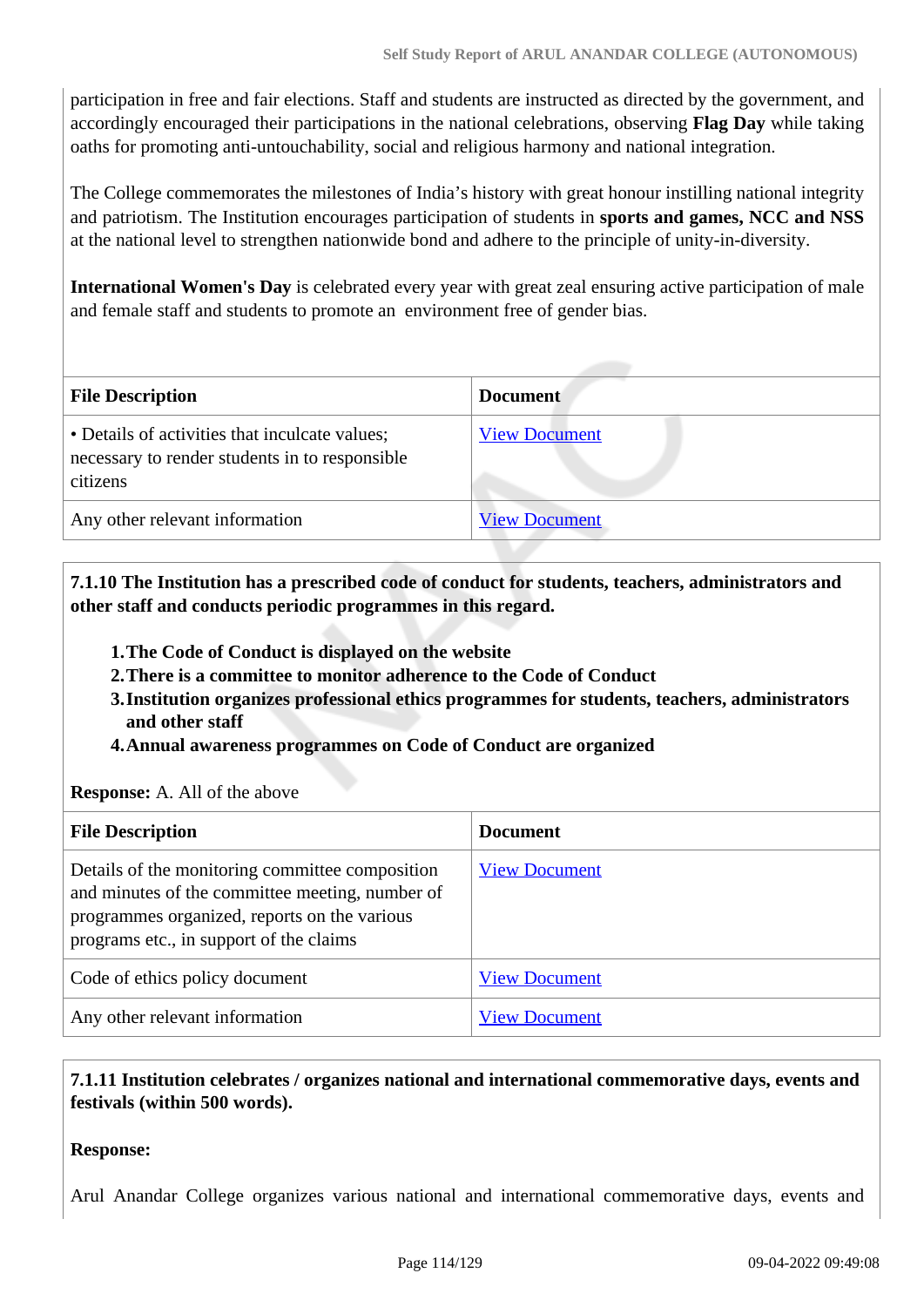festivals with active participation of students and staff members.

**Independence Day and Republic Day** are celebrated in an official manner. NCC and NSS units conduct flag hoisting ceremony with parades, thereby instilling patriotism. **Cultural festivals** of different states like Pongal and Onam are celebrated to bolster the cultural and traditional integration.

In commemoration of **International Yoga Day**, public performances of yoga are arranged on June 21 on and off the campus. Awareness programmes are arranged to promote the importance of yoga for health, harmony, peace, and inner well-being.

**Constitution Day** is celebrated by the AICUF unit of the College on 26th November, to commemorate the adoption of the Indian Constitution.

On the 30th January, **Martyrs' Day** is commemorated by observing two minutes of silence in remembrance of martyrs of freedom struggle.

*Sadbhvana Diwas* is commemorated on August 20 by taking pledge to eschew violence and promote social harmony.

Different Extension Units of the College participate in the *Swatch Bharath* **and** *Jal Shakthi Abhiyan* activities and awareness programmes.

**National Youth Festival** is celebrated in January, showcasing the young talents.

To promote the awareness of dangers associated with illicit drugs, the Institution commemorates the **United Nations' International Day against Drug Abuse and Illicit Trafficking** on 26th June. On this day, a mega awareness rally is organised in nearby villages to eradicate drug abuse.

NCC remembers the valour of our soldiers by celebrating **Kargil Diwas Day** on 26th July, saluting the martyrs of the Kargil War. The Cadets commemorate **Surgical Strike Day** on 29th September, remembering the surgical strike to counter the Uri attack.

 NSS volunteers celebrate **National Service Scheme (NSS) Day** on 24th September to uphold the essence of democracy and selfless service. The Institution spreads awareness on AIDS by observing **National AIDS Awareness Day**. A grand signature campaign is conducted to educate the students about HIV AIDS prevention and safety measures.

As a mark of tribute and honour to the former President Bharat Ratna **Dr. A.P.J. Abdul Kalam**, his birth anniversary on 15th October is celebrated.

The Institution celebrates **National Science Day** on 28th February, emphasising on the importance of science education, and various competitions and activities are conducted. **International Day for Dmitri Mendeleev** is celebrated on the birth anniversary of Dmitri Mendeleev who is credited with the formulation of the Periodic table.

Every year on 5th September, the Institution celebrates **Teachers' Day** to honour teachers for their significant contributions in shaping the life of students. As a mark of respect and gratitude to teachers, the Student Council organises a grand function in the campus.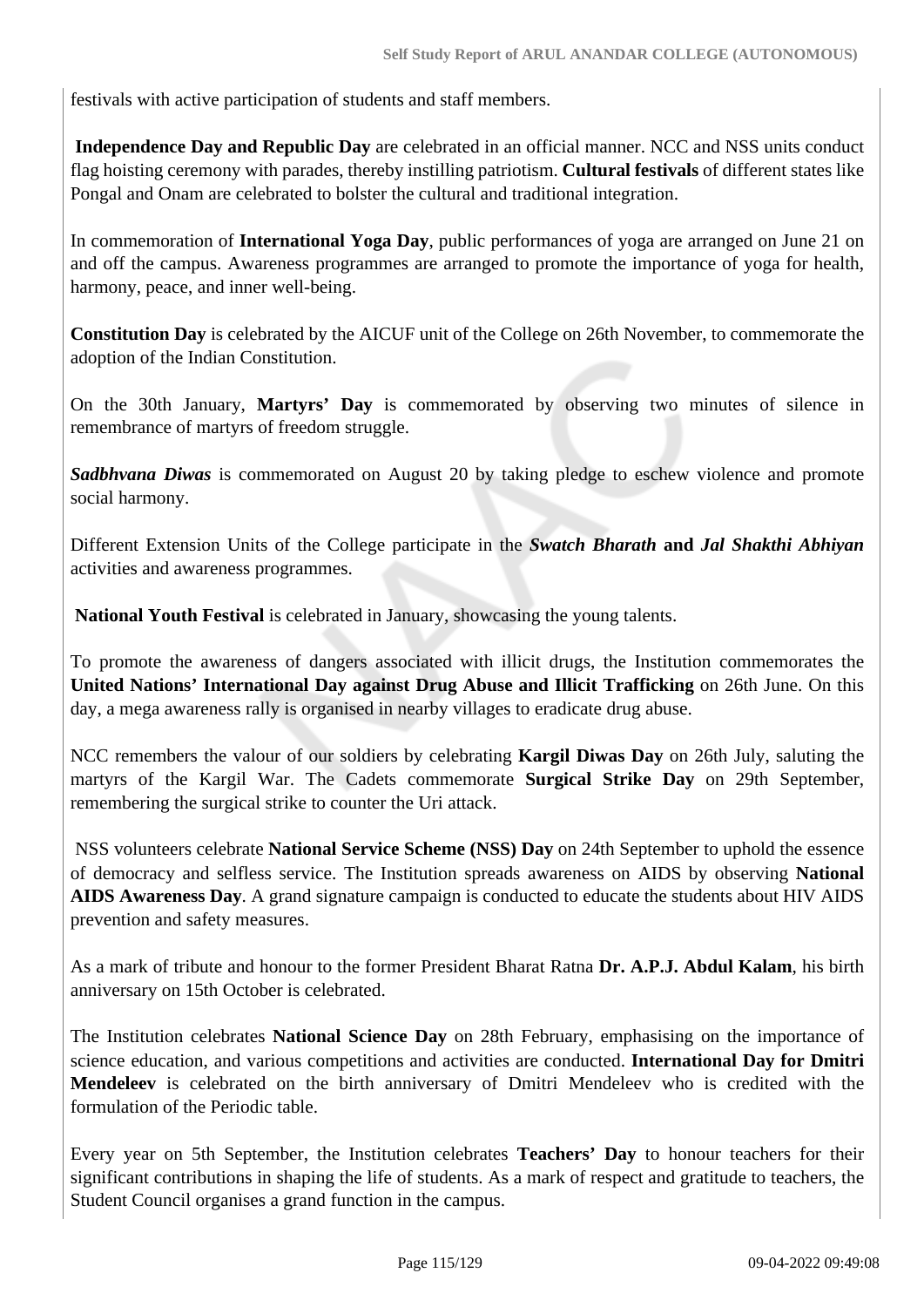**International Women's Day** is celebrated annually to promote the values of gender equity and women's rights. The celebration is an occasion to remember the contributions and achievements of women and project outstanding women as role models.

| <b>File Description</b>                                                               | <b>Document</b>      |  |  |
|---------------------------------------------------------------------------------------|----------------------|--|--|
| Geotagged photographs of some of the events                                           | <b>View Document</b> |  |  |
| Any other relevant information                                                        | <b>View Document</b> |  |  |
| Annual report of the celebrations and<br>commemorative events for the last five years | <b>View Document</b> |  |  |

# **7.2 Best Practices**

 **7.2.1 Describe two best practices successfully implemented by the Institution as per NAAC format provided in the Manual.**

**Response:** 

# **Best Practice - 1**

# **1. Title of the Practice**

# **ARulanandar Initiatives for Social Education (ARISE)**

# **2. Objectives of the Practice**

ARISE is a **one credit extension programme** included in the curriculum. The Second-year UG students visit the respective villages adopted by the departments and document the life style and issues of the people, and help them solve the issues with the assistance of various agencies.

This general objective is facilitated through the following specific objectives:

- To promote social concern among students through exposure to the rural community
- To empower rural people to find a solution to their day-to-day problems
- To develop leadership skills among students to become agents of social change
- To take the benefits of higher education to the society

# **3. The Context**

Arul Anandar College initiated ARISE in 1995 with the plan of linking learners with rural communities to empower and transform the learners as well as the communities. The rationale of the practice and its objectives are context-specific. Given the rural background in terms of students as well as its location, the College is destined to help the rural communities by educating the young mind academically and empowering the common people socially, economically, and culturally. The College wishes that the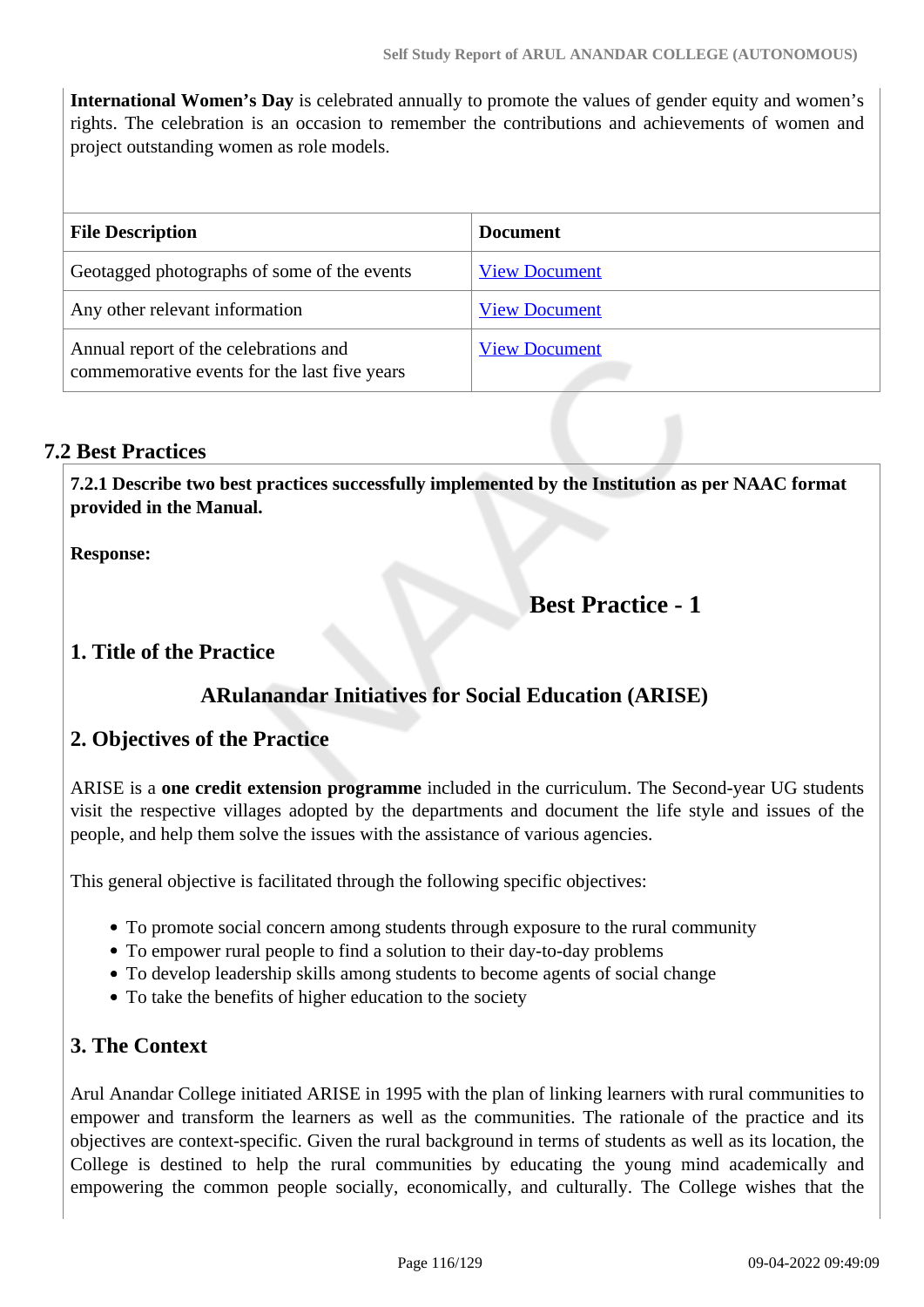education of youth and empowerment of people in the rural villages should take place concurrently.

# **4. The Practice**

ARISE works in **19 villages** in collaboration with Government Agencies, community-based organizations, and with the local community leadership. ARISE aims at equipping students with social knowledge, concern, and commitment and conscientizing neighbourhood communities on literacy, health, sanitation, environment, local income generation, and empowerment of child, women and youth.

The Second-year UG Students of each department adopt a village and work there for **60 hours** during their third and fourth semesters. They work in groups, each consisting of 10-15 members. The work of every group is closely guided, periodically monitored, and annually evaluated by the staff in charge of the department. Each student is assessed based on attendance, involvement in field work, and performance in viva voce. The best performing department is honoured during the College Annual Day.

# **The Activities**

#### *a. Interaction with School Students*

- To conduct special classes and evening tuitions
- To create awareness among students on health and hygiene
- To conduct spoken English classes and personality development programmes
- To organise various talent-based competitions

#### *b. Youth Welfare*

- To motivate youth to pursue higher studies and to involve in community welfare activities
- To help form youth clubs
- To create awareness on government schemes and welfare programmes
- To organise training programmes on leadership
- To conduct programmes on gender sensitization and ill effects of alcohol

#### *c. Women Empowerment*

- To educate on health, hygiene and communicable diseases
- To arrange programmes on adult education, gender sensitization, legal awareness, and selfemployment
- To assist to form self-help groups
- To create awareness on government schemes for vulnerable and marginalized women groups

# *d. Health and Sanitation*

- To network with the community health centres and health departments
- To conduct awareness programmes on preventive measures against Covid-19
- To participate in the Corona vaccination campaign
- To conduct medical camps

# *e. Veterinary Camps*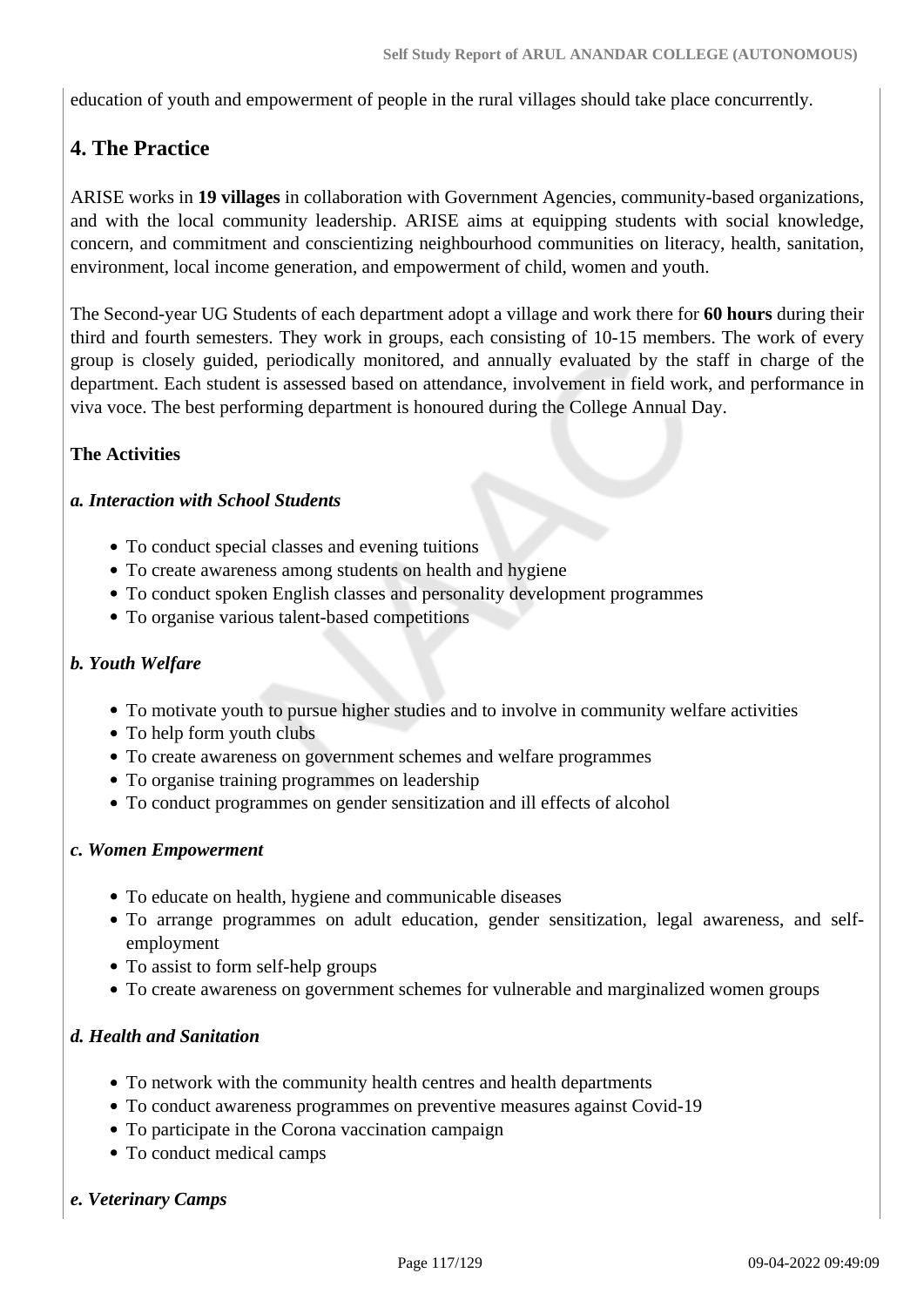- To arrange village level veterinary camps with the support of VETEX, veterinary extension of the college and government veterinary department
- To propagate animal husbandry and poultry for rural livelihood

# *f. Green Initiatives*

- To clean the villages (Shramdhan)
- To plant tree saplings
- To campaign against the use of plastic and educate on the clean environment

# **5. Evidence of Success**

ARISE conducted many programmes in the adopted villages during the past five years on education, health and sanitation, green initiatives and conservation of natural resources, awareness on alcoholism and human rights, veterinary camps, sports, sponsorships, village survey, evening tuition and community festivities. The success of all these programmes is based on the attendance of the participants, benefits received by the people, the regular follow-up of the students in each initiative, the positive outcomes in terms of the development of the adopted villages in their education, health, environment, income, and moral life, and the curricular and non-curricular learning of the students.

#### *Success at the Students Level:*

- On an average 968 students participated and benefited every year.
- Students developed their life skills, leadership skills for social change, social analysis, critical thinking, time management, and academic and intellectual competence.
- At the completion of the programme, students exhibited a significant growth in personal and social maturity.
- Working with volunteers from external agencies, government officials, NGOs, and with the local communities, students developed self-confidence, and autonomy.
- Students learned to appreciate other cultures, beliefs, customs and lifestyle.
- ARISE links academic knowledge with practical life that helps students to understand their abilities, talents, and future career.

# *Success at the Community Level:*

- The programme has adopted 19 villages. Students mobilised funds and helped some deserving families of these villages. They also assisted some of the families to apply for various schemes of the Government and NGOs.
- Self Help Groups such as 'Paaloothupatti Kurinji Mahilir Kuzhu', Indiranagar Colony 'Amman Mahilir Kuzhu' were streamlined to avail the Social Welfare Schemes under Chellampatti Panchayat Union by registering them with Vadakkampatti Cooperative Society.
- Youth clubs such as 'Vadakkampatti Ilaingar Narpani Mantram', 'Mummurthinagar Amman Ilaingar Mantram' and 'Jeyarajnagar Ilaingar Mantram' are guided and supported by ARISE volunteers.
- Developments of education in these villages are visible. All children are enrolled in schools and no dropout is noticed.
- On an average, 36 students are regularly attending tuition classes at Jeyarajnagar and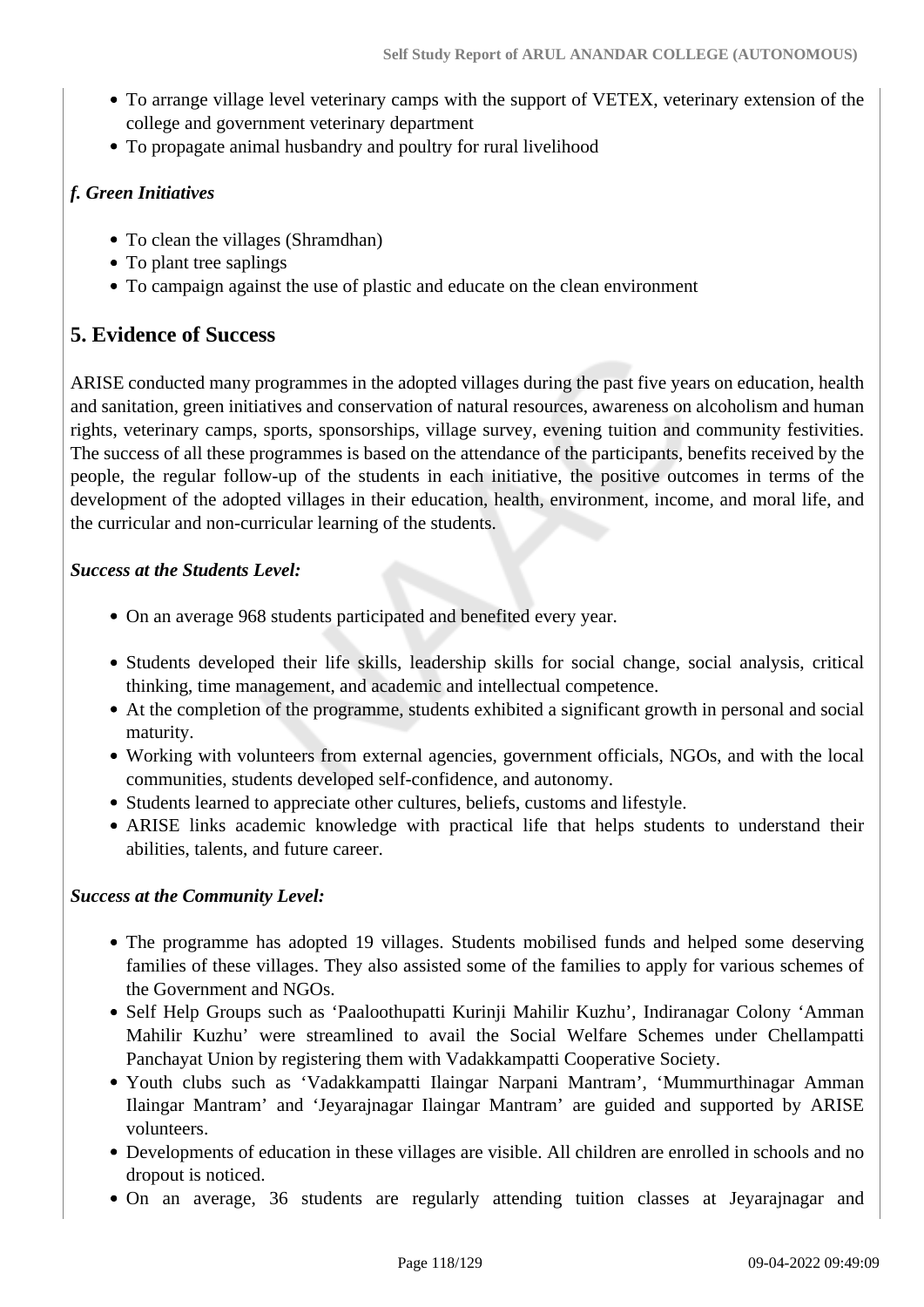Mottanaikkanpatti.

- Nearly 5000 trees have been planted. Trees are chosen according to the taste of the villagers for the continuous follow-up and care.
- Livestock Health Care programmes have been conducted every year, and the farmers are encouraged to visit the campus to get such services.

# **6. Problems Encountered and Resources Required**

- There is difficulty regarding transport. Students struggle to reach villages for fieldwork. At times, they reach on foot and other times by bicycles. The bus transport would meet the need.
- For sustainable project, sufficient fund is to be mobilised and established.
- Due to cultural differences, students struggle to communicate and relate with people.

# **Best Practice – 2**

# **1. Title of the Practice**

#### **Counselling Services**

# **2. Objectives of the Practice**

Counselling and Mentor Care is a joint programme to help students grow in intellectual, physical, psychological maturity. Arul Anandar College (AAC) considers this practice as an effective mechanism for positively influencing the students in their holistic development, especially in their academic endeavour through faculty-student relationship. In this practice, the College is destined to achieve the following objectives:

- **To improve the academic performance** of the students
- **To help students pursue higher studies** and research programmes
- **To create soundness in mental, spiritual, and psychological well-being** along with socially responsible relationship, systematic and feasible learning approaches, and self-confidence in personal and professional life
- **To enhance harmonious relationship** with fellow students and other people in the society
- **To help students overcome psychological problems**

# **3. The Context**

There are forces such as Globalization, Consumerism, Modernism, and Social Media, which sometimes distract and misguide students. Students are tempted to be attracted to and affected by the affluent **consumer culture, alcoholism, infatuation, inferiority complex and discriminatory feelings.** Youth in the rural set-up also suffer from **poverty, lack of confidence, sex-related problems, and lack of career guidance**. Since a considerable number of students at AAC are from rural backgrounds, AAC takes extra care in mentoring the students who are academically, socially and economically underprivileged. The interaction with students at various levels in the College showed that counselling and mentor care should be strengthened. Therefore, the College decided to introduce department-wise mentoring system.

# **4. The Practice**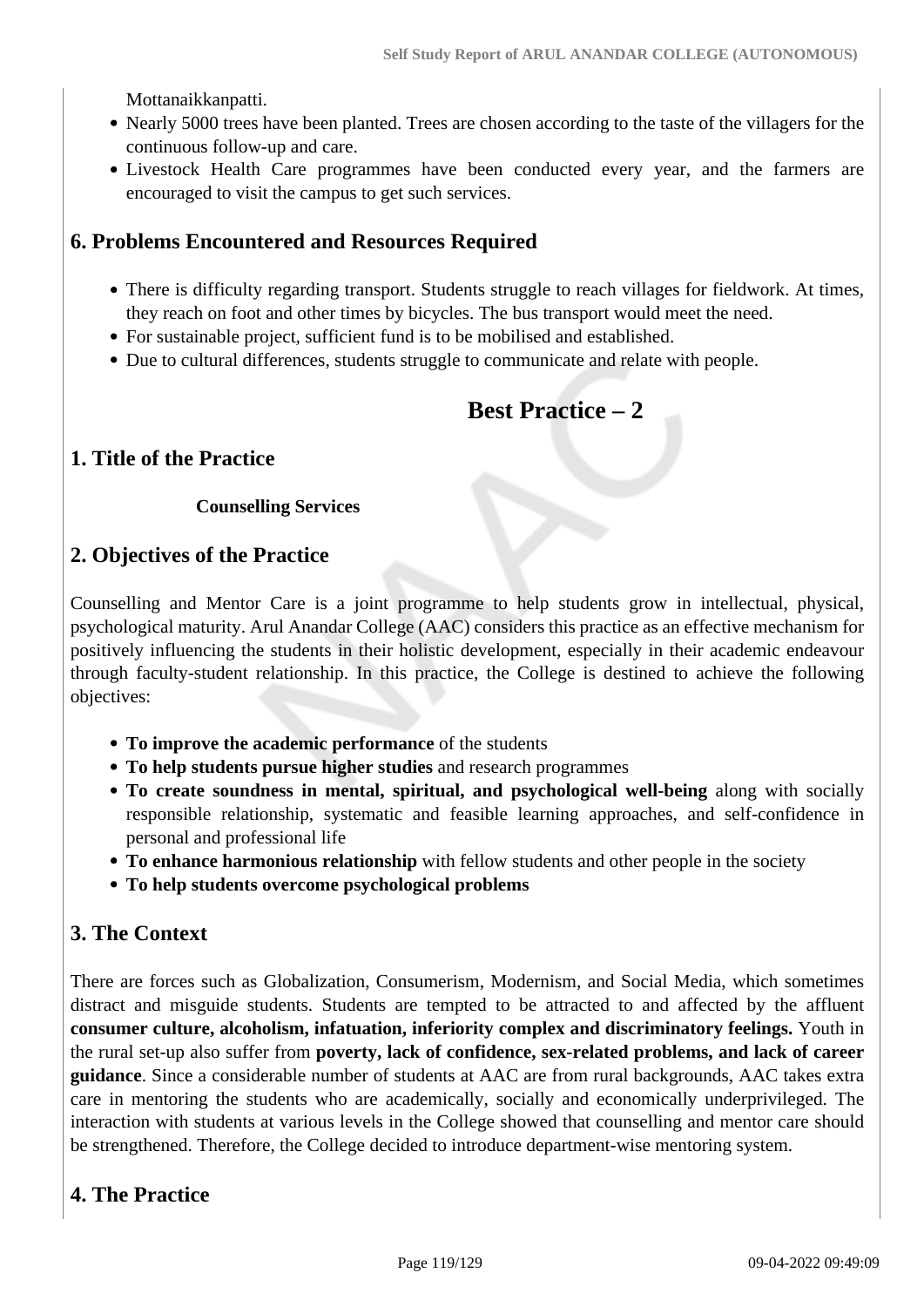Mentoring is organised department-wise. Each faculty is given a certain number of students and asked to mentor them till the completion of the academic programme. **An hour** is officially dedicated to meet the mentees every month apart from other personal encounters, which are often appreciated and welcomed. One faculty coordinates all activities of the **Mentor Care programme** in each department.

A record of close accompaniment is maintained for each student to register their details with passport size photo, academic history, academic progression, and the details of the personal encounters with their mentors and the feedback. At the end of the booklet, students' achievements are also recorded. Students are also given the opportunity to attend workshops and seminars arranged periodically under such programme. There are nearly **36 programmes** conducted on different occasions during the assessment period. Some of the topics of workshops are worth mentioning.

- Problem Solving Skills
- Memory Techniques and Developing Positive Attitude
- Pre-Marital Counselling
- Enhancing the Self and Learning Skills
- Health Risks of Alcohol
- Facing Challenges & Family Life
- Commitment of Students Towards Social Issues
- Health Issues and Nutrition
- First Aid in Mental Health
- Mobile Addiction
- Emotional and Mental Health Issues on Campus
- Character Formation
- Ethically bootstrapping career while at college

*Role of Mentors***:** Mentors closely follow their mentees on all areas of their life. They guide students to make right choices regarding their studies and career, develop their social, communicative, and professional skills, and serve as role models. They give **constructive feedback, share ideas, communicate knowledge, and identify useful resources** for the mentees. They offer insights on **skilldevelopment, time-management strategies and interpersonal relationships.** Mentors accompany students for performing well in extracurricular activities.

**Role of Mentee:** As mentees, students will have one-to-one working relationship with mentor. They maintain a mentoring plan that includes time frames, regular and periodical meetings, setting their goals, choosing careers, sharing the difficulties and limitations, getting proper guidance, and regular follow-up regarding the deliberations and resolutions. Mentees should give feedback after every encounter.

*Counselling Cell*: Counselling Services are offered by professional counsellors and competent faculty members who focus on the Jesuit value of "Care for the individual person". The counsellors take genuine efforts in motivating and guiding the students to develop 'critical thinking and commitment to responsible action'. **Mentor Care forms an integral part of the Counselling Services.** Mentors exemplify the *Magis*, the Jesuit value of striving for excellence. They take initiatives to refer the wards to the Counsellors, if needed. A visiting counsellor's service is used especially for training mentors and faculty-counsellors. The Counselling Cell is functional and counsellors are available at the prescribed time and other times on request.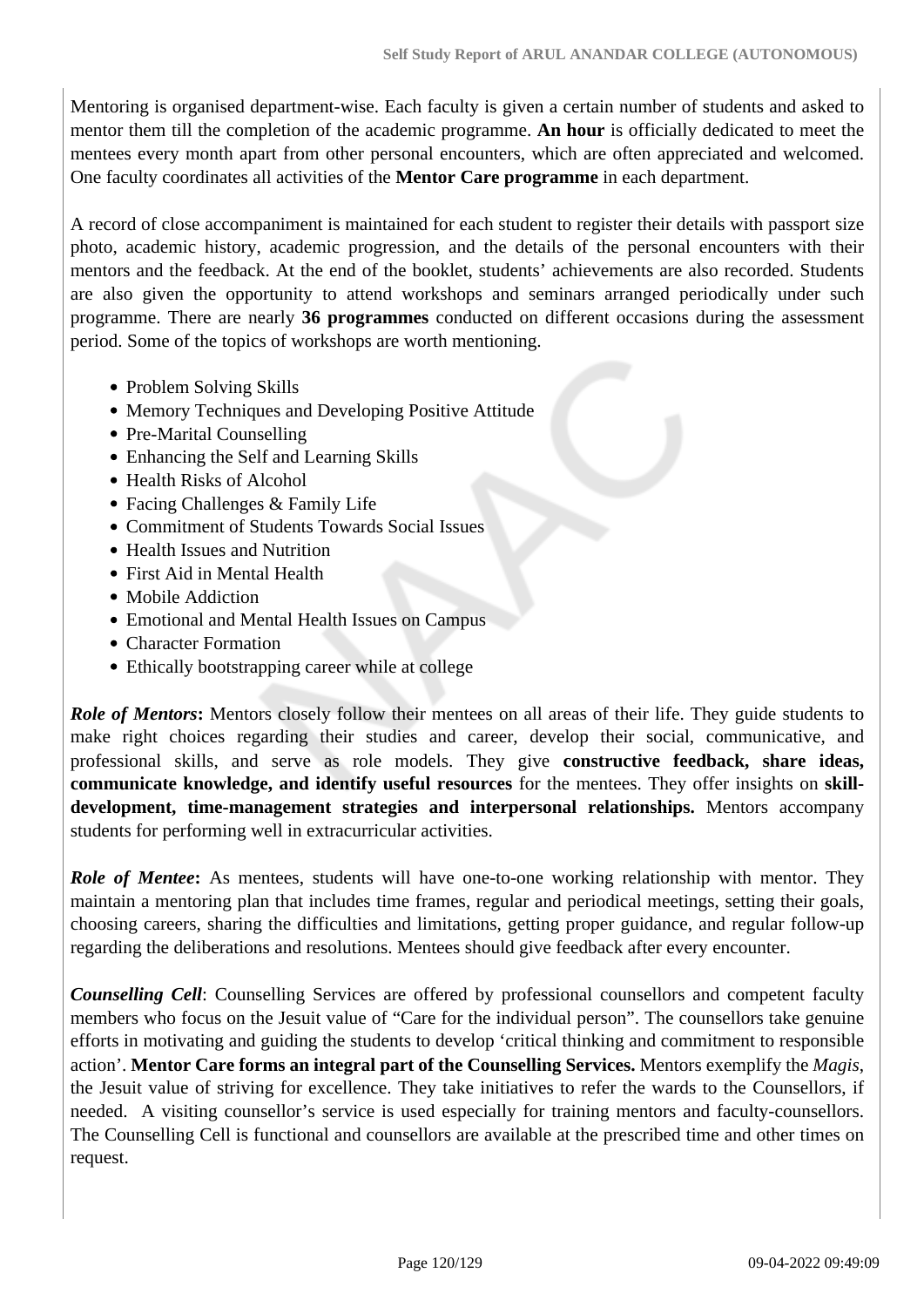# **5. Evidence of Success**

The Success of the practice is very obvious in the year-wise increasing percentage of the students passing the exams and leaving the campus satisfactorily. The success of the practice is evident in the performance of students both in academics and placement. The significant aspect of the practice is that the whole college is involved in this practice. Hundred percent participation is ensured by the College Administration. One of the many outcomes of this practice is the care given to the **"Slow-Learners"**. Economically poor students are also recognized and helped through recommendations to **Jesuit Educational Support.** 

# **6. Problems Encountered and Resources Required**

On the whole, the practice is welcomed and carried out without any difficulty. There are some drawbacks, which, of course, are to be addressed and acknowledged. For some students, it is not easy to open up themselves and share their feelings, limitations, challenges, and difficulties. Some students are very reluctant to receive any piece of advice from anybody. We cannot also make sure that all faculties are good mentors.

The hours allotted for mentoring may not be enough to sincerely guide students. Instead of one hour each month, two hours can be allocated, so that mentors can meet their students comfortably and guide them more effectively.

| <b>File Description</b>                      | <b>Document</b>      |
|----------------------------------------------|----------------------|
| Best practices in the Institutional web site | <b>View Document</b> |
| Any other relevant information               | <b>View Document</b> |

# **7.3 Institutional Distinctiveness**

 **7.3.1 Portray the performance of the Institution in one area distinctive to its priority and thrust within 1000 words**

**Response:** 

# **Enabling the Rural Marginalized towards Holistic Development**

The Jesuit vision of "**Towards liberation together with the poor**" focuses on the empowerment and transformation of the rural marginalized.

The College aims at the **integrated development** of students and society with knowledge, skills and values. There are several strategies through which the college executes this mission. They are:

- Empowering rural students through **innovative and socially contextualized education**
- Fostering a sense of human rights founded on dignity, equity and justice
- Initiating ICT integrated socially relevant research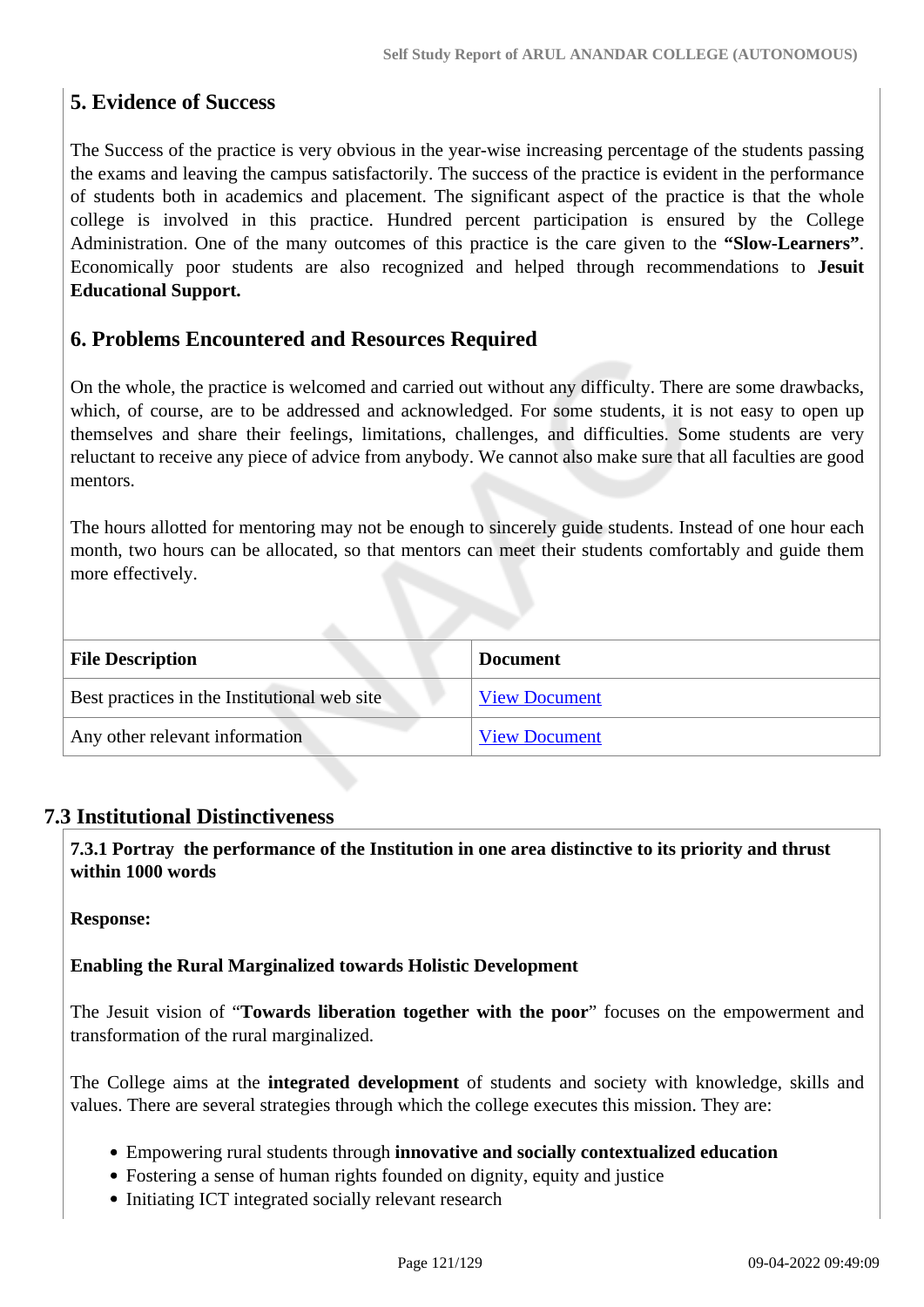- Promoting people-friendly policies and programmes through networking
- Establishing an **organic link between the lab and land**
- Facilitating **gender equity** both on and off the campus
- Promoting stakeholders' participation in academic and extension activities

Arul Anandar College begins the task of uplifting the rural marginalized with the admission policies and procedures of opening higher education and research to the Poor, Dalits and Women. The College has charted out unique activities listed below at various levels for relating with the rural marginalised and empowering them with skills, knowledge and services.

#### *From Schools to College*

- **Summer Camps**: Prior to the intake of the first-year students, the RADAR (Rural Action Development and Research), a unit of the College management, conducts summer camps for children who have completed 12th standard to teach them English both spoken and written, to adapt themselves to the college studies. Around 60 students are given training every year.
- **Tuition Centre** at Jeyaraj Nagar is another way of motivating school students to higher education. Similarly, the interaction of the second UG students with school students at the adopted villages under ARISE (ARulanandar Initiatives for Social Education) programme induces the school students to continue their studies.
- **Rural School Sports Meet** at Arul Anandar College is another entry point to higher education.
- **Admission Procedure** is favourably disposed to the enrolment of the Poor, Dalits and Women.
- **Bridge Course** in English language before the beginning of UG Programme ensures equal opportunity and special care to the disadvantaged students. It helps the students from Tamil medium at school level to cope with English medium.

#### *Career Orientation*

- **Soft Skills** in view of developing professional skills, career planning and preparation for job interviews are incorporated in the curriculum from 2018. Soft skills and placement training are also given by Placement Cell outside the curriculum.
- **Computer Education** is incorporated as a Skill Based Course in all UG programmes.
- Sixteen **Career Oriented Courses** are offered to provide employable skills.
- The Department of RDS offers rural-based **job-oriented courses** and provides practical training in **Poultry, Animal Husbandry, Food Processing and NGO management**. The students of the Department are placed in **Milk Industries, Agricultural and Animal Farms and NGOs**.
- **BSc Food Science and Technology (UGC Innovative Course)** is a job-oriented programme. Students are given job placement training in food industries and get job placement. The department runs a nutri-corner selling delicacies prepared by the students as part of their practical under the supervision of its alumni and faculty.

#### *Scholarships and Financial Supports*

- **Jesuit Educational Support (JES)** Management made provisions for Scholarships, Hostel fee Concession, Free Mid-day Meals, and Special economic help to Divyangjan, Economically poor Dalits and Sri Lankan Refugee Students. Scholarship is distributed on the basis of a written policy and procedure.
- Government Scholarships encourage many students to pursue higher education. The College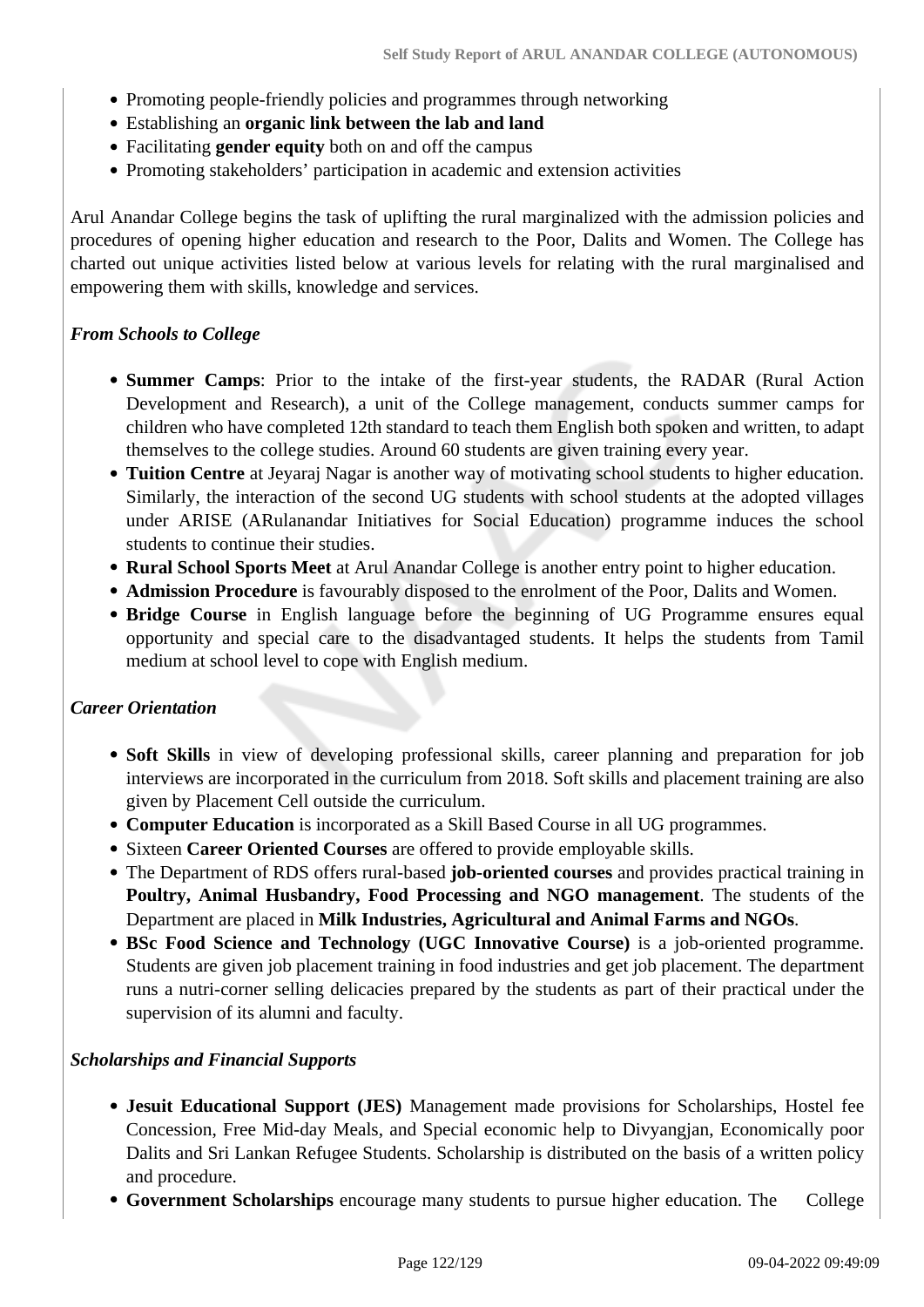facilitates as many students as possible to apply for and get scholarship.

- **Endowment Scholarships**
- **Other Scholarships (MUTA, Alumni, etc.)**

#### **Outreach Programmes**

- **Women Empowerment**: The College is situated in an area notorious for female infanticide and early marriage of girls. To tide over the issues, the College opened its door to girl students in 2001. Many activities are organised for empowering women. **Computer Course for Rural Girls (CCRG)** is an extension programme conducted for the skill development of rural girls, especially of the school dropouts.
- **Rural Action, Development and Research (RADAR)** provides social analysis, social awareness and the empowerment of the poor and the marginalized in the rural areas especially in the fourteen selected Village Panchayats. RADAR also offers courses on **Type Writing and Tailoring** for the rural students and the students of the college, and **Summer Camps and Tuition Centres** for school-going children. Nearly 1200 students took a course on Type Writing and finished successfully in this five-year term. Among them, around 500 students were from the college. Among 344 members who have benefitted from the Tailoring course in this quinquennium, 92 were the college students.
- **Arrupe Centre for Policy Research (ACPR)** undertakes research programme relating to rural livelihood. Its aims to train farmers and Panchayat leaders, facilitate research with Data Base, and impart skill training to farmers and students. It works closely with Madurai District Coconut Farmer Producer Organisation (FPO) and other FPOs, creates multimedia content for farmers, offers internship guidance to the college students, and provides a certificate course on "Life Long Learning for Farmers" (L3F) and a COC on "Fundamentals of Life-long Learning and Open & Distance Learning".
- **Veterinary Extension (VETEX)** provides veterinary medical and other technical assistance to the farmers at a nominal cost. Ongoing academic and research findings of the faculty provide innovative treating practices. Students also get learning opportunities through the centre.

The College is committed to the empowerment of rural marginalized students through its academic, research and extension programmes. The College guaranteed the active participation and success of the marginalized through them. By providing education for the marginalized, it aims at social transformation which is an essential element in nation-building, a nation which maintains equality to all its citizens. Arul Anandar College believes that it has performed well in improving the standard of living of the people through its preferred option for the marginalized.

| <b>File Description</b>                      | <b>Document</b>      |  |  |
|----------------------------------------------|----------------------|--|--|
| Any other relevant information               | <b>View Document</b> |  |  |
| Appropriate web in the Institutional website | <b>View Document</b> |  |  |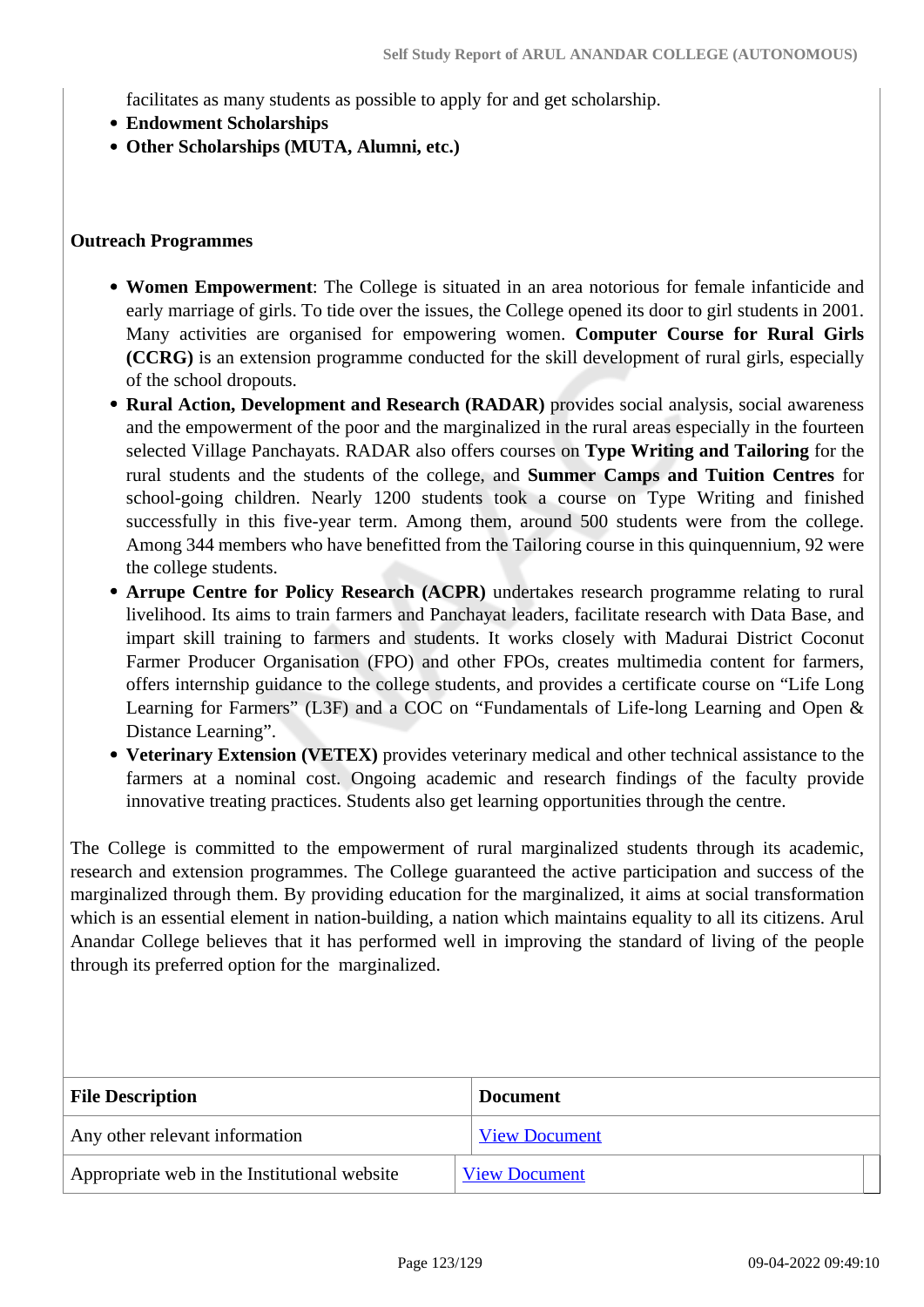# **5. CONCLUSION**

# **Additional Information :**

The College has made a phenomenal progress **after the third Cycle of NAAC Accreditation.** The College introduced **Outcome Based Education** in 2019 to assess the level of skills among students and revised all courses and question pattern to suit to it. Internship is extended to all the programmes at the UG level.

The College established the **Department of Human Excellence** in 2019-20 to focus more on the holistic development of the students and introduced Soft Skills, Communication Skills and Foundation Courses of the UG programme and Life Skills of the PG programme under its fold.

To promote research, the office of Dean of Research was established in 2017 and a **seed money** of **Rs.10,00,000/-** was instituted in 2019, and 12 young teachers were given research grants initiating them to publish their findings and do further research.

DST-FIST sponsored science laboratory and networking lab augments learning and research facilities.

 Upgradation of ERP, computing, networking and ICT facilities enabled e-governance and improved teachinglearning activities.

The Management established the **Jesuit Educational Support (JES)** to a tune of Rs 40,00,000/- annually to support the socially and economically backward students along with the Government Scholarship of Rs 32,00,000/-. While distributing the scholarships, priority is given to orphans and semi-orphans, economically poor, destitute, physically challenged, and HIV/AIDS infected/affected students, and children of widows. After the last cycle of accreditation, **18 Endowments** to a total worth of **Rs.15,70,000/-**, and **Good Samaritan Award and Blood Donors Award Rs.65,000/-** have been instituted.

The Arrupe Centre for Policy Research launched *the L3F (Life Long Learning for Farmers) Website* **and** *Farmers Friendly Mobile Application* as innovative efforts to strengthen the information system for the farmers.

Government initiated extension activities and programmes, such as Swachh Bharat, AIDS Awareness, Gender Issues, etc., and they are addressed in letter and spirit by the Part V units.

RADAR, CCRG, ACPR, Health Centre and VETEX are the distinct extension centres with different focuses, creating multidimensional avenues for the College to reach out to the communities around.

The College has established **International Students Forum** and **Inter State Students Forum** to promote multicultural coexistence and national integration**.** 

# **Concluding Remarks :**

Ever since its existence in this region for the last 5 decades the college has contributed to the academic and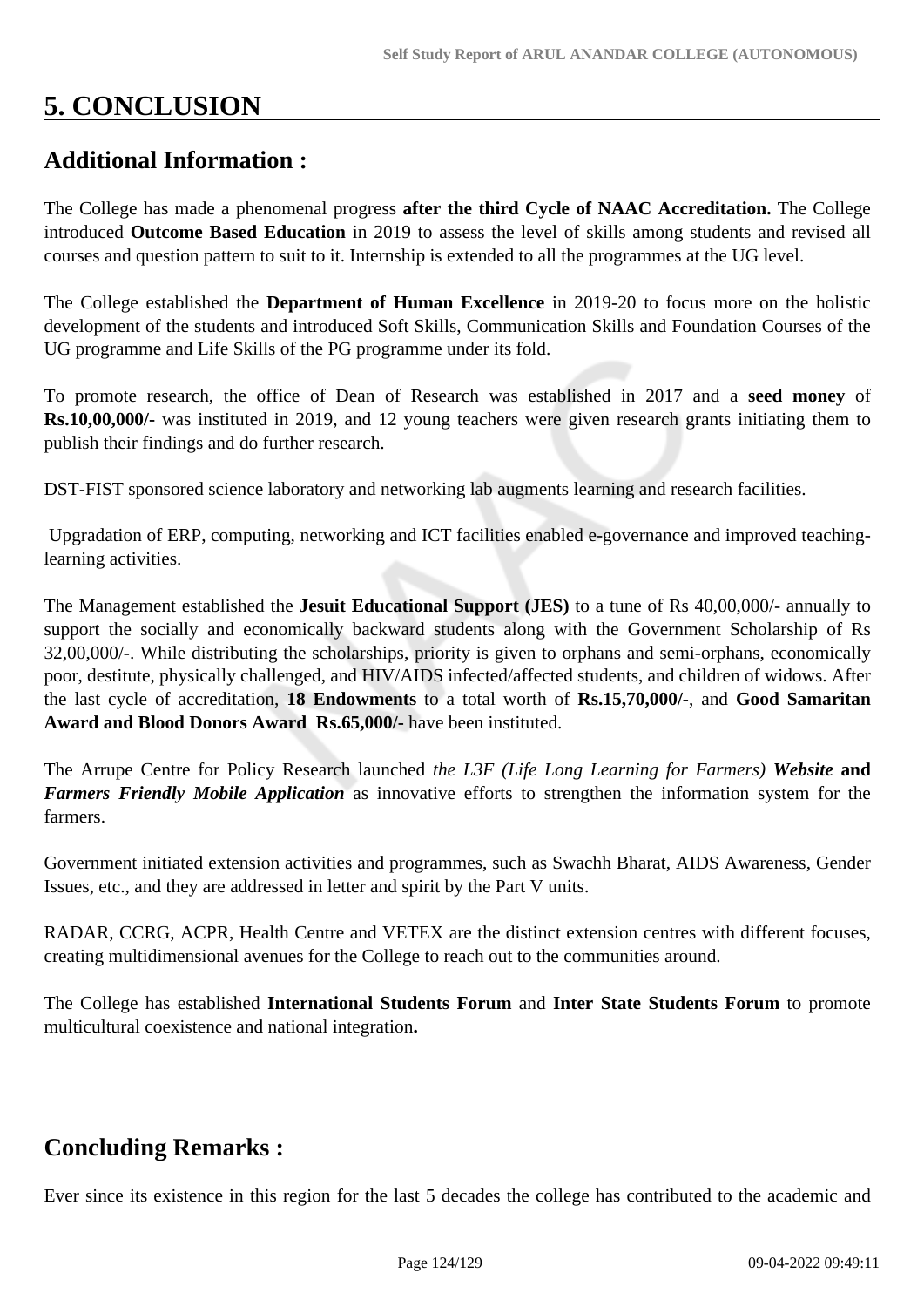social uplift of people in this region with its progressive vision, mission and strategies. Transforming its initial challenges the college has made graded and incremental development in all spheres of higher education. Constantly striving for excellence the College makes all efforts to reinvent itself with innovative strategies in all facets of higher education. With this upward trajectory the college dreams and is poised to become a premier rural institute of excellence with the best in class infrastructure and teaching and learning Experience in the years ahead.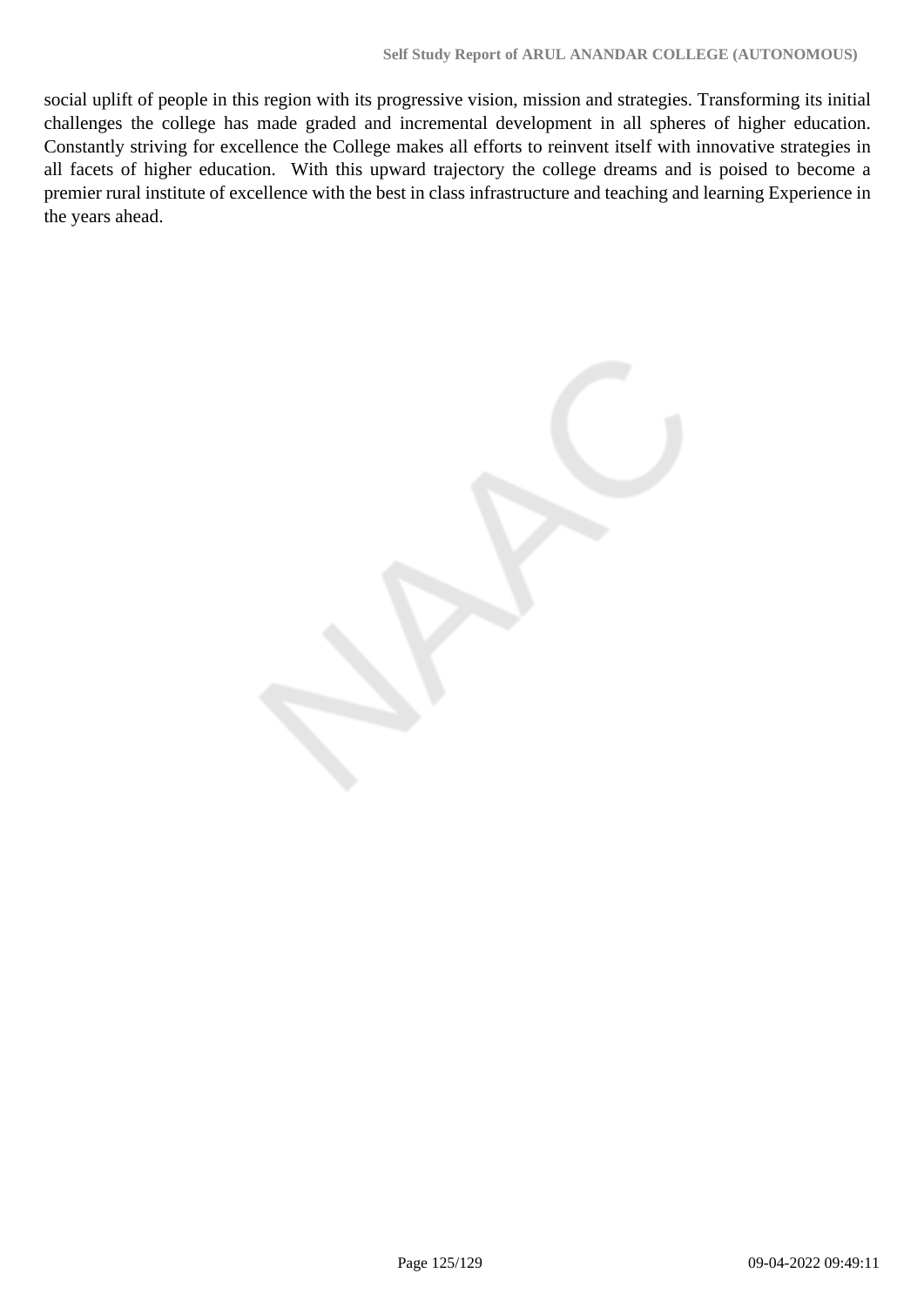# **6.ANNEXURE**

# **1.Metrics Level Deviations**

|                                | Metric ID Sub Questions and Answers before and after DVV Verification                        |                                                                      |         |                                 |         |         |                                                                                          |
|--------------------------------|----------------------------------------------------------------------------------------------|----------------------------------------------------------------------|---------|---------------------------------|---------|---------|------------------------------------------------------------------------------------------|
| 1.1.2                          | Percentage of Programmes where syllabus revision was carried out during the last five years. |                                                                      |         |                                 |         |         |                                                                                          |
|                                |                                                                                              |                                                                      |         |                                 |         |         | 1.1.2.1. Number of all Programmes offered by the institution during the last five years. |
|                                |                                                                                              | Answer before DVV Verification : 29                                  |         |                                 |         |         |                                                                                          |
|                                |                                                                                              | Answer after DVV Verification: 25                                    |         |                                 |         |         |                                                                                          |
|                                |                                                                                              |                                                                      |         |                                 |         |         | 1.1.2.2. How many Programmes were revised out of total number of Programmes offered      |
|                                |                                                                                              | during the last five years<br>Answer before DVV Verification : 28    |         |                                 |         |         |                                                                                          |
|                                |                                                                                              | Answer after DVV Verification: 25                                    |         |                                 |         |         |                                                                                          |
|                                |                                                                                              |                                                                      |         |                                 |         |         |                                                                                          |
|                                |                                                                                              |                                                                      |         |                                 |         |         | Remark: Input edited as per consolidated list of Number of all Programmes offered and    |
|                                |                                                                                              |                                                                      |         |                                 |         |         | Programmes were revised out of total number of Programmes provided by HEI.               |
| 1.2.2                          |                                                                                              |                                                                      |         |                                 |         |         | Percentage of Programmes in which Choice Based Credit System (CBCS) / elective course    |
|                                |                                                                                              |                                                                      |         |                                 |         |         | system has been implemented (Data for the latest completed academic year).               |
|                                |                                                                                              |                                                                      |         |                                 |         |         | 1.2.2.1. Number of Programmes in which CBCS / Elective course system implemented.        |
|                                |                                                                                              | Answer before DVV Verification: 27                                   |         |                                 |         |         |                                                                                          |
|                                |                                                                                              | Answer after DVV Verification: 25                                    |         |                                 |         |         |                                                                                          |
|                                |                                                                                              |                                                                      |         |                                 |         |         |                                                                                          |
|                                |                                                                                              |                                                                      |         |                                 |         |         | Remark : Input edited as per documents OF Number of Programmes in which CBCS / Elective  |
|                                |                                                                                              | course system provided by HEI.                                       |         |                                 |         |         |                                                                                          |
| 2.1.1                          |                                                                                              | <b>Average Enrolment percentage (Average of last five years)</b>     |         |                                 |         |         |                                                                                          |
|                                |                                                                                              |                                                                      |         |                                 |         |         | 2.1.1.1. Number of students admitted year-wise during last five years                    |
|                                |                                                                                              |                                                                      |         | Answer before DVV Verification: |         |         |                                                                                          |
|                                |                                                                                              | 2020-21                                                              | 2019-20 | 2018-19                         | 2017-18 | 2016-17 |                                                                                          |
|                                |                                                                                              |                                                                      |         |                                 |         |         |                                                                                          |
|                                |                                                                                              | 1116                                                                 | 1287    | 1341                            | 1240    | 1176    |                                                                                          |
|                                |                                                                                              | <b>Answer After DVV Verification:</b>                                |         |                                 |         |         |                                                                                          |
|                                |                                                                                              | 2020-21                                                              | 2019-20 | 2018-19                         | 2017-18 | 2016-17 |                                                                                          |
|                                |                                                                                              |                                                                      |         |                                 |         |         |                                                                                          |
|                                |                                                                                              | 1112                                                                 | 1282    | 1334                            | 1236    | 1173    |                                                                                          |
|                                |                                                                                              | 2.1.1.2. Number of sanctioned seats year wise during last five years |         |                                 |         |         |                                                                                          |
|                                |                                                                                              |                                                                      |         | Answer before DVV Verification: |         |         |                                                                                          |
|                                |                                                                                              | 2020-21                                                              | 2019-20 | 2018-19                         | 2017-18 | 2016-17 |                                                                                          |
|                                |                                                                                              | 1620                                                                 | 1622    | 1581                            | 1592    | 1474    |                                                                                          |
| Answer After DVV Verification: |                                                                                              |                                                                      |         |                                 |         |         |                                                                                          |
|                                |                                                                                              |                                                                      |         |                                 |         |         |                                                                                          |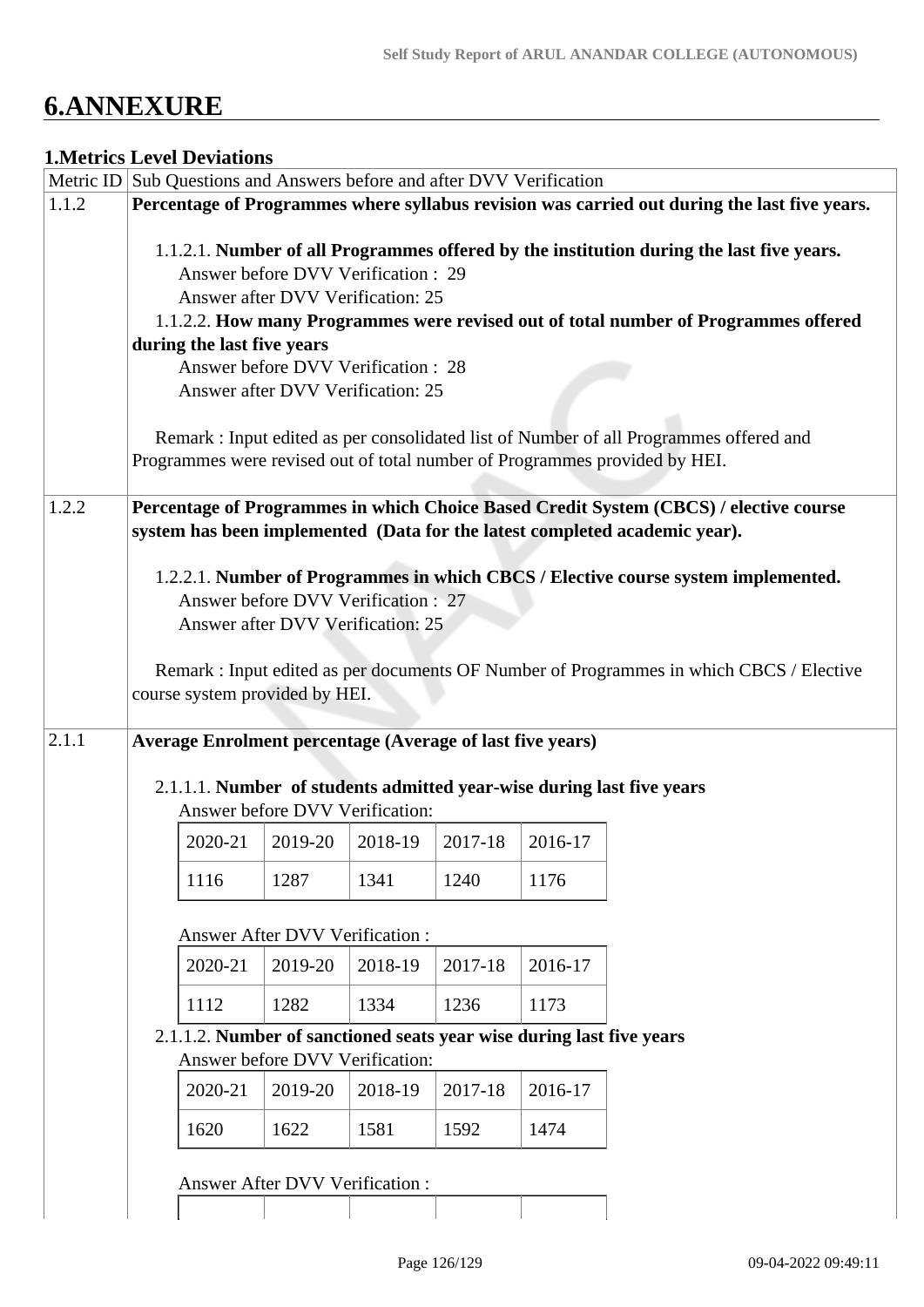|       |        | 2020-21                                                 | 2019-20                               | 2018-19                               | 2017-18        | 2016-17                                                    |                                                                                                                                                                                                |
|-------|--------|---------------------------------------------------------|---------------------------------------|---------------------------------------|----------------|------------------------------------------------------------|------------------------------------------------------------------------------------------------------------------------------------------------------------------------------------------------|
|       |        | 1597                                                    | 1597                                  | 1552                                  | 1552           | 1447                                                       |                                                                                                                                                                                                |
|       |        | Remark: Input edited as per documents provided by HEI.  |                                       |                                       |                |                                                            |                                                                                                                                                                                                |
|       |        |                                                         |                                       |                                       |                |                                                            |                                                                                                                                                                                                |
| 2.1.2 | seats) |                                                         |                                       |                                       |                |                                                            | Average percentage of seats filled against reserved categories (SC, ST, OBC, Divyangjan, etc.<br>as per applicable reservation policy ) during the last five years (exclusive of supernumerary |
|       |        | last five years                                         |                                       |                                       |                |                                                            | 2.1.2.1. Number of actual students admitted from the reserved categories year wise during                                                                                                      |
|       |        |                                                         |                                       | Answer before DVV Verification:       |                |                                                            |                                                                                                                                                                                                |
|       |        | 2020-21                                                 | 2019-20                               | 2018-19                               | 2017-18        | 2016-17                                                    |                                                                                                                                                                                                |
|       |        | 632                                                     | 709                                   | 700                                   | 693            | 628                                                        |                                                                                                                                                                                                |
|       |        |                                                         | <b>Answer After DVV Verification:</b> |                                       |                |                                                            |                                                                                                                                                                                                |
|       |        | 2020-21                                                 | 2019-20                               | 2018-19                               | 2017-18        | 2016-17                                                    |                                                                                                                                                                                                |
|       |        | 408                                                     | 471                                   | 465                                   | 459            | 805                                                        |                                                                                                                                                                                                |
|       |        | Remark : Input edited as per documents provided by HEI. |                                       |                                       |                |                                                            |                                                                                                                                                                                                |
|       |        |                                                         |                                       |                                       |                |                                                            |                                                                                                                                                                                                |
| 3.2.4 |        | government agencies during the last five years          |                                       |                                       |                |                                                            | Average percentage of departments having Research projects funded by government and non-                                                                                                       |
|       |        |                                                         |                                       |                                       |                |                                                            |                                                                                                                                                                                                |
|       |        | government agencies during the last five years          |                                       |                                       |                |                                                            | 3.2.4.1. Number of departments having Research projects funded by government and non-                                                                                                          |
|       |        |                                                         |                                       | Answer before DVV Verification:       |                |                                                            |                                                                                                                                                                                                |
|       |        | 2020-21                                                 | 2019-20                               | 2018-19                               | 2017-18        | 2016-17                                                    |                                                                                                                                                                                                |
|       |        | $\overline{2}$                                          | 3                                     | $\overline{4}$                        | $\overline{4}$ | 2                                                          |                                                                                                                                                                                                |
|       |        |                                                         |                                       | <b>Answer After DVV Verification:</b> |                |                                                            |                                                                                                                                                                                                |
|       |        | 2020-21                                                 | 2019-20                               | 2018-19                               | 2017-18        | 2016-17                                                    |                                                                                                                                                                                                |
|       |        | $\overline{2}$                                          | 3                                     | $\overline{4}$                        | $\overline{4}$ | $\overline{2}$                                             |                                                                                                                                                                                                |
|       |        |                                                         |                                       |                                       |                | 3.2.4.2. Number of departments offering academic programes |                                                                                                                                                                                                |
|       |        |                                                         |                                       | Answer before DVV Verification:       |                |                                                            |                                                                                                                                                                                                |
|       |        | 2020-21                                                 | 2019-20                               | 2018-19                               | 2017-18        | 2016-17                                                    |                                                                                                                                                                                                |
|       |        | 15                                                      | 15                                    | 15                                    | 15             | 14                                                         |                                                                                                                                                                                                |
|       |        |                                                         | Answer After DVV Verification :       |                                       |                |                                                            |                                                                                                                                                                                                |
|       |        | 2020-21                                                 | 2019-20                               | 2018-19                               | 2017-18        | 2016-17                                                    |                                                                                                                                                                                                |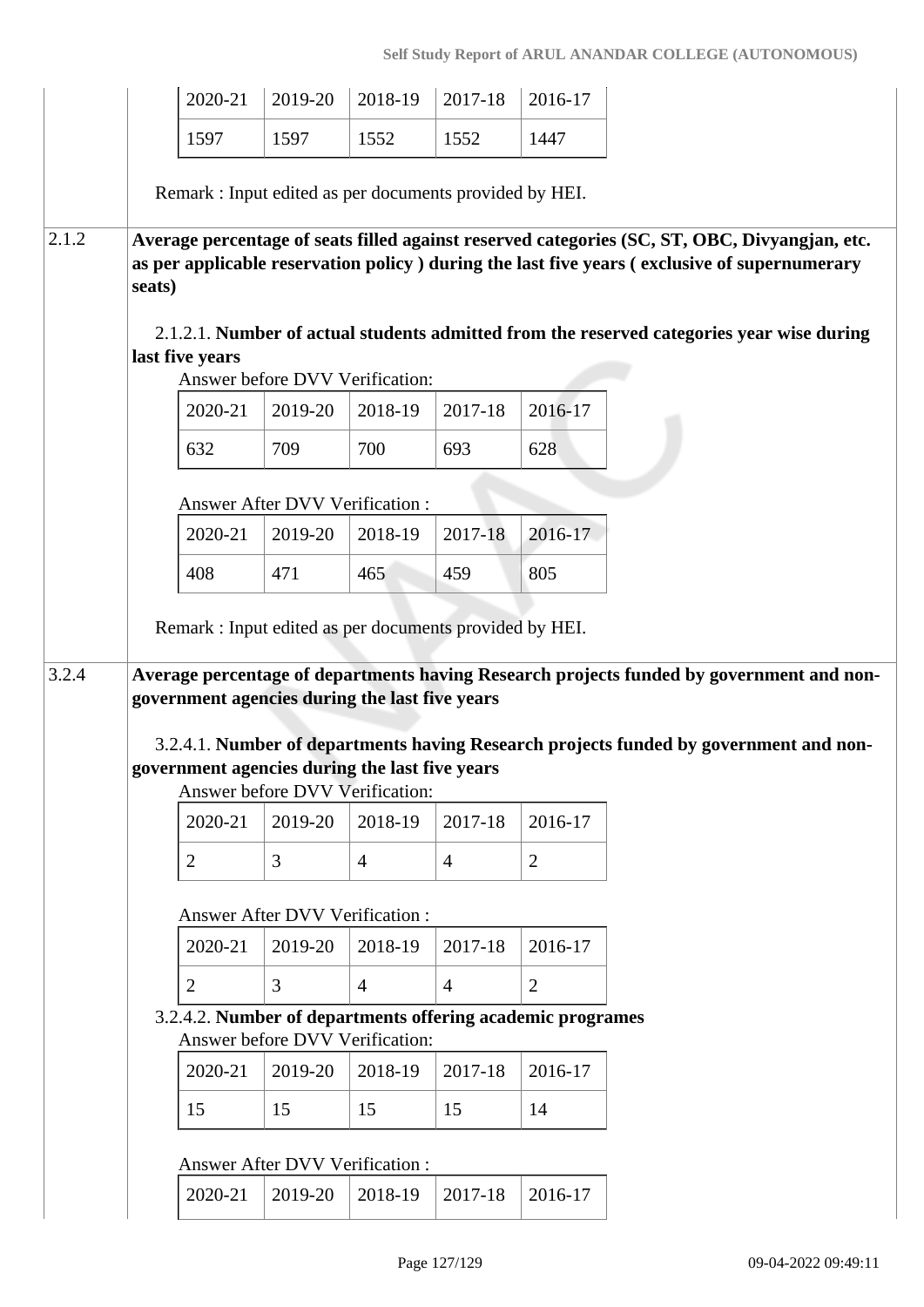|       |                                                                                                                                                                                                                                                | $\overline{2}$                                                          | 3                                     | $\overline{4}$ | $\overline{4}$ | $\overline{2}$ |                                                                                                                                                                                         |  |  |  |
|-------|------------------------------------------------------------------------------------------------------------------------------------------------------------------------------------------------------------------------------------------------|-------------------------------------------------------------------------|---------------------------------------|----------------|----------------|----------------|-----------------------------------------------------------------------------------------------------------------------------------------------------------------------------------------|--|--|--|
|       |                                                                                                                                                                                                                                                |                                                                         |                                       |                |                |                | Remark: Input edited as per documents of Number of departments having Research projects<br>funded by government and non-government agencies during the last five years provided by HEI. |  |  |  |
| 5.3.1 | Number of awards/medals won by students for outstanding performance in sports/cultural<br>activities at inter-university/state/national / international level (award for a team event should<br>be counted as one) during the last five years. |                                                                         |                                       |                |                |                |                                                                                                                                                                                         |  |  |  |
|       |                                                                                                                                                                                                                                                |                                                                         |                                       |                |                |                | 5.3.1.1. Number of awards/medals won by students for outstanding performance in sports /                                                                                                |  |  |  |
|       |                                                                                                                                                                                                                                                | event should be counted as one) year - wise during the last five years. | Answer before DVV Verification:       |                |                |                | cultural activities at inter-university / state / national / international events (award for a team                                                                                     |  |  |  |
|       |                                                                                                                                                                                                                                                | 2020-21                                                                 | 2019-20                               | 2018-19        | 2017-18        | 2016-17        |                                                                                                                                                                                         |  |  |  |
|       |                                                                                                                                                                                                                                                | 9                                                                       | 31                                    | 40             | 52             | 20             |                                                                                                                                                                                         |  |  |  |
|       |                                                                                                                                                                                                                                                |                                                                         | <b>Answer After DVV Verification:</b> |                |                |                |                                                                                                                                                                                         |  |  |  |
|       |                                                                                                                                                                                                                                                | 2020-21                                                                 | 2019-20                               | 2018-19        | 2017-18        | 2016-17        |                                                                                                                                                                                         |  |  |  |

# **2.Extended Profile Deviations**

|     | 2. Extended 1 forme <i>D</i> eviations                   |                                                                                        |         |         |         |  |  |  |
|-----|----------------------------------------------------------|----------------------------------------------------------------------------------------|---------|---------|---------|--|--|--|
| ID  | <b>Extended Questions</b>                                |                                                                                        |         |         |         |  |  |  |
| 1.1 | Number of programs offered year-wise for last five years |                                                                                        |         |         |         |  |  |  |
|     |                                                          |                                                                                        |         |         |         |  |  |  |
|     |                                                          | Answer before DVV Verification:                                                        |         |         |         |  |  |  |
|     | 2020-21                                                  | 2019-20                                                                                | 2018-19 | 2017-18 | 2016-17 |  |  |  |
|     | 29                                                       | 29                                                                                     | 28      | 28      | 26      |  |  |  |
|     |                                                          | <b>Answer After DVV Verification:</b>                                                  |         |         |         |  |  |  |
|     | 2020-21                                                  | 2019-20                                                                                | 2018-19 | 2017-18 | 2016-17 |  |  |  |
|     | 27                                                       | 27                                                                                     | 26      | 26      | 24      |  |  |  |
| 2.1 |                                                          | Number of students year-wise during last five years<br>Answer before DVV Verification: |         |         |         |  |  |  |
|     | 2020-21                                                  | 2019-20                                                                                | 2018-19 | 2017-18 | 2016-17 |  |  |  |
|     | 3201                                                     | 3371                                                                                   | 3340    | 3136    | 3193    |  |  |  |
|     |                                                          | Answer After DVV Verification:                                                         |         |         |         |  |  |  |